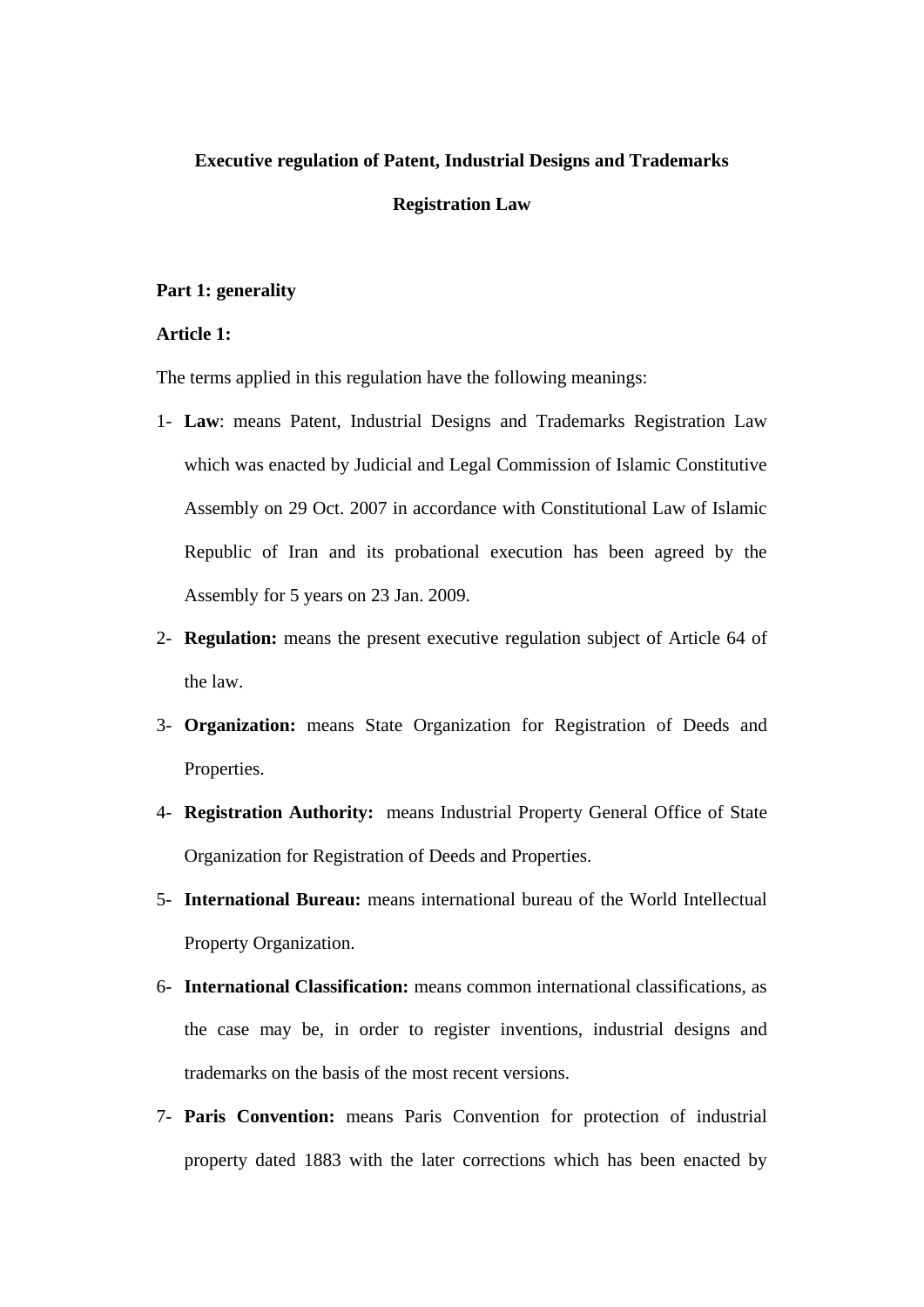National Constitutive Assembly on 5 March 1959 and its later corrections have been accepted by Islamic Consultative Assembly on 8 Nov. 1998.

- 8- **Patent Cooperation Treaty:** means Patent Cooperation Treaty dated 1970 with the later corrections which has been enacted by Islamic Consultative Assembly on 16 Oct. 2007.
- 9- **Regulation of Patent Cooperation Treaty**: means regulation of Patent Cooperation Treaty enforceable since 2002.
- 10- **Madrid Agreement:** means Madrid agreement for international registration of marks dated 1891 with the later corrections which has been enacted by Islamic Consultative Assembly on 19 Aug. 2003.
- 11- **Madrid Protocol:** means protocol relating to Madrid agreement for international registration of marks dated 1989 which has been enacted by Islamic Consultative Assembly on 19 Aug. 2003.
- 12- **Common regulation:** means common regulation of Madrid agreement for international registration of marks and protocol relating to the mentioned agreement enforceable since 2000 which has been enacted by Islamic Consultative Assembly on 19 Aug. 2003.
- 13-**International registration:** means patent, industrial design and trademarks registration through bureau of the World Intellectual Property Organization.

# **Part 2: patent**

# **Chapter 1: submission of declaration**

# **Article 2:**

Patent requires submission of declaration to registration authority.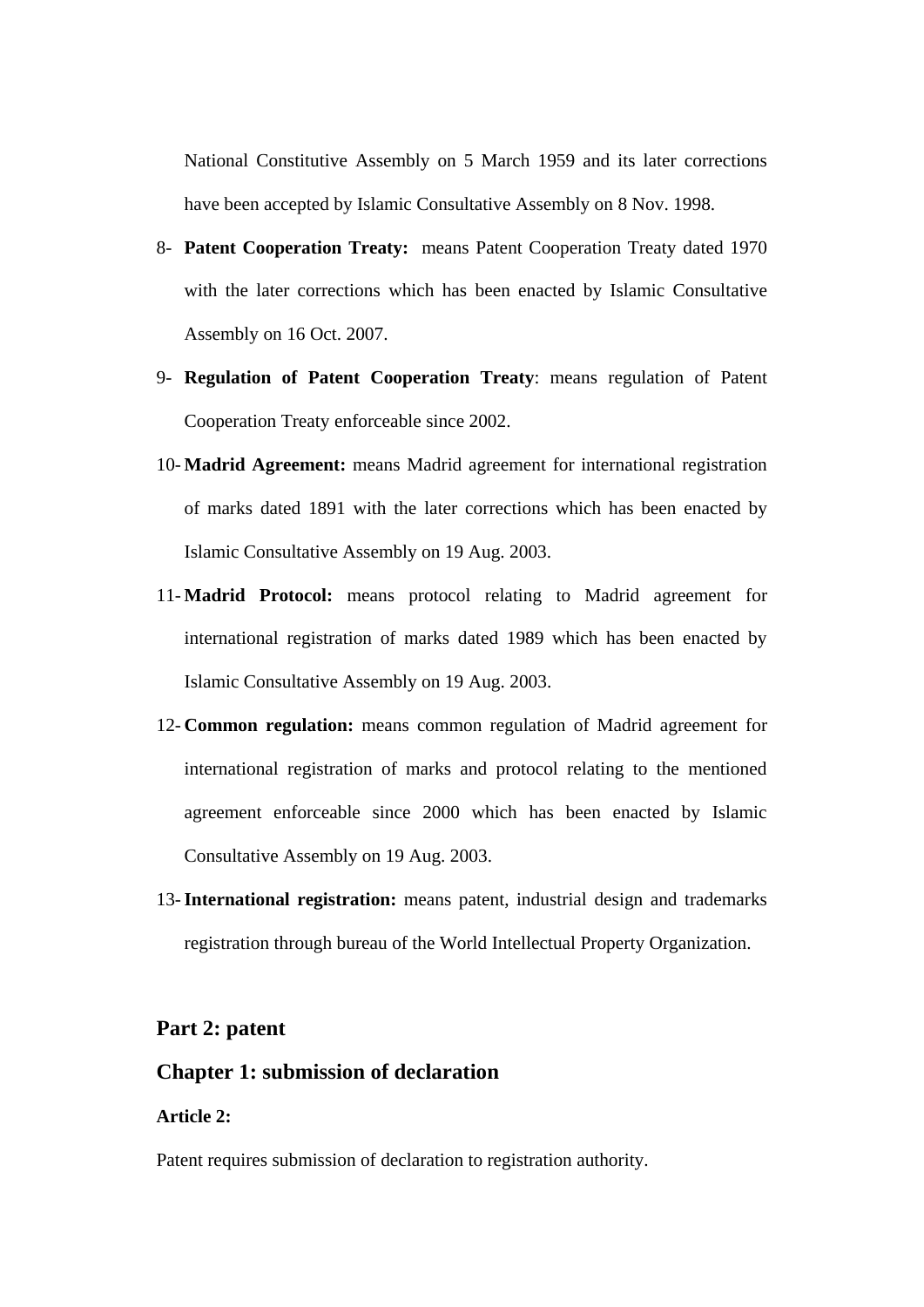### **Article 3:**

Patent declaration shall be drawn up in three copies and in special form (A-1) and in Persian language and signed by the applicant or his/her legal representative after mentioning date.

Note – in case that deeds attached to the declaration and other related documents are drawn up in another language but Persian language, it is obligatory to submit the original documents with their unofficial translation. However, if perfect translation of these documents is not possible, one can attach their summary in Persian language. If necessary, Registration authority can request for official translation of the said documents while studying the declaration. In case that technical and scientific terms applied in the documents don't have Persian equivalent, it is sufficient to mention the same terms.

## **Article 4:**

The applicant shall submit, personally or by registered mail or on the basis of Article 167 of this regulation, patent declaration to the registration authority. Date of collection of the declaration or date of giving massage is regarded as date of declaration.

# **Article 5:**

Patent declaration shall contain the following points:

1- it is necessary to mention Name, national code Number, address, postal code, nationality, position of the applicant and in case that the applicant is legal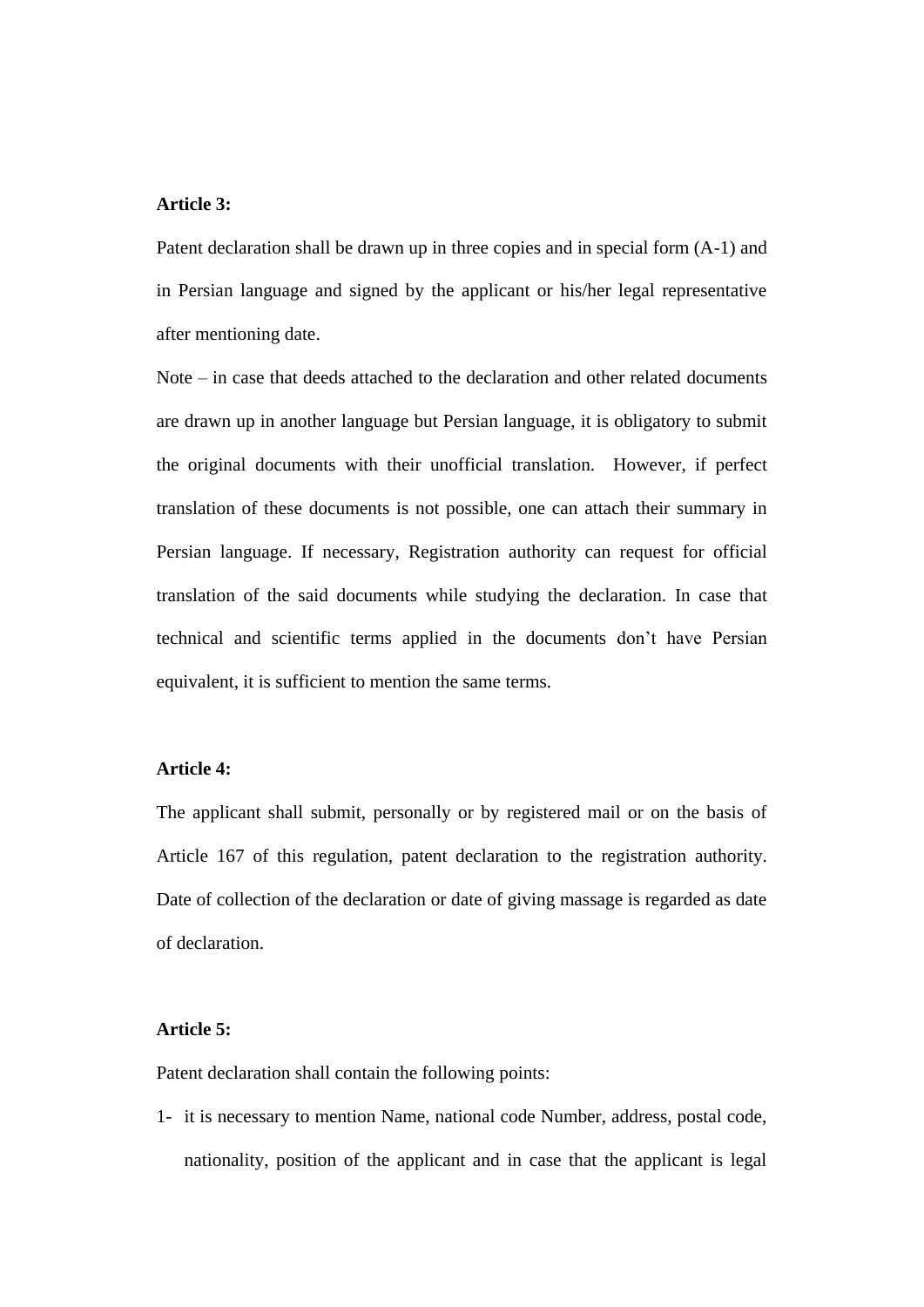entity , it is necessary to mention name , type of activity , domicile , registration place and number , nationality , principal office and if necessary , any other identification number.

- 2- Name, national number, address and postal code of legal representative of the applicant, if available.
- 3- Name , domicile and postal code of the person or persons who are qualified for receiving notices in Iran in case that the applicant is not resident of Iran.
- 4- Name, address, and position of the inventor, in case that the applicant is not inventor.
- 5- Title of invention in such a manner that invention specified a claim and doesn't include some words such as better and so on and is between three and ten words preferably.
- 6- Date , place and number of declaration or invention certificate abroad at request of the right of priority ,
- 7- Information relating to original declaration in case that the invention is complementary.
- 8- Number of pages for description, claims, brief description of invention and plans.
- 9- Determination of invention class on the basis of international classification of inventions
- 10- Determination of appendices,

Note 1- in case of submission of the appendices and other related documents by the legal entities; they shall be signed by the authorized signatories.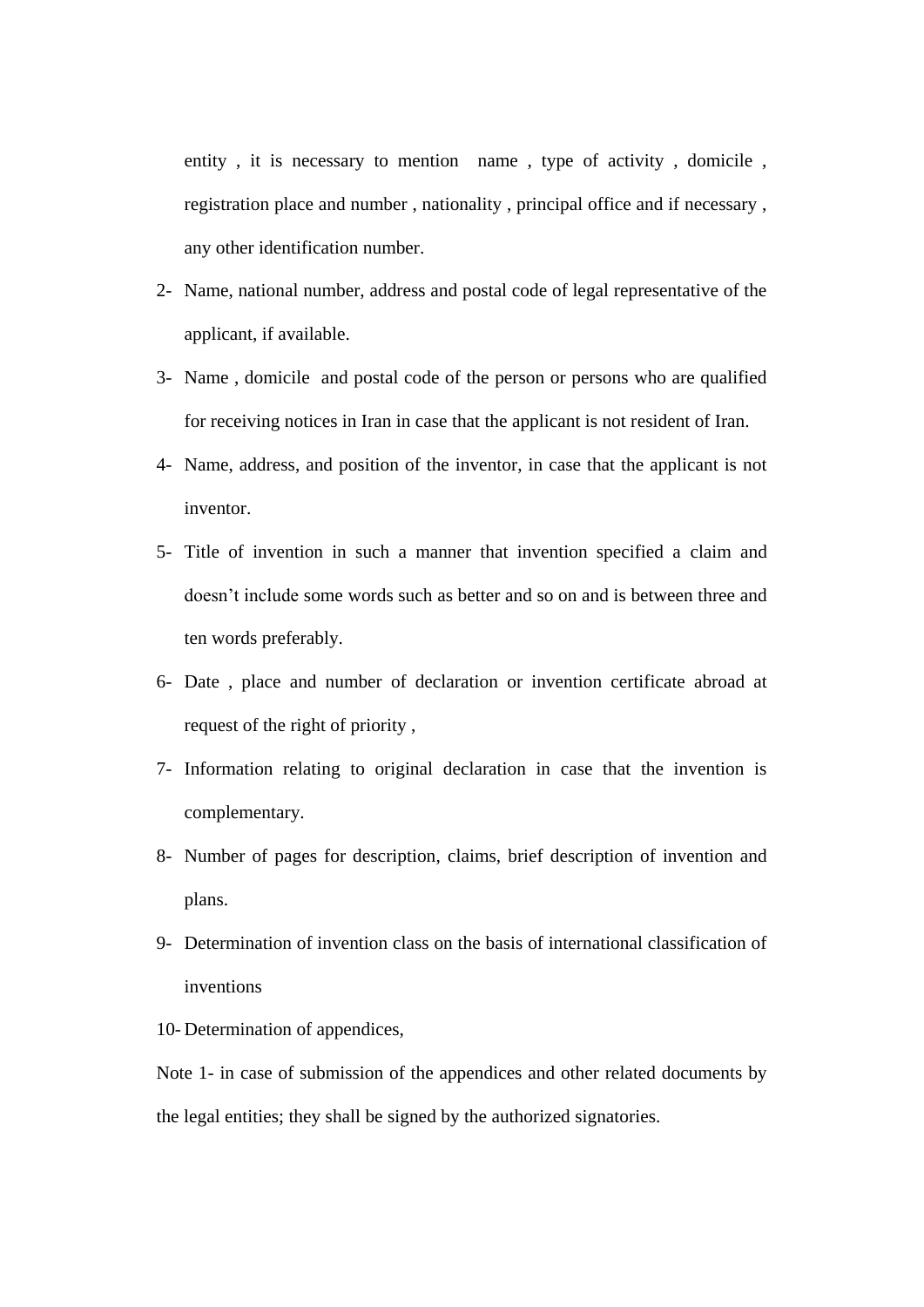Note 2- name and address of the applicant abroad shall be Latin in addition to Persian language and shall be registered and published with the same letters.

# **Article 6:**

The following documents shall be attached to the declaration:

- 1- description of invention ,
- 2- claim or claims of invention
- 3- brief description of invention
- 4- design or designs , if necessary
- 5- evidences affirming identity of the applicant and inventor
- 6- Written request for non mentioning name of the inventor, in case that the inventor doesn't want to mention his/her name.
- 7- Documents relating to right of priority which shall be submitted simultaneously with submission of declaration or within 15 days of that date.
- 8- Receipt relating to payment of legal expenses.
- 9- Representation documents, in case that the legal representative applies.

Note 1 : in case that the declaration is not qualified for conditions stipulated in Article 11 at time of request , the registration authority will invite the applicant to perform the necessary corrections till date of notification within 30 days and date of application will be the same as date of receiving the necessary corrections. If no correction is done at due date, the declaration will be null and void. This grace period is 60 days for persons residing abroad.

Note 2- if some designs are referred to this declaration which have not been included or attached, the registration authority will invite the applicant to present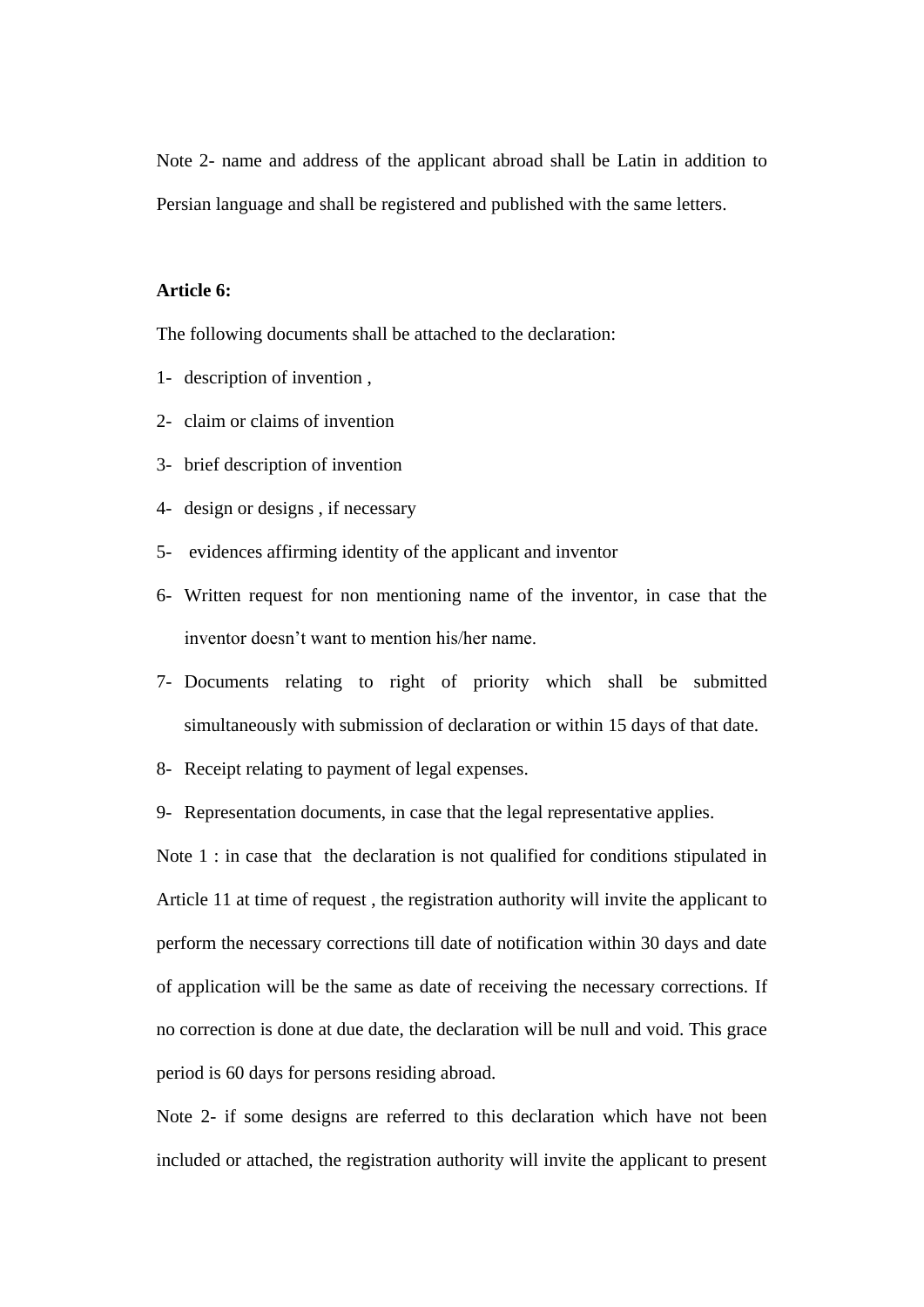the designs within 30 days. In case of submission, date of receiving the designs will be regarded as date of request. Otherwise, the registration authority will mention date of request as date of receiving the declaration and will regard reference to designs as null and void. This grace period is 60 days for those persons residing abroad.

**Article 7-** any page of description, claim, brief description and invention design shall be signed by the applicant or his/her legal representative.

**Article 8-** the declaration shall only relate to an invention or a group of the related inventions which comprises a general invention, otherwise, the applicant can divide his/her invention declaration into two or more separate and independent declarations.

**Article 9-** the divided declaration shall have requirements of the original declaration and the following points shall be observed at time of its submission:

- 1- number and date of the primary declaration
- 2- At request of the applicant for right of priority, it is necessary to mention number and date of the primary declaration with place of right of priority.
- 3- Correcting description, claim, design and brief description mentioned in the original declaration.
- 4- Documents relating to payment of cost of the divided declarations.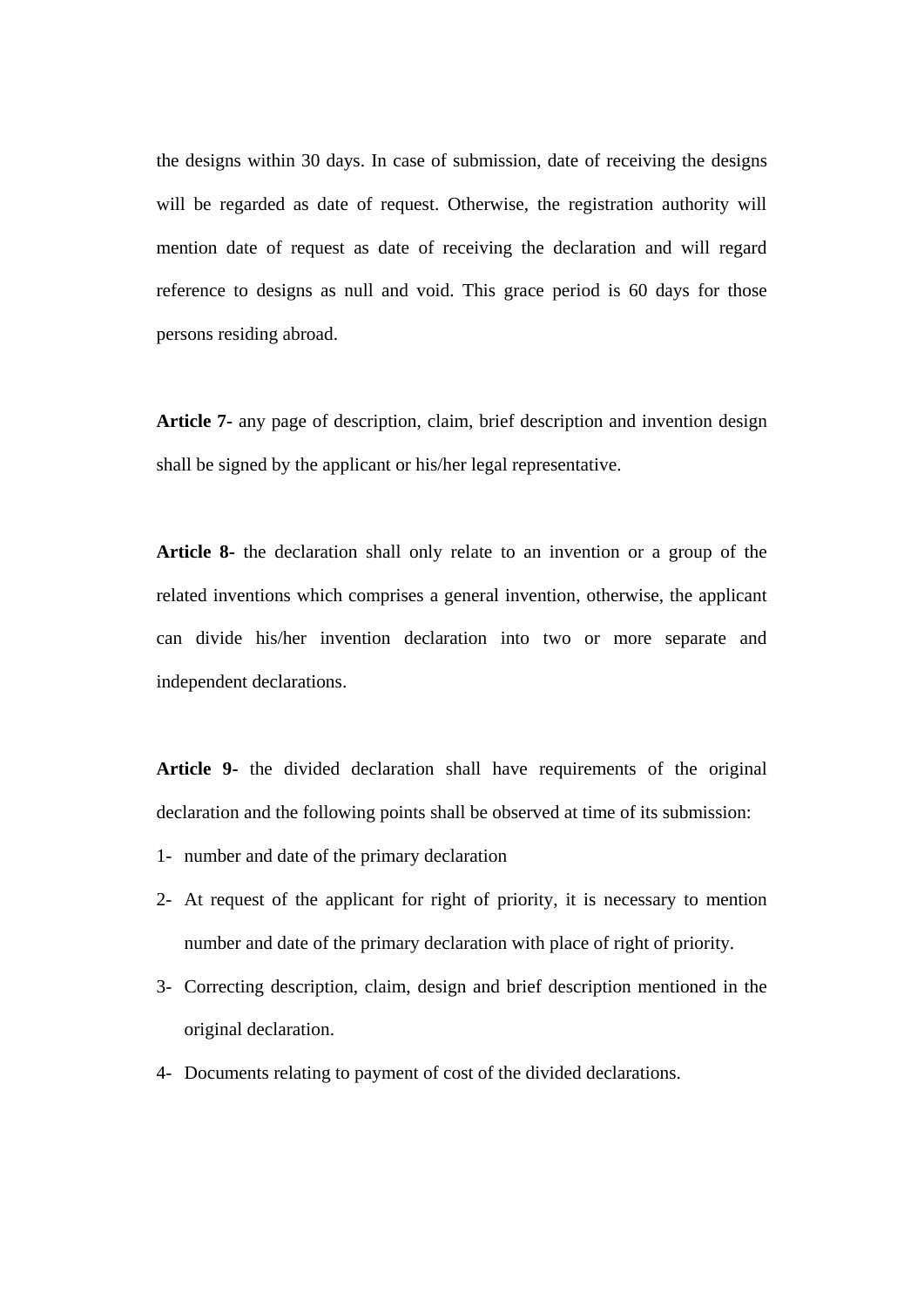Note – in case of claim for different rights of priority for the original declaration, the applicant for divided declaration can enjoy right of priority or rights of priority which are related to that divided declaration.

**Article 10-** description of invention shall be express and contain perfect details and the following points:

- 1- title of the invention as mentioned in the declaration,
- 2- technical field of the related invention ,
- 3- technical problem and mentioning goals of the invention
- 4- Describing the previous knowledge and record of progresses which are claimed for the invention so that it is sufficient for understanding and investigating newness of the invention.
- 5- Presenting solution for the technical problem with accurate and sufficient description of the invention.
- 6- Explaining figures, plans, diagrams if available, in such a manner that an expert can understand and find relation of its components in that field. Referring to the numbers which have been used for mentioning specifications of invention in the design is compulsory.
- 7- Mentioning advantages of the claimed invention expressly and accurately so that it clarifies newness of the invention and its technical effect.
- 8- Explaining at least one executive method for application of the invention.
- 9- Mentioning industrial application of the invention in case that nature of the invention doesn't specify this case.

# **Article 11-**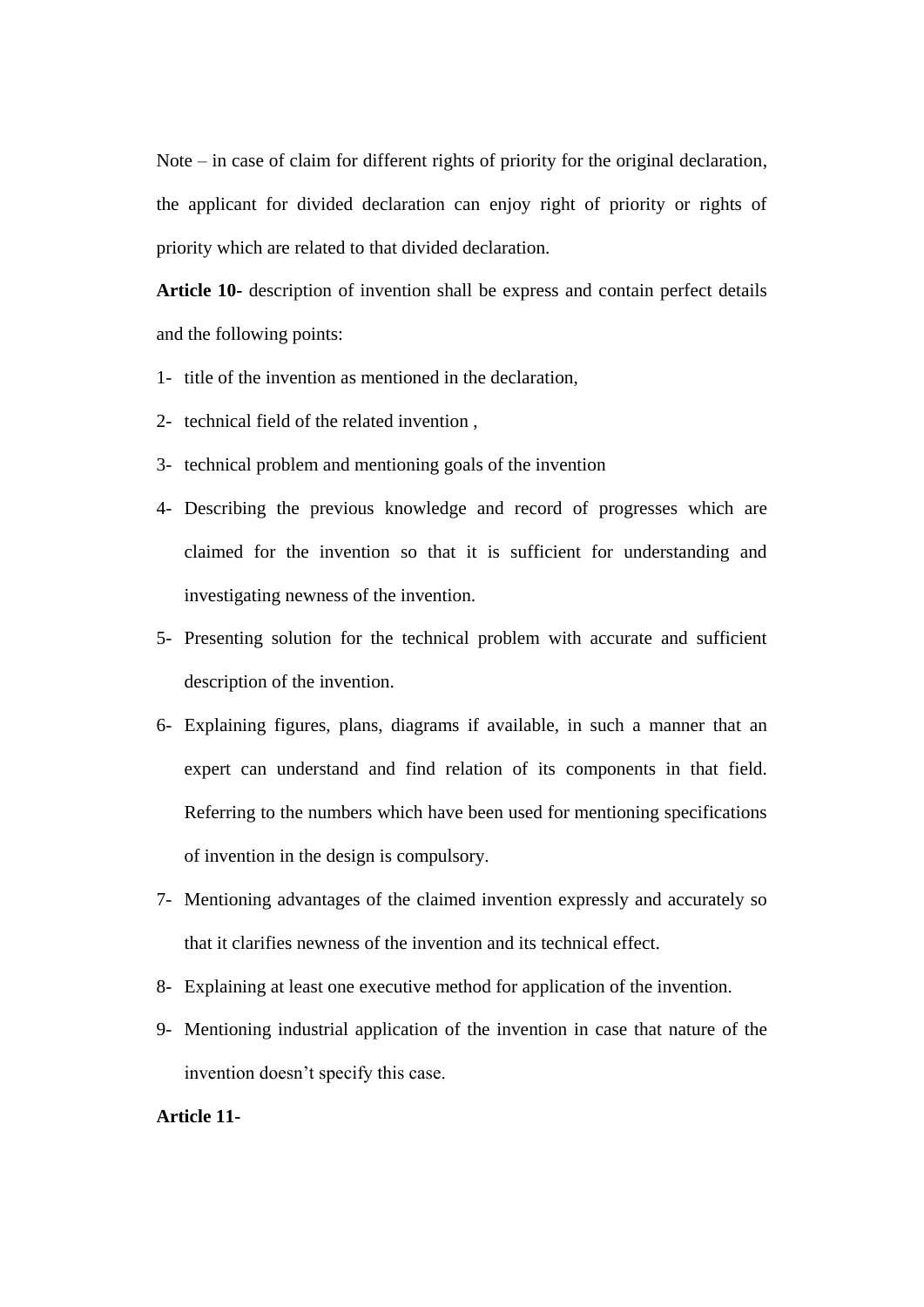Claim for invention shall determine elements of invention which shall be supported on the basis of technical specifications. Any invention can include one or more claims. Claim or claims shall be express and definite and have the following conditions:

- 1- They should be reasonable in number with regard to nature of invention and they should be numbered in case of plurality.
- 2- They shall not exceed the information disclosed in description of the invention and should be proved and documented n description.
- 3- They shall express technical specifications which can be supported with use of positive sentences.
- 4- Except for inevitable cases, the designs or description shall not be referred and some expressions such as ''as mentioned in the description '' or ''as shown in the designs '' shall not be used.
- 5- In case that it is necessary to refer to the design for understanding the claim , after mentioning the claim, page number of the design and its mark shall be mentioned in the parenthesis.
- 6- They shall not include method of execution and advantages of invention.

# **Article 12-**

Claim or claims may supervise the product, process, process of access to a product or combination of the process and product provided that it is related to an inventive concept.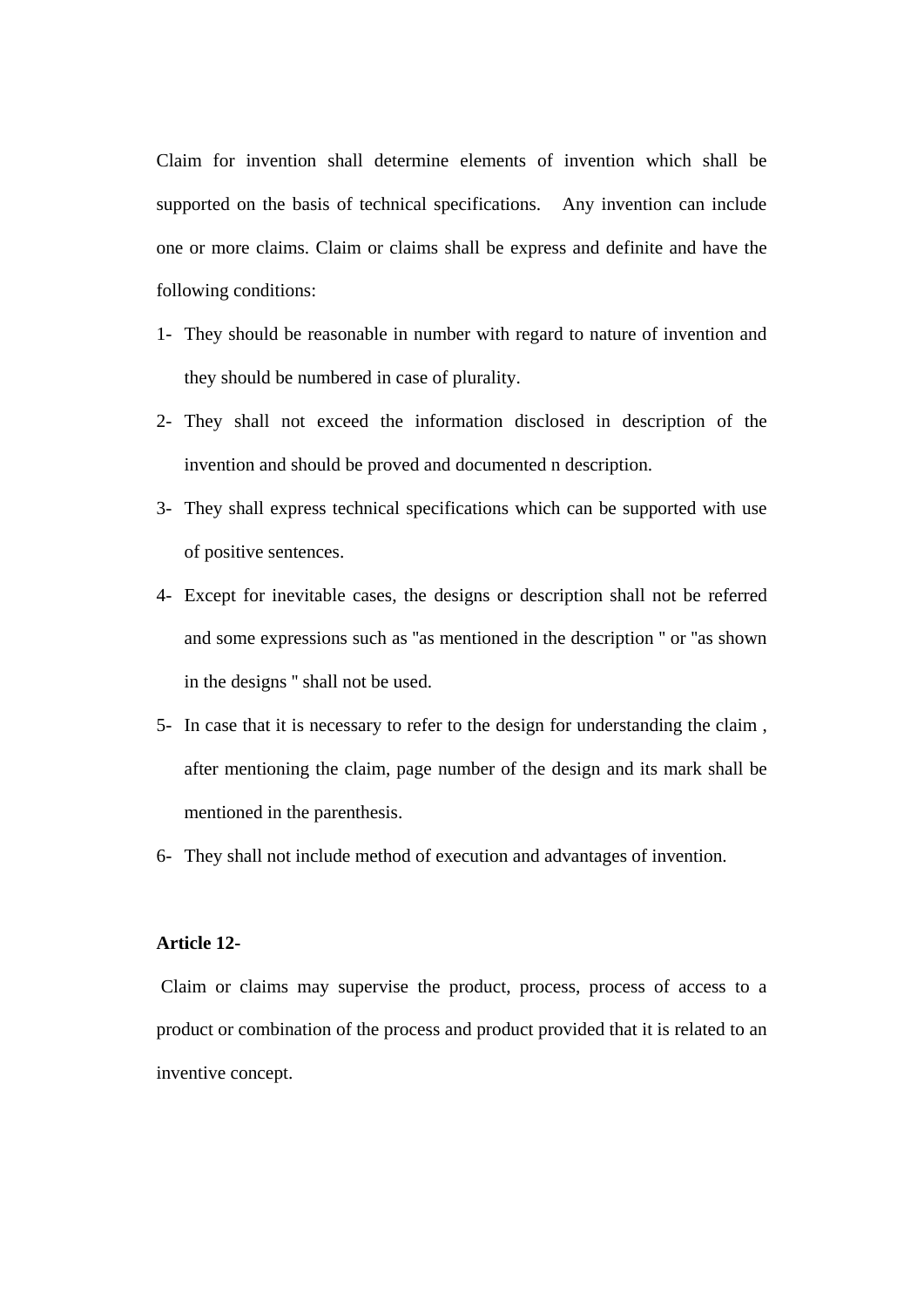Article 13- brief description of the invention shall directly determine technical field to which the invention relates to be used in search of the claimed invention records. In summary of the invention, the following points shall be considered:

- 1- it shall start with title of invention and include 70 to 200 words,
- 2- It shall clarify technical problem, basis of the solution presented for it and application or main applications of the invention.
- 3- If necessary, it shall include chemical formulas or mathematical equations so that specifications of the invention can be mentioned in the best way on the basis of them.
- 4- In case that it is necessary to refer to the design for explaining the invention, symbols referring to each one of the designs shall be mentioned inside parenthesis after brief description of each part.
- 5- Non mentioning value and advantages of invention.

## **Article 14-**

Brief description is used only for mentioning information about invention and can not be basis for interpretation for determining limits of claim.

#### **Article 15-**

In case that plans, diagrams and tables are parts of the invention declaration, the following points shall be considered for drawing them:

- 1- They shall be drawn on a durable paper in size of A4 with black and colorless bold lines and technical tools for drawing shall be used for this purpose. The maximum margin of the papers shall be 2.5 cm from the tom and 1.5 cm from the left, 2.5 cm from the right and 1 cm from the bottom.
- 2- Designs shall be so clear that they can be copied and pictured.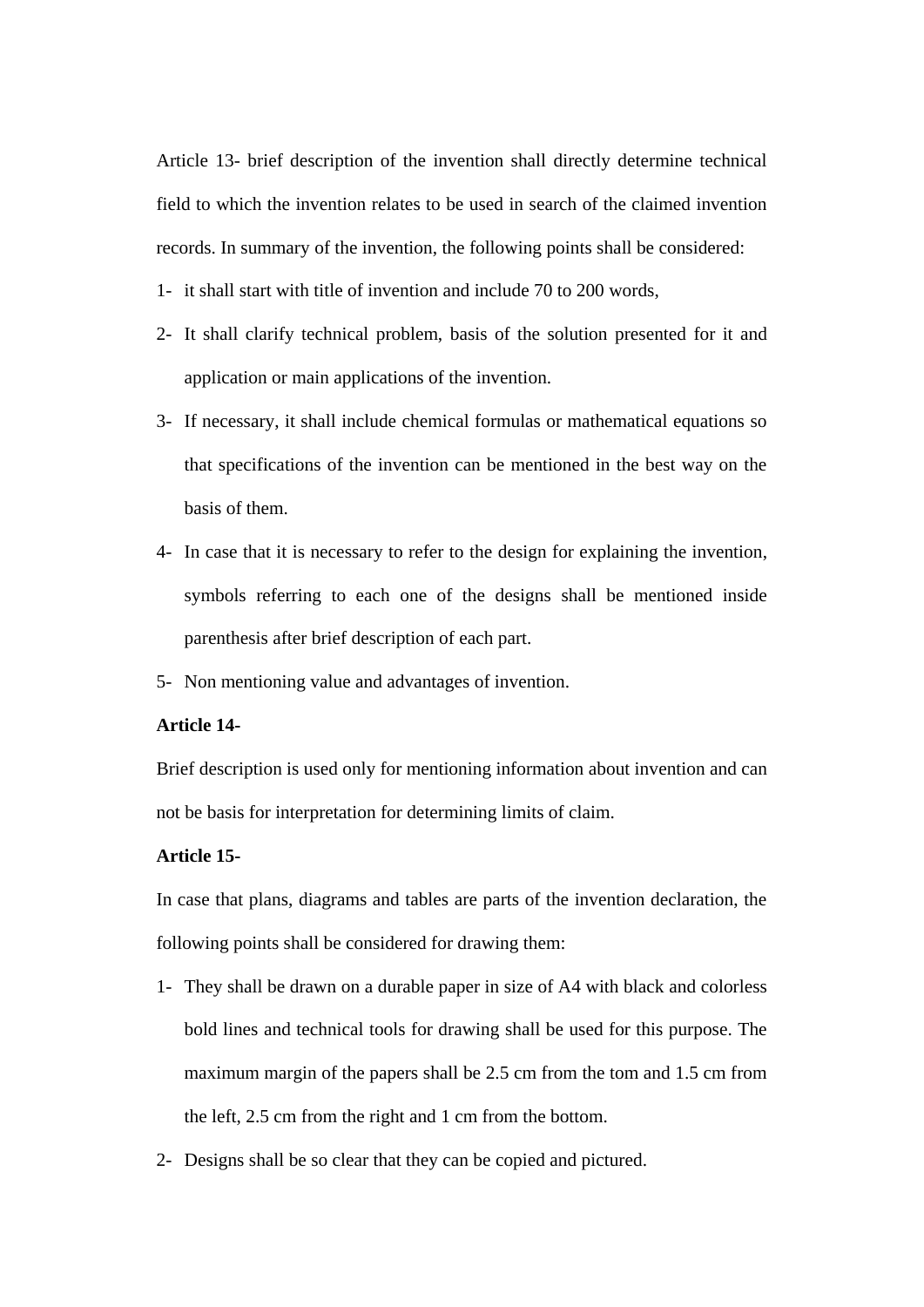- 3- All elements of the design or diagram shall have equal scale unless it is necessary to make bold some special part of the design or diagram for understanding the invention.
- 4- It shall be placed vertically in the page if possible.
- 5- Numbers, letters and symbols shall be mentioned clearly and legibly.
- 6- They shall include some symbols which can be referred in description.
- 7- Pages shall be numbered in ordinal numbers and shall indicate number of that page out of total pages.
- 8- No remarks shall be available on the design unless for tables and diagrams.
- 9- In case that each one of the plans, diagrams and tables are included in more than one page , total pages shall include symbols independent of pages number without eliminating some of them so that they clarify relation and integrity of the parts with each other.

## **Article 16**-

In case that measurement units for weight, and heat, energy, light, sound, magnetism, and the like have been referred in declaration, description, brief description, claim or claims and plans, common rules shall be applied.

# **Article 17-**

Other appendices of the declaration except for plan, diagram, and table shall be included on the paper in size of A4 and the following points shall be considered:

- 1- Their texts shall be typed for presentation and distance between lines shall not exceed 1.5 cm.
- 2- Chemical and mathematical formulas may be written manually.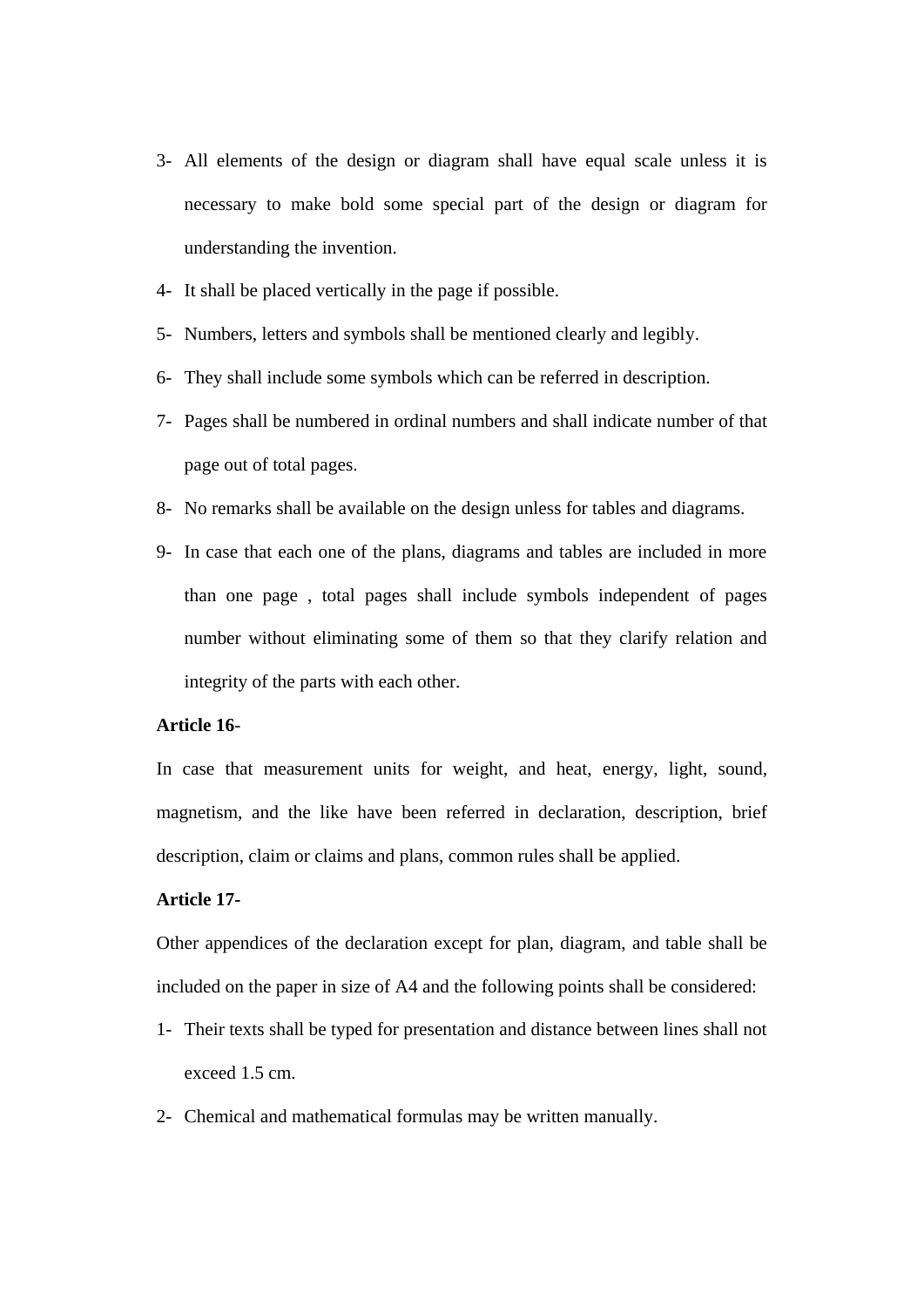- 3- Pages shall have margin of 3 cm on the top and the right hand and 2 cm on the bottom and the left hand.
- 4- Pages shall be numbered in Persian so that invention description section starts with number one and shall be numbered up to the end of claims and summary of invention and in case that the declaration has plan, diagram and table , they shall be numbered with new numbers.
- 5- The papers shall not be folded and torn and only one paper is used.

#### **Article 18-**

In case that the applicant requests for right of priority in accordance with Article 9 of the law , he/she shall submit his/her request to the registration authority on the basis of special form and with documents indicating such right . This request shall include:

- 1- date and number of original declaration
- 2- international classification relating to the original declaration
- 3- Country or countries in which the original declaration has been submitted and in case that the regional or international declaration is basis of right of priority by mentioning its source.

# **Article 19**-

In case that the applicant claims two or more previous declarations, term of right of priority is calculated on the basis of the foremost priority.

# **Article 20**-

Term of right of priority in patent is 12 months as date of submission of the original declaration. In this case, day of submission of will not be regarded as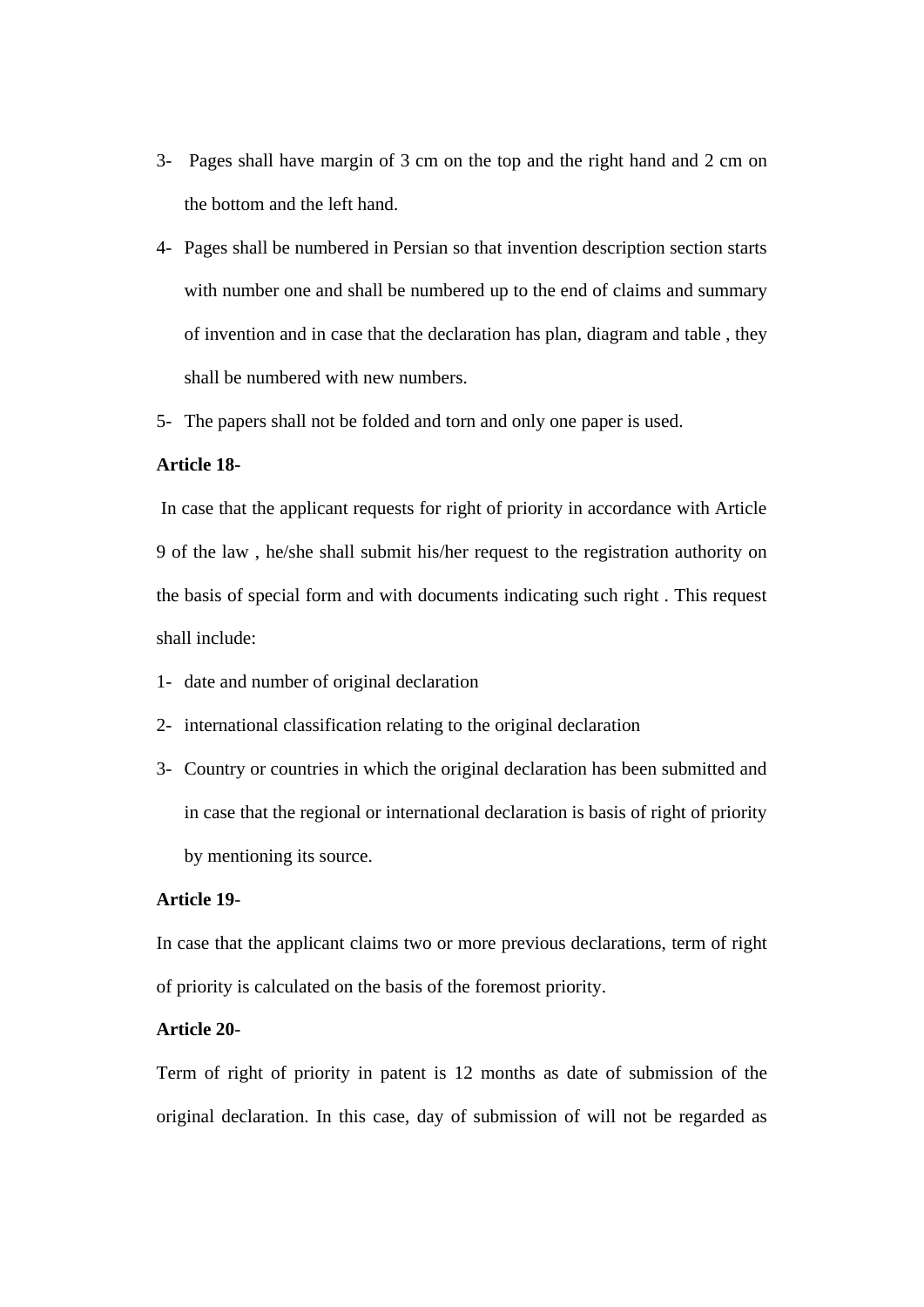term and if the last day coincides with holiday, this term will be calculated till the last hour of the first working day after holiday.

# **Chapter 2: transfer, correction, restitution and registration of the declaration**

# **Article 21:**

Transfer of property right resulting from submission of the declaration or grant of any exploitation license shall be announced to the registration authority at written request of transferee or invention owner and included in the related file. This change is subject to payment of the related cost.

# **Article 22:**

In case that the applicant wants to do corrections in description, brief description of invention or plans, he/she shall retype pages of the appendices to which these corrections relate so that all of them comprise a document.

Addition between lines, affixing, annotation, or correction as footnote and some actions like this are prohibited.

# **Article 23:**

The applicant shall correct his/her declaration before patent provided that it doesn't exceed limits of the first declaration. Request for correction is done by paying the cost stipulated in the costs table.

## **Article 24:**

Invention declaration may be returned at written request of the applicant. In case of numerous applicants, this request shall be signed by all of them and imply title of invention, number and date of declaration. In case of returning the declaration, the payable costs will not be returned.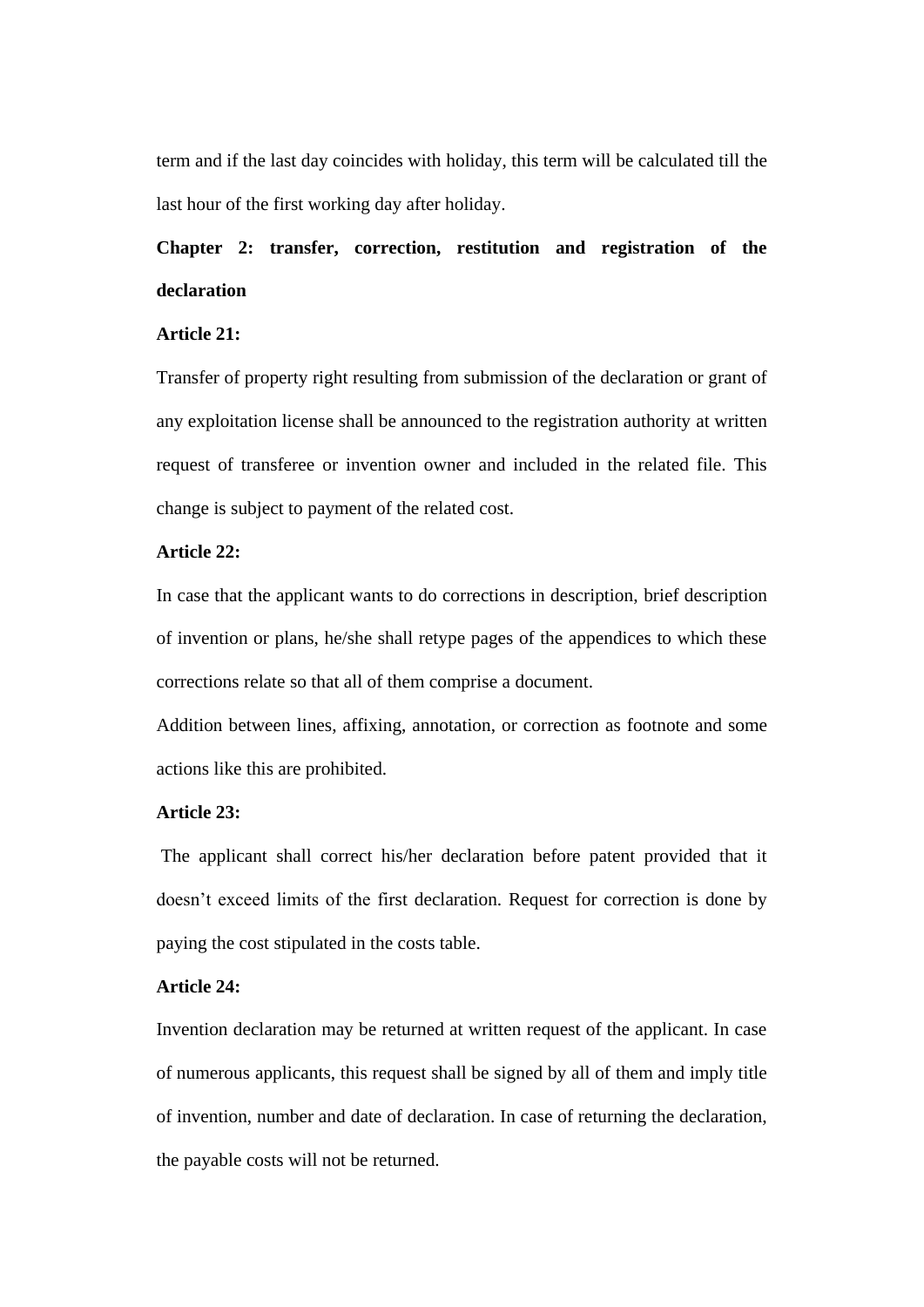Note – in case that the returned declaration is basis of another divided declaration, the later declaration will be deemed to be retuned.

#### **Article 25:**

Development or improvement of an invention can be subject of the complementary declaration provided that it complements and indicates the invention which has been claimed in the original declaration. In this case,

- 1- Number and date of the original declaration are mentioned in complementary declaration.
- 2- The invention being complementary is mentioned in description pat after title.
- 3- Grant of patent certificate to the complementary declaration is conditional upon grant of patent certificate to the original declaration.
- 4- In case of registration of the original patent, complementary patent notice implies number and date of registration of the original declaration.

Note 1- in case of rejection of the complementary declaration in grace period for objection to rejection, the applicant can present his/her declaration independently provided that its inventive concept is not the same as that of the original declaration . In this case, a new number is given to the independent declaration and it will have right of priority as date of the complementary declaration.

Note 2- issuance of complementary invention certificate will be subject to the regulations which have been determined for the original certificate but validity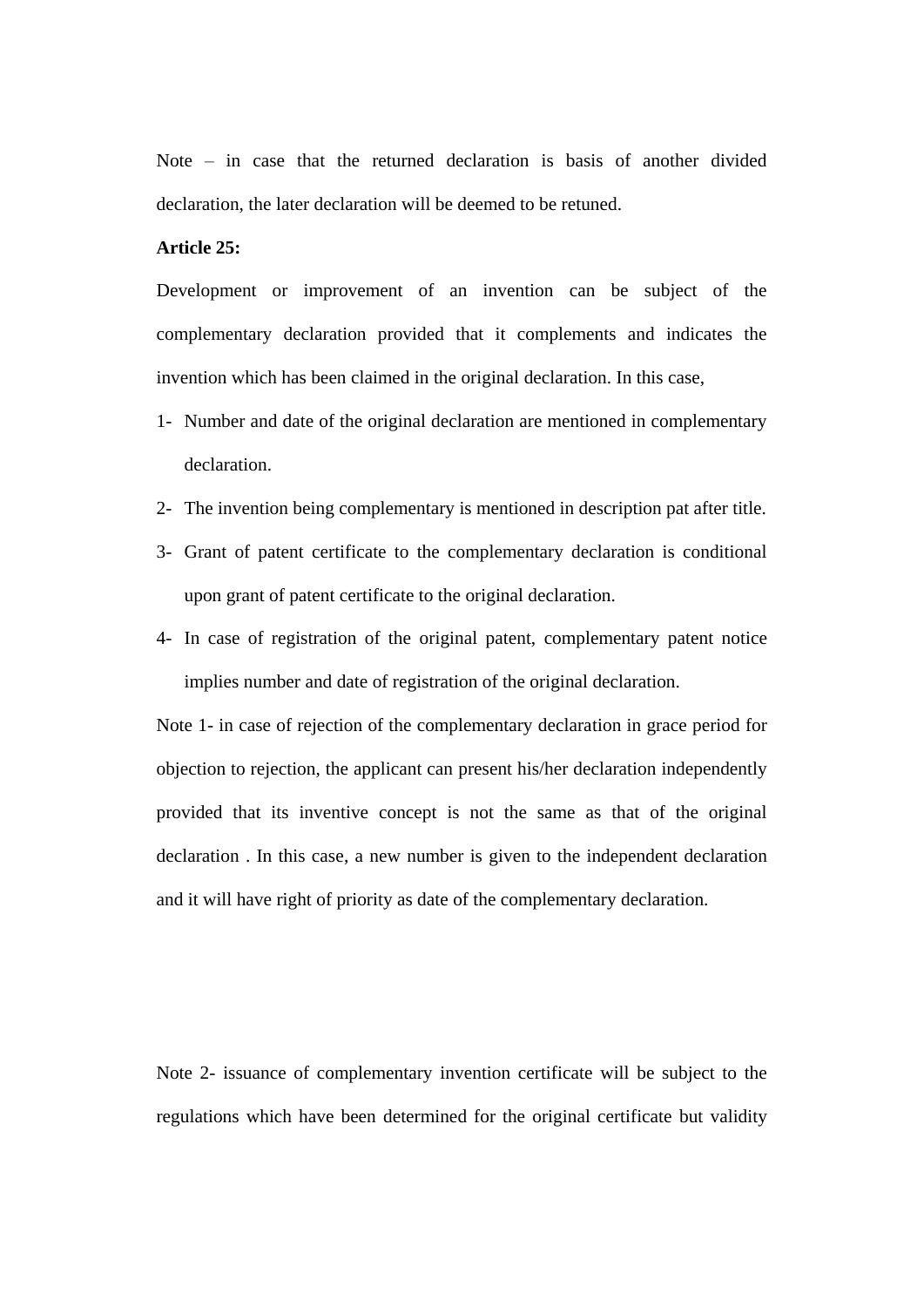term of the complementary declaration can not exceed validity term of the original certificate.

## **Article 26-**

Use of the grace period stipulated in paragraph H of Article 4 of the law includes:

- 1- Disclosure due to or as a result of misuse of the third parties or the previous entitled person of the applicant.
- 2- Disclosure may be as result of participation in a formal exhibit with this assumption that the applicant shall submit certificate of participation in this exhibit which has been confirmed by the concerned authorities by mentioning this fact that invention has been shown in the said exhibit within 30 days of date of submission of the declaration to the registration authority.

Note – formal exhibit means the exhibit which is held by the government or the local competent department or held by the government or the competent persons in a member state of Paris Convention and in international level. In the latter assumption, certificate of the concerned authorities of the formal exhibit shall be confirmed by agencies of Islamic Republic of Iran.

#### **Article 27-**

Registration authority having received declaration and the related appendices and fulfilled the conditions stipulated in Article 11 of the law shall enter it in the register and mention date of receiving the declaration and its number on each one of the copies of declaration and return its second copy with the same specifications of the original copy after signing and sealing and mentioning the date (hour, day, month, year) and collecting it with all letters as the receipt to the applicant.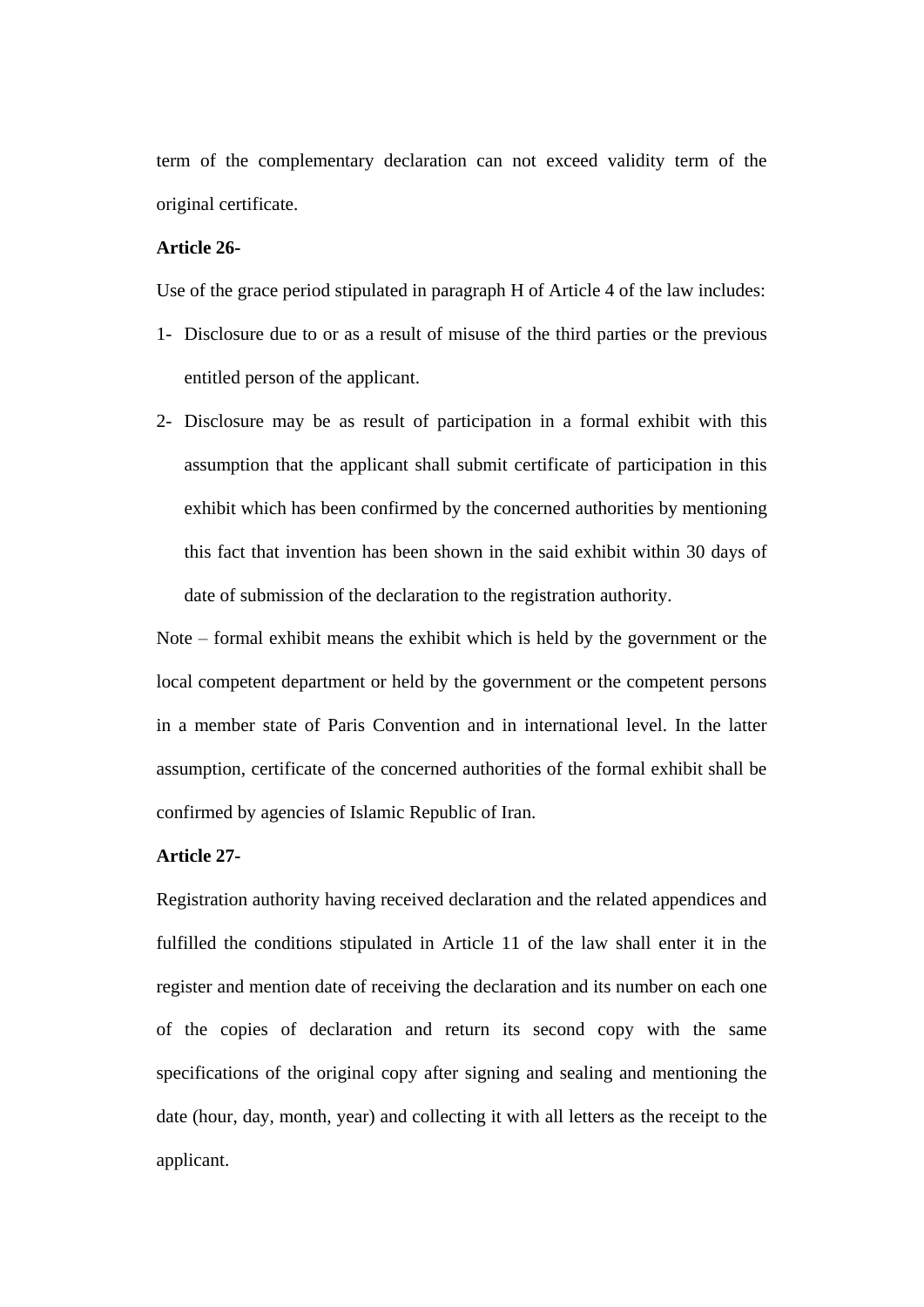Note – for declarations which are sent by registered mail, their second copy will be returned with the appendices to the applicant by and at expense of the registration authority by registered mail as receipt in case of registration of the declarations. In case of failure to register the declarations, the applicants will be notified as well. . Response of the received declarations will be electronic on the basis of Article 167 of this regulation.

#### **Chapter 3: investigation of declaration and patent**

#### **Article 28**

Registration authority having received the declaration and the related appendices investigates them within 6 months in terms of conformity with procedural and substantial conditions inserted in the law and this regulation.

Note 1- registration authority enquires the concerned authority whether private or governmental or the specialists and experts for fulfilling substantial conditions of invention and asks them about their views. Grace period for answering the enquiry will be not later than 3 months.

Note 2- the declaration of authorities and mentioned persons is advisory and failure to answer the enquiry and receive the opinion will not prevent from investigation and decision making by the registration authority.

Note 3- enquiring and asking the said authorities and persons about their opinions can be based on contracts concluded with them.

**Article 29-** in case that it is necessary to correct or complete the declaration and its appendices after investigation of the declaration and its appendices , the registration authority asks the applicant in writing to take action regarding correction or completion of the document within 30 days of date of notification ,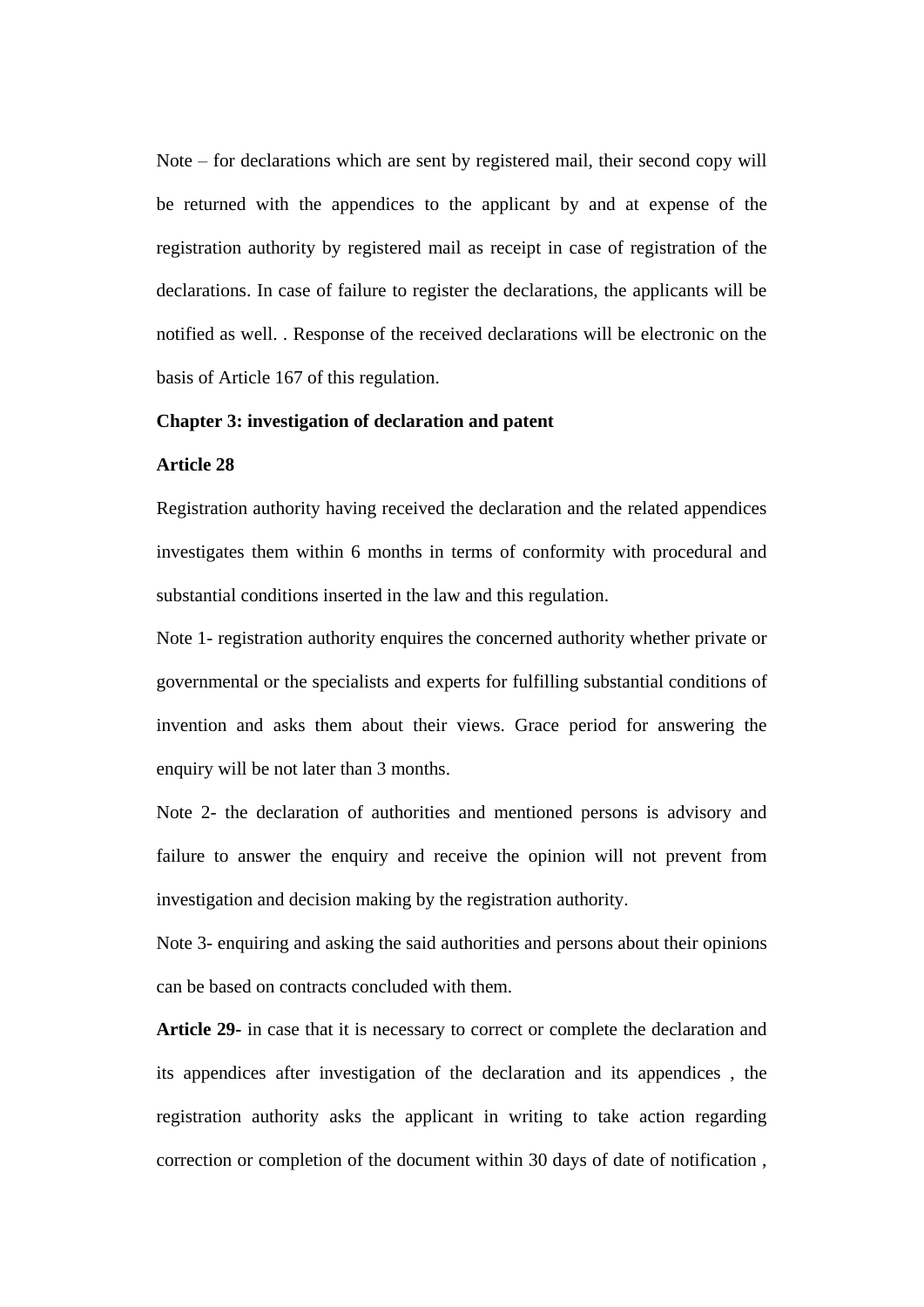otherwise, the declaration will be null and void . The grace period determined in this article for the persons residing abroad is 60 days.

# **Article 30-**

The applicant will be notified of the decision of the registration authority regarding grant of patent certificate within 30 days of notification and the applicant shall take action regarding registration of invention and publication of notice included in Article 32 of this regulation for payment of the related expenses. In case of failure to pay the expenses at due date, the declaration will be regarded null and void. This grace period for the applicants residing abroad will be 60 days.

# **Article 31-**

Invention is registered by mentioning the following information on the basis of form (A-2) in patent register:

- 1- Number and date of declaration by mentioning hour, day , month and year ,
- 2- Number and date of patent
- 3- Name and address and nationality of inventor
- 4- Name and address and nationality of the inventor in case that the applicant is not the inventor unless the inventor requests in writing not to mention his/her name in patent certificate.
- 5- Name and address of the legal representative of the inventor, if patent is requested by him/her.
- 6- Title of invention
- 7- International classification of invention by mentioning scientific field in which the invention is included.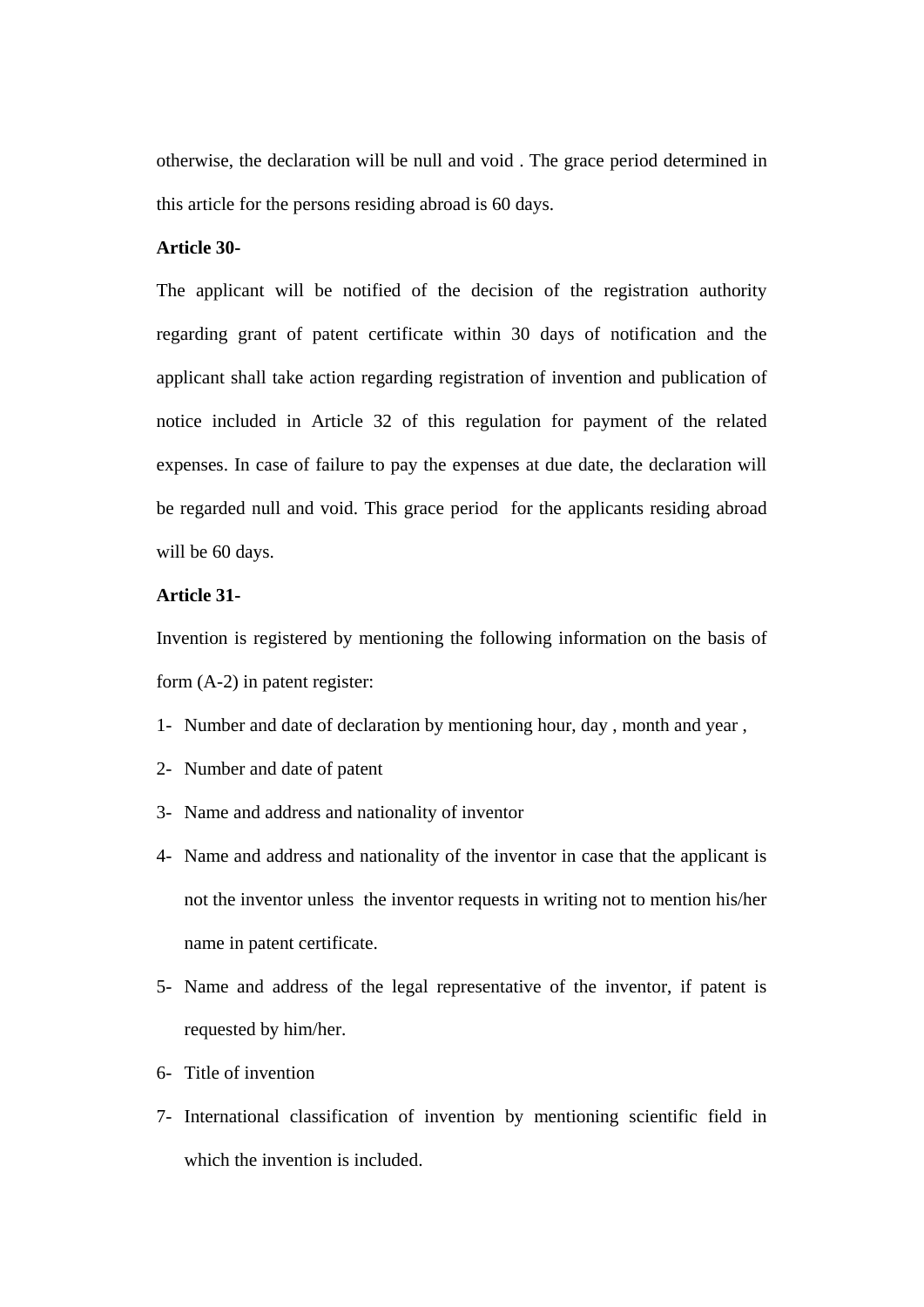8- In case of claim for right of priority and accepting it , date , number and place of submission of the prior declaration,

9- Term of support

Note 1- two pages are allocated to each invention in patent register and any change and correction as well as transfers which are done partially or wholly regarding subject of the invention are mentioned in the said pages.

Note 2- insertion of the said information shall be signed by the inventor or his/her legal representative as well as head of Patent Office after completion.

# **Article 32-**

After registration, the notice of registration is published in official gazette within 30 days by mentioning the information mentioned in Article 31 of this regulation. The said notice is signed by head of Patent Office and is submitted to the official gazette for publication.

#### **Article 33-**

After publication of patent notice and delivery of three copies published and reflected in site of the official gazette to the registration authority, the patent certificate will be issued and submitted to the applicant or his/her representative. Patent certificate shall be prepared with use of updated technology and include a copy of description –claim –brief description and design and shall be punched and sealed and signed by head of the Patent Office. Patent certificate shall contain the following points on the basis of form (A-3):

- 1- Number and date of declaration,
- 2-Number and date of patent
- 3- Name and address and nationality of inventor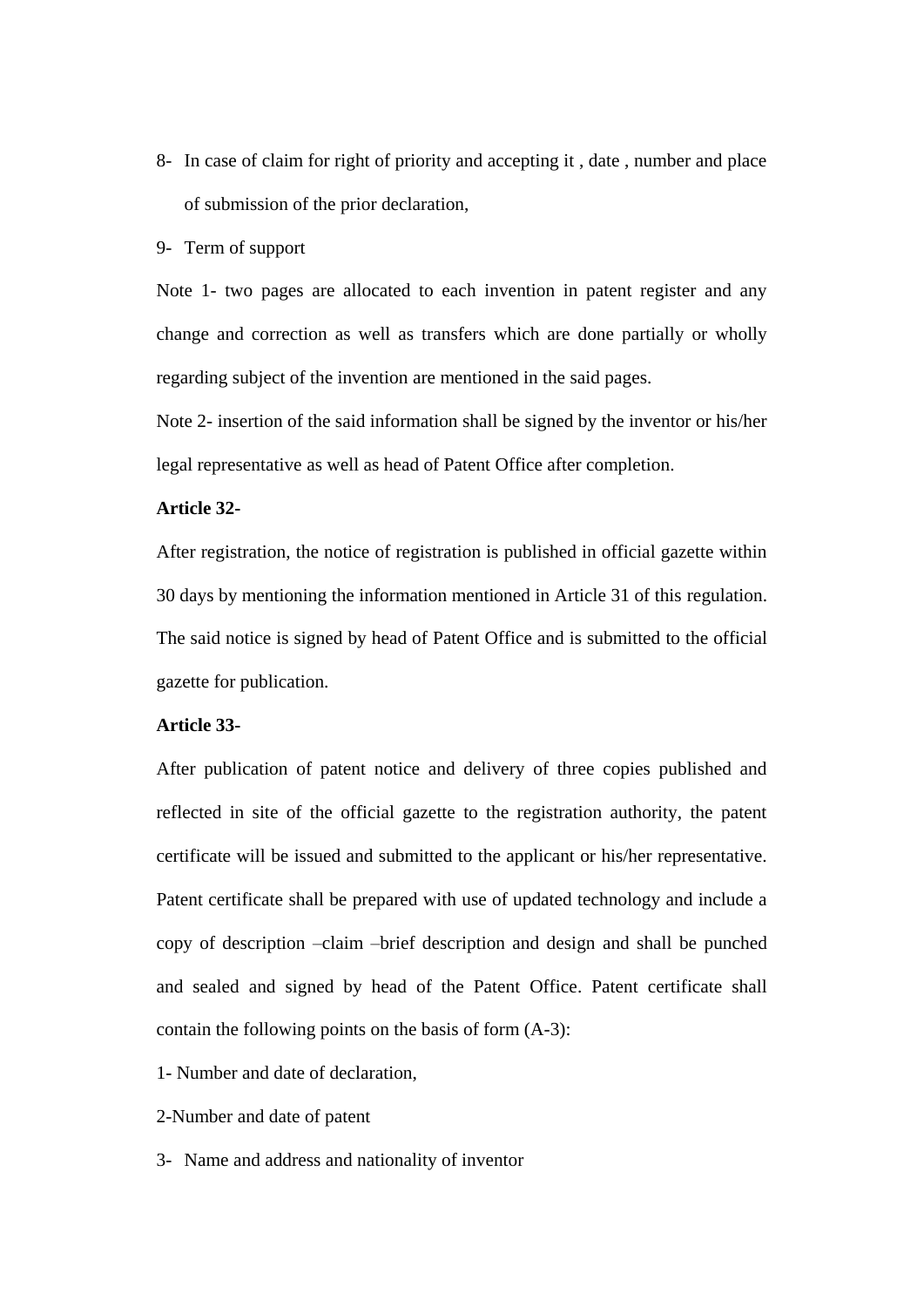- 4- Name and address and nationality of the inventor unless the inventor requests in writing not to mention his/her name in patent certificate.
- 5- Title of invention
- 6- International classification of invention
- 7- in case of claim for right of priority and accepting it , date , number and place of submission of the prior declaration,
- 8- Term of support

#### **Article 34-**

In case of numerous applicants for patent, rate of share of each one of them will be mentioned in patent certificate at their request; otherwise, rights resulting from invention will be equally determined.

## **Article 35**-

In case of request of the inventor for issuance of exploitation license, the registration authority will inform body or bodies which relate to subject of invention within 1 week of date of request plus records of invention and will take action regarding issuance of the said license after receiving their opinions. In case that the mentioned authority doesn't respond or gives negative response within grace period mentioned in Article 19 of the law, the registration authority will not be responsible for issuance of exploitation license.

Note – in case that view of the concerned authorities legally requires payment of expense, the applicant for exploitation license shall pay this expense.

#### **Chapter 4: issuance of compulsory exploitation license**

**Article 36-**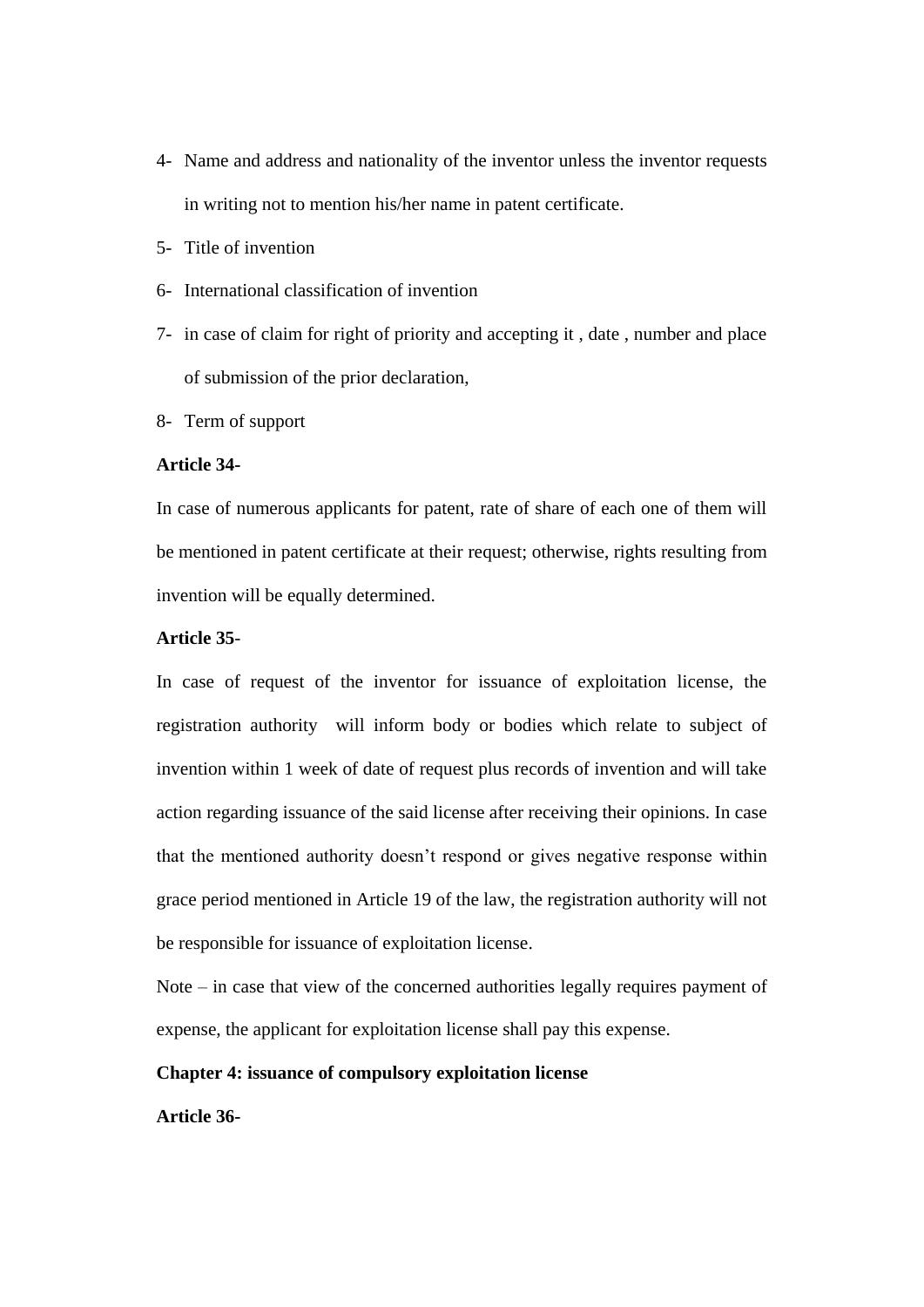Request for issuance of compulsory exploitation license shall be submitted by the Minster or the highest authority of the governmental body or their authorized persons to secretariat of the commission. This request shall be issued with reason and document proving that the governmental body or its authorized person asks the owner for exploitation but he/she couldn't have received permission for exploitation with reasonable conditions and within common time period. Compliance with the above notes will not be necessary in case of emergency resulting from national interests in the country at discretion of the commission subject to Article 17 of the law and decision of the commission in this regard is executed immediately provided that inventor is informed of the commission's decision in the first instance in such cases.

# **Article 37-**

The secretariat having received request for compulsory exploitation license will notify the inventor within 10 days. The inventor is obliged to inform the persons who are authorized for exploitation of invention. The persons who are authorized for exploitation of invention shall give their views to the secretariat within 30 days in documented and proved way which will be registered in the special register and submitted to the commission for decision making.

# **Article 38-**

The secretariat shall inform the applicant of the compulsory license and inventor and the beneficiary about its time at least 10 days before holding session of the commission. The mentioned persons can attend the session. The commission will make appropriate decision and give information after hearing their comments.

#### **Article 39-**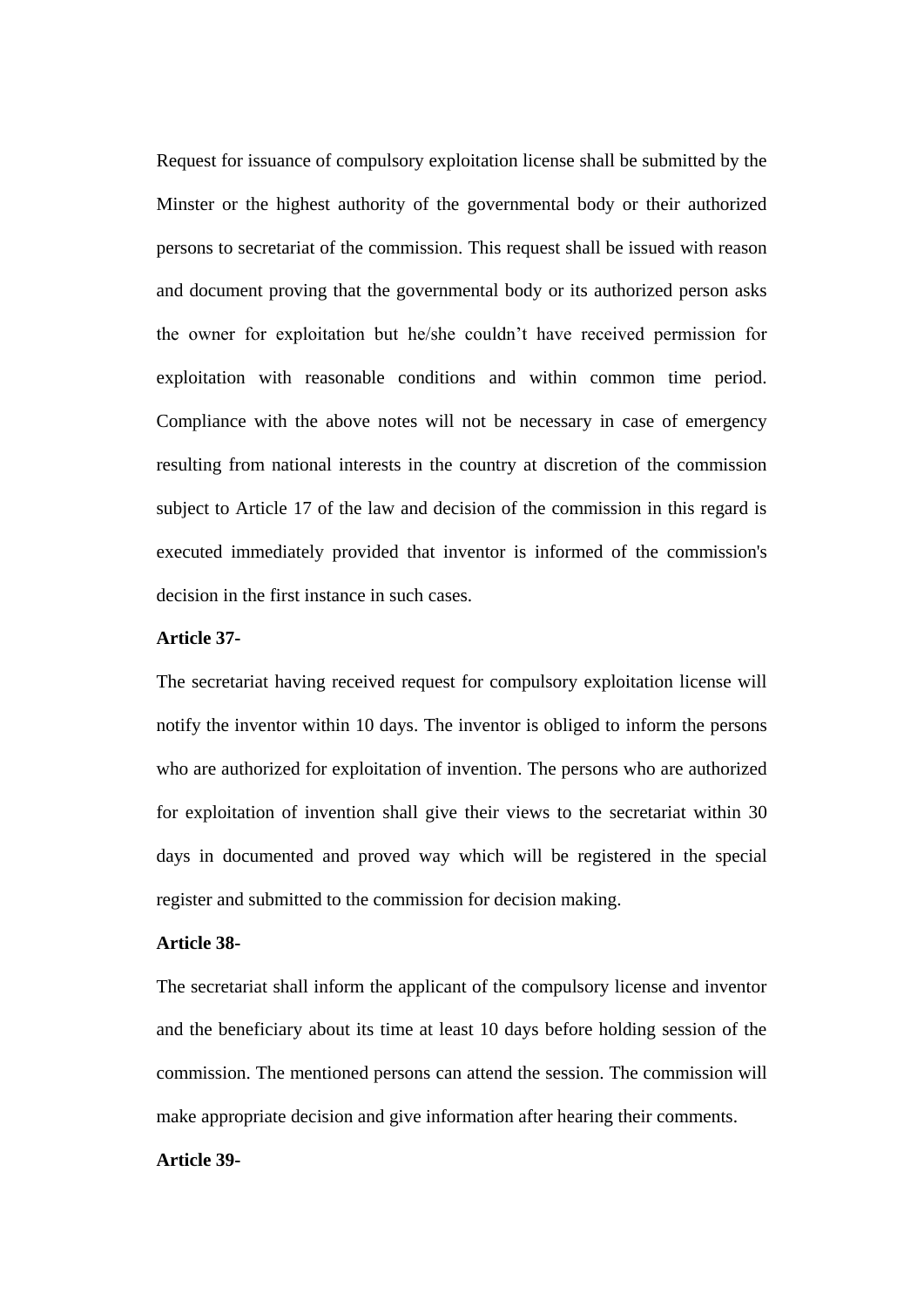In case of grant of compulsory license, the commission shall specify conditions of exploitation, name of the governmental organization of the exploiting party or his/her authorized person, term of exploitation, price mentioned in paragraph B of Article 17 of the law at discretion of the official expert, executive actions, term required for performing executive actions by the exploiting party, geographical limit and authorizations for use of the invention.

Note –payment of expert's fee for determining the mentioned price will be responsibility of the exploiting party.

# **Article 40-**

Decision of the commission regarding grant of the compulsory exploitation license shall be mentioned in patent register and published at expense of the applicant in the official gazette and announced to the inventor and other beneficiaries.

#### **Article 41-**

In case that the commission having investigated the documents and heard comments of the parties finds that the presented request doesn't conform to conditions inserted in Article 17 , it will reject the request and notify the applicant and the beneficiaries of the result through the secretariat.

## **Article 42-**

The invention owner or the governmental organization as well as the third party for whom compulsory exploitation license has been issued can request for reinvestigation of the commission's decision within 20 days of receiving the notice subject to Article 40 of this regulation. In case that the commission finds that the request for revision is final and binding , it will hold a session not later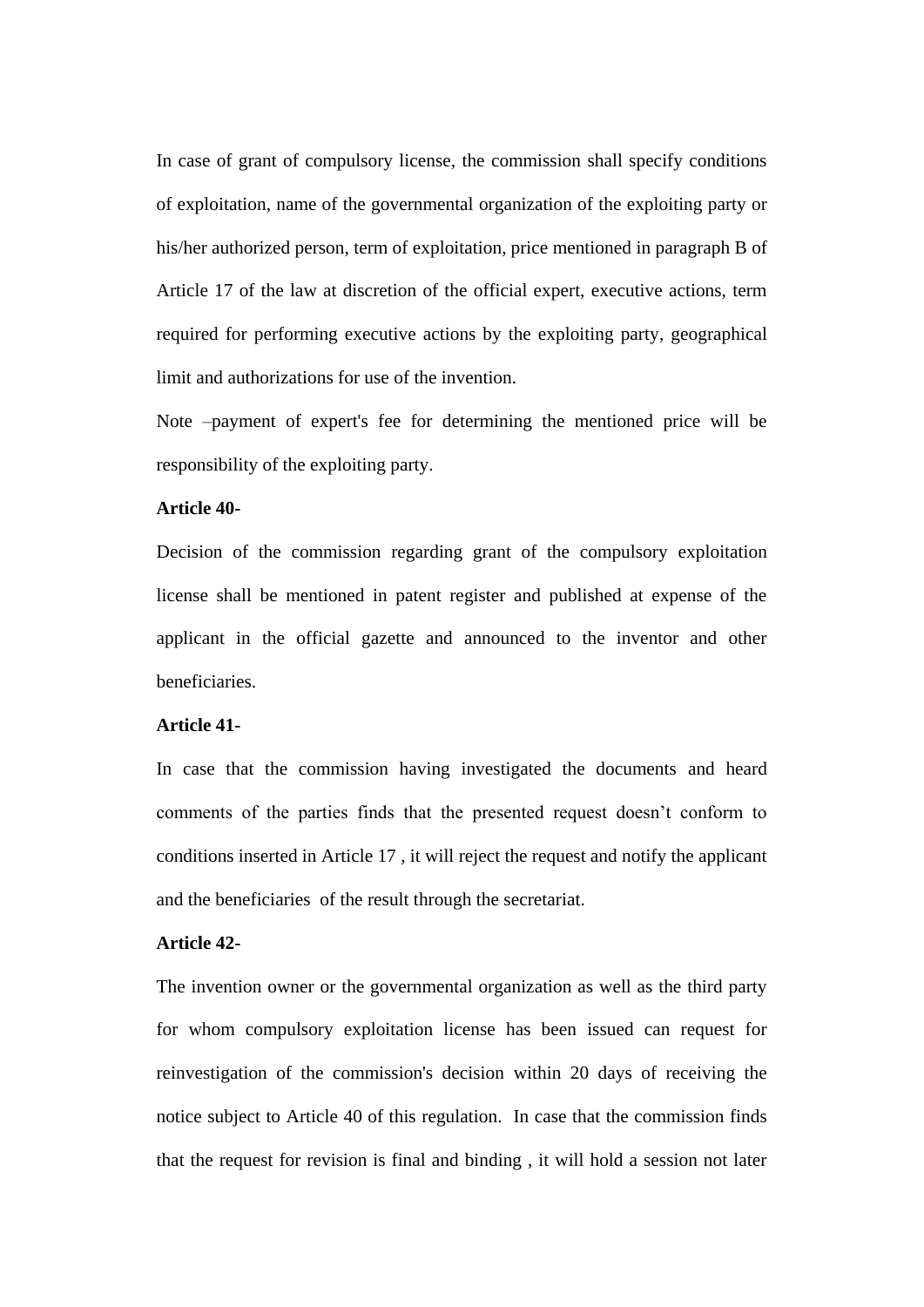than 30 days after collection of the request for investigating remarks of the applicant for revision and make decision about conditions and term of compulsory exploitation license. Otherwise, the above request will be rejected. The way in which the commission is held, grace periods and notice of commission's decisions will be based on this regulation.

#### **Article 43-**

The invention owner can submit request for revocation of compulsory exploitation license by the commission for some reasons which are given in paragraph c of Article 17 of the law with the related documents to the commission secretariat.

The secretariat is obliged to inform the exploiting party of the necessary information with reasons within 30 days in case of giving any answer. The said authority sends the commission comments of the parties plus documents presented for making decision. The commission will make appropriate decision after investigation of comments of the inventor, minister or the highest authority of the concerned body and exploiting party. In case that the commission's decision is about revocation of the exploitation license, permission for exploitation will be issued to the owner or the exploiting party, as the case may be. In case that protection of legal rights of the persons who have received permission requires retaining the decision, the commission takes action regarding retaining it.

Decision of commission regarding revocation or retaining of the compulsory exploitation license with term and conditions will be notified by the secretariat to the parties.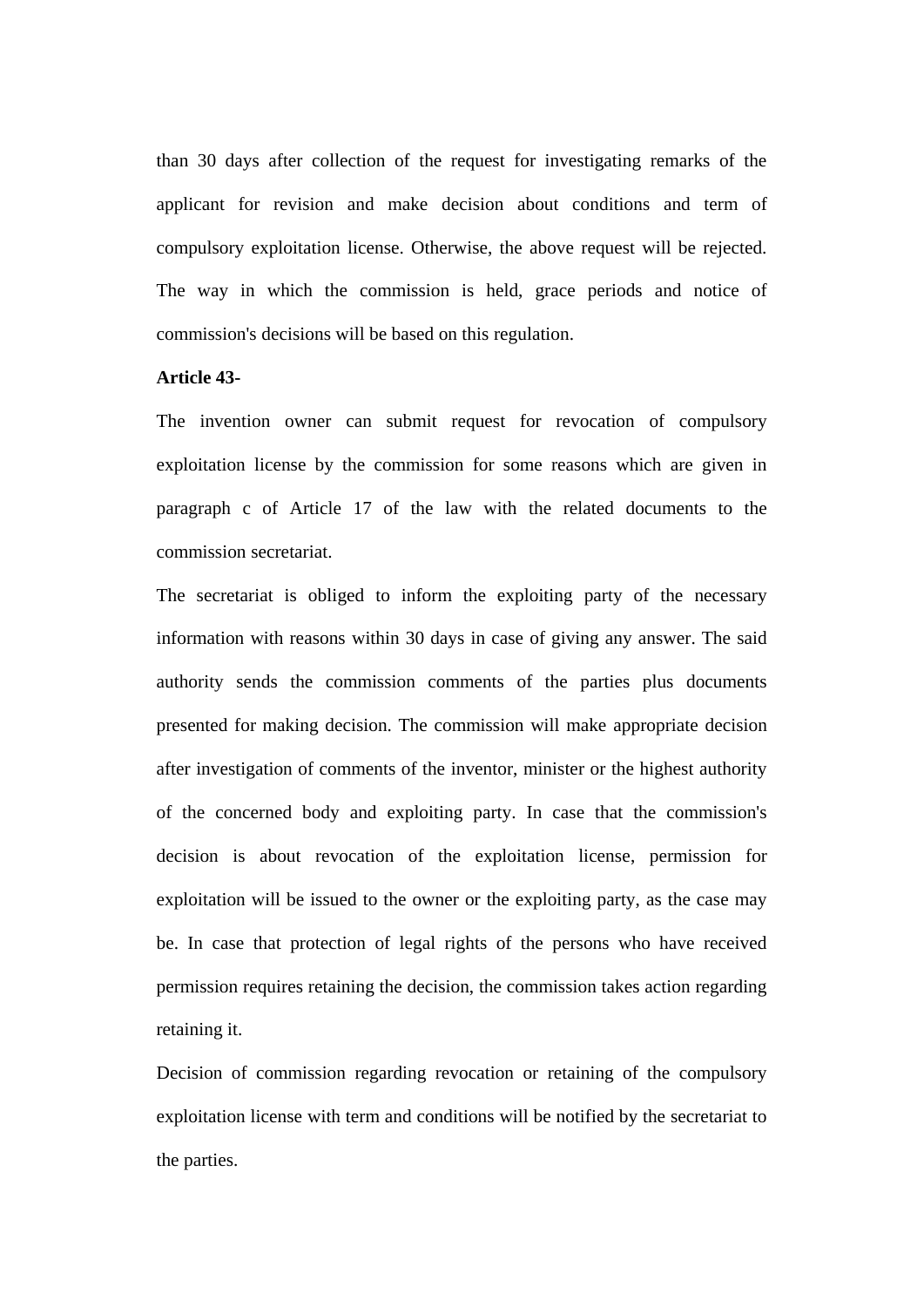#### **Article 44-**

Any decision of the commission regarding grant of the compulsory exploitation license or its rejection by the applicant or the inventor can be objected in the competent court as stipulated in Article 59 of the law. This objection shall be done within 60 days of notification of the commission's decision to the beneficiary.

## **Article 45-**

In order to perform all administrative duties of the commission subject to paragraph A of Article 17 of the law, a secretariat is managed by Director General of Industrial Property General Office in registration authority.

#### **Article 46-**

The registration authority having received request for issuance of compulsory exploitation license subject of paragraph H of Article 17 of the law shall enter it in the register and notify the holder of the prior and later invention right within 10 days with reasons and documents. Prior or later invention right holder shall submit his/her views and documents to the registration authority within 30 days of notification. Registration authority will submit documents of the parties to the commission mentioned in Article 170 of this regulation for making decisions. The commission will make decision about grant of the compulsory exploitation license and conditions, limits and payable price at discretion of the official expert or rejection of the request. In case of rejection of the commission's decision before finalization of the court's decision in this regard, the compulsory exploitation license issued by the committee will be suspended.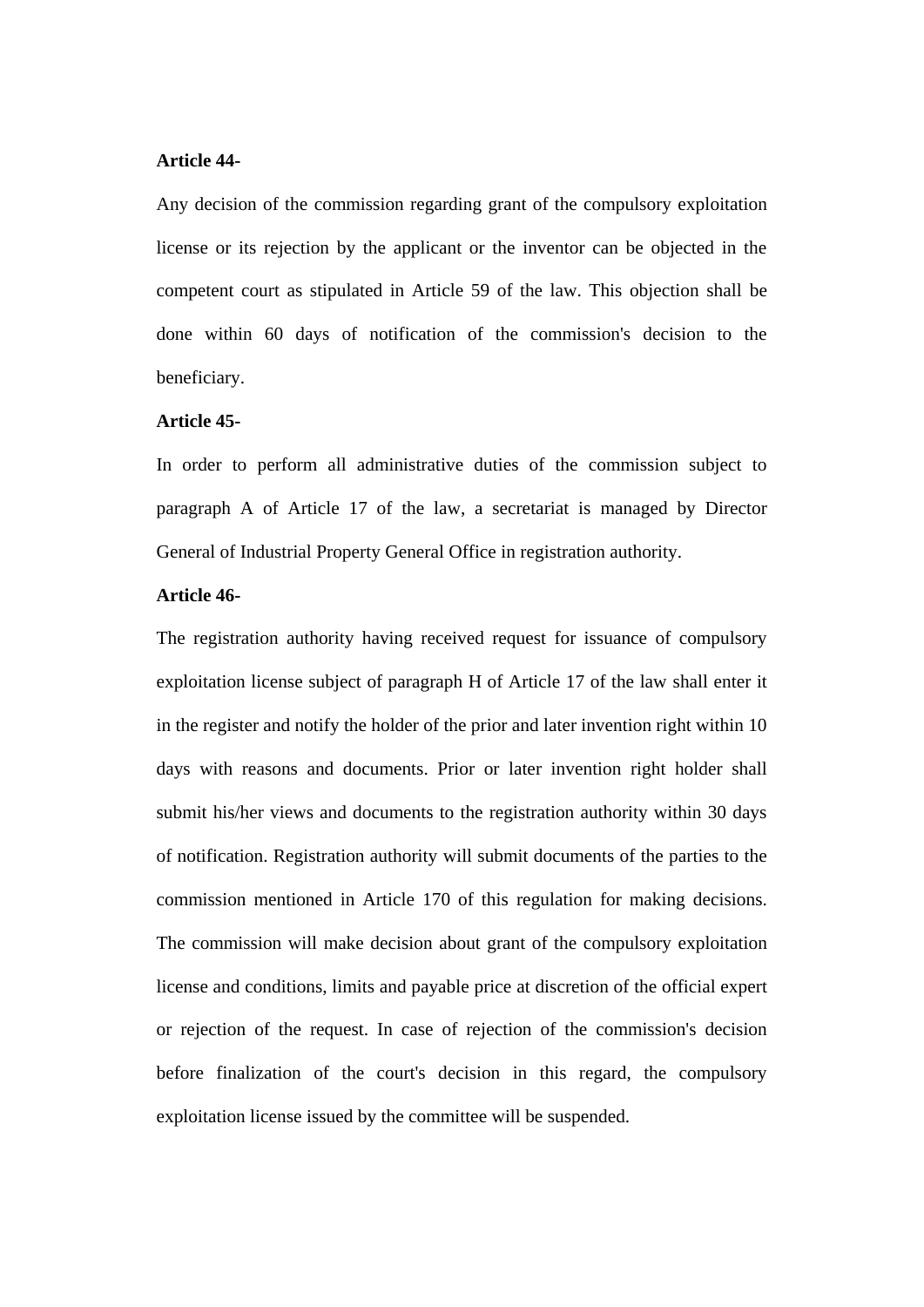Note – in case that holder of the prior or later invention right doesn't reside in Iran, the mentioned due dates in this Articles will be doubled.

#### **Chapter 5: changes, transfers and waiver of the patent**

#### **Article 47-**

The invention owner is obliged to notify the registration authority of any change in name, address, nationality, domicile or grant of exploitation license or transfer and waiver of the patent in writing and with the related documents for registration in the records. Such changes will be made in compliance with regulations of the law and this regulation.

Note- in case that there are some changes in international classification of the patent, the inventor can request the registration authority to make the said changes in the patent certificate.

### **Article 48-**

Request of the invention owner regarding changes in contents and designs of invention shall be submitted to the registration authority in writing and by mentioning number and date of invention. Such changes are made on the condition that the information inserted in this patent certificate doesn't exceed limit of the information mentioned in the primary declaration as result of these changes.

#### **Article 49-**

Any transfer of patent certificate shall be registered in the Patent Office. Written request for registration of transfer shall be submitted to the authority with the following documents:

1- the original patent certificate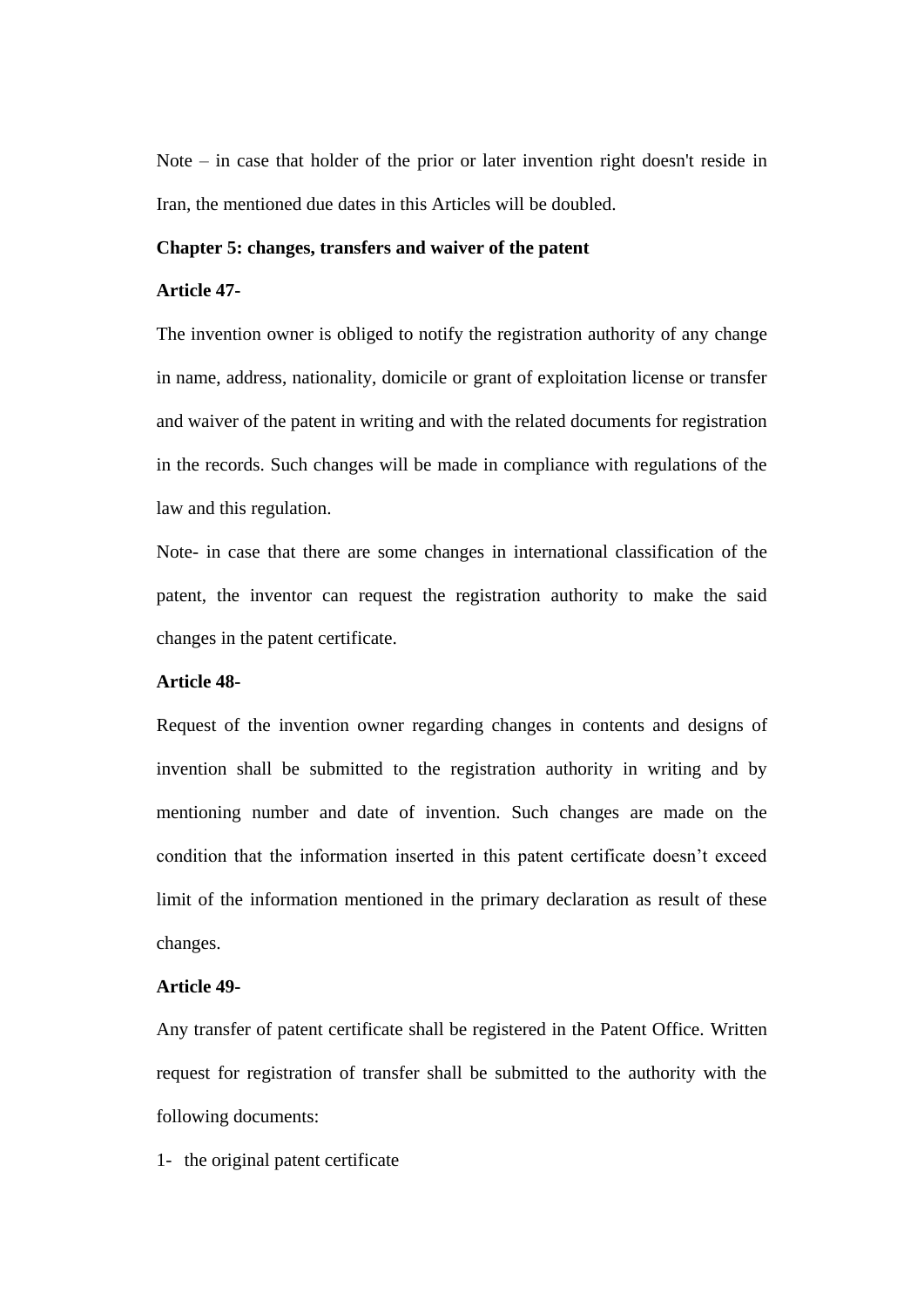- 2- legal document proving transfer
- 3- Legal representation documents, if available.
- 4- Receipt relating to payment of expenses.

### **Article 50-**

The following cases shall be mentioned in notice of property change:

- 1- title of invention by mentioning the related classification,
- 2- date of registration of transfer
- 3- patent number in Iran
- 4- name, domicile, and nationality of old and new owners
- 5- Name and address of the legal representative of the new owner in Iran if available.

#### **Article 51-**

The invention owner can transfer exploitation of his/her invention in part or whole to others for all or part of the supported geographical regions in any legal form in compliance with Article 17 of the law. Permission for exploitation can be exclusive or nonexclusive. Exploitation license shall be registered by registration authority. Any exploitation license which is registered is regarded nonexclusive unless evidence of its exclusivity is presented. Request for registration of the exploitation license shall include the following documents:

- 1- A copy of exploitation license which contains the certified signature of the parties.
- 2- The original patent certificate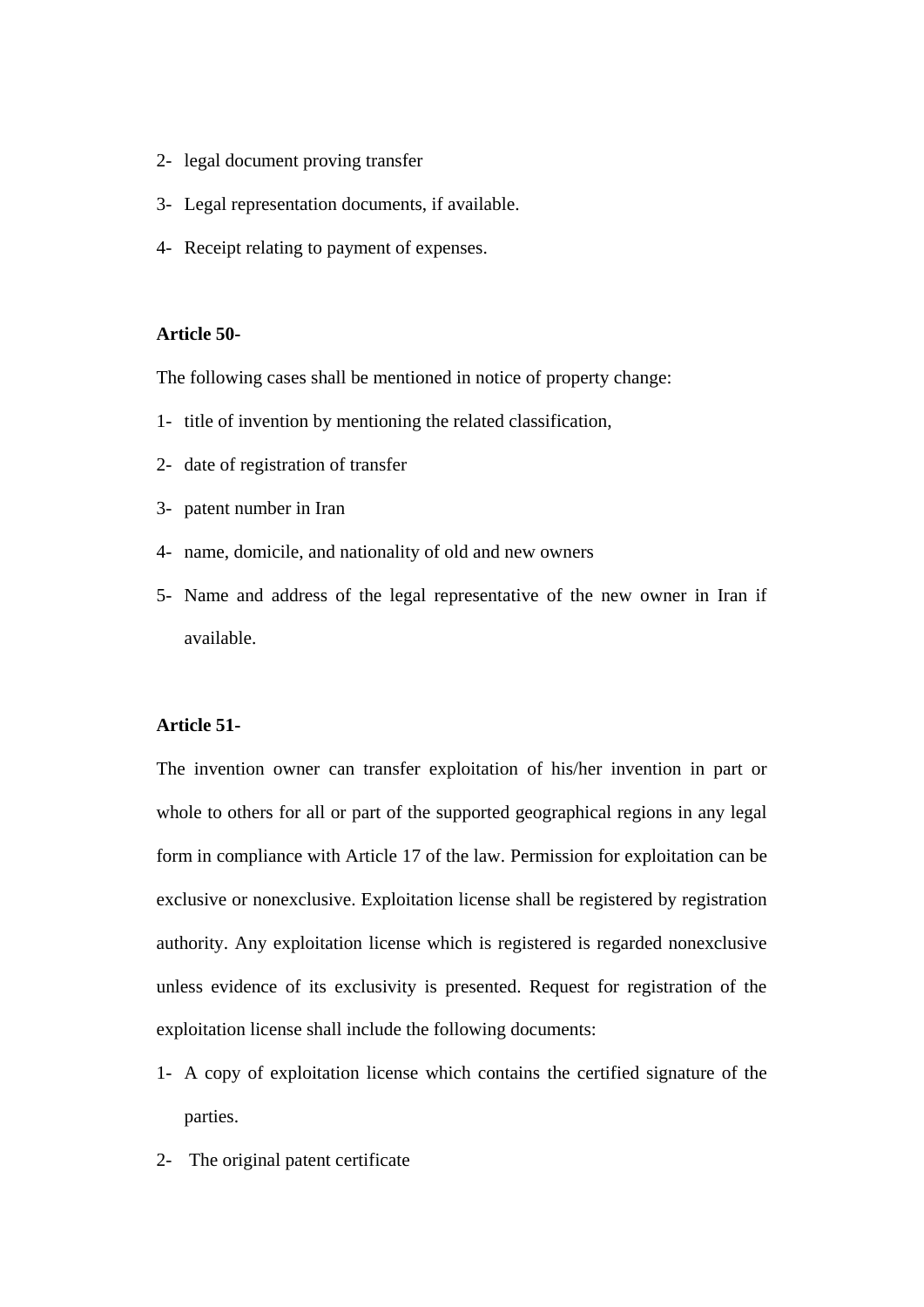- 3- Legal representation documents, if available.
- 4- Receipt relating to payment of expenses

Note –information about premature cancelation or termination of the exploitation license can be registered by virtue of regulations of this article with the necessary changes in case that it is based on text of the contract in accordance with the related laws and regulations.

# **Article 52**-

In the following cases, the registration authority refuses to register exploitation license and notifies the applicant:

- 1- Request relates to the invention for which exclusive exploitation license has been registered beforehand.
- 2- Invention has been objected and its validity is being investigated by the judicial authorities.
- 3- Annual cost of the invention certificate has nor been paid.

## **Article 53-**

In case of no barrier to registration of the invention exploitation license, the registration authority keeps the related license confidential and publishes the in formation in the official gazette. This notice contains the following cases:

- 1- names of the owner and exploiting party
- 2- title of invention
- 3- date and number of patent
- 4- term of exploitation
- 5- its exclusivity and non-exclusivity

#### **Article 54-**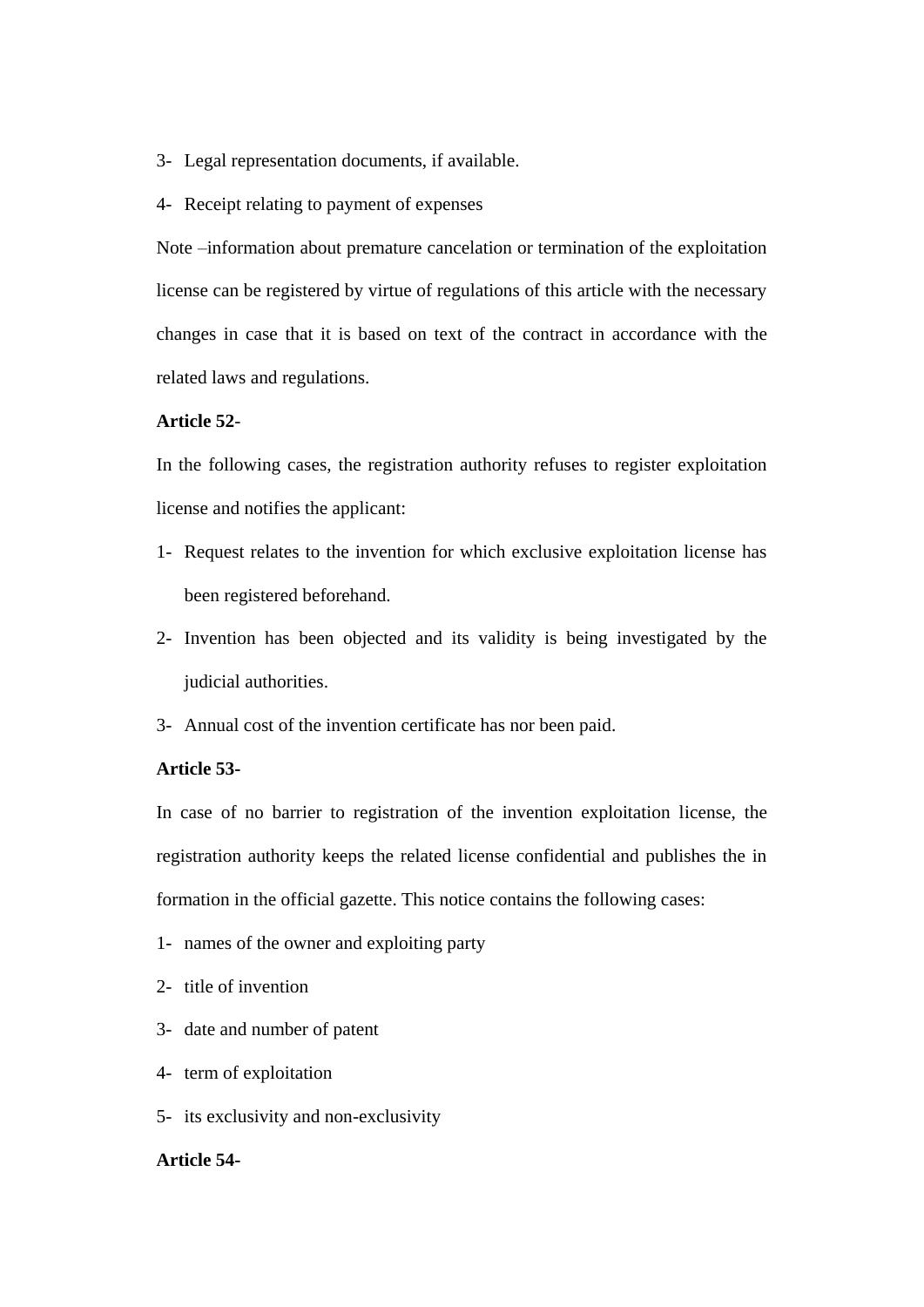In case of death of the patent certificate's owner and survival of the validity of the invention, the registration authority will mention name of the heir/heirs as owner overleaf at their request and will record the information by mentioning rate of their share in the register. Request for registration shall be in writing and submitted to the registration authority with the following documents:

1- The original probate judgment or its true certified copy.

2- The original patent certificate

- 3- Documents evidencing payment of the expenses
- 4- Legal representation documents

## **Article 55-**

The invention owner can take action regarding waiver of his/her rights relating to the valid patent by submitting written request to the registration authority. The following documents shall be attached to the request for waiver:

- 1- Official affidavit regarding wavier which has been signed by the invention owner.
- 2- The original patent certificate
- 3- Legal representation documents, if available.
- 4- Receipt relating to payment of changes registration fee

Note 1 –the invention owner waiving his/her rights regarding the patent is conditional on the fact that exploitation of invention has not been transferred to others when its registration holds valid.

Note 2- in case of waiver, registration fee and other payable expenses to the registration authority will not be returned.

#### **Article 56-**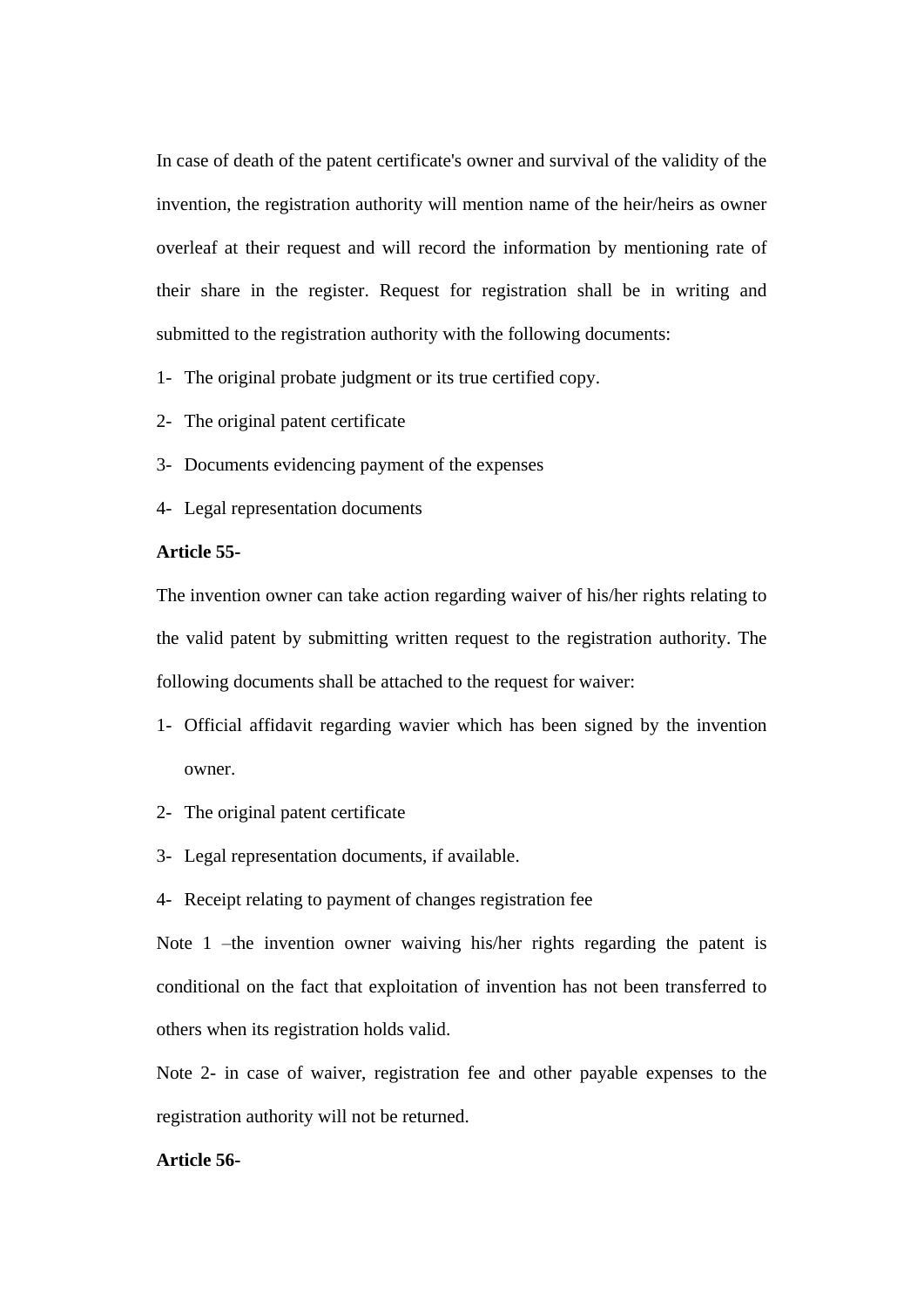In case that transfer, grant of exploitation permission, premature cancelation and termination of the exploitation license or the owner waiving the patent occur out of Iran, the original or true certified copy of the related document in which patent number and date in Iran are mentioned and confirmed by the agencies of Islamic Republic of Iran, reason for transfer, grant of exploitation permission, premature cancelation or termination of the exploitation license or waiver of the invention owner will be valid inside Iran for its registration.

#### **Article 57-**

All changes and transfers or cancelation and termination or waiver of the patent are recorded in page of patent and inserted overleaf the patent certificate and will be published in official gazette within 30 days of date of registration except for address change.

The said cases will not be provable before the third parties until they have been registered. Their registration is subject to payment of expenses stipulated in table of costs and payment of cost of publication of the related notice if necessary.

# **Chapter 6: protest of rejection and request of registration and claim of patent certificate annulation**

## **Article 58-**

Decision of the registration authority regarding rejection of the declaration is objectionable by the applicant. The objection shall be submitted in writing to the commission subject to Article 170 of this regulation in two copies and with the related evidences and documents and receipt for payment of investigation cost within 30 days of notification of the decision through the registration authority.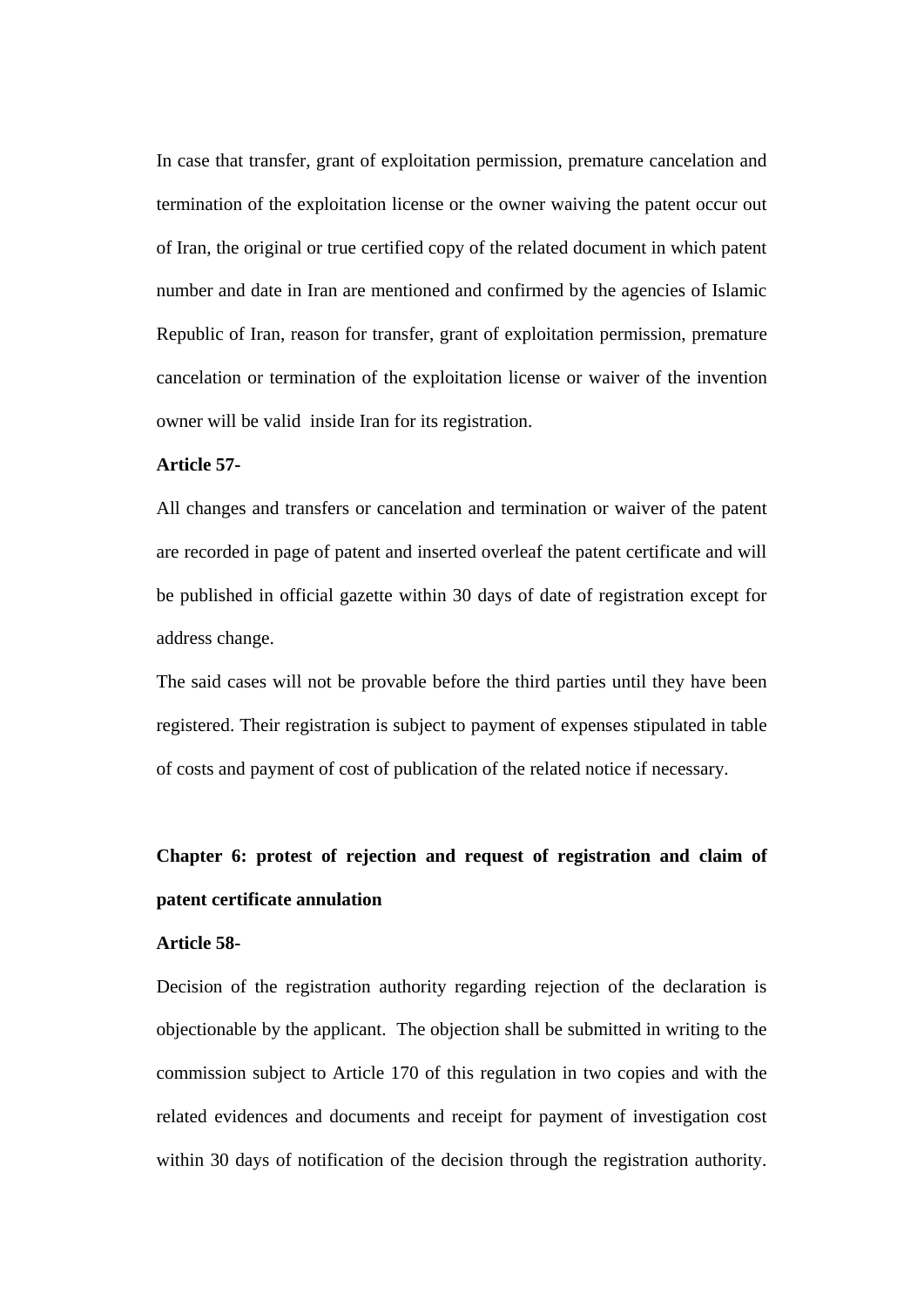After registration of the notice of protest, its second copy will be returned to the protestor with collection date and number. The said grace period for the applicant abroad is 60 days.

Note – in case of rejection of protest in the commission, cost for handling protest of the registration will not be retuned.

#### **Article 59-**

Any person who protests against the patent request shall submit his/her protest in two copies to the registration authority. After registration of protest notice, its second copy with date and number of collection will be returned to the protestor. Notice of protest shall be submitted with evidences and documents and receipt relating to payment of protest handling cost. In case that it is necessary to complete documents attached to the notice of protest after investigating notice of protest and the documents, the registration autghority will ask the applicant in writing to take action regarding removal of defects within 30 days of notification , otherwise, the notice of protest will be regarded null and void.

Note – the grace period inserted in this article for the persons who reside abroad is 60 days.

### **Article 60-**

In case that the protest relates to claim for the invention property right of which registration declaration has been submitted to the registration authority and that the invention has not been registered in his/her name before, he/she shall ask for registration of his/her invention in accordance with the law and this regulation and pay registration fee of this declaration and registration fee of invention and all expenses relating to it. The registration authority is obliged to notify the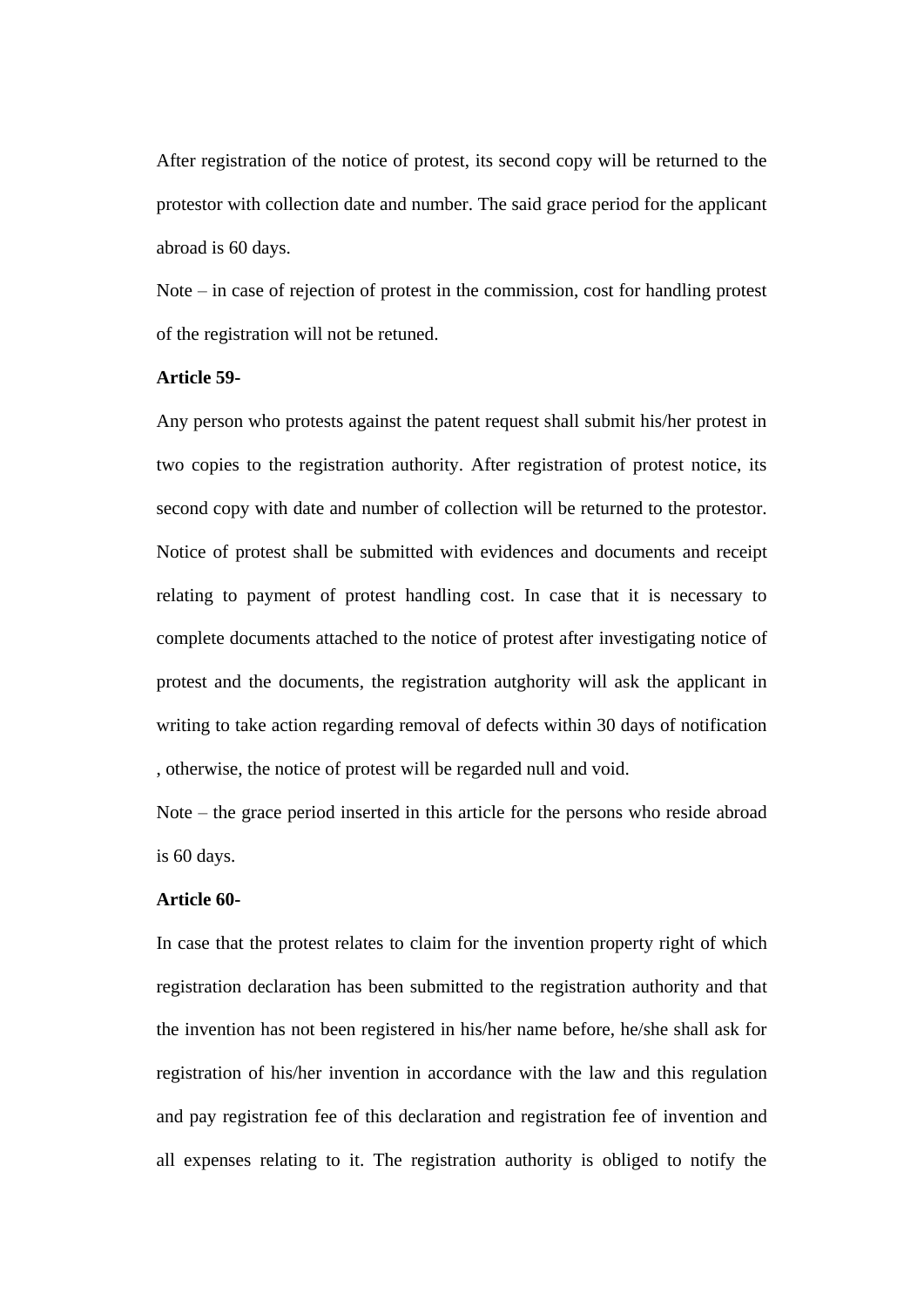registration applicant of a copy of notice of protest plus copy of documents within 10 days of receipt of the protest. The applicant is obliged to submit his/her written response to the registration authority within 20 days. The applicant's failure to respond the notice at due date is regarded as his/her compliance. In case that the applicant agrees on the protest in writing, his/her request for patent will be deemed to have been returned and the protestor will be notified in writing to take action regarding registration on the basis of declaration which he/she has submitted simultaneously with protest in case that his/her invention has not been registered. In case of disagreement of the applicant, the registration authority will notify the protestor within 10 days and he/she will be granted respite for 20 days to submit his/her protest to the commission subject to Article 170 of this regulation through the registration authority. This shall be observed when the protest regarding having rights other than property right relates to the invention of which registration declaration has been submitted to the authority but has not been registered in Iran yet unless the invention can not be legally registered. In such case, there is no need for submission of patent declaration to the registration authority. Decision of commission is objectionable in the competent court stipulated in Article 59 of the law in accordance with Article 172 of this regulation.

Note 1- in case that the submitted declaration doesn't result in invention patent, the payable prices will not be restituted for this purpose.

Note 2- in case of rejection of protest in the commission, protest handling cost will not be restituted.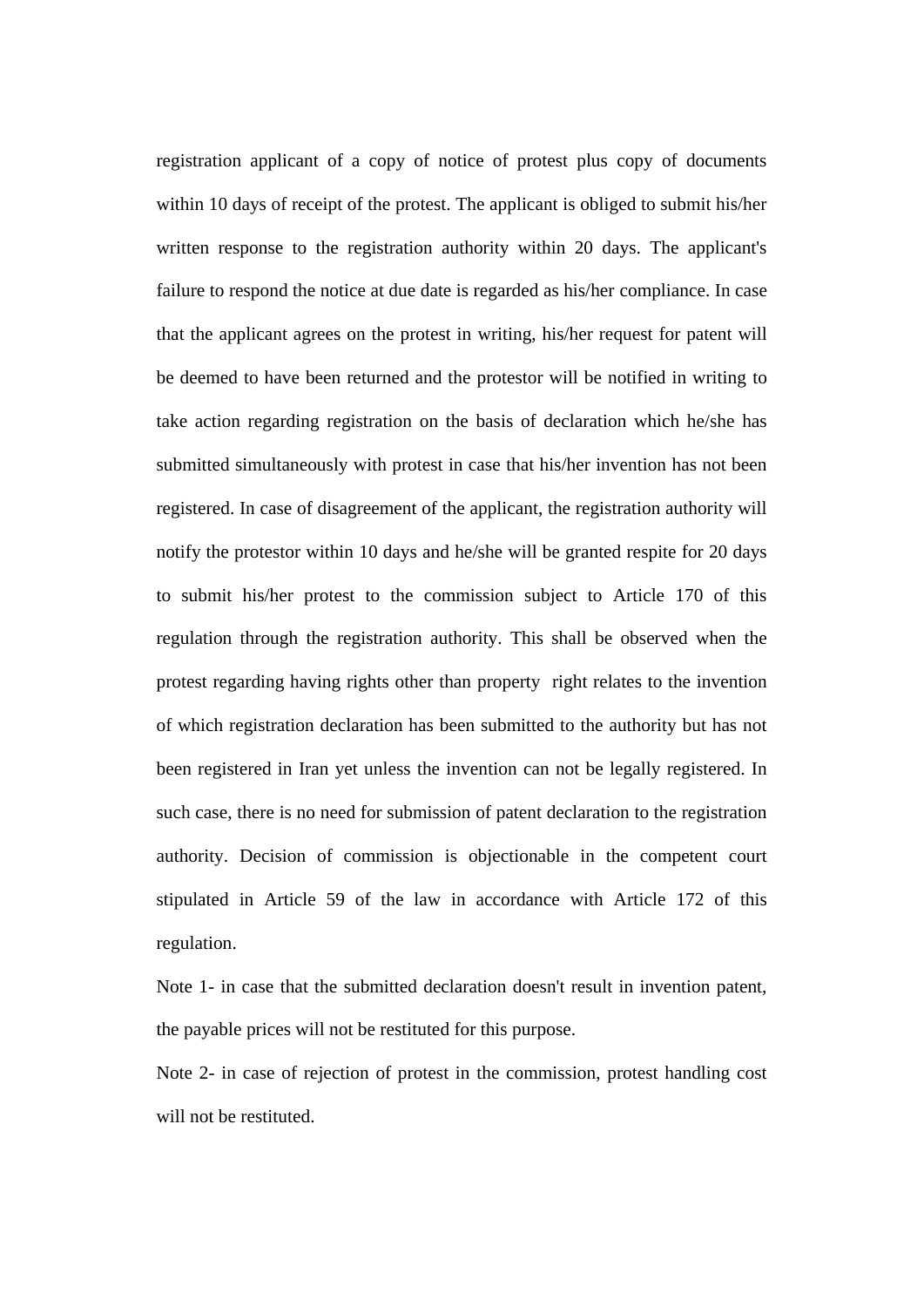Note 3- in case that the protestor doesn't reside in Iran, the grace periods stipulated in this article will be doubled.

# **Article 61-**

In case of request for annulling of patent certificate, the beneficiary can submit his/her petition to the competent court stipulated in Article 59 of the law by proving one of the cases mentioned in Article 18 of the law.

- 1- Original or true certified copy of all documents proving the claim for annulling
- 2- Receipt relating to payment of deposit for submission of annulling petition to the court as described in table of costs,
- 3- Power of attorney, if the petition is submitted by the attorney.

#### **Article 62-**

In case that patent is cancelled, it will be null and void since date of registration. Final verdict of the court will be announced to the registration authority and the mentioned authority will register it and publish its notice in the official gazette in the first instance at expense of the judgment creditor. The judgment creditor can claim against the judgment debtor for the above expenses as damage. The said notice includes title of invention and summery of provisions of the court's final verdict in this regard.

**Chapter 7- international declaration in accordance with patent cooperation convention**

**Article 63-**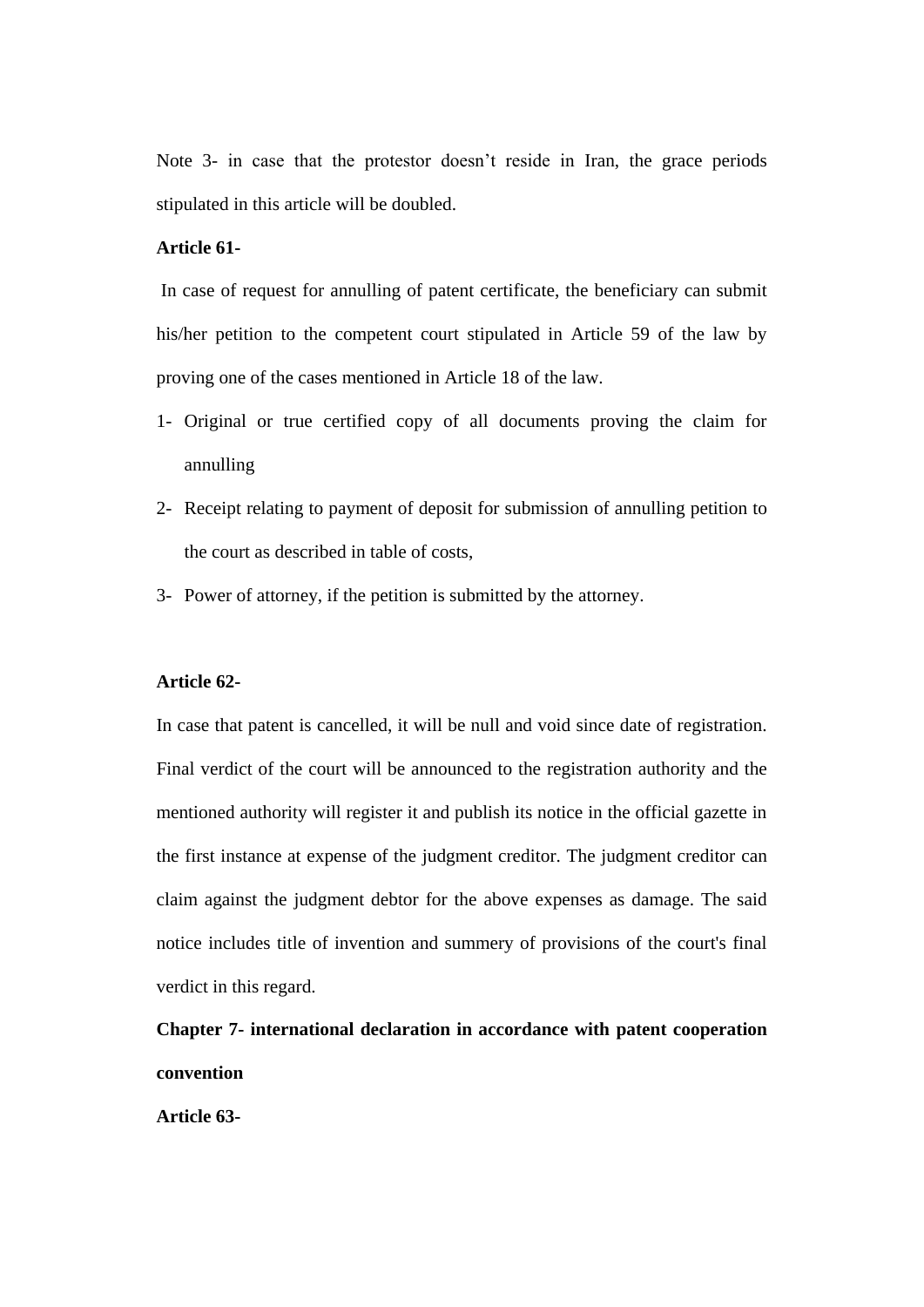The international declaration is submitted to the registration authority by the Iranian nationals or residents of Iran in accordance with Patent Cooperation Treaty and the registration authority will act as origin department.

#### **Article 64-**

In case that Iran is introduced as ''the appointed country'' or ''the selected country'' in the international declarations for international registration, the registration authority will investigate invention patent request in accordance with law and this regulation while observing the formalities stipulated in the treaty and the related regulation.

## **Article 65-**

In addition to the costs which are paid for international registration in accordance with the treaty and regulation, a cost will be received on the basis of table of costs for investigating international declaration and its documents. In case of confirmation of the declaration, the way it is sent to the international bureau and the related expenses will be assumed by the applicant.

### **Chapter 8: expenses**

## **Article 66-**

With regard to Article 16 of the law, validity of patent certificate is 20 years as date of submission of the declaration. For keeping validity of the certificate, annual cost shall be paid within 2 months before expiry of a year as date of submission of the declaration and every year afterward till validity of the certificate in accordance with the table of costs; otherwise, invention patent will be null and void.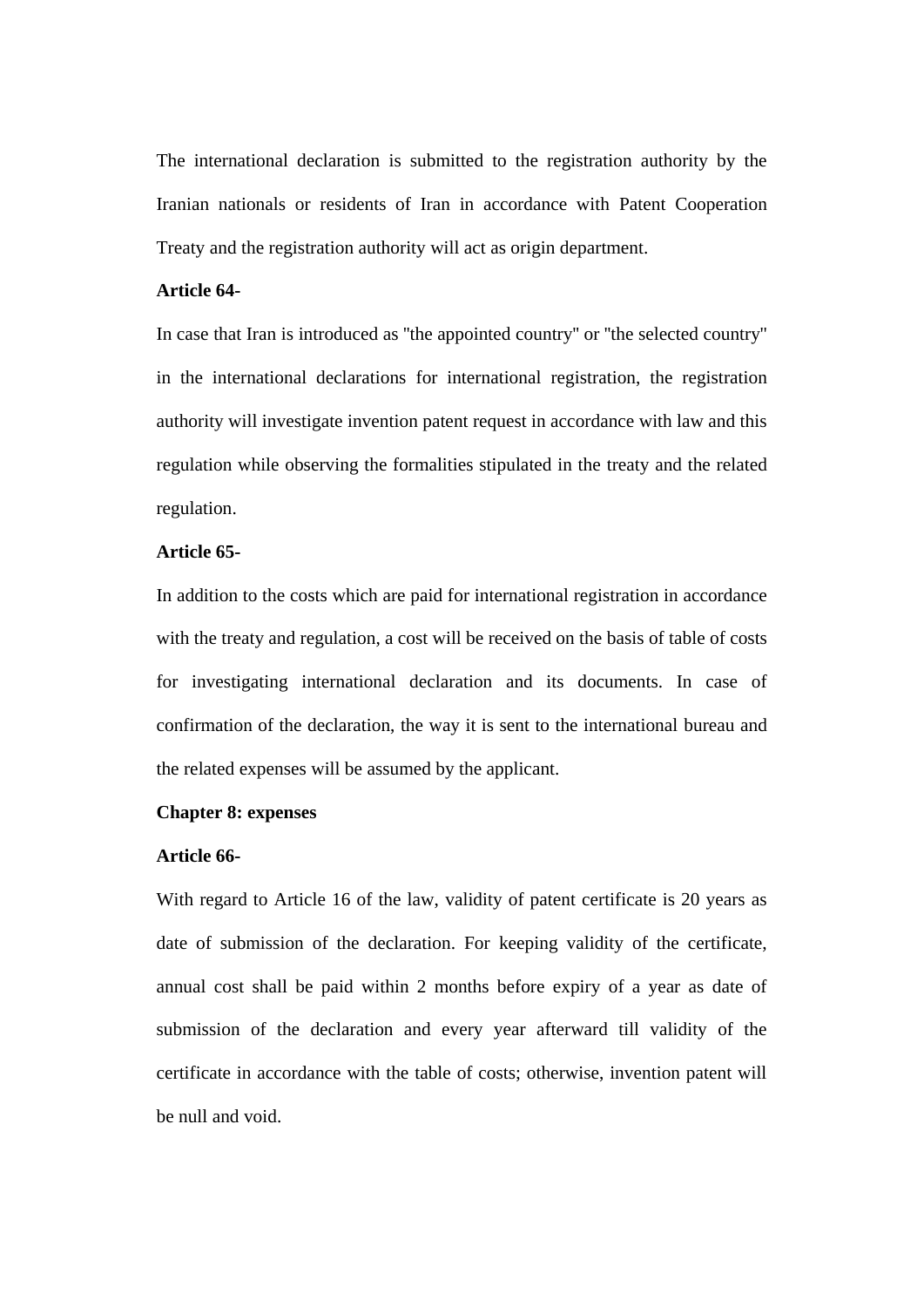If the invention owner or his/her legal representative pays fine equivalent to half of the annual cost of the invention within 6 months after expiry of the due date in addition to the annual cost , the invention patent will remain in force.

#### **Part 3: registration of industrial designs**

# **Chapter 1: submission. Correction, restitution, transfer and registration of the declaration**

### **Article 67-**

Registration of industrial design requires submission of declaration to the registration authority.

## **Article 68-**

Industrial design registration declaration shall be drawn up in two copies and in special form (1-T) and in Persian language and signed by the applicant or his/her legal representative after mentioning date.

Note – in case that documents attached to the declaration and other related documents are in other languages but Persian, it is compulsory to present the original documents with their perfect unofficial translation. However, if perfect translation of these documents is not possible, one can attach their summary in Persian language. If necessary, Registration authority can request for official translation of the said documents while studying the declaration. In case that technical and scientific terms applied in the documents don't have Persian equivalent, it is sufficient to mention the same terms.

#### **Article 69:**

The applicant shall submit, personally or by registered mail or on the basis of Article 167 of this regulation, industrial design registration declaration to the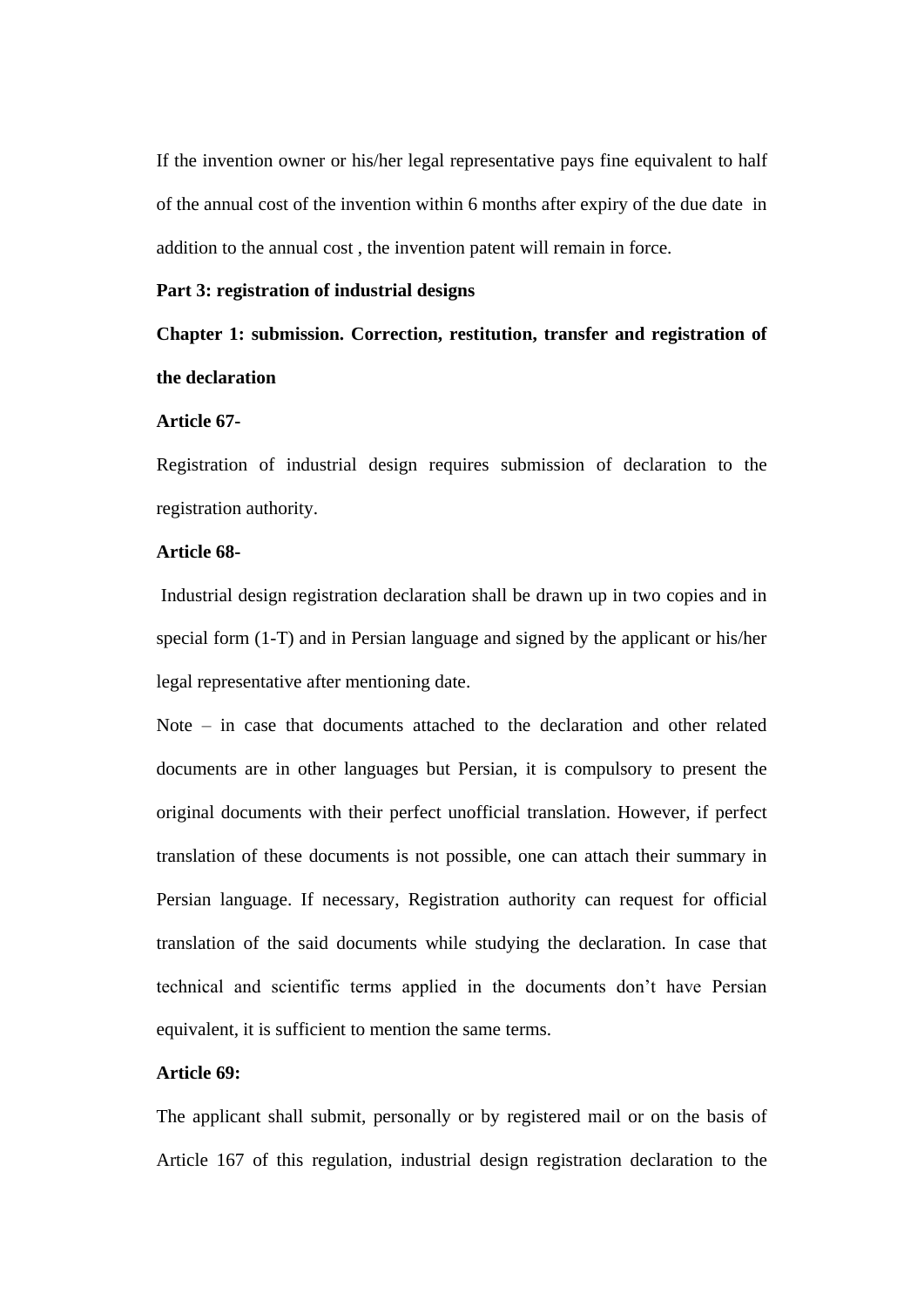registration authority. Date of collection of the declaration or date of giving massage is regarded as date of declaration.

# **Article 70:**

Industrial design registration declaration shall contain the following points:

- 1- it is necessary to mention Name, address , postal code, national code Number, nationality, position of the applicant or his/her legal representative , and in case that the applicant is legal entity , it is necessary to mention name , type of activity , domicile , registration place and number , nationality , principal office and if necessary , any other identification number.
- 2- Name, domicile and postal code of the person or persons who are qualified for receiving notices in Iran in case that the applicant is not resident of Iran.
- 3- Name and domicile of the designer in case that the applicant is not the designer.
- 4- Mentioning goods and classes for which the applicants request to register plan.
- 5- Date , place and number of declaration or industrial design certificate abroad at request of the right of priority ,
- 6- Determination of appendices,

Note 1- in case of submission of the declaration and other related documents by the legal entities; they shall be signed by the authorized signatories.

Note 2- name and address of the applicant abroad shall be Latin in addition to Persian language and shall be registered and published with the same letters.

#### **Article 71-**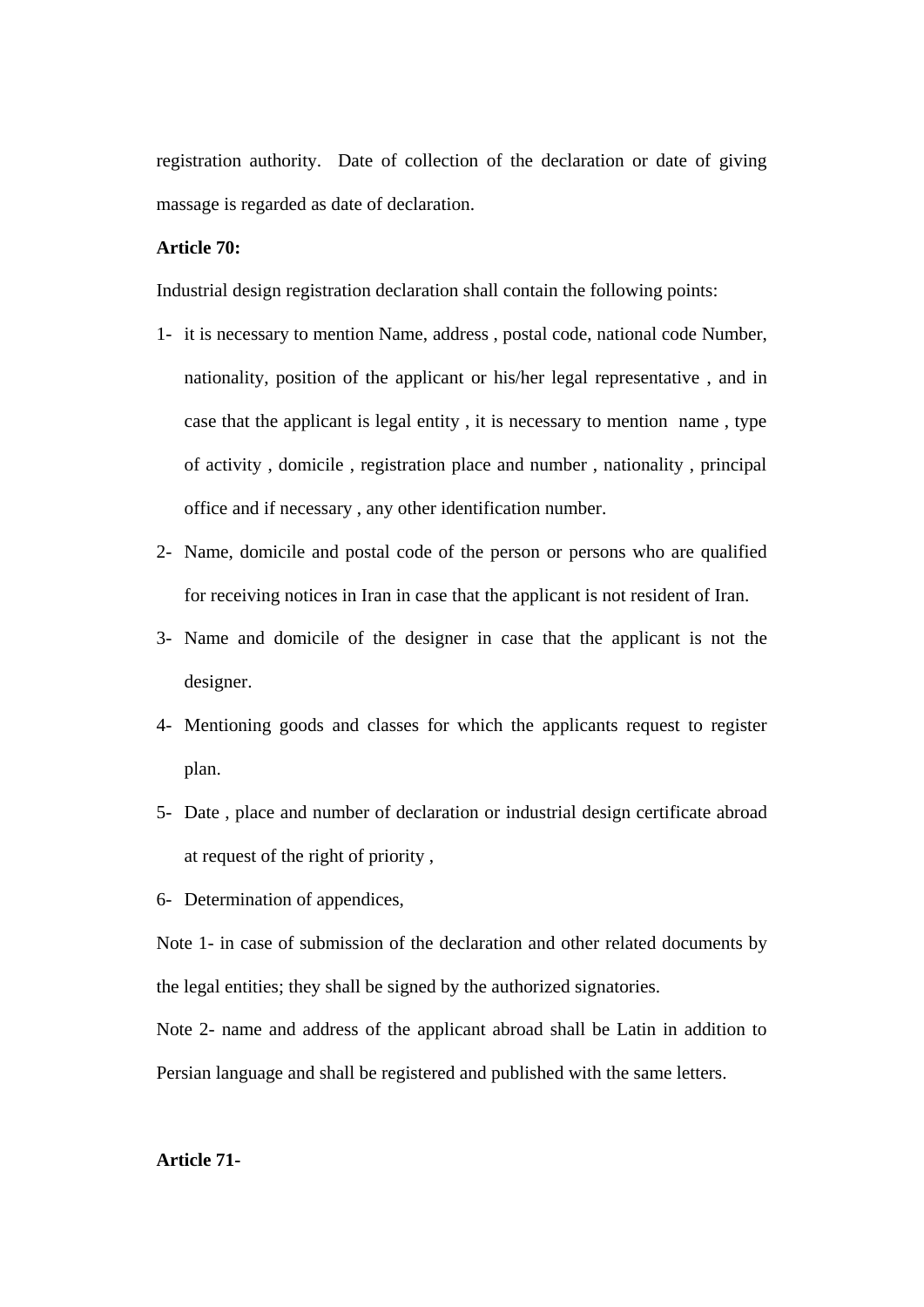Two or more industrial designs relating to a class of international classification or to a set or a combination of parts though relating to different classes used together can be mentioned in a declaration and submitted to the registration authority.

# **Article 72-**

In case that the applicant submits two declarations with similar industrial designs at the same date, the registration authority can accept one of the declarations as the principal industrial design and another one as complementary industrial design.

## **Article 73-**

The following documents shall be attached to the declaration:

- 1- documents proving identity of the applicant and designer
- 2- representation documents in case that the request is done by the legal representative
- 3- if the industrial design is two-dimensional , five samples of graphical form or five samples of the drawn plan,
- 4- if the industrial design is three-dimensional , five samples of graphical form or five samples of the drawn design of all aspects of the design,
- 5- In three-dimensional plan, the registration authority can request for its model with the declaration. Size of the model which the applicant presents shall be at most  $20 \times 20 \times 20$  cm and its weight shall be at most 2 kg and made from durable and nonperishable material. Graphical forms shall be at most in dimensions of  $10\times20$  cm and can be installed on four cardboards in size of A4 and in black ink.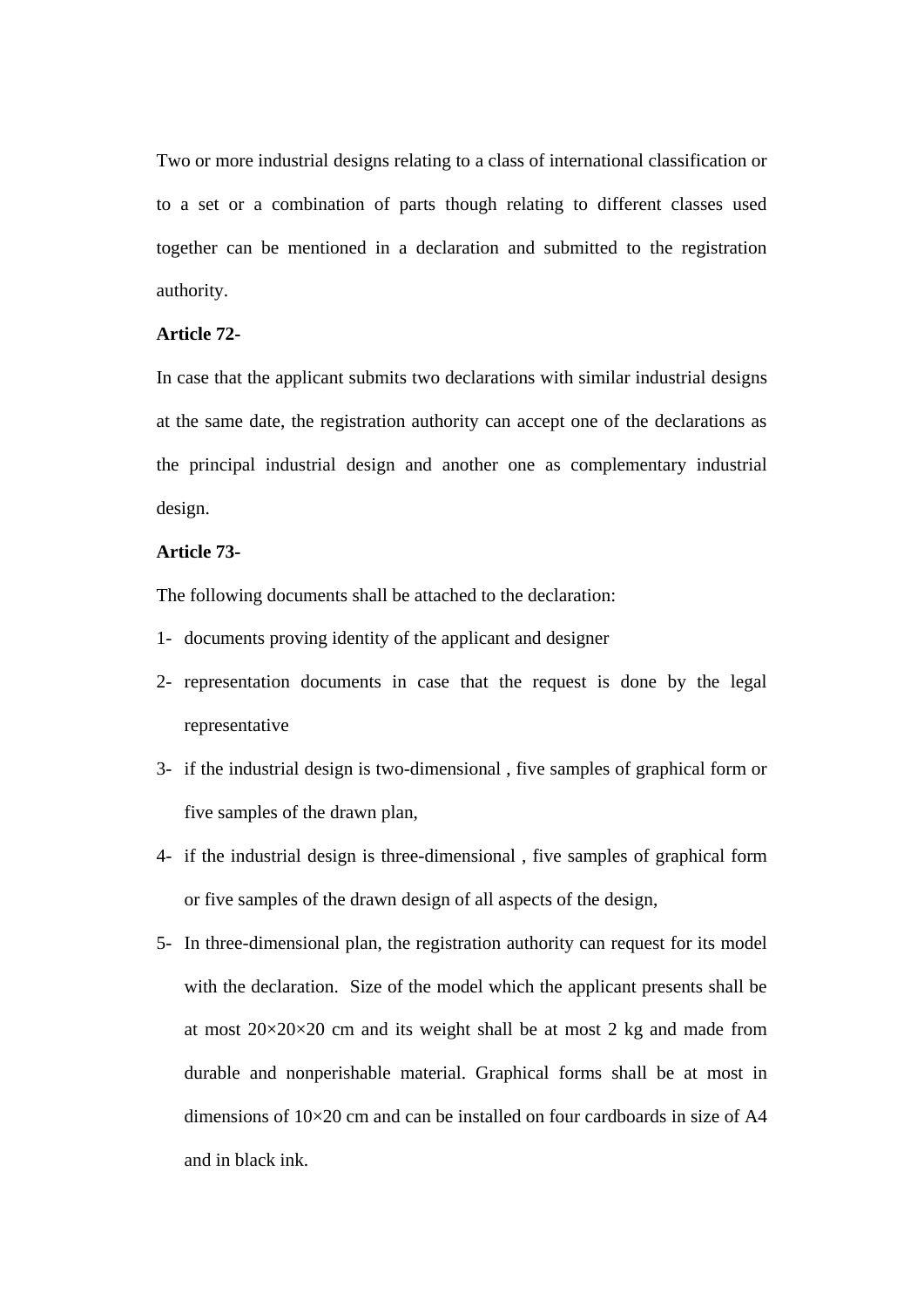- 6- Written request for delay in publication of industrial design registration notice and determination of its term
- 7- Written request fort not mentioning name of the designer, in case that the designer doesn't tend to have his/her name mentioned.
- 8- Receipt relating to payment of cost of declaration and in case that the declaration includes two or more industrial designs , receipt relating to payment of additional expenses
- 9- Documents relating to right of priority which should be submitted concurrently with submission of declaration or within 15 days as its date.

Note 1- the printed design of the graphical figures and pictures subject to paragraphs  $3\&4$  above shall be at most in dimensions of  $20\times20$  cm and colorfulness or colorlessness of the figures and pictures shall be mentioned therein.

Note 2- in case of submission of a design model, the registration authority can seal and date the mentioned model and return to the applicant.

Note 3- if the declaration contains different industrial designs, figures or pictures or models are presented separately and separated with number from each other.

# **Article 74-**

In case that the applicant requests for right of priority in accordance with Article 9 of the law, he/she submit his/her request including this right to the registration authority at time of application of industrial design registration. This request shall include the following points:

1- date and number of the original declaration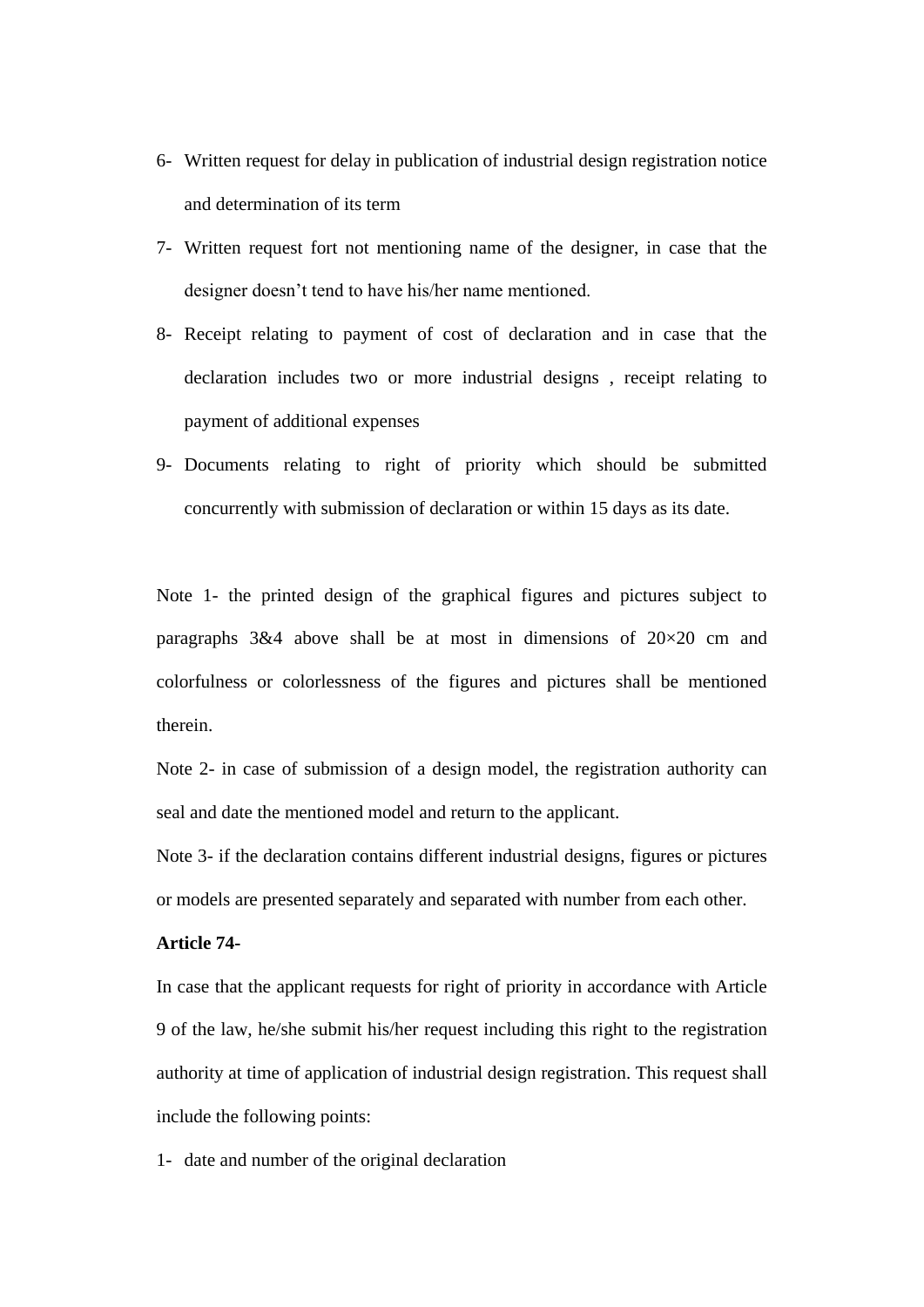- 2- international classification relating to the original declaration
- 3- Country or countries in which the original declaration has been submitted and in case that the regional or international deceleration is basis of right of priority, mentioning its origin.

# **Article 75-**

In case that the applicant claims two or more previous declarations, term of right of priority is calculated on the basis of the foremost priority.

**Article 76**- term of right of priority in industrial design registration is 6 months as date of submission of the original declaration. In this case, day of submission will not be regarded as term and if the last day coincides with holiday, this term will be calculated till the last hour of the first working day after holiday.

# **Article 77-**

Use of compassionate term stipulated in paragraph H of Article 4 of the law for registration of industrial design will be subjected to regulations of Article 26 of this regulation by making necessary changes.

## **Article 78**-

The applicant can correct his/her declaration before registration of industrial design provided that it doesn't exceed limits of the first declaration. Request for correction is done by paying the cost stipulated in the costs table.

# **Article 79-**

The applicant or his/her legal representative can return his/her declaration before registration of the industrial design while submitting written request to the registration authority.

In case of restitution of the declaration, the payable costs will not be restituted.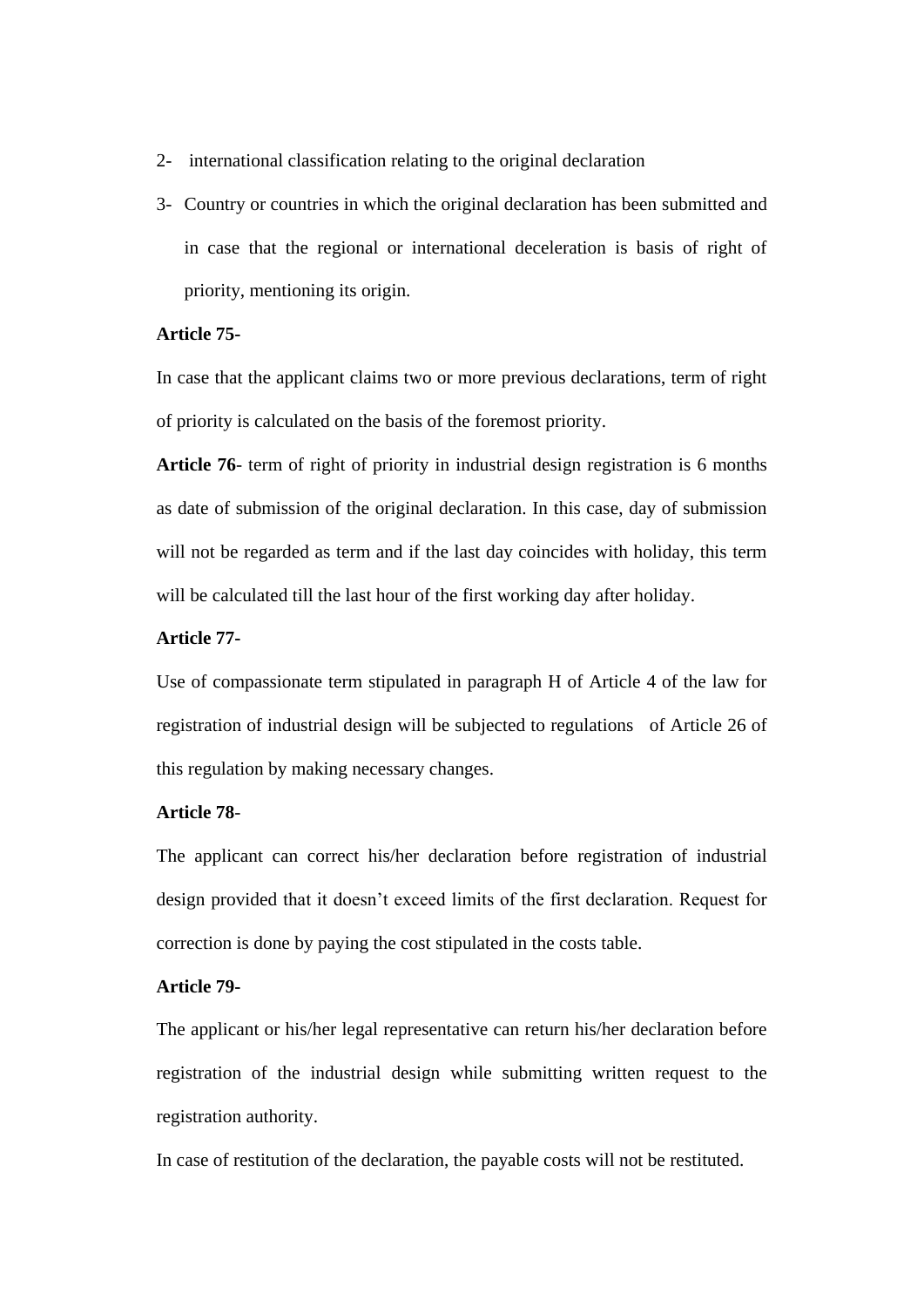#### **Article 80-**

Transfer of property right resulting from submission of the declaration or grant of any exploitation license shall be announced to the registration authority at written request of any beneficiary and inserted in the related file. Such change is subject to payment of the cost stipulated in table of costs.

## **Article 81-**

The registration authority verifies authenticity of the declaration in terms of identification of the applicant and graphical representation of the industrial design and will return the second copy with appendices with the same specification as that of the original copy to the applicant after signature and sealing and mentioning date of its receipt (hour, day, month and year) with all letters as receipt.

Note – for declarations which are sent by registered mail, their second copy will be returned with the appendices to the applicant by and at expense of the registration authority by registered mail as receipt in case of registration of the declarations. In case of failure to register the declarations, the applicants will be notified as well. . Response of the received declarations will be electronic on the basis of Article 167 of this regulation.

# **Chapter 2: investigation of declaration and registration of industrial design Article 82-**

Registration authority investigates the declaration and the related appendices within 60 days of date of receipt in terms of conformity with procedural and substantial aspects and other conditions inserted in the law and this regulation as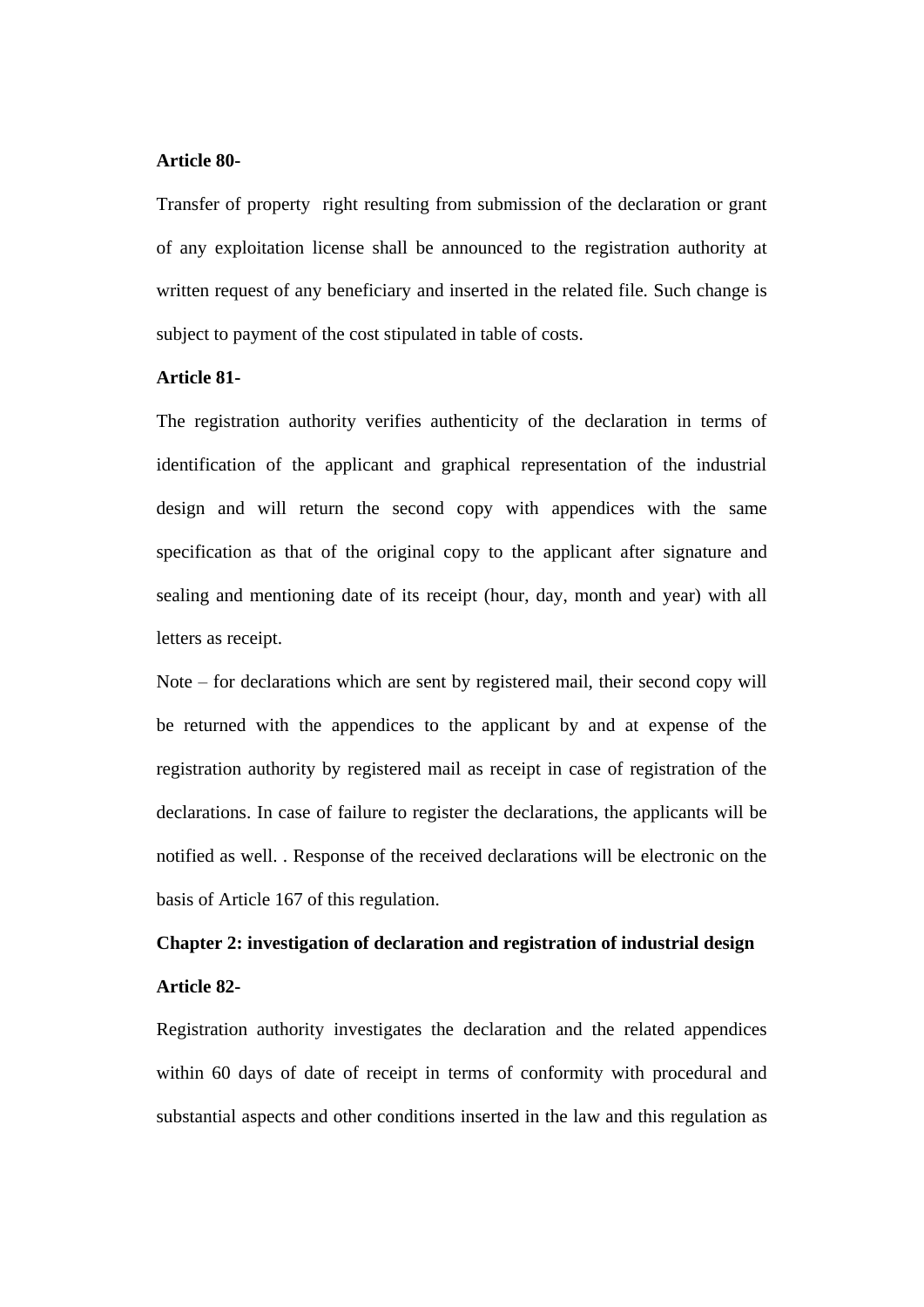well as conformity of the announced class or the classes with the international classification.

# **Article 83-**

In case that the registration authority finds any defects in the declaration and its appendices after investigation, it will notify the applicant in writing mentioning details to take action regarding removal of any defect within the term determined in this regulation.

In case that the applicant can not remove the announced defects at legal due date for any reason, the registration authority will reject the declaration and notify the applicant in writing mentioning reason or reasons for rejection.

Note – grace period for removal of defect is calculated to be 30 days for the Iranian applicants and 60 days as date of notification for the applicants abroad.

# **Article 84-**

The following industrial designs can not be supported:

- 1- The designs which are not new or original.
- 2- The designs which are created as result of technical performance of the product.
- 3- The designs containing formal symbols or signs.
- 4- The designs in contrary to public order or good morals.

The new industrial design complying with provisions of article 21 of the law is the design which has not been presented to the public before submission of the declaration or before date of claim for right of priority.

Industrial design is regarded original when it has been designed by the designer independently and there is no copy or imitation of the designs available in such a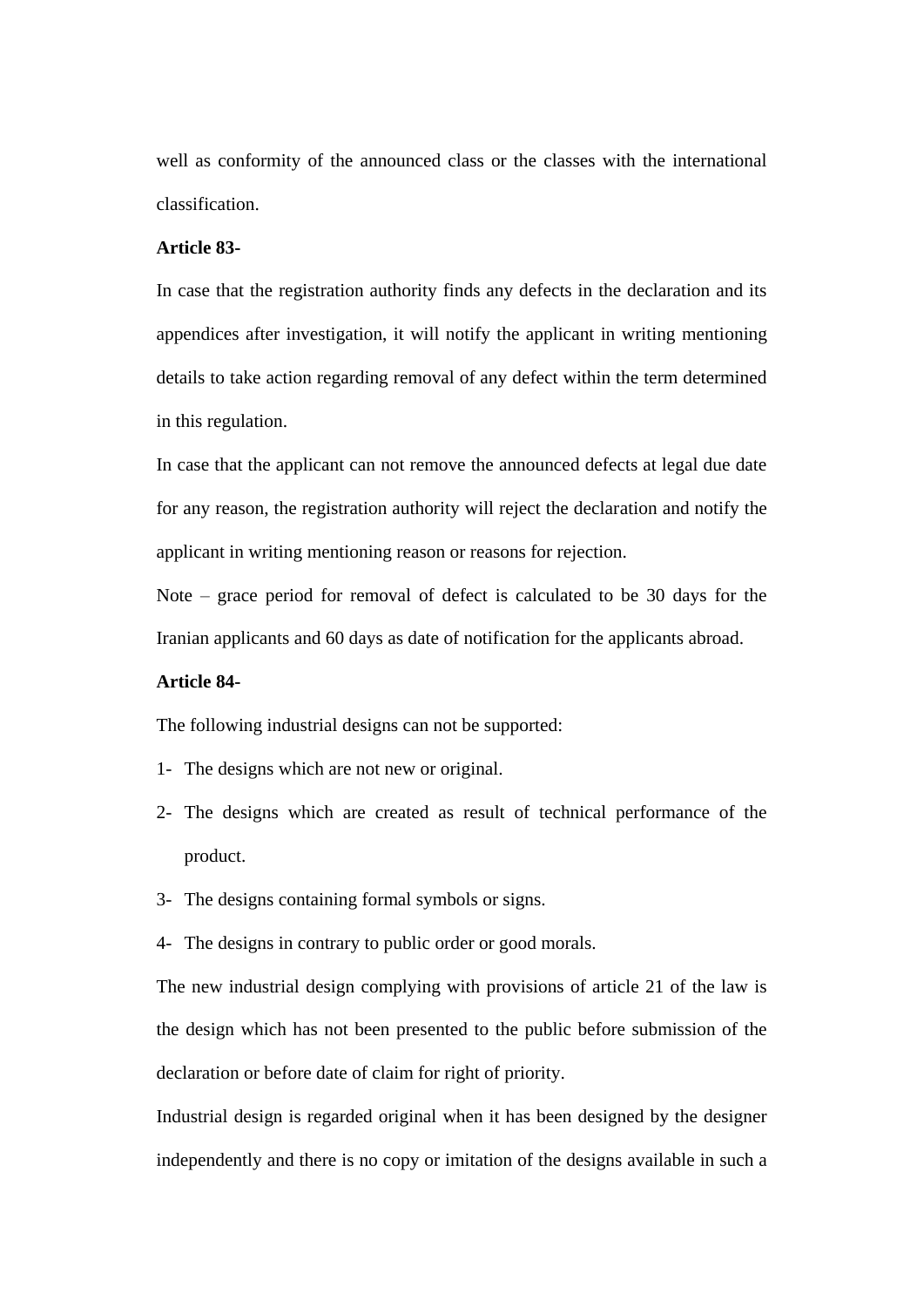manner that it is different from the designs which have been given to the public beforehand in view of an aware user.

# **Article 85-**

In case that request for registration of the industrial design is accepted by the registration authority, the applicant shall be in formed in writing and he/she shall take action regarding payment of costs of industrial design registration and publication of notice subject to Article 86 of this regulation within 30 days of notification. In case of failure to pay costs at due date mentioned above, the above declaration will be null and void. This term for the applicants residing abroad will be 60 days.

## **Article 86-**

The registration authority will publish the information in the official gazette within 30 days for public information after registration of the industrial design. The said notice includes the following matters:

- 1- Number and date of declaration
- 2- Number and date of registration of the industrial design
- 3- Name and address of the inventor unless the designer has requested not to mention his/her name
- 4- Name and address of the applicant or his/her representative
- 5- Mentioning goods and class to which the requested design relates
- 6- Determining date, place and number of right of priority if available.
- 7- Picture or pictures which introduce the design and expressing colorfulness or colorlessness of the picture ,
- 8- Referring to model of the design in case of presentation ,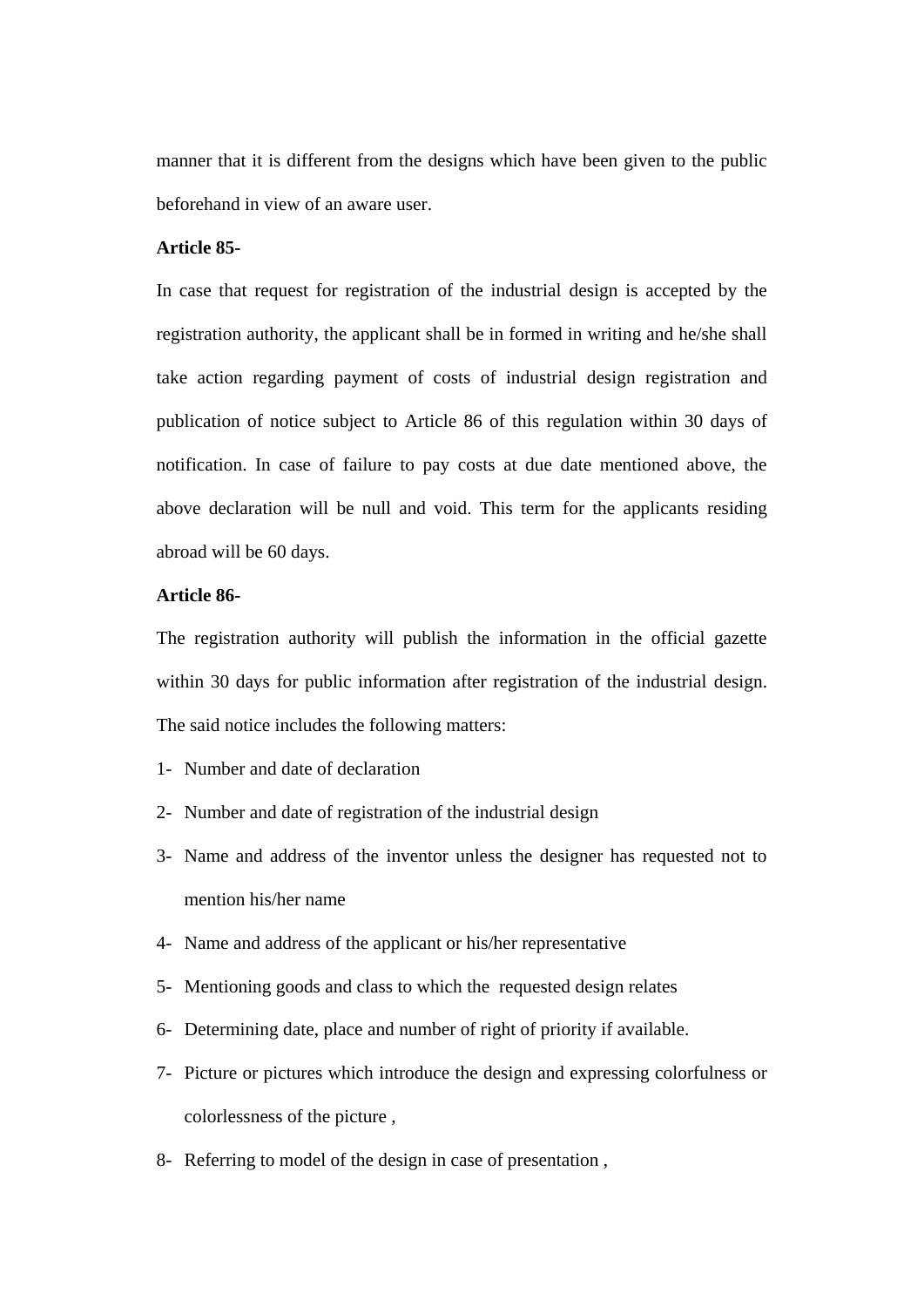## 9- Validity term of the registration

Note – in case that a request has been presented in accordance with Article 25 of the law, sample of the design and provisions of the declaration are not published after registration of the industrial design. In this case, the registration authority publishes a notice containing delay in publication of the said industrial design and information relating to identity of the registered design's owner and date of preparation of declaration and term of delay to be requested and other necessary affairs. After expiry of term of delay to be requested, the registration authority issues notice of the registered industrial design and will submit it to the official gazette for publication. Cost of publication of the notices said in this note shall be paid by the applicant for registration of the industrial design.

# **Article 87-**

Registration of the industrial design is done by mentioning the following information and on the basis of form (T-2)in register of the industrial design:

- 1- perfect date (hour, day, month and year ) and registration number of the declaration
- 2- date and registration number of the industrial design
- 3- Names of the goods and classes for which the industrial design has been designed.
- 4- Mentioning specifications of the design or industrial designs in brief by determining the components which the applicant wants to allocate its exclusive right of use to him/her.
- 5- In case of claim for right of priority and its acceptance , date , number and place of submission of the prior declaration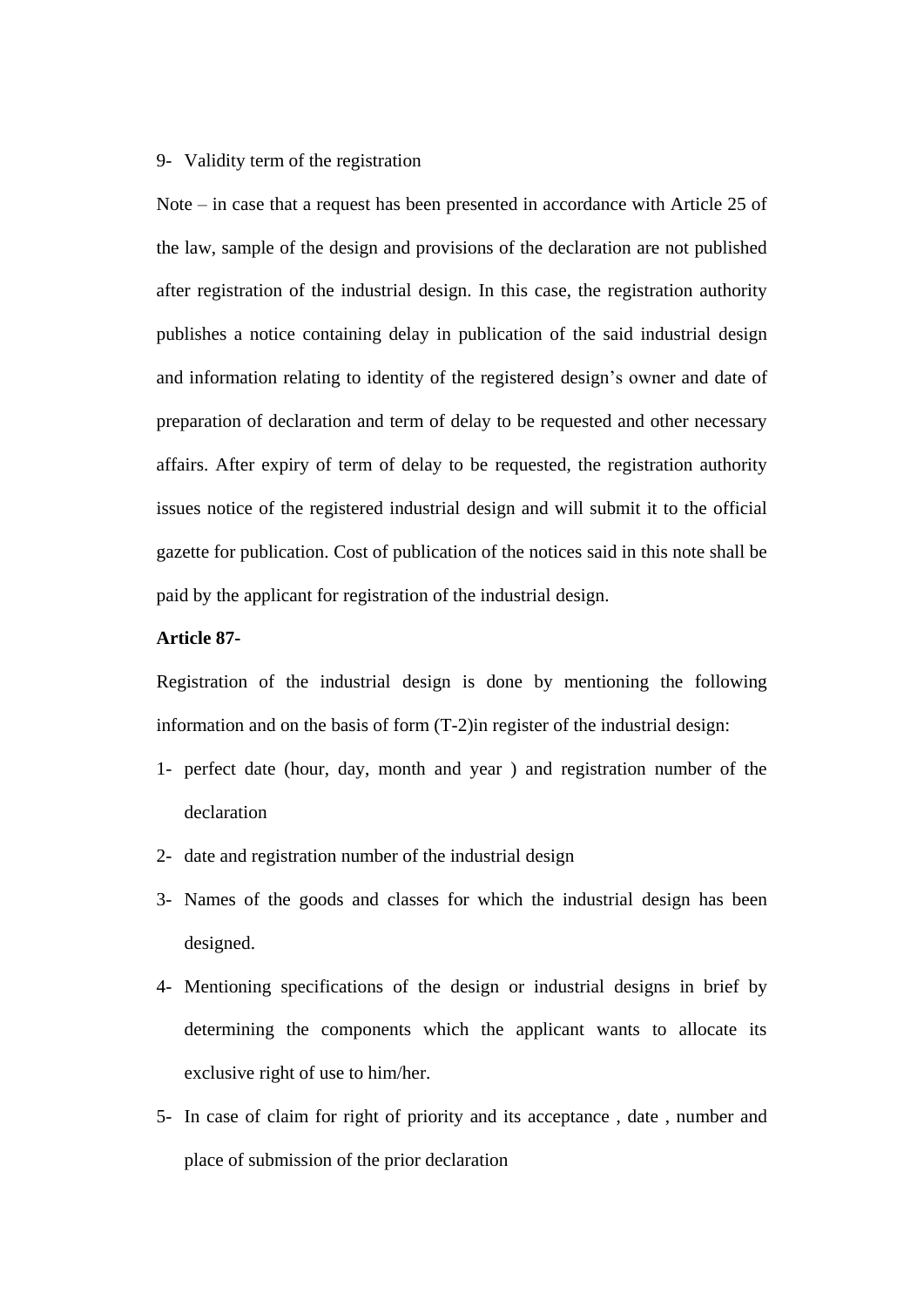- 6- Name, domicile and nationality of the design owner and his/her representative in case that the declaration has been submitted by the legal representative.
- 7- Name and address and nationality of the designer in case that the applicant is not the designer unless the designer has requested in writing not to mention his/her name in the industrial design certificate.

8- Validity term for registration of the industrial design.

Note 1- two pages are allocated to each invention in industrial design register and any change and correction as well as transfers which are done partially or wholly regarding the industrial design are mentioned in the said pages.

Note 2- insertion of the said information shall be signed by the design owner or his/her legal representative as well as head of Industrial Design Registry after completion.

#### **Article 88-**

After registration of the industrial design and publication of the related notice and delivery of the copy published or reflected in site of the official gazette to the registration authority, a certificate based on the form (3T) which contains the following points is submitted to the design owner or his/her legal representative by affixing a perfect sample of the design and punching and sealing it :

- 1- Date of receipt of the declaration and its registration number in register of the declaration
- 2- Date and registration number of the design or designs
- 3- Name and domicile and nationality of the design owner
- 4- Name, address and nationality of the designer unless the designer has requested in writing not to mention his/her name.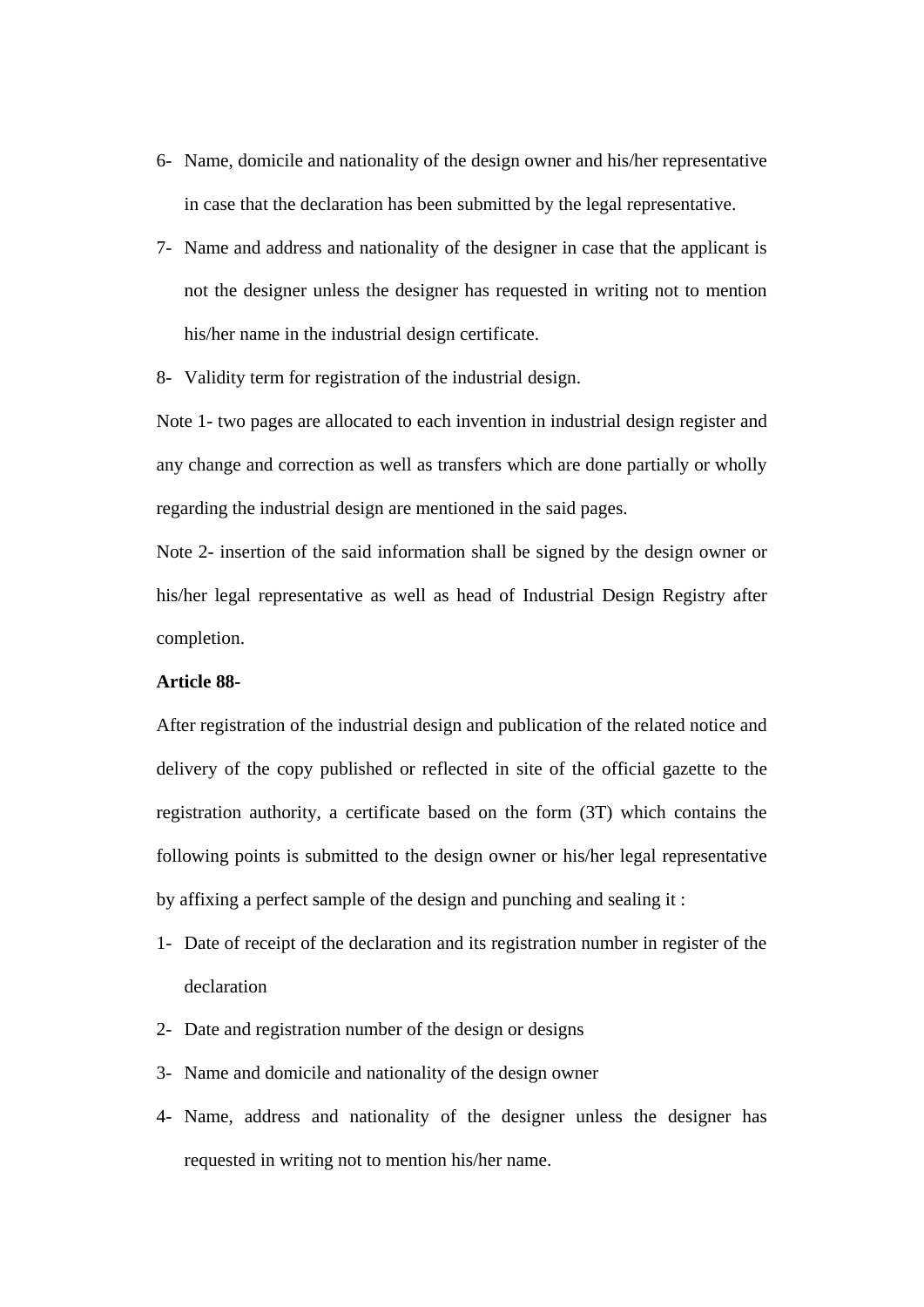- 5- Mentioning the goods to which the registered design relates and class or classes which have been confirmed.
- 6- Validity term of the design and date of its expiry
- 7- Mentioning date , number and place of submission of the prior declaration in case of claim for right of priority and its acceptance
- 8- Picture or pictures which the designer introduces and mentioning its colorfulness or colorlessness

This certificate is drawn up and signed by the head of Industrial Designs Registry with use of updated technology.

## **Chapter 3: extension of the industrial design registration**

# **Article 89**

With regard to paragraph D of Article 28 of the law, owner of the industrial design can request for extension of validity term of the industrial design registration for two other consecutive five-year periods. Request for extension of registration will be done within 6 months before expiry of validity term of the industrial design registration in each period.

Note –in case of failure to request for extension of the grace period mentioned above, it can be requested within 60 months after expiry of validity term of the industrial design registration by payment of fine for delay in accordance with table of costs, otherwise, registration of the industrial design will be null and void.

#### **Article 90-**

Request for extension of the industrial design registration will be prepared by the design owner or his/her legal representative in two copies and submitted to the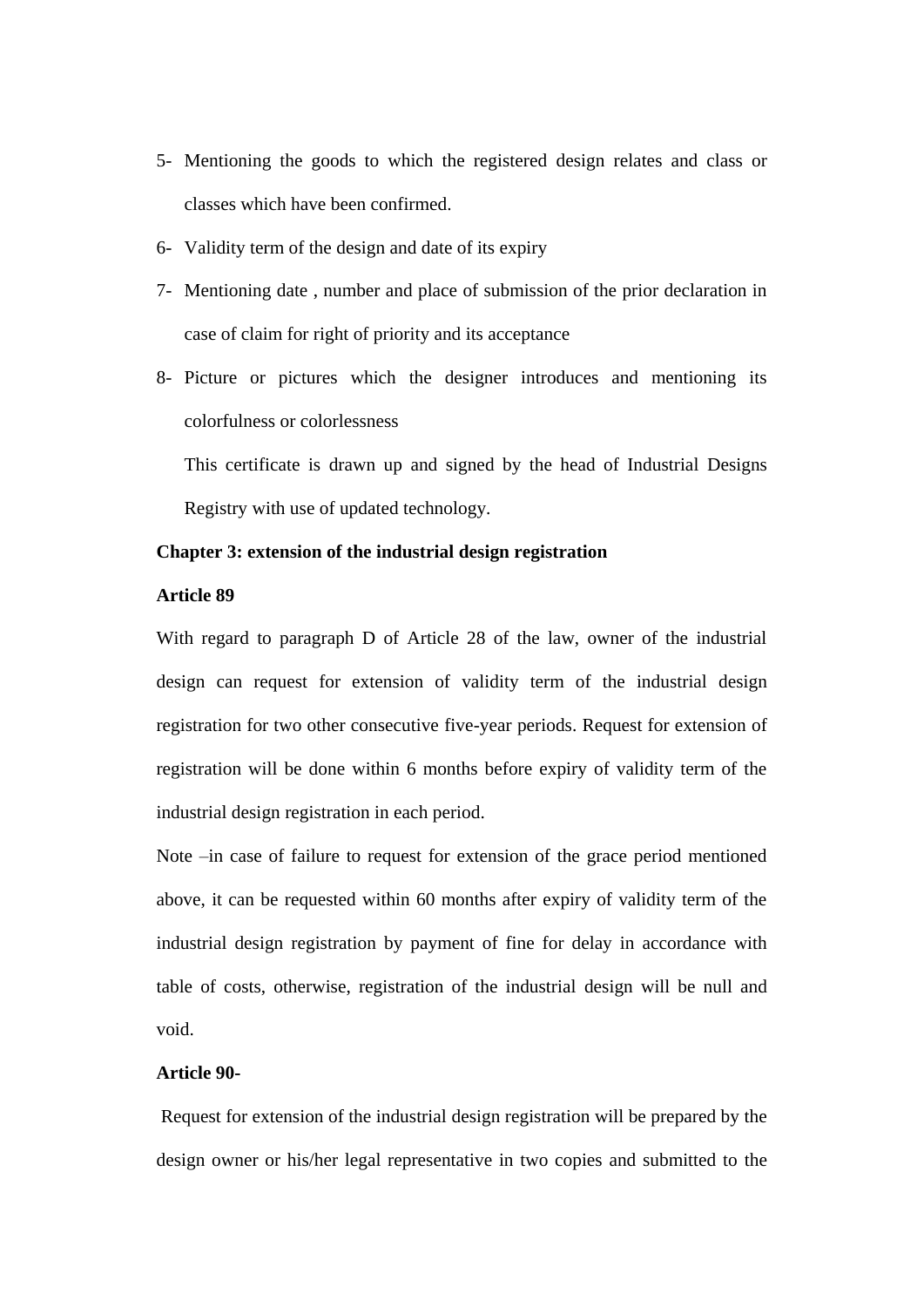registration authority after signing and affixing the sample of design and receipt for payment of the related cost.

The registration authority having received request for extension of the registration and appendices will enter it in the related register and mention date of receipt and its number on each one of the copies and return the second copy with the same specifications as that of the original copy to the applicant after signature and seal as receipt.

## **Article 91-**

Request for extension of the industrial design registration shall contain the following points:

- 1- Registration number and date of the declaration and the industrial design of which extension is requested.
- 2- Class or classes of the goods subject to the industrial design
- 3- Name and the latest address of the industrial design owner or his/her legal representative at request of the representative.

The documents proving identity of the applicant , receipt of payment of extension cost , at least six samples of design and legal representation document at request of the representative shall be presented with the extension request.

# **Article 92-**

Registration extension, original registration sequence will be done in the design register and registration extension certificate will be issued in accordance with the form (T-4) after publication of the related notice and submitted to the design owner or his/her legal representative. Extension certificate includes contents of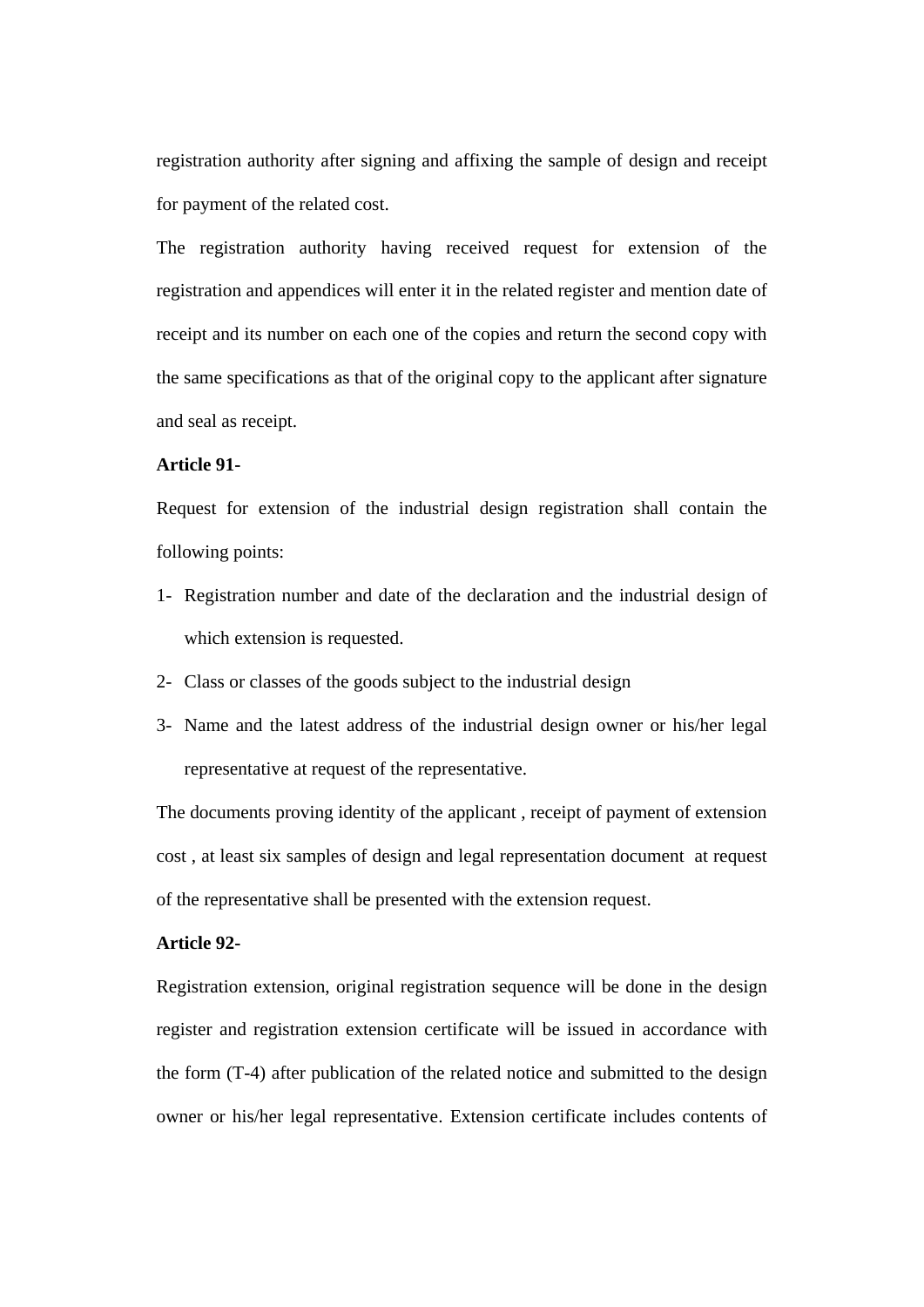the original certificate with necessary changes and validity term of the industrial design and its expiry date.

Note 1- at time of registration extension, the registration authority is obliged to register the class of products in accordance with the recent version of international classification in the register and correct the registration extension certificate on its basis. Cost of change of classes resulting from new version of the international classification and cost of publication of the related notice in official gazette shall be assumed by the mark owner.

Note 2- extension of the industrial design registration cannot create any change in the latest form of its registration; otherwise, regulations for change of the industrial design subject to Article 93 of this regulation will be applicable.

# **Chapter 4: changes, transfers and waiver of the registered industrial design Article 93-**

Owner of the industrial design is obliged to notify the registration authority of any change in name, address, nationality, domicile or grant of exploitation license or transfer and waiver of the industrial design in writing and with the related documents for registration in the records. Such changes will be made in compliance with regulations of the law and this regulation.

Note- in case that there are some changes in international classification of the industrial design, Owner of the industrial design can request the registration authority to make the changes mentioned in the industrial design certificate.

# **Article 94-**

In case that the design owner transfers exploitation license for the design to another person , documents and notarial deeds proving this permission shall be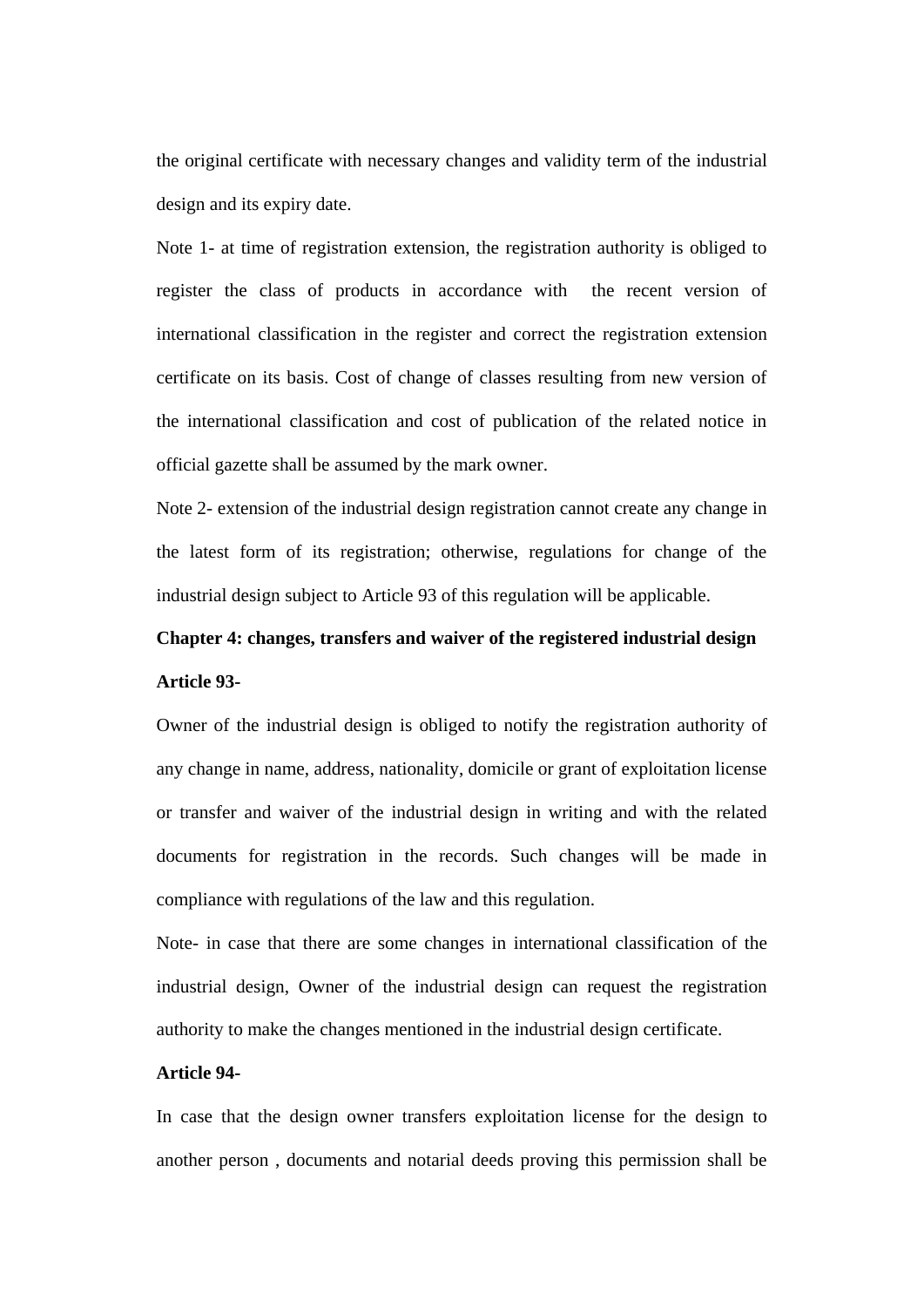presented to the registration authority for registration in the related register . In this case, the registration authority keeps provisions of the license confidential; however, it registers and notifies exploitation permission.

Note -Information about premature cancelation or termination of the exploitation license can be registered by virtue of regulations of this article with the necessary changes in case that it is based on text of the contract in accordance with the related laws and regulations.

## **Article 95-**

Any transfer of the industrial design certificate shall be registered in the registration authority. Written request for registration of transfer shall be submitted to the authority with the following documents:

- 1- Latest valid certificate of industrial design
- 2- Notarial deed including the transfer
- 3- Legal representation documents.
- 4- Receipt relating to payment of expenses.

# **Article 96-**

## **The following cases shall be mentioned in notice of property change:**

- 1- title of the design
- 2- date of registration of transfer
- 3- Registration number of the design in Iran by mentioning goods to which the registered design relates.
- 4- name, domicile, and nationality of old and new owners
- 5- Name and address of the legal representative of the new owner in Iran, if available.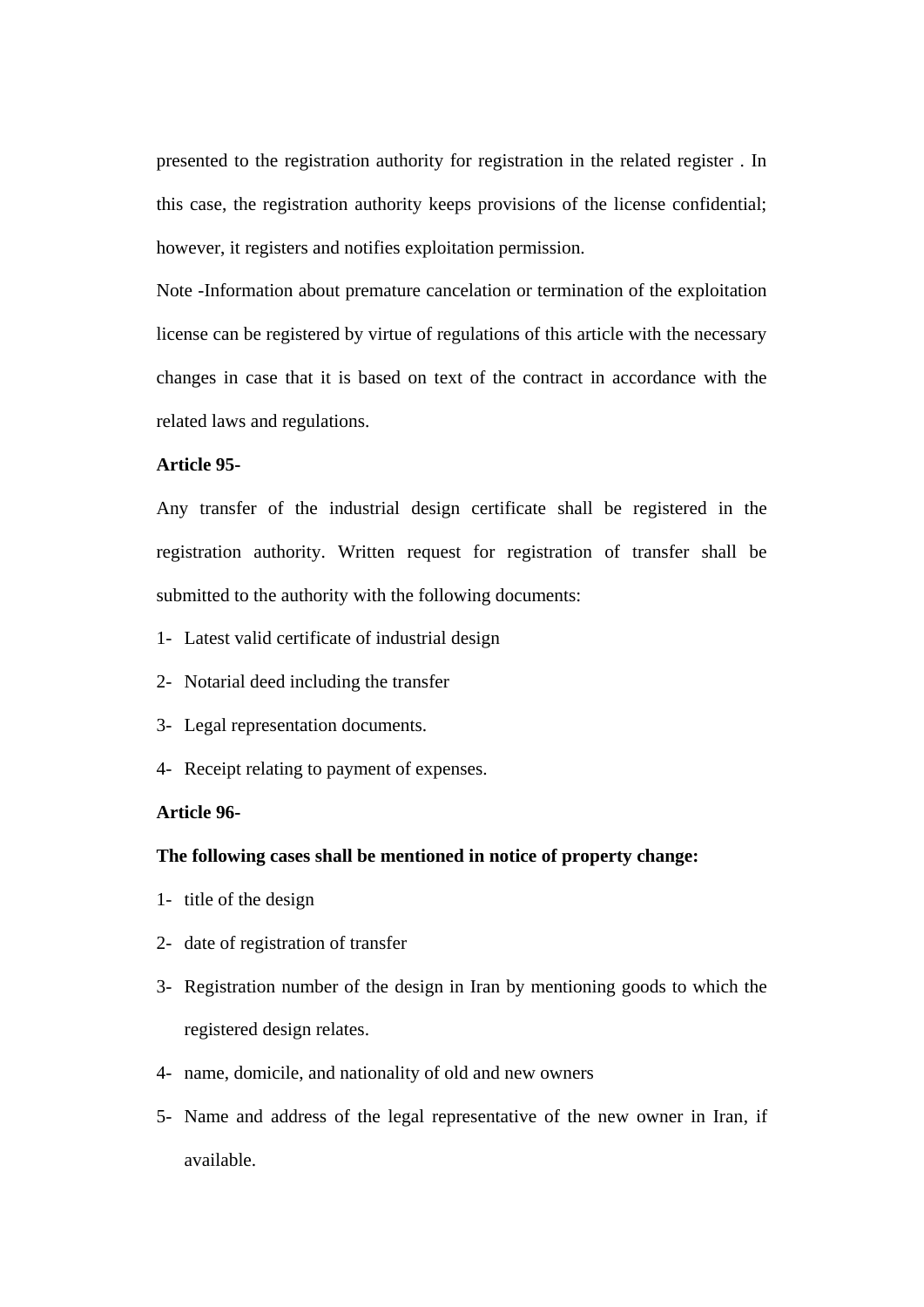## **Article 97-**

The industrial design owner can waive his/her rights relating to the valid registered design by submitting written request to the registration authority. The following documents shall be attached to the request for waiver:

- 1- Official affidavit for wavier which has been signed by the industrial design owner.
- 2- The original industrial design certificate
- 3- Legal representation documents, if available.
- 4- Receipt relating to payment of changes registration fee

Note 1 –the industrial design owner waiving his/her rights regarding the registered industrial design is conditional on the fact that exploitation of invention has not been transferred to others when its registration holds valid. Note 2- in case of waiver, registration fee and other payable expenses to the

registration authority will not be returned.

#### **Article 98-**

In case that transfer, grant of exploitation permission, premature cancelation and termination of the exploitation license or the owner waiving the industrial design property occur out of Iran, the original or true certified copy of the related document in which industrial design number and date are mentioned in Iran and confirmed by the agencies of Islamic Republic of Iran, reason for transfer, grant of exploitation permission, premature cancelation or termination of the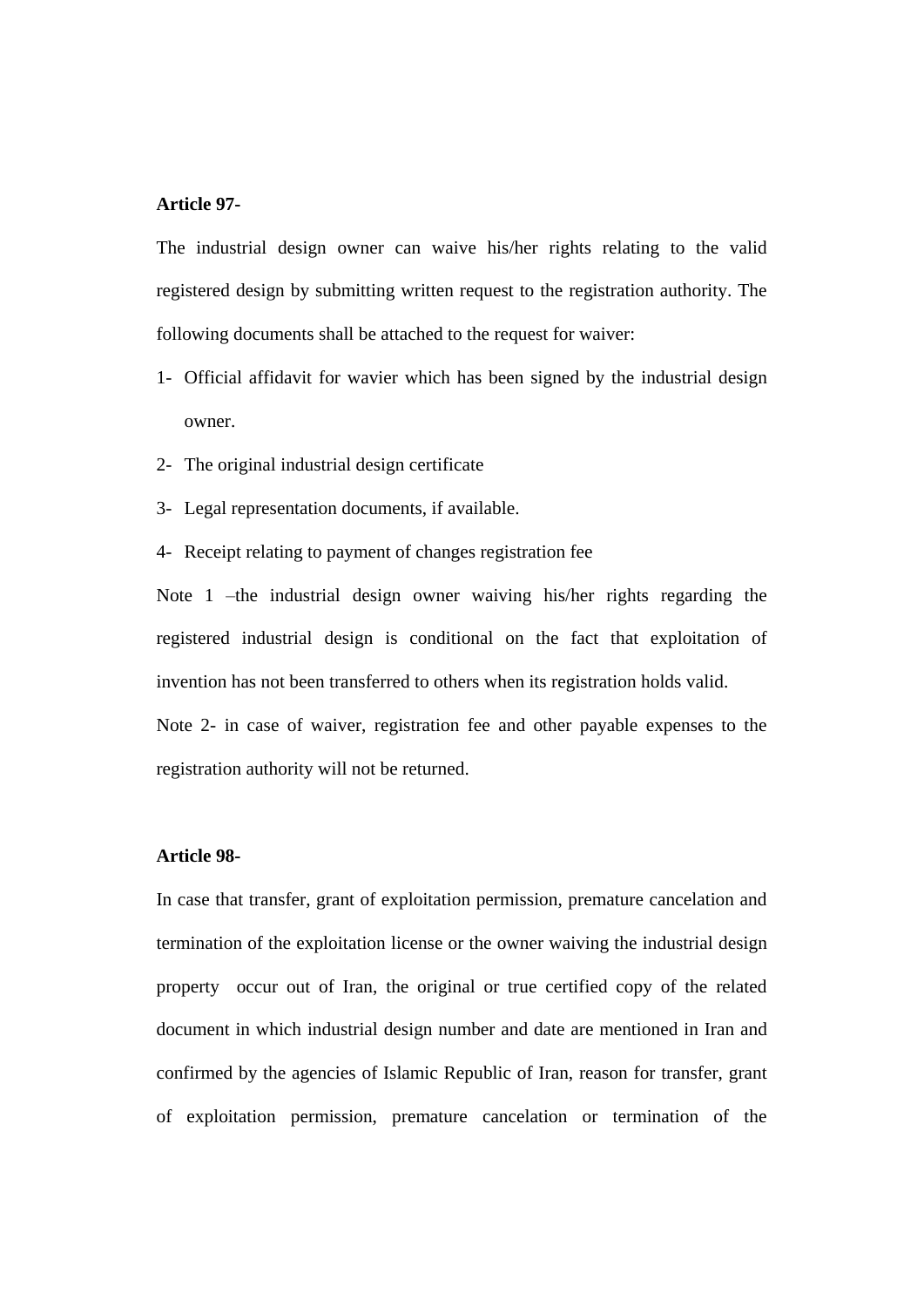exploitation license or waiver of the invention owner will be valid inside Iran for its registration.

## **Article 99-**

All changes and transfers or cancelation and termination or waiver of the registered industrial design are recorded in page of the industrial design and inserted overleaf the industrial design certificate and will be published in official gazette within 30 days of date of registration except for address change.

The said cases will not be provable before the third parties until they have been registered. Their registration is subject to payment of expenses stipulated in table of costs and payment of cost of publication of the related notice if necessary.

# **Chapter 5: protest of rejection and request of registration and claim of annulling the industrial design certificate**

#### **Article 100-**

Decision of the registration authority regarding rejection of the declaration is objectionable by the applicant. The objection shall be submitted in writing to the commission subject to Article 170 of this regulation in two copies and with the related evidences and documents and receipt for payment of investigation cost within 30 days of notification of the decision through the registration authority. After registration of the notice of protest, its second copy will be returned to the protestor with collection date and number. The said grace period for the applicant abroad is 60 days.

Note – in case of rejection of protest in the commission, cost for handling protest of the registration will not be returned.

# **Article 101-**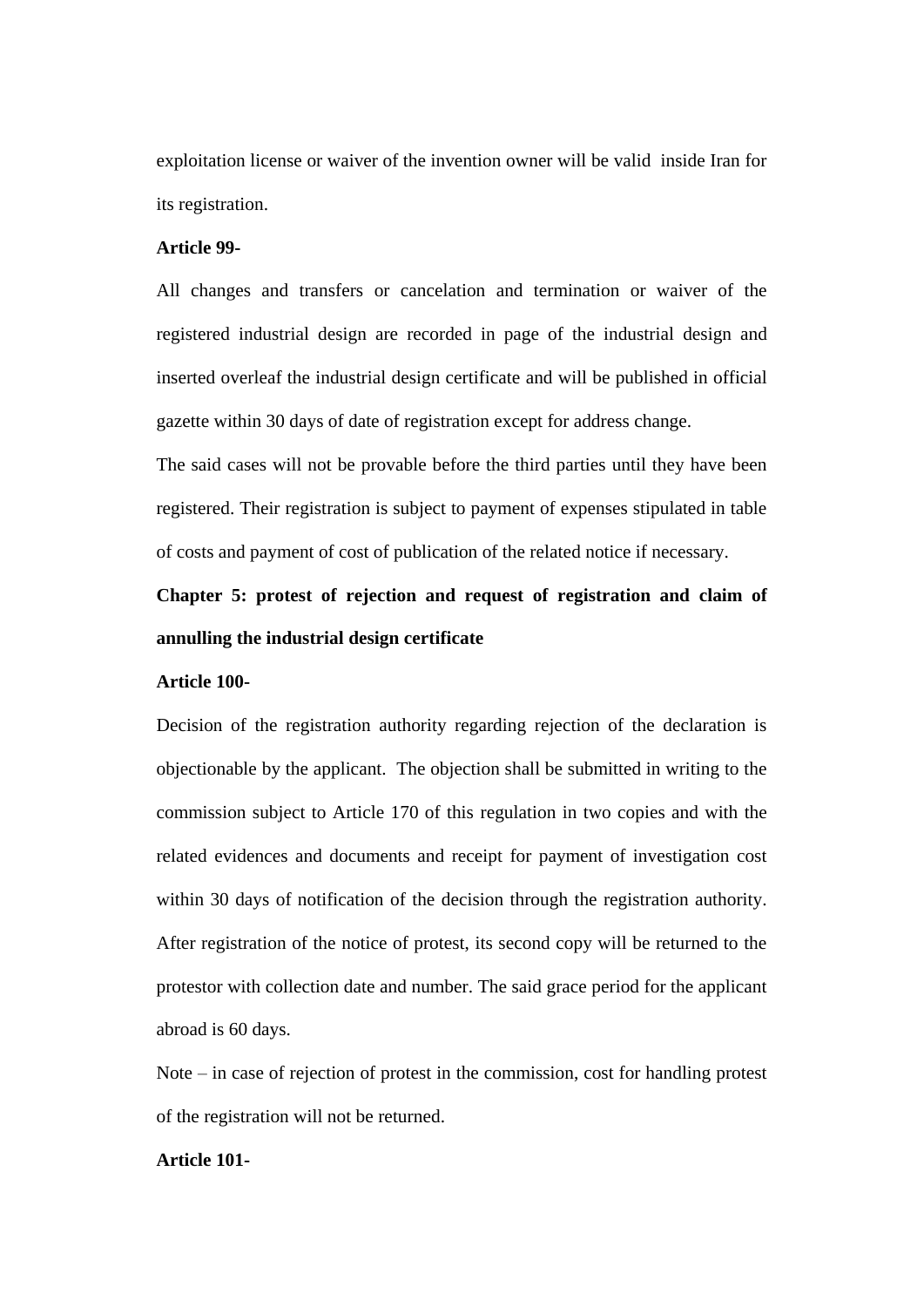Any person who protests against the industrial design registration request shall submit his/her protest in two copies to the registration authority. After registration of protest notice, its second copy with date and number of collection will be returned to the protestor. Notice of protest shall be submitted with evidences and documents and receipt relating to payment of protest handling cost. In case that it is necessary to complete documents attached to the notice of protest after investigating notice of protest and the documents, the registration authority will ask the applicant in writing to take action regarding removal of defects within 30 days of notification , otherwise, the notice of protest will be regarded null and void.

Note – the grace period inserted in this article for the persons who reside abroad is 60 days.

#### **Article 102-**

In case that the protest relates to claim for the property right of which registration declaration has been submitted to the registration authority and that the industrial design has not been registered in his/her name before, he/she shall ask for registration of his/her industrial design in accordance with the law and this regulation and pay registration fee of this declaration and registration fee of the industrial design and all expenses relating to it. The registration authority is obliged to notify the registration applicant of a copy of notice of protest plus copy of documents within 10 days of receipt of the protest in compliance with Article 101 of this regulation. The applicant is obliged to submit his/her written response to the registration authority within 20 days. The applicant's failure to respond the notice at due date is regarded as his/her compliance. In case that the applicant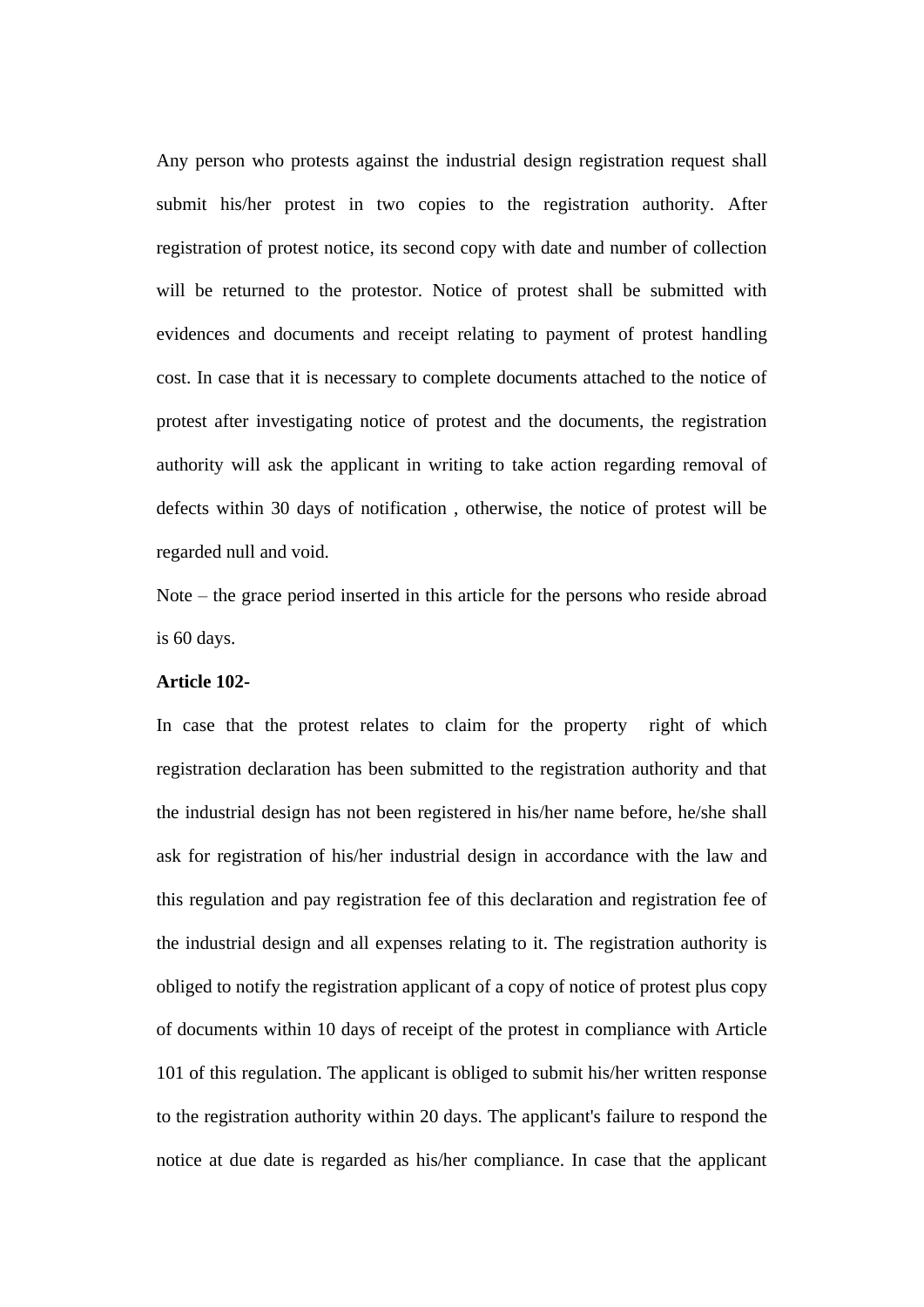agrees on the protest in writing, his/her request for the industrial design will be deemed to have been returned and the protestor will be notified in writing to take action regarding registration on the basis of declaration which he/she has submitted simultaneously with protest in case that his/her invention has not been registered. In case of disagreement of the applicant, the registration authority will notify the protestor within 10 days and he/she will be granted respite for 20 days to submit his/her protest to the commission subject to Article 170 of this regulation through the registration authority. This shall be observed when the protest regarding having rights other than property right relates to the industrial design of which registration declaration has been submitted to the authority but has not been registered in Iran yet unless the industrial design cannot be legally registered. In such case, there is no need for submission of industrial design declaration to the registration authority. Decision of commission is objectionable in the competent court stipulated in Article 59 of the law in accordance with Article 172 of this regulation.

Note 1- in case that the submitted declaration doesn't result in registration of the industrial plan, the payable prices will not be restituted for this purpose.

Note 2- in case of rejection of protest in the commission, protest handling cost will not be restituted.

Note 3- in case that the protestor doesn't reside in Iran, the grace periods stipulated in this article will be doubled.

# **Article 103-**

Any beneficiary can request the competent court stipulated in Article 59 of the law for annulling of the industrial design registration. In this case, he/she shall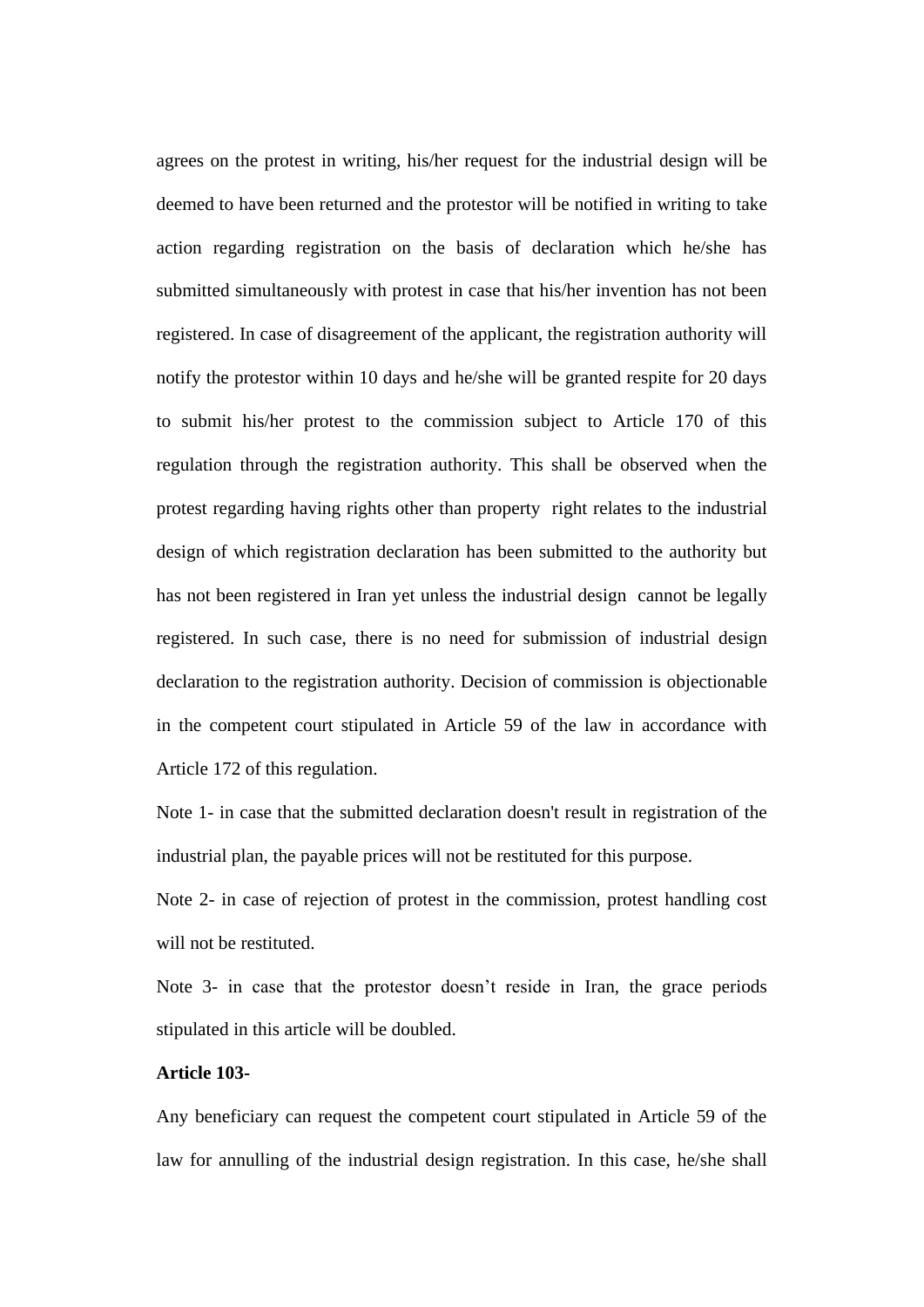prove that through a petition that one of the conditions inserted in Articles 20 and 21 of the law has not been observed or the person for whom the industrial design has been registered is not real creator of that design or his/her legal representative.

Petition stipulated in this article shall have the following appendices:

- 1- Original or true certified copy of all documents proving the claim for annulling
- 2- Receipt relating to payment of deposit for submission of annulling petition to the court as described in table of costs,
- 3- Power of attorney, if the petition is submitted by the attorney.

# **Article 104-**

In case that industrial design is cancelled, it will be null and void since date of registration. Final verdict of the court will be announced to the registration authority and the mentioned authority will register it and publish its notice in the official gazette in the first instance at expense of the judgment creditor. The judgment creditor can claim against the judgment debtor for the above expenses as damage. The said notice includes specifications of the industrial design and summery of provisions of the court's final verdict in this regard.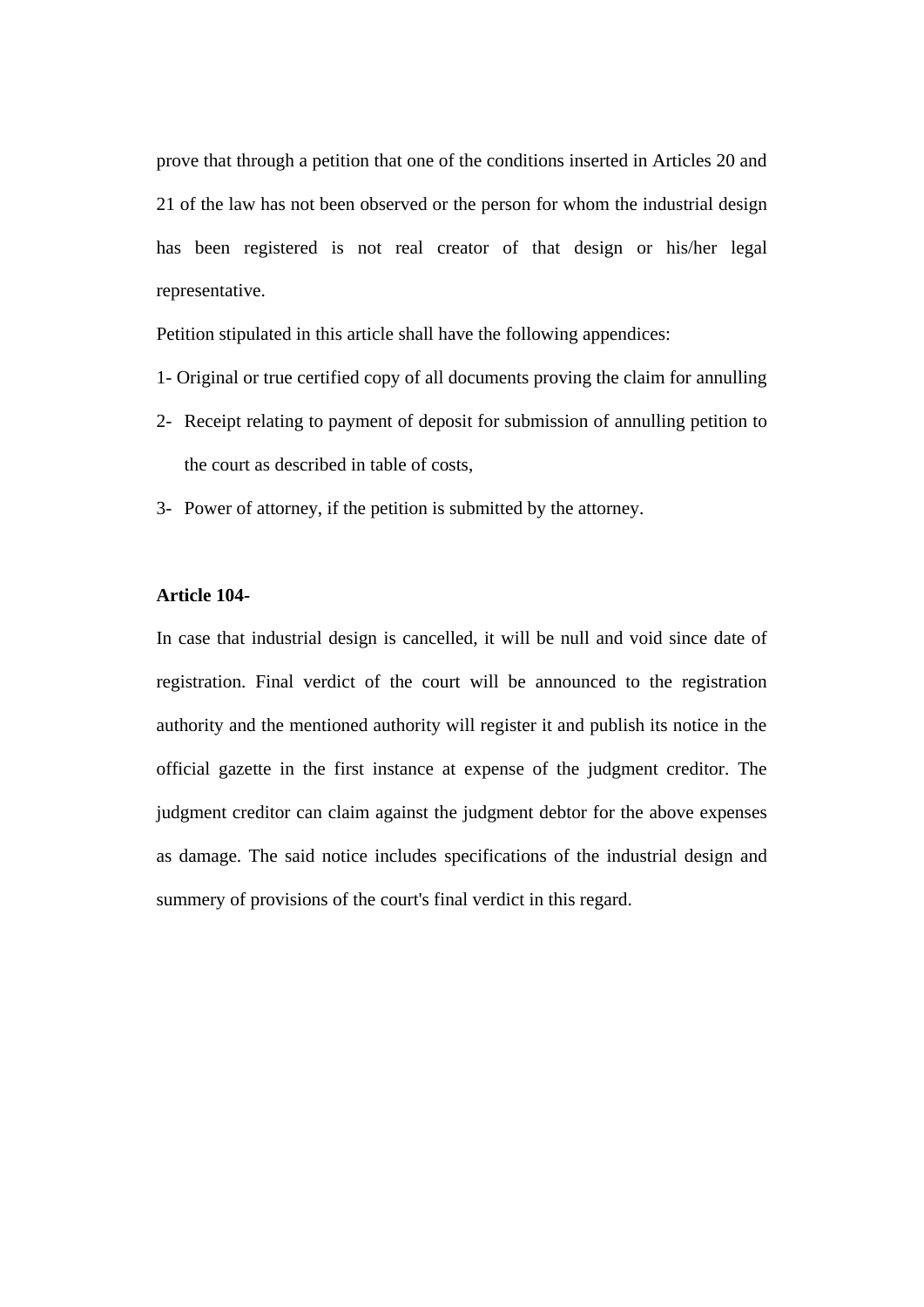#### **Part 4: registration of marks**

# **Chapter 1: submission, restitution, registration and rejection of the declaration**

# **Article 105:**

Mark registration requires submission of declaration to registration authority.

# **Article 106:**

Mark registration declaration shall be drawn up in two copies and in special form (E-1) and in Persian language and signed by the applicant or his/her legal representative after mentioning date.

Note  $-$  in case that deeds attached to the declaration and other related documents are drawn up in another language but Persian language, it is obligatory to submit the original documents with their unofficial translation. If necessary, Registration authority can request for official translation of the said documents while studying the declaration.

# **Article 107:**

The applicant shall submit, personally or by registered mail or on the basis of Article 167 of this regulation, mark registration declaration to the registration authority.

## **Article 108:**

Mark registration declaration shall contain the following points:

1- it is necessary to mention Name, national code Number, address, postal code and nationality of the applicant and in case that the applicant is a legal entity , it is necessary to mention name , type of activity , domicile , registration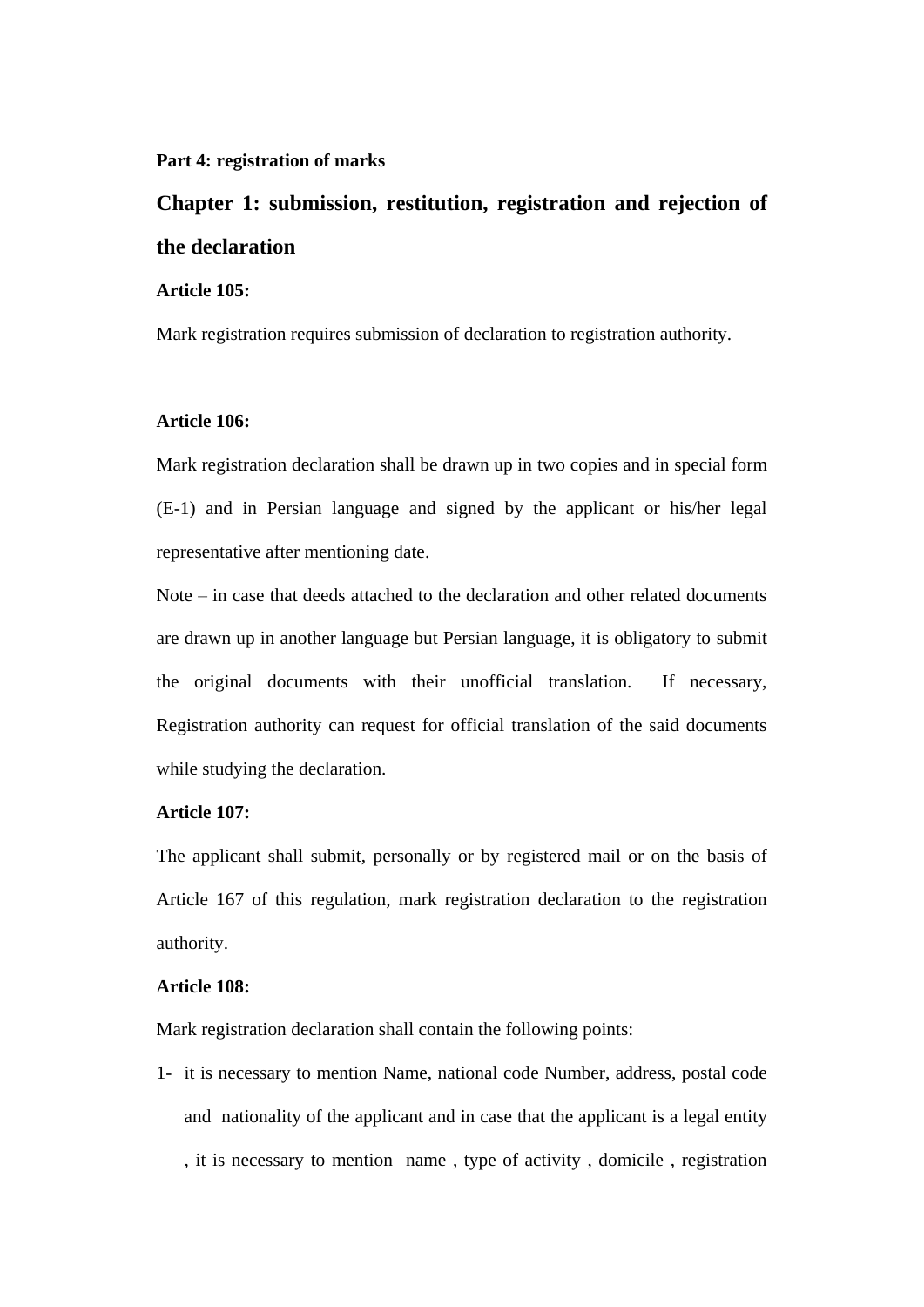place and number , nationality , principal office and if necessary , any other identification number.

- 2- Name, national number, address and postal code of legal representative of the applicant, if available.
- 3- Name , domicile and postal code of the person or persons who are qualified for receiving notices in Iran in case that the applicant is not resident of Iran.
- 4- Affixing a sample of that mark in the related cadre
- 5- Describing and determining components of the mark and determining mark and specified letters in case that the requested mark includes special letters.
- 6- Mentioning the goods and services for which the mark is used by determining class or classes requested in accordance with the international classification
- 7- Mentioning right of priority in case of request ,
- 8- Field of activity of the mark owner
- 9- Mentioning collective mark in case that its registration is requested ,
- 10- In case that the mark includes word or words other than Persian language , inserting transcription and its translation ,
- 11- Mentioning color in case that color is regarded as specification of the mark.
- 12- Mentioning that the mark is three-dimensional in case of request for its registration ,
- 13- Determination of appendices,

Note 1- in case of submission of the declaration and other related documents by the legal entities; they shall be signed by the authorized signatories.

Note 2- in case of the numerous applicants for registration, the person who has right to refer to and correspond with the registration authority and performs other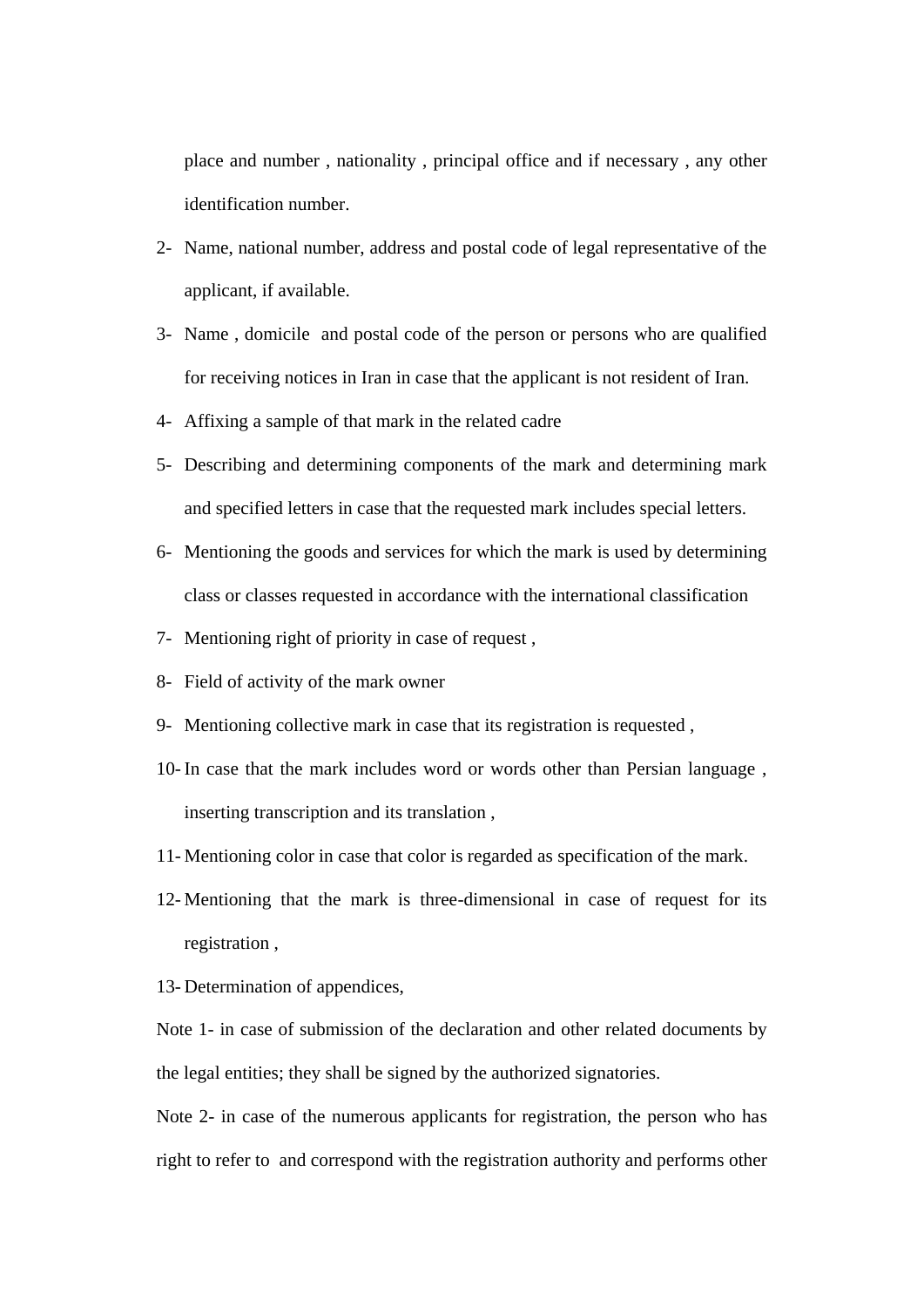necessary administrative formalities as representative of others except for receipt of mark certificate shall be appointed by mentioning domicile.

Note 3-name and address of the applicant abroad shall be Latin in addition to Persian language and shall be registered and published with the same letters.

Note 4-in all affairs relating to registration and publication of the marks, the registration authority investigates classification of the goods and services on the basis of international classification. In case of pictures in the mark, it is compulsory for the registration authority to observe its classification.

# **Article 109-**

A separate declaration shall be used for registration of each mark. Use of a declaration for registration of one mark for goods and services included in one or more classes is permissible.

#### **Article 110-**

A person who requests for registration of some marks simultaneously shall submit a separate declaration for each of them in accordance with this regulation. In this case, if the requests are done by the legal representative, original representation document shall be attached to one of the declarations and its true certified copy shall be attached to each one of the other declarations.

# **Article 111-**

The following documents shall be attached to the declaration:

- 1- With regard to Article 110 of this regulation, original representation copy , in case that request has been submitted by the legal representative ,
- 2- Presentation of 10 samples of the mark in graphical form which is equal to the mark affixed on the declaration and of which dimensions are at most 10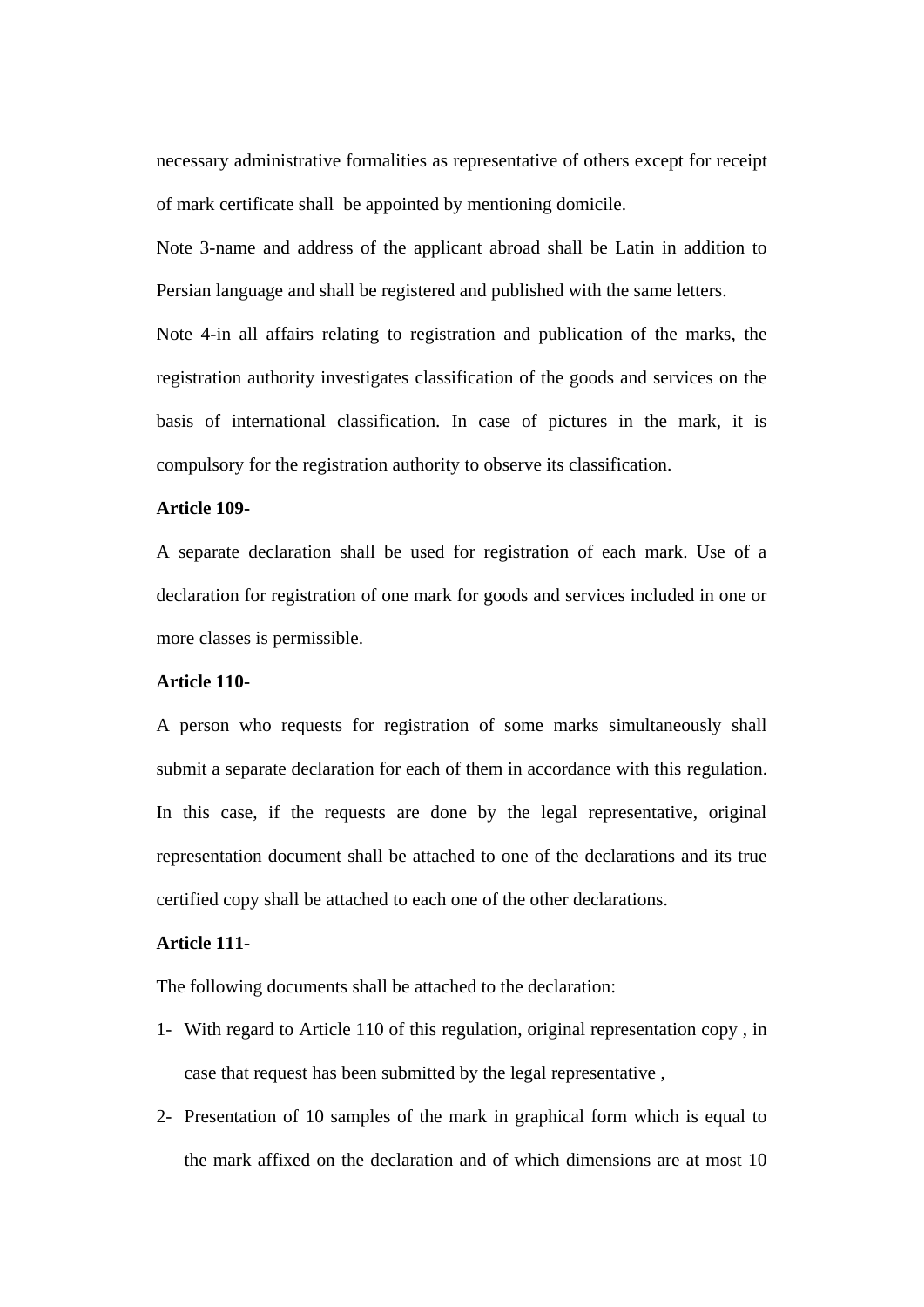$\times$ 10 cm. if presentation of the mark is not graphical, 10 samples of the copy of mark will be presented in the same dimensions and at discretion of the registration authority. In case that the registration authority regards the mark sample as improper, it will request submission of the proper sample. In any way, the mark shall be used as it is requested and registered.

- 3- In case that the mark is three dimensional , it is necessary to present mark as graphical samples or two-dimensional picture on the paper in such a manner that it can be prepared from six different angles and a unit sample which forms the same three-dimensional mark.
- 4- Documents relating to right of priority which shall be submitted simultaneously with submission of the declaration or within 15 days of that date.
- 5- Presentation of documents including activity in the related field at discretion of the registration authority
- 6- A copy of conditions and terms for use of collective mark and presentation of the competent authority, union or the related body in case that registration of the collective mark is requested.
- 7- Documents proving identity of the applicant
- 8- Receipt relating to payment of the legal expenses
- 9- Legal representation documents in case that the request is issued by the legal representative.

# **Article 112-**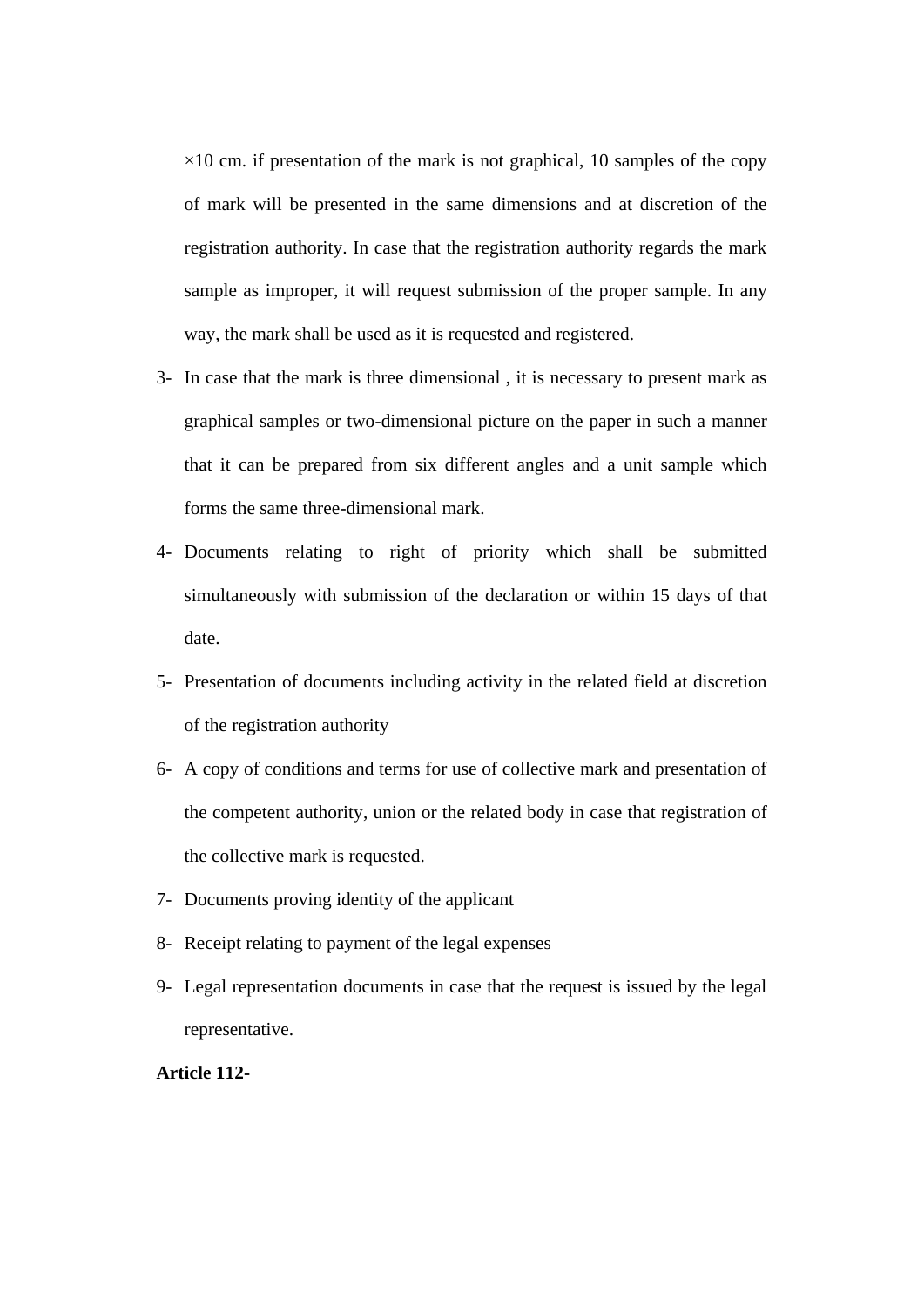In case that the applicant has requested for right of priority in accordance with Article 9 of the law, he/she shall submit his/her request with the documents including this priority to the registration authority. This request shall include:

- 1- Date and number of the original declaration
- 2- The country in which the original declaration has been submitted or in case that the declaration is regional or international, the department in which the declaration has been submitted.

Note 1- request for right of priority shall be submitted simultaneously with date of submission of the declaration.

Note 2- in case that right of priority of two or more original declarations is claimed, one can mention its information in a request and submit it in compliance with Note 1 above. In this case, basis of priority right is date of submission of the first declaration.

Note 3- in case that right of priority doesn't includes all goods and services included in the previous declaration, it is necessary to refer to goods or services which are claimed.

# **Article 113-**

Term of right of priority in mark registration is 6 months as date of submission of the original declaration. In this case, day of submission of will not be regarded as term and if the last day coincides with holiday, this term will be calculated till the last hour of the first working day after holiday.

## **Article 114-**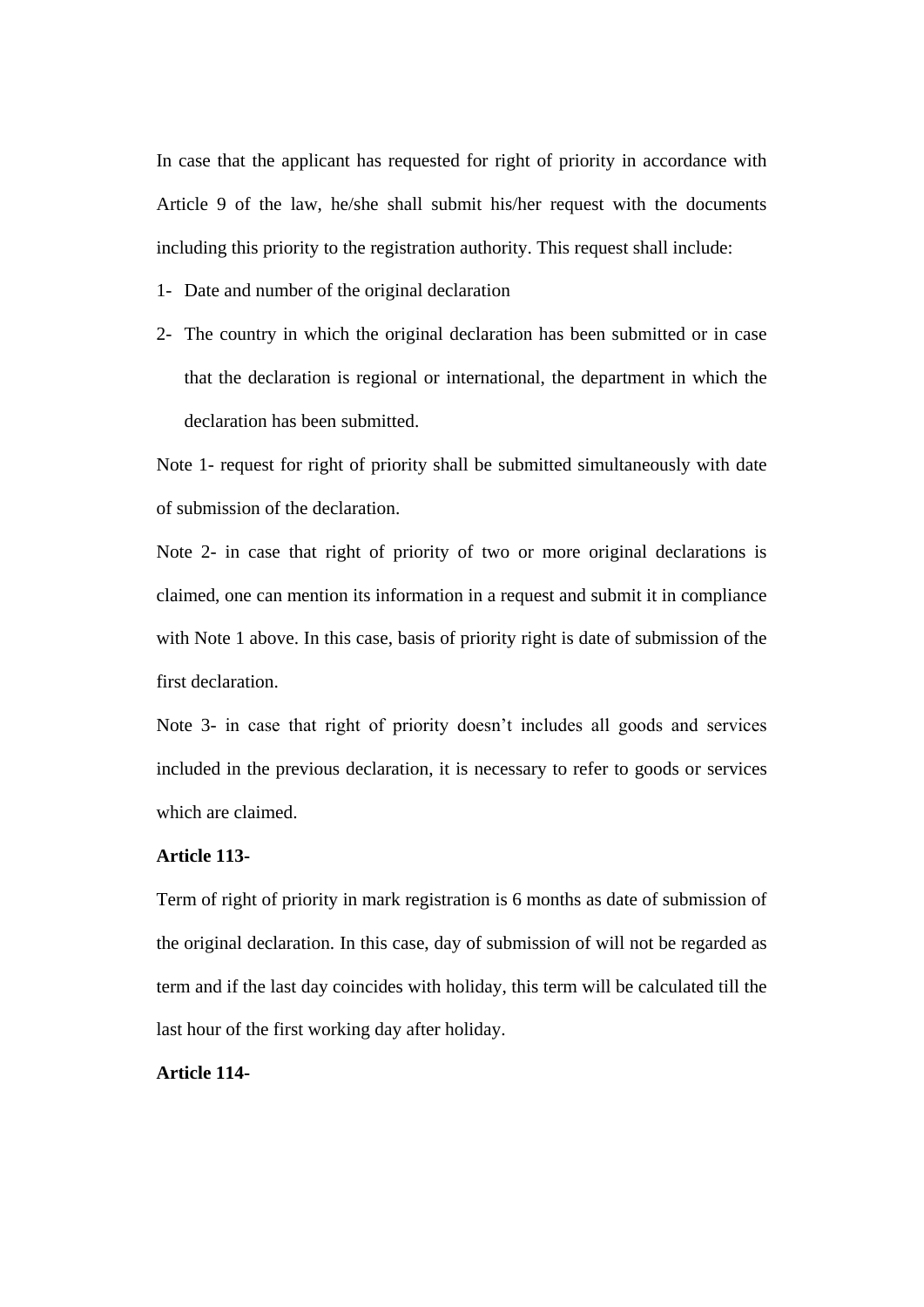Date of declaration is the same date of receipt of declaration or date of giving massage provided that it includes the following information at time of submission:

- 1- Name of the applicant
- 2- The address where the notices shall be issued.
- 3- Sample of mark
- 4- Goods or services for which mark is registered.
- 5- Payment of registration fee of the declaration.

# **Article 115-**

The applicant can take action regarding correction of the address, change of legal representative and decrease of goods and services relating to the mark before publication of notice subject to Article 120 of this regulation while requesting for the registration authority. Such correction will be subject to payment of the cost stipulated in table of costs.

#### **Article 116-**

The applicant or his/her legal representative can return his/her declaration before registration of the mark while submitting written request to the registration authority.

In case of restitution of the declaration, the payable costs will not be restituted.

# **Article 117-**

Registration authority having received declaration and the related appendices and fulfilled the conditions stipulated in Article 114 of the law shall enter it in the register and mention date of receiving the declaration and its number on each one of the copies of declaration and return its second copy with the same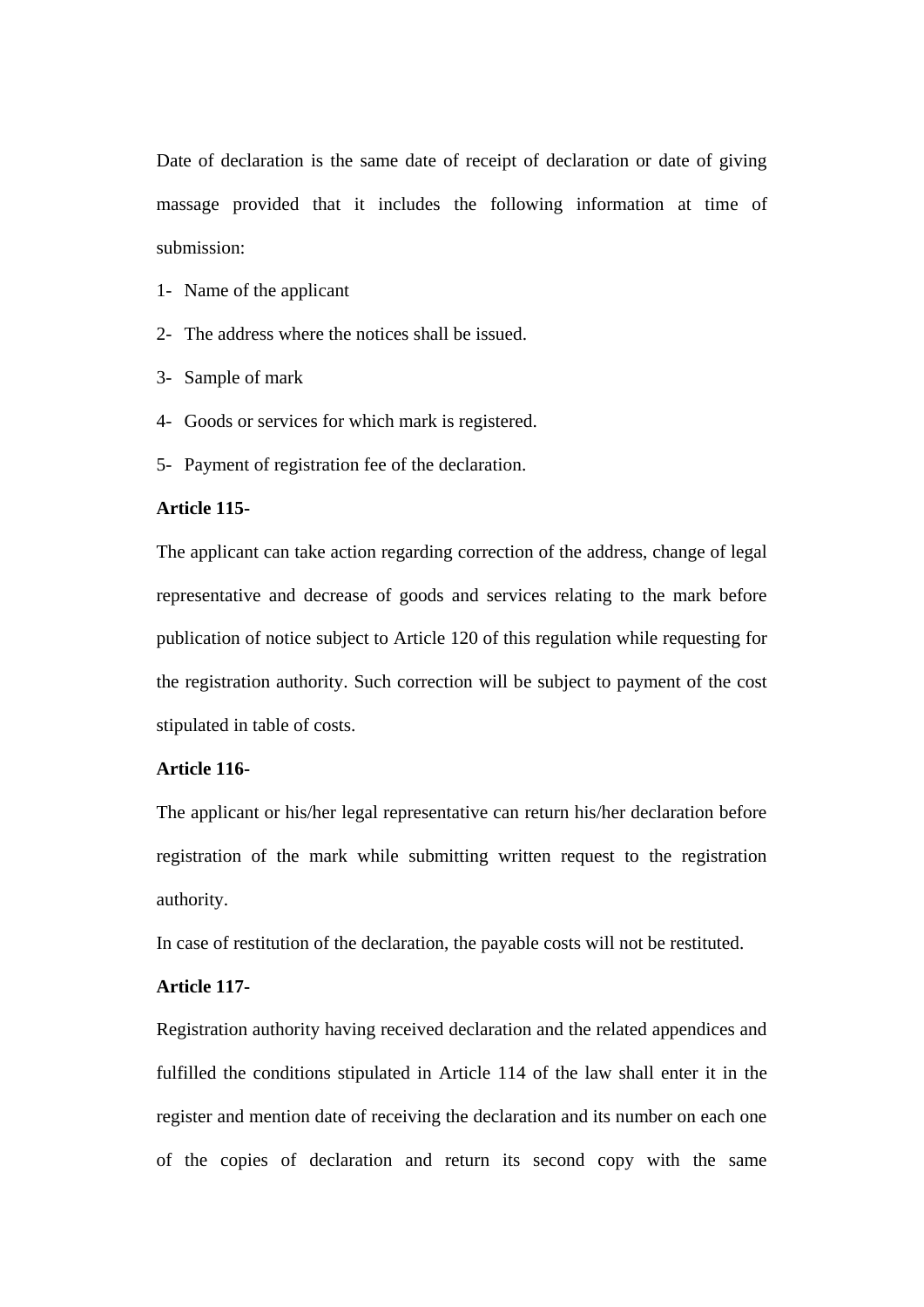specifications of the original copy after signing and sealing and mentioning the date (hour, day, month, year) and collecting it with all letters as the receipt to the applicant.

Note – for declarations which are sent by registered mail, their second copy will be returned with the appendices to the applicant by and at expense of the registration authority by registered mail as receipt in case of registration of the declarations. In case of failure to register the declarations, the applicants will be notified as well. . Response of the received declarations will be electronic on the basis of Article 167 of this regulation.

# **Chapter 2: investigation ad publication of declaration**

## **Article 118**

Registration authority having received the declaration and the related appendices investigates them within 30 days in terms of conformity with procedural and substantial conditions inserted in the law and this regulation and investigates conformity of the announced class or classes with the international classification.

# **Article 119-**

In case that the applicant cannot remove the announced defects at legal due date for any reason, the registration authority will reject the declaration and notify the applicant in writing mentioning reason or reasons for rejection.

Note – grace period for removal of defect is calculated to be 30 days for the Iranian applicants and 60 days as date of notification for the applicants abroad.

## **Article 120-**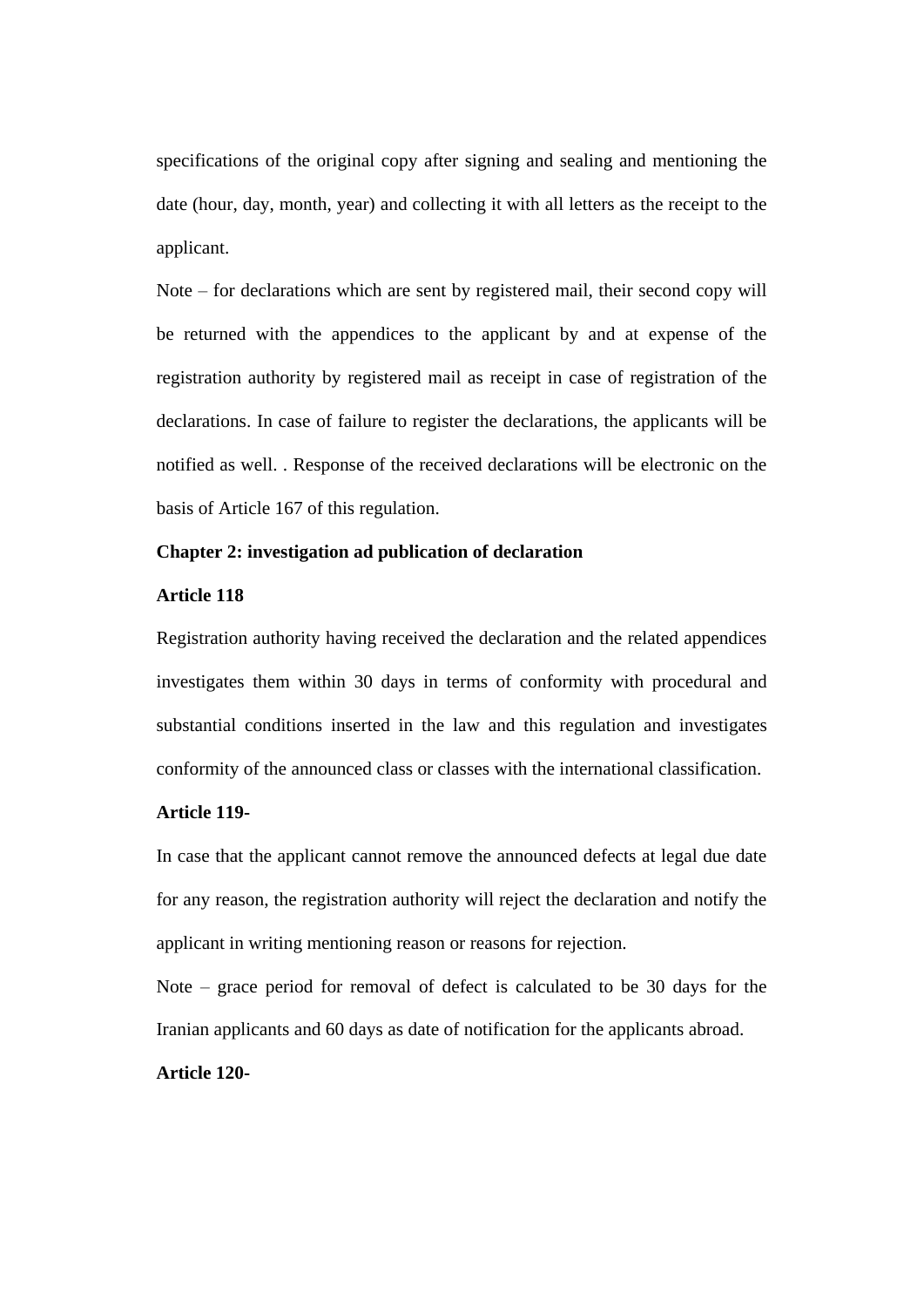The registration authority having accepted the mark registration declaration notifies the applicant and publishes the related notice for public information. The above notice shall include:

- 1- date and number of declaration
- 2- In case of claim for right of priority, date and number of declaration and the country where the request for the primary registration is issued.
- 3- Sample of mark
- 4- Implementing mark by mentioning color in case that the color regarded as specification of the mark.
- 5- List of goods and services for which mark is used with regard to class or classes in accordance with the international classification ,
- 6- Name and address of the applicant ,
- 7- Name and address of the legal representative in case that the declaration has been submitted by the representative.

#### **Article 121-**

In case of rejection of the declaration for mark registration by virtue of paragraphs A and B of Article 30 and Article 32 of the law, the registration authority is obliged to notify the applicant of the reason for rejection in writing .

On the basis of the referred cases, the mark is recognized to be exactly another mark or is the same as another mark and is rejected when the mentioned mark has been registered in another name or its similarity with another mark which has been registered before in terms of apparent form or pronunciation or writing and other specifications is so considerable that the ordinary consumers are confused by them.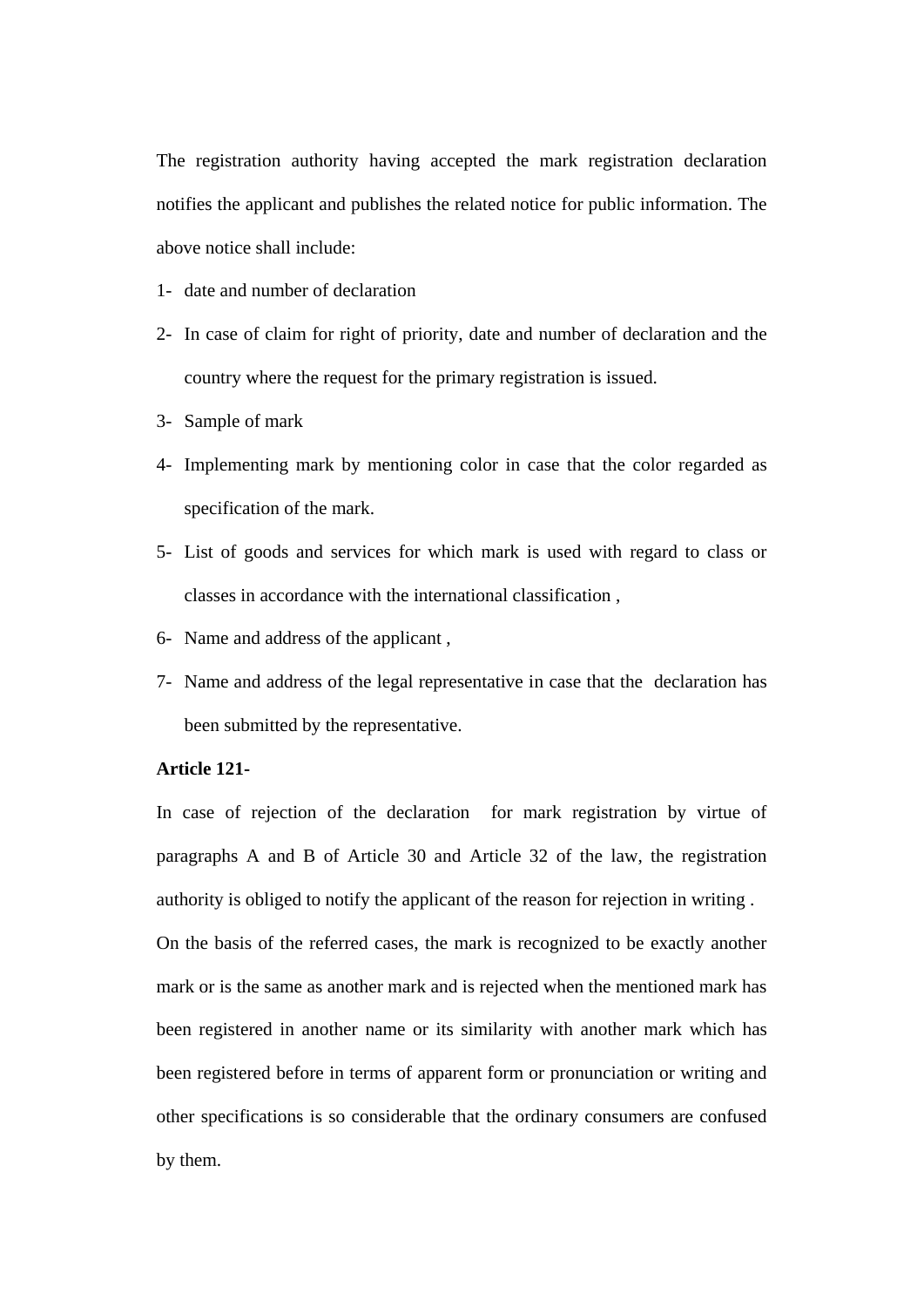The applicant can submit his/her protest for rejection of the declaration in two copies at due date and by paying registration rejection handling cost through the registration authority to the commission of Article 170 of this regulation. After registration of the protest notice, its second copy is retuned by mentioning date and receipt number to the protestor.

Grace period of protest is 30 days for the persons residing in Iran and is 60 days as date of notification.

Note – in case of rejection in the commission, the registration rejection handling cost will not be returned.

# **Chapter 3- transfer, correction, and protest of the declaration**

#### **Article 122:**

Transfer of property right resulting from submission of the declaration or grant of any exploitation license shall be announced to the registration authority at written request of each beneficiary and included in the related file. This change is subject to payment of the related cost stipulated in table of costs.

Note – partial transfer of the property right resulting from submission of the declaration requires submission of a separate declaration by the transferee.

## **Article 123-**

After publication of notice subject to Article 120 of this regulation, any correction which is done by the applicant in the mark or the goods and services relating to it requires submission of new declaration. Such declaration is investigated as stipulated in the law and this regulation. In case that the requested corrections are confirmed by the registration authority, the subject will be published in the notice.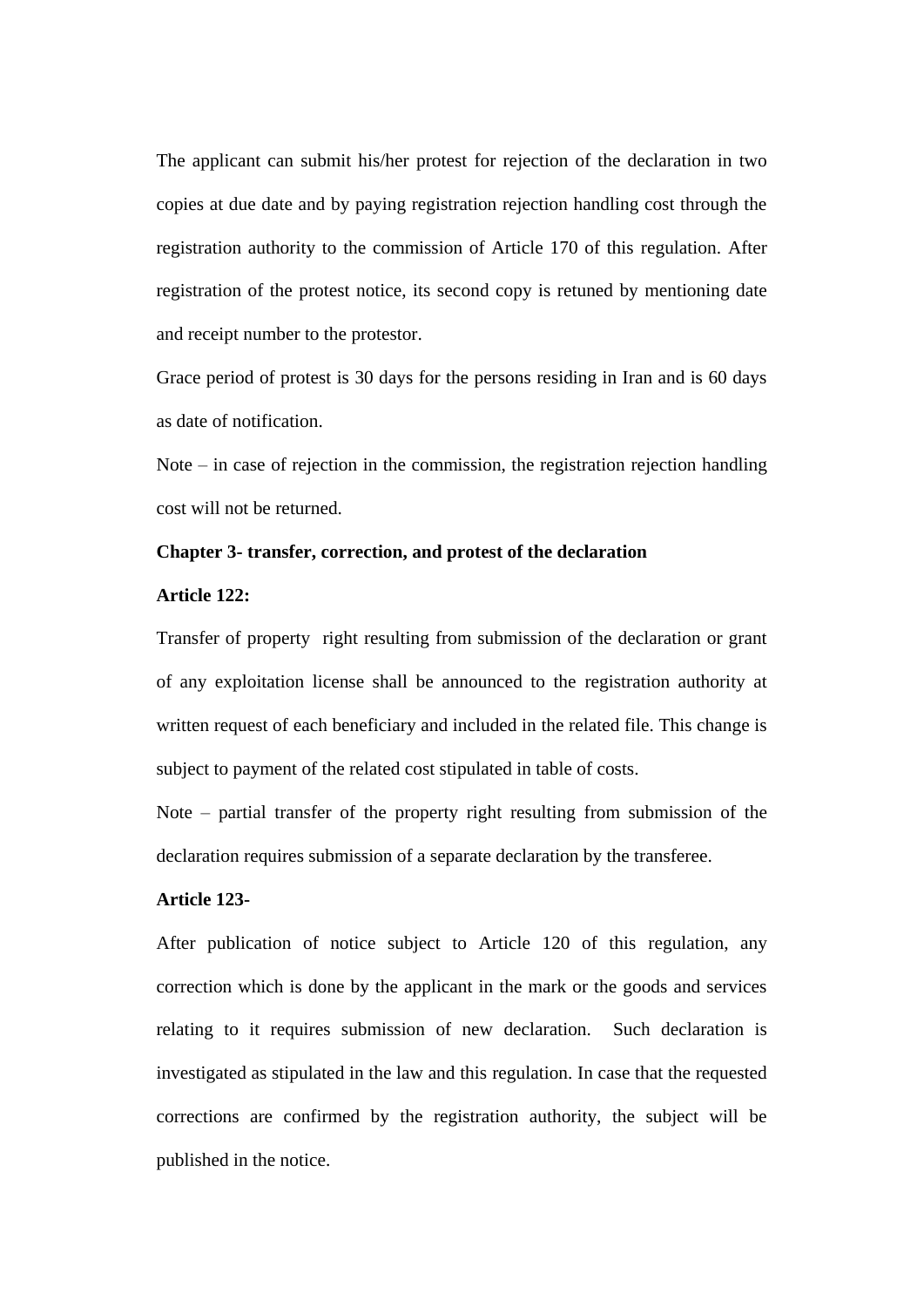#### **Article 124-**

Any person who protests against the mark registration request shall submit his/her protest in two copies to the registration authority within 30 days of date of the notice publication subject to Article 120 of this regulation for failure to comply with provisions of paragraphs A and B of Article 30 and Article 32 of the law.

After registration of protest notice, its second copy with date and number of collection will be returned to the protestor. Notice of protest shall be submitted with evidences and documents and receipt relating to payment of protest handling cost. In case that it is necessary to complete documents attached to the notice of protest after investigating notice of protest and the documents, the registration authority will ask the applicant in writing to take action regarding removal of defects within 30 days of notification , otherwise, the notice of protest will be regarded null and void.

Note – the grace period for removing the defect for the persons who reside abroad is 60 days.

## **Article 125-**

In case that the protest relates to claim for the mark property right of which registration declaration has been submitted to the registration authority and that the mark has not been registered in his/her name before, he/she shall ask for registration of his/her mark in accordance with the law and this regulation and pay registration fee of this declaration and registration fee of mark in terms of classes and all expenses relating to it. The registration authority is obliged to notify the registration applicant of a copy of notice of protest plus copy of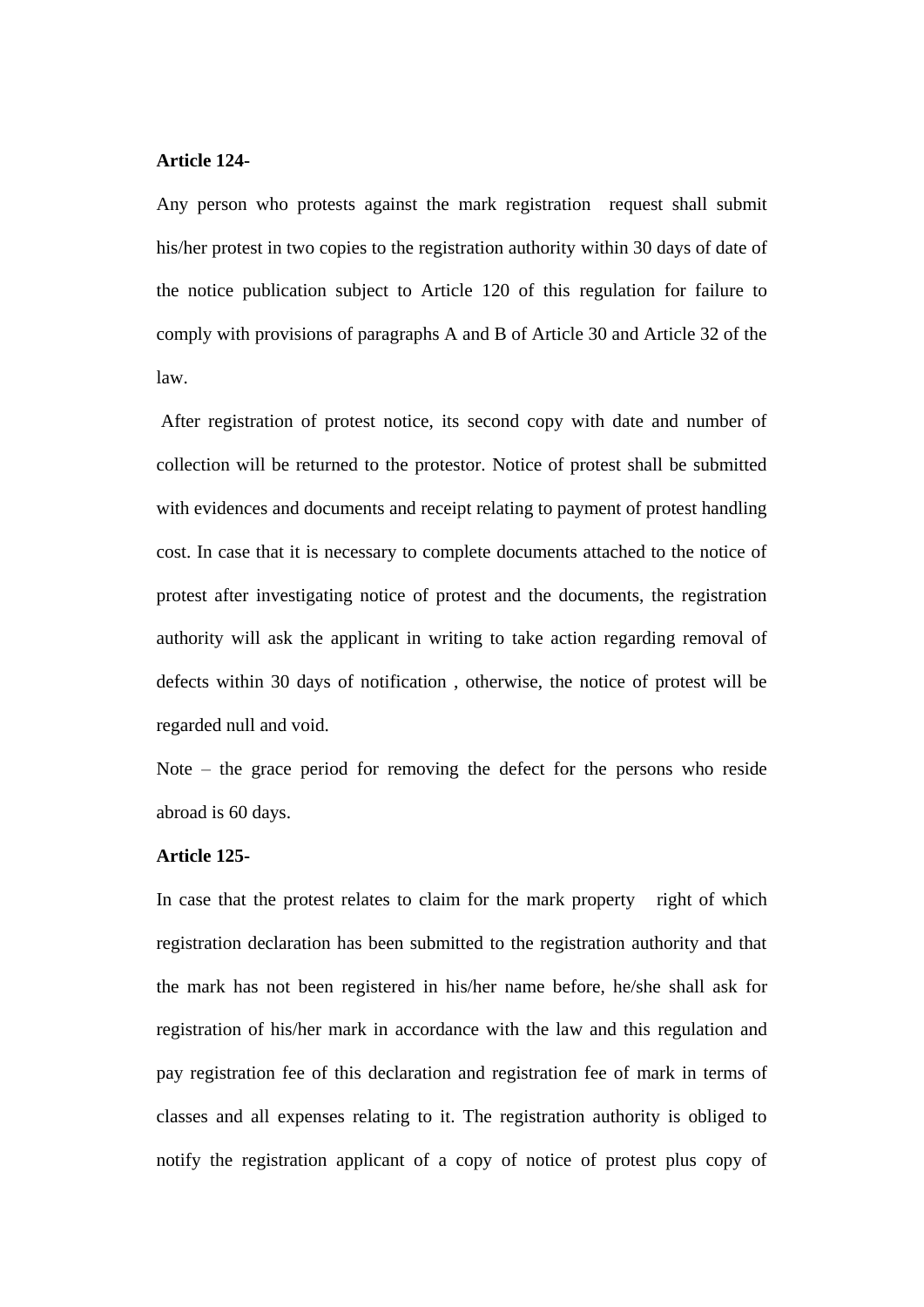documents within 10 days of receipt of the protest in compliance with Article 124 of this regulation. The applicant is obliged to submit his/her written response to the registration authority within 20 days. The applicant's failure to respond the notice at due date is regarded as his/her compliance and agreement.

In case that the applicant agrees on the protest in writing, his/her request for registration of the mark will be deemed to have been returned and the protestor will be notified in writing to take action regarding registration on the basis of declaration which he/she has submitted simultaneously with protest in case that his/her mark has not been registered. In case of disagreement of the applicant, the registration authority will notify the protestor within 10 days and he/she will be granted respite for 20 days to submit his/her protest to the commission subject to Article 170 of this regulation through the registration authority. This shall be observed when the protest regarding having rights other than property right relates to the mark of which registration declaration has been submitted to the authority but has not been registered in Iran yet unless the mark cannot be legally registered. In such case, there is no need for submission of mark declaration to the registration authority. Decision of commission if objectionable in the competent court stipulated in Article 59 of the law in accordance with Article 172 of this regulation.

Note 1- in case that the submitted declaration doesn't result in registration of the mark, the payable prices will not be restituted for this purpose.

Note 2- in case of rejection of protest in the commission, protest handling cost will not be restituted.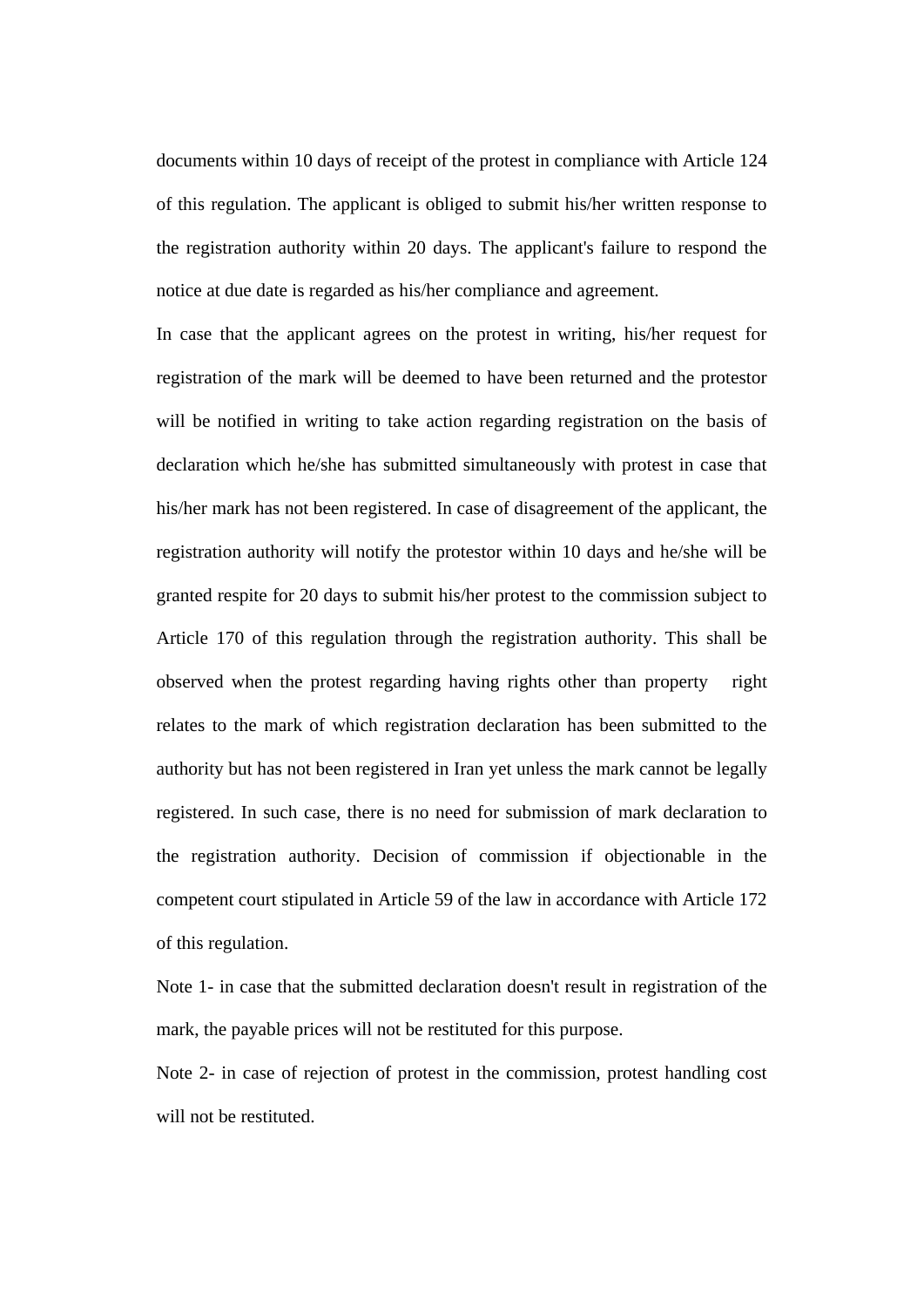Note 3- in case that the protestor doesn't reside in Iran, the grace periods stipulated in this article will be doubled.

#### **Chapter 4: registration of the mark and extension of registration**

# **Article 126-**

After publication of mark registration notice subject to Article 120 of this regulation and delivery of three copies published and reflected in site of the official gazette to the registration authority, the conditions inserted in the law and this regulation will be observed within 30 days of date of publication at discretion of the registration authority and the mark will be registered after payment of the related costs in the mark register.

Note -in case of failure to deliver the copy published or reflected in site of the official gazette to the registration authority at due date stipulated in this article , the declaration will be null and void.

## **Article 127-**

The applicant shall take action regarding payment of costs of mark registration and publication of notice subject to Article 129 of this regulation within 30 days after written notification of the registration authority regarding final confirmation of the mark. In case of failure to pay the costs at due date above, the declaration will be null and void. This grace period is 60 days for persons residing abroad.

# **Article 128-**

Registration of the mark in register will be done in accordance with form (E-2) by mentioning the following information:

- 1- Name and address and nationality of the mark owner
- 2- Name and address of his/her legal representative, if any.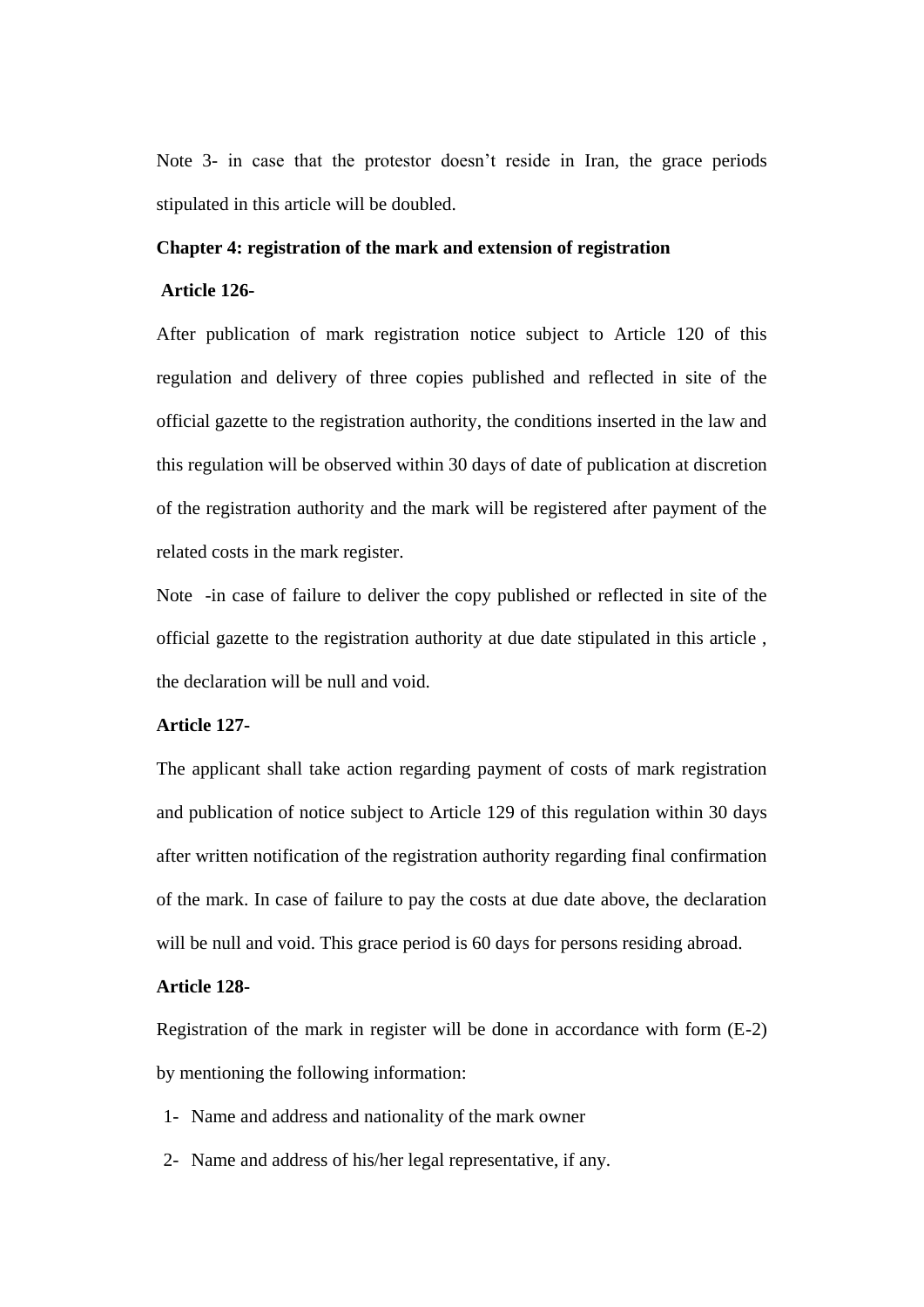- 3- Affixing a sample of the mark in a place which has been allocated to it.
- 4- Mentioning components of color in case that color is regarded as specification of the mark.
- 5- perfect date (hour, day, month and year ) and registration number of the declaration and mark registration date and number
- 6- List of goods and services for which mark is used with regard to class or classes in accordance with the international classification ,
- 7- In case of claim for right of priority and its acceptance , date , number and place of submission of the prior declaration
- 8- Validity term for registration of the mark.

Note 1-two pages are allocated to each mark in register and any change and correction as well as transfers which are done partially or wholly regarding the mark are mentioned in the said pages. In case of need for additional pages , the registration authority can use a complementary register for this purpose.

Note 2- insertion of the said information shall be signed by the mark owner or his/her legal representative as well as head of Trademarks Registry after completion.

# **Article 129-**

The registration authority is obliged to publish notice containing all information inserted in Article 128 of this regulation for public information within 30 days of registration of the mark.

# **Article 130-**

After registration of the mark and publication of its notice and delivery of copy published and reflected in site of the official gazette, a certificate based on the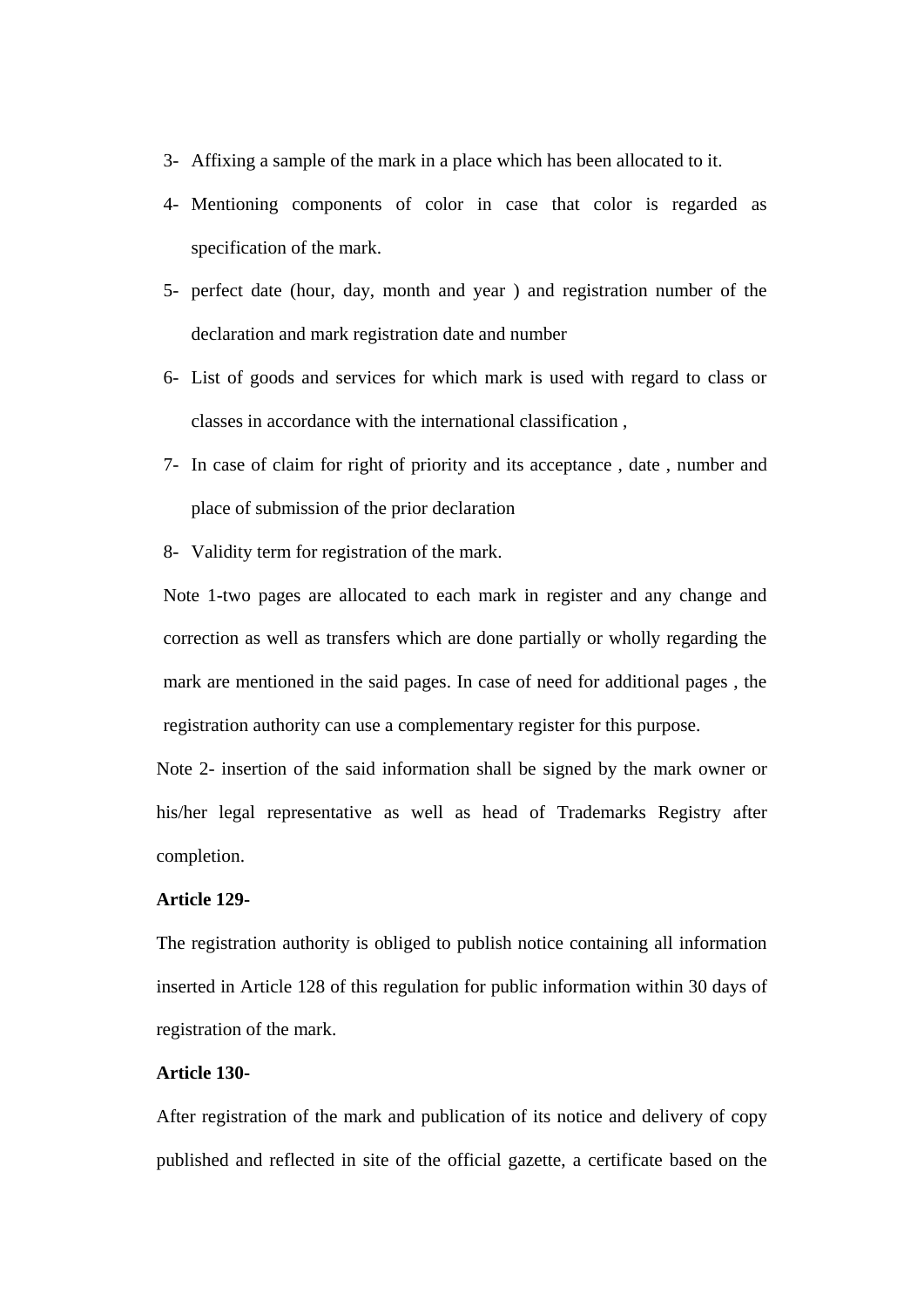form (E-3) which contains the points mentioned in paragraphs 1, 3, 4,5,6,7 of Article 128 of this regulation as well as validity term of the registered mark and date of its expiry is submitted to the mark owner or his/her legal representative after signing and sealing it by the head of Trademarks Registry:

Note –the mark certificate is prepared with use of the updated technology.

# **Article 131-**

With regard to paragraph D of Article 40 of the law, owner of the mark can request for extension of validity term of the mark registration for consecutive 10 year period. Request for extension of registration will be done within 1 year before expiry of validity term of the mark registration in each period.

Note –in case of failure to request for extension of the grace period mentioned above, it can be requested within 60 months after expiry of validity term of the mark registration by payment of fine for delay which is half of the mark registration fee in accordance with table of costs, otherwise, registration of the mark will be null and void.

#### **Article 132-**

Request for extension of the industrial design registration will be prepared by the mark owner or his/her legal representative in two copies and submitted to the registration authority after signature.

The registration authority having received request for extension of the registration and appendices will enter it in the related register and mention date of receipt and its number on each one of the copies and return the second copy with the same specifications as that of the original copy to the applicant after signature and seal as receipt.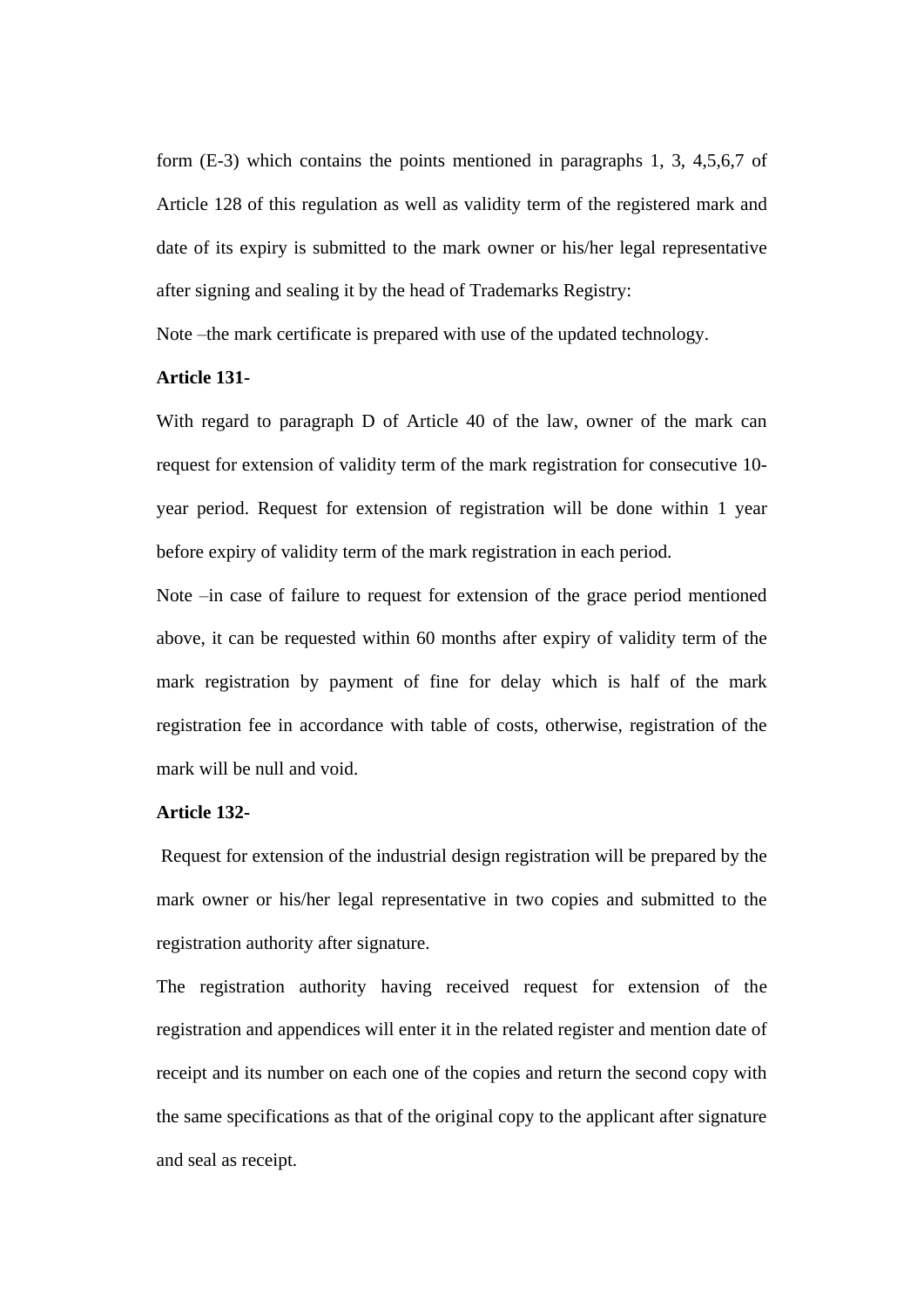#### **Article 133-**

Request for extension of the mark registration shall contain the following points:

- 1- Registration number and date of the declaration and the mark of which extension is requested.
- 2- Class or classes of the goods and services for which the mark has been registered.
- 3- Name and perfect address of the mark owner or his/her legal representative at request of the representative.

Note 1—request for extension of the registration is accepted when cost of extension has been paid.

Note 2- at time of registration extension, the registration authority is obliged to register the class of goods and services in accordance with the recent version of international classification of mark in the register and correct the registration extension certificate on its basis. Cost of change of classes resulting from new version of the international classification shall be assumed by the mark owner.

Note 3- the mark owner can submit a separate request for reduction of class or goods and services for which mark has been registered without payment of change registration fee to the registration authority while requesting for extension.

Note 4-in case of change of classes or goods, contents of this article are notified in official gazette at expense of the mark owner by making necessary changed.

# **Article 134-**

The following documents shall be attached to the extension request:

1- document proving identity of the applicant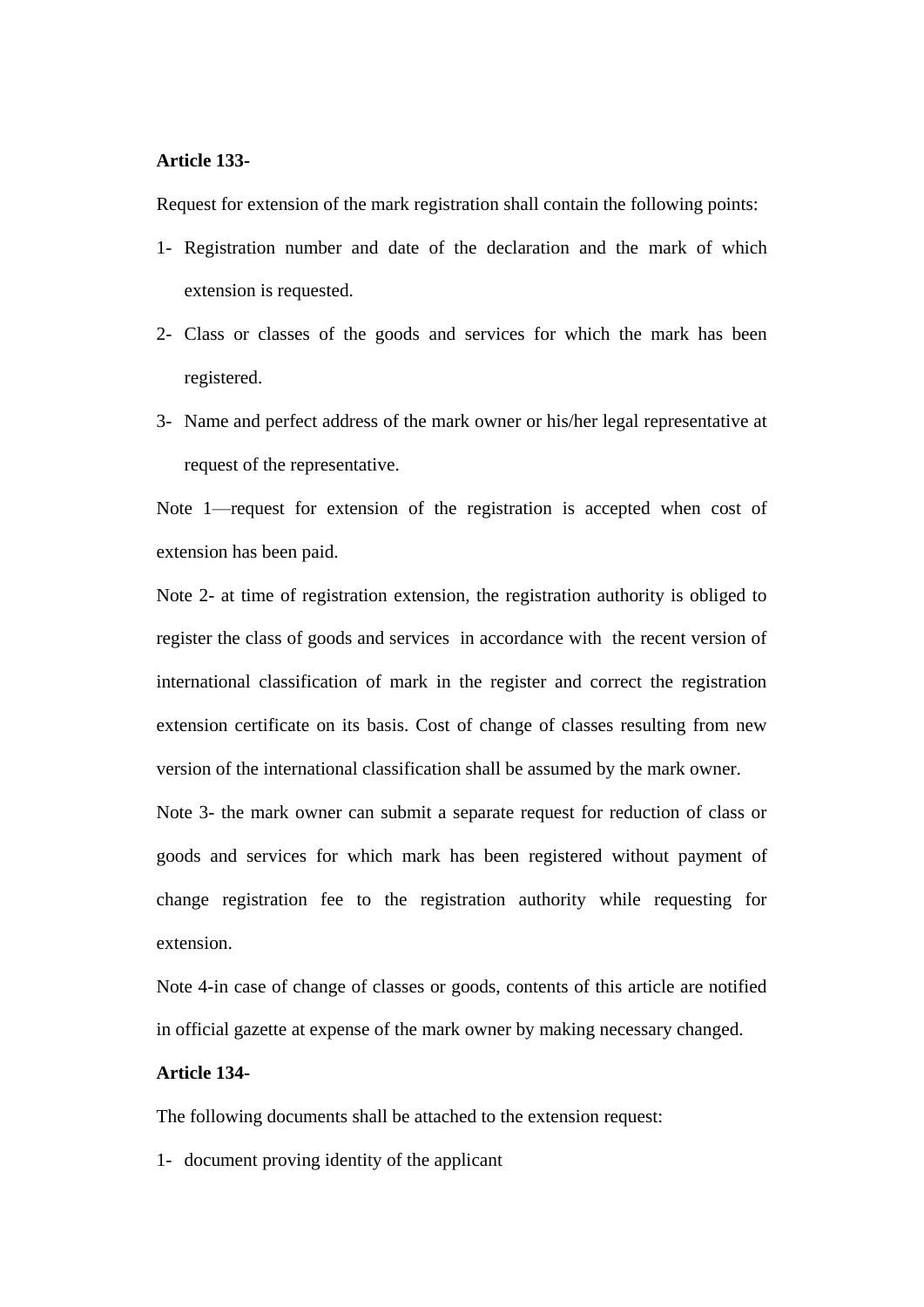- 2- at least 6 samples of the mark with regard to Article 108 of this regulation,
- 3- Receipt relating to payment of expenses
- 4- Legal representation documents, in case that the request is done by the representative.

# **Article 135-**

Extension of the mark registration cannot create any change in the latest form of its registration; otherwise, regulations for change of the mark will be applicable in compliance with notes 2 and 3 of Article 133 of this regulation.

# **Article 136-**

Registration extension, original registration sequence will be recorded in the register and registration extension certificate will be issued in accordance with the form (E-4) after publication of the related notice and submitted to the mark owner or his/her legal representative. Extension certificate includes contents of the original certificate with necessary changes and validity term and its expiry date.

## **Chapter 5- collective mark**

#### **Article 137-**

Regulations of Articles 105 to 136 of this regulation are applicable by making necessary changes and subject to compliance with the following cases regarding the collective marks:

1- Collective mark registration declaration will be accepted when is mention din the declaration that the mark is collective on the basis of Article 42 of the law and a copy of conditions and terms for its use is attached;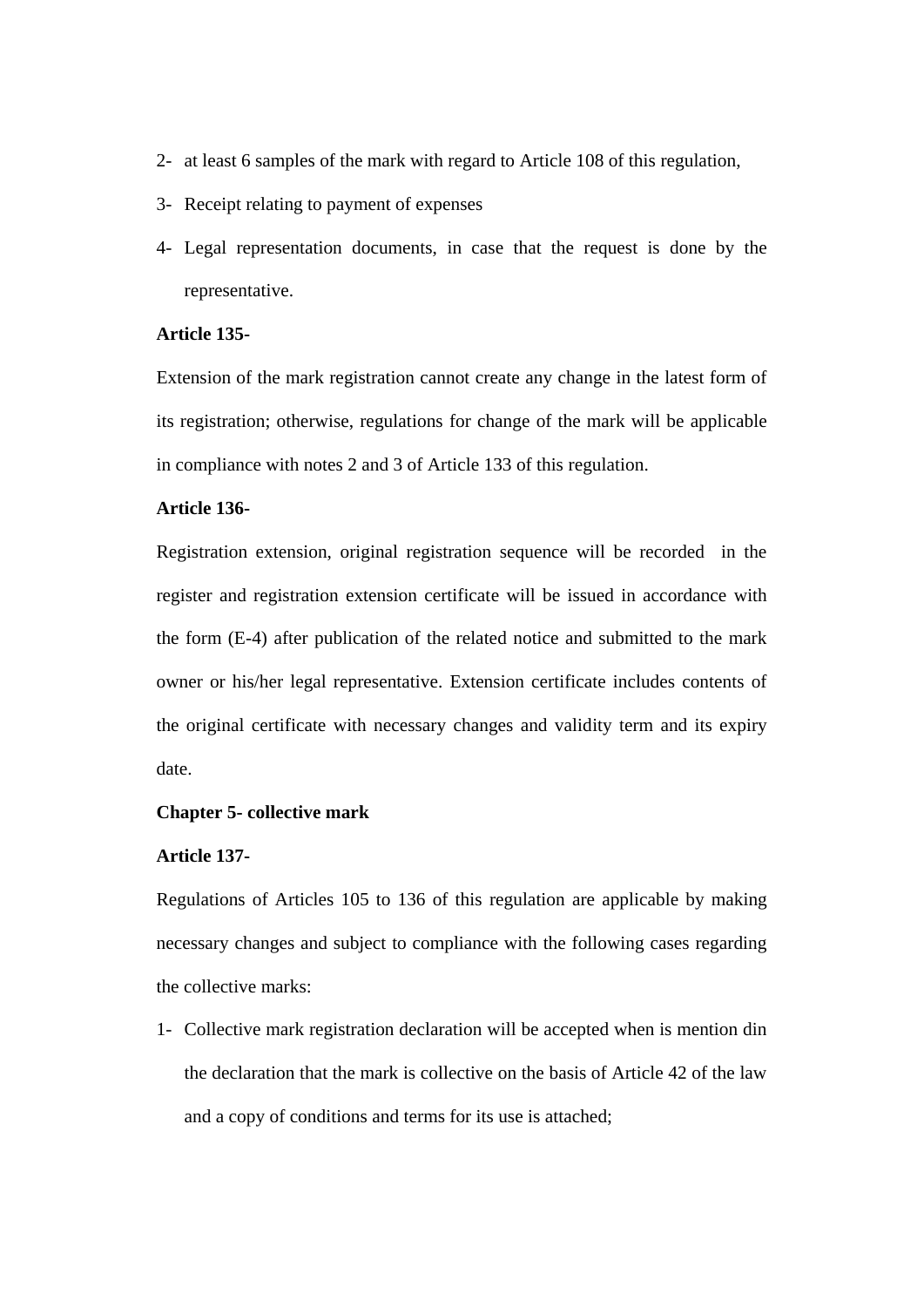- 2- In conditions and terms for use of the collective mark, common characteristics or quality of goods and services in a given or confirmed geographical region under which persons can use the said mark as well as executive guarantee relating to failure to comply with the mentioned conditions and terms shall be determined.
- 3- Notice for registration of collective mark which will be done in accordance with Article 120 of this regulation shall include a summary of conditions and terms for use of that mark,
- 4- Any change in conditions and terms governing use of the collective nark shall be announced in writing by the mark owner to the registration authority. The mentioned notice shall be mentioned in the register. The mentioned changes are not effective before registration. A summary of changes shall be notified by the registration authorities.
- 5- In addition to the collective mark owner, other authorized persons can also use the mentioned mark in compliance with the related conditions and terms.

Note – the applicant for registration of collective mark is obliged to receive certificate of the qualified authority, union or the related body and submit it to the registration authority with regard to paragraphs 1 and 2 above.

# **Chapter 6-changes, transfers and waiver of the registered mark**

## **Article 138-**

The mark owner is obliged to notify the registration authority of any change in name, address, nationality, domicile or grant of exploitation license or transfer and waiver of the mark in writing and with the related documents for registration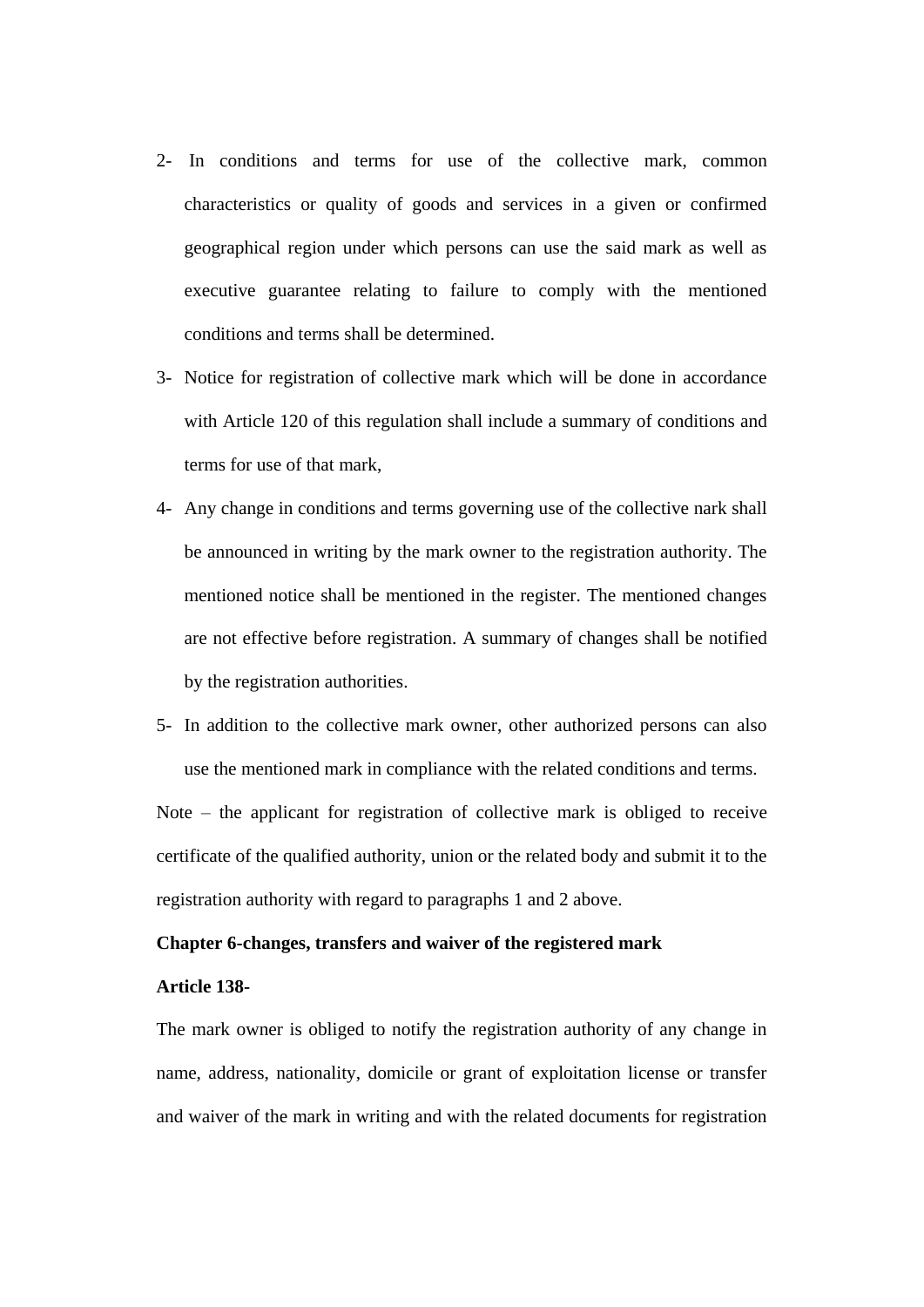in the records. Such changes will be made in compliance with regulations of the law and this regulation.

Note- in case that there are some changes in international classification of the international classification, the mark owner can request the registration authority to make the said changes in the mark certificate.

## **Article 139-**

Any transfer of registered mark property shall be registered in the registration authority. The following points shall be mentioned expressly in written request for registration of the transfer:

- 1- Mark registration number and date in Iran
- 2- Name and address and nationality of the transferee (new owner ) or his/her legal representative if any.
- 3- In case of partial transfer, mentioning goods and services for which the mark has been transferred.

The latest original mark certificate, mark transfer deed which has been signed by the previous owner of the mark and the transferee, legal representation documents , if any, and receipt relating to payment of the costs shall be attached to the request.

Note 1– the registration authority will recognize only the person for whom the mark has been transferred as the owner until the transfer is registered in the related register.

Note 2- non-contractual transfer is registered in compliance with regulations of this article by the heirs and after presentation of a true certified copy of the probate certificate by determining share of inheritance.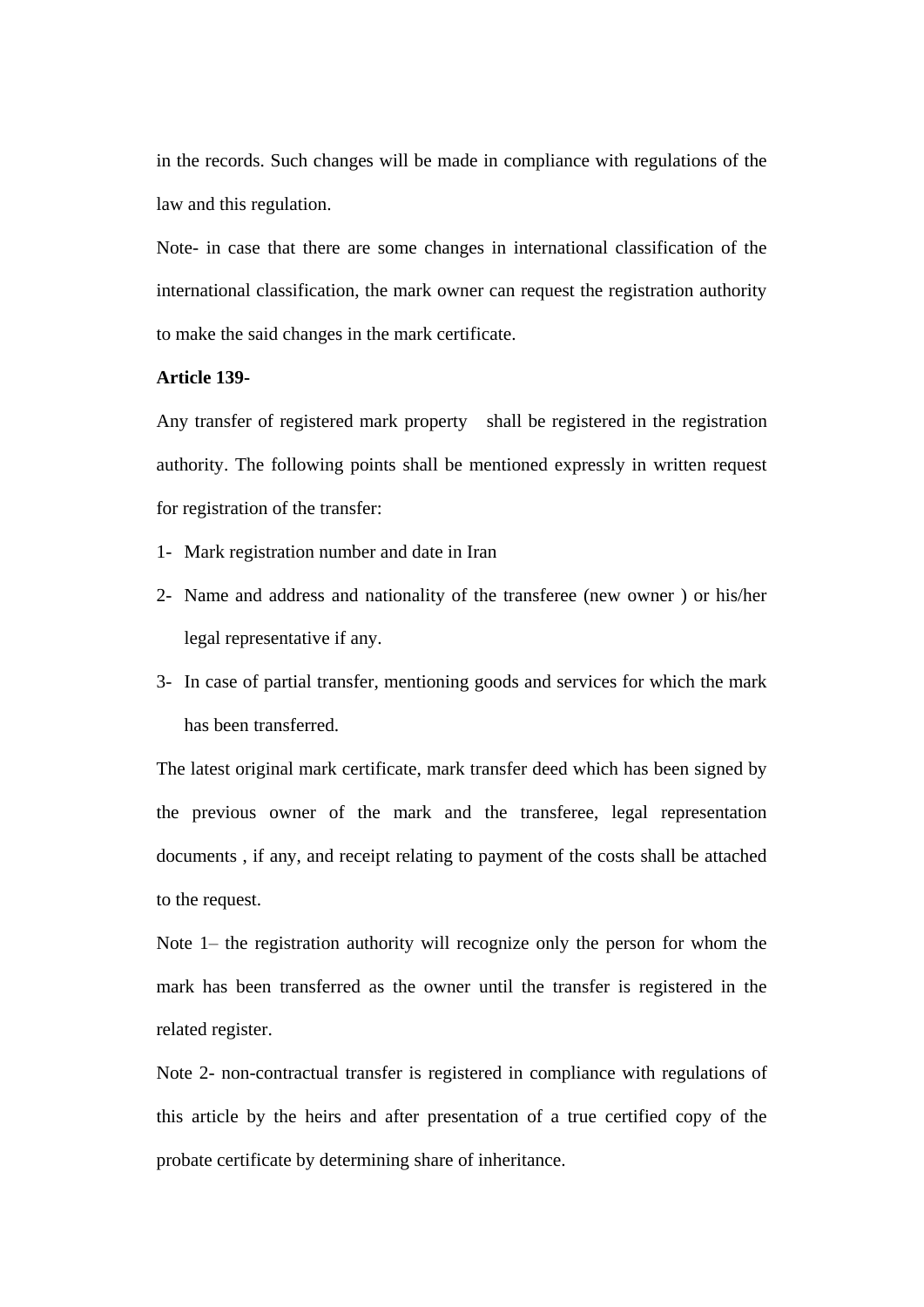#### **Article 140-**

If transfer relates to some part of the goods or services regarding the registered mark , its transfer from the first owner of the mark will be registered after the mark registered in the trademarks registration register and in case of the said transfer of the class or classes from the registered mark , that class or classes will be given number or sub numbers from 1 and in case that the transfer relates only to goods or services without general transfer of the class , it is numbered as said above and inserted after the registered mark.

Note 1- in case that transfers of this article are mentioned in the complementary register, main registration number of the registered mark and page and register shall be referred.

Note 2- in case of partial transfer of the goods and services relating to the mark, validity term of the transferred part cannot exceed the remaining validity term of the registered mark in its registration certificate.

Note 3-in case of partial transfer of the goods and services relating to the mark, the transferee can request for issuance of mark certificate for the remaining validity term of the registered mark.

Note 4- in case that the registered mark is not extended at due date, it will not prevent from extension of the mark for that class of the goods and services which have been transferred partially before extension.

Note 5- partial transfers of the goods and services shall be mentioned overleaf the last valid mark certificate.

## **Article 141-**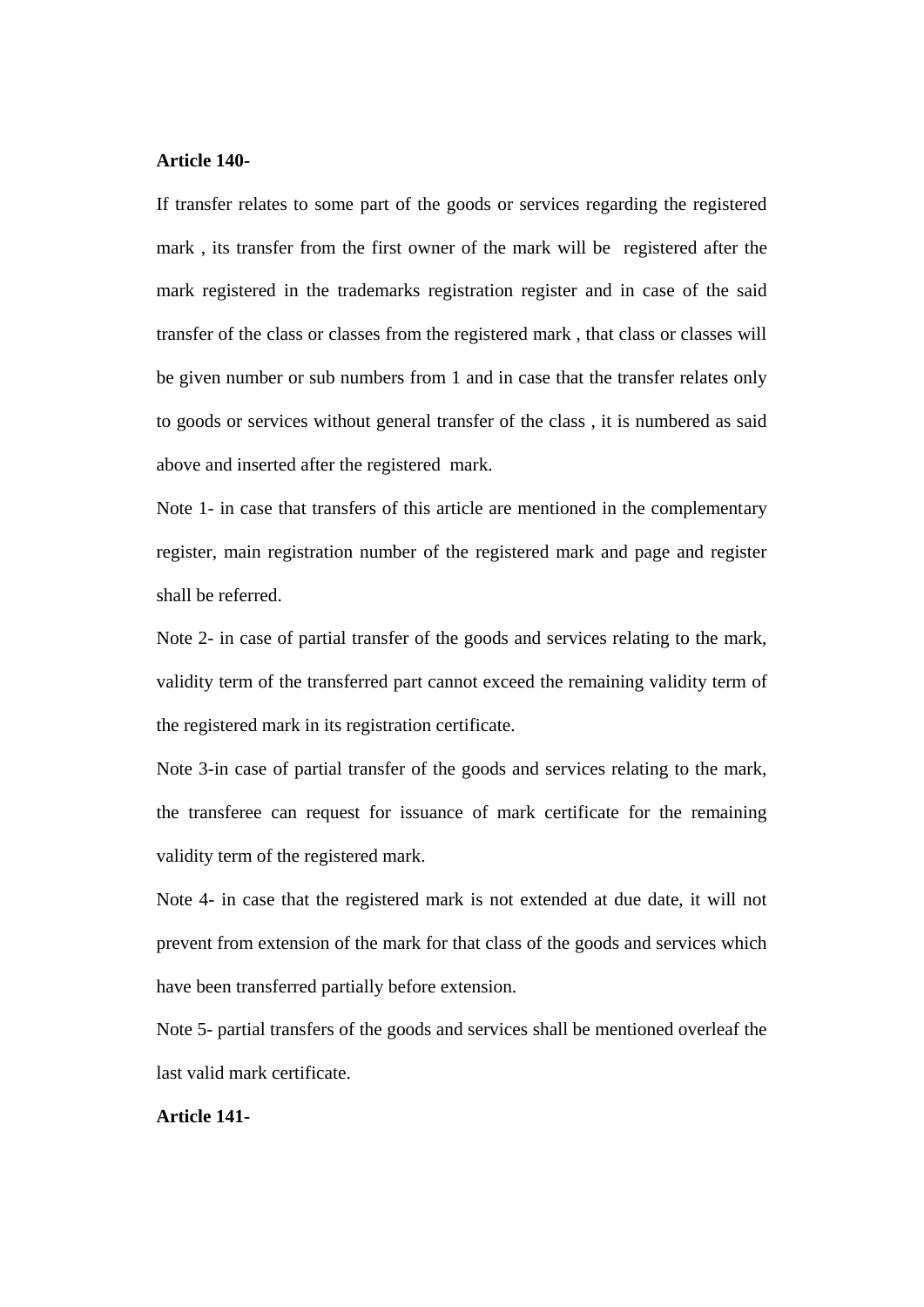The mark owner can grant exploitation license for his/her registered mark in any legal form to another person.

In exploitation license, it shall be expressly mentioned that whether the license is issued exclusively or not and whether the present licensed person has right to grant the later permissions or not. If exclusivity and non-exclusivity of the mark exploitation is not mentioned in the license, each exploitation license which is registered is regarded nonexclusive.

## **Article 142-**

The registration authority is obliged to fulfill the conditions in the field of the licensor's control on quality of the goods or services regarding the mark by the licensed in the exploitation license, otherwise, the exploitation license will not be registered.

#### **Article 143-**

Request for registration of the exploitation license shall be submitted by the mark owner with regard to the following cases:

- 1- Name and address and nationality of the licensee and his/her legal representative if any.
- 2- Mentioning the goods or services for which the exploitation license has been granted to them in case that the permission relates to some part of the goods and services.

The following documents shall be attached to the request for registration of the exploitation license:

1- Legal document regarding grant of the exploitation license which has been signed by the licensor and licensee.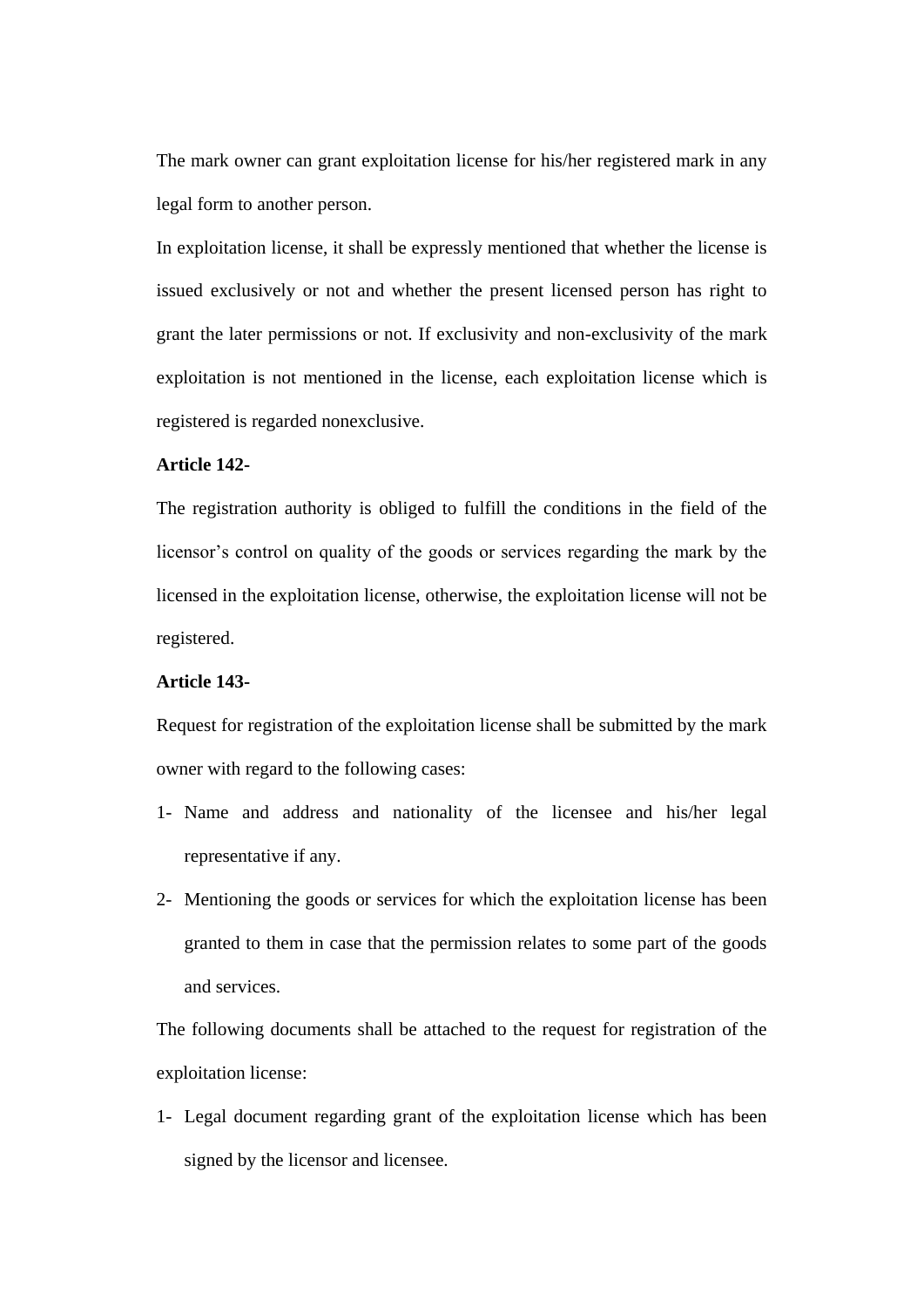- 2- The last original valid mark certificate
- 3- Legal representation documents, if available.
- 4- Receipt relating to payment of the costs.

Note 1- the registration authority having registered the exploitation license and published the notice subject to Article 146 of this regulation will issue exploitation license registration certificate for the licensee.

Note 2- information about premature cancelation or termination of the exploitation license can be registered by virtue of regulations of this article with the necessary changes in case that it is based on text of the contract in accordance with the related laws and regulations.

# **Article 144-**

The mark owner can waive his/her rights relating to the valid registered mark by submitting written request to the registration authority. The following documents shall be attached to the request for waiver:

- 1- Official affidavit regarding wavier which has been signed by the mark owner.
- 2- The latest valid original mark certificate
- 3- Legal representation documents, if available.
- 4- Receipt relating to payment of changes registration fee

Note 1 –the mark owner waiving his/her rights regarding the registered mark is conditional on the fact that exploitation of the mark has not been transferred to others when its registration holds valid.

Note 2- in case of waiver, registration fee and other payable expenses to the registration authority will not be returned.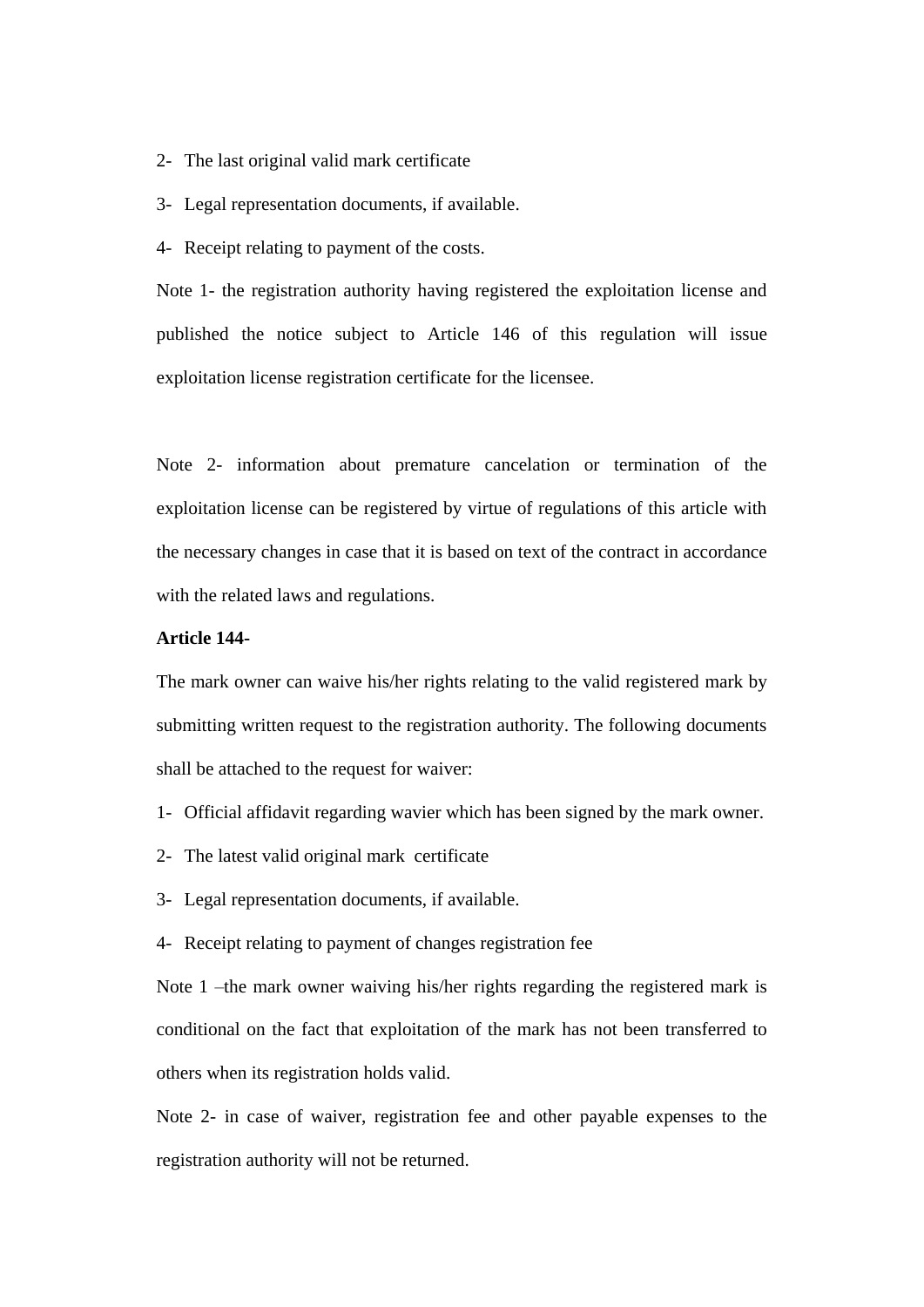# **Article 145-**

In case that transfer, grant of exploitation permission, premature cancelation and termination of the exploitation license or the owner waiving the mark property occur out of Iran, the original or true certified copy of the related document in which mark number and date are mentioned in Iran and confirmed by the agencies of Islamic Republic of Iran, reason for transfer, grant of exploitation permission, premature cancelation or termination of the exploitation license or waiver of the mark owner will be valid inside Iran for its registration.

# **Article 146-**

All changes and transfers or cancelation and termination or waiver of the registered mark are recorded in page of the mark registration and inserted overleaf the patent certificate and will be published in official gazette within 30 days of date of registration except for address change.

The said cases will not be provable before the third parties until they have been registered. Their registration is subject to payment of expenses stipulated in table of costs and payment of cost of publication of the related notice if necessary.

#### **Chapter 7- annulling of the mark registration**

# **Article 147-**

The mark registration is annulled in accordance with Articles 41 and 43 of Law in the competent court stipulated in Article 59 of the law and submission of the petition.

Petition for annulling shall have the following appendices: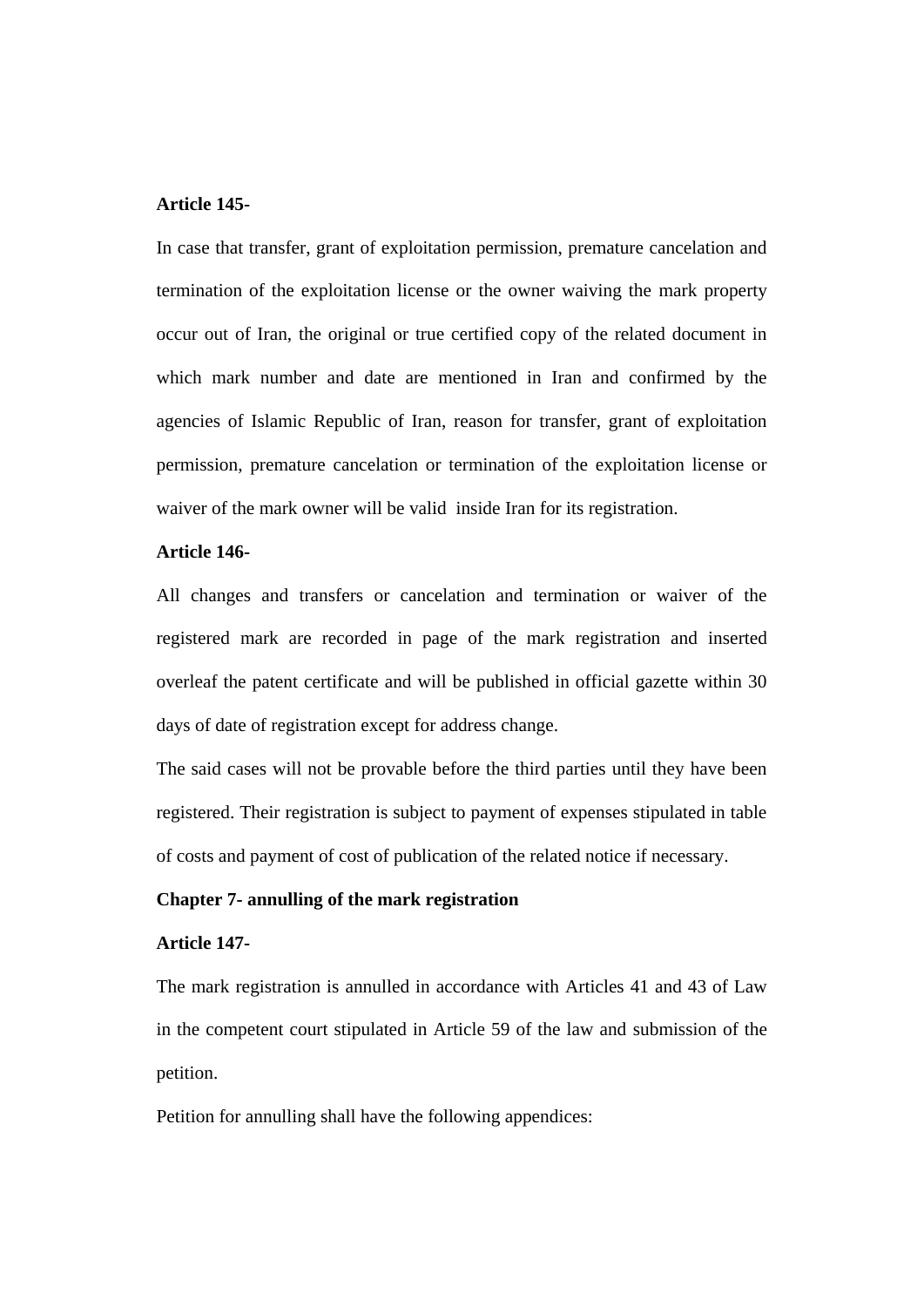- 1- Original or true certified copy of all documents proving the claim for annulling
- 2- Receipt relating to payment of deposit for submission of annulling petition to the court as described in table of costs,
- 3- Power of attorney, if the petition is submitted by the attorney.

Note –annulling of some part of the mark or annulling of mark registration relating to some goods and services are based on regulations of this chapter.

#### **Article 148-**

In case that the court issues the final verdict for annulling of the registered mark, it will notify the registration authority and the said authority will annul some part of the mark or the mark registration completely or only regarding some goods and services ordered in the related register and publish its notice in the official gazette.

#### **Article 149-**

The notice regarding annulling will be published on the basis of verdict of the court by inserting the following cases:

- 1- Mentioning mark and number and its registration date
- 2- Referring to annulations of some part of the mark or the fact that the mark has been annulled completely or only for some goods and services.
- 3- Announcing invalidity of the certificate which has been annulled by virtue of the final verdict of the court.

Note – cost of the said notice shall be paid by the judgment creditor. He/she can claim for the said cost as damage.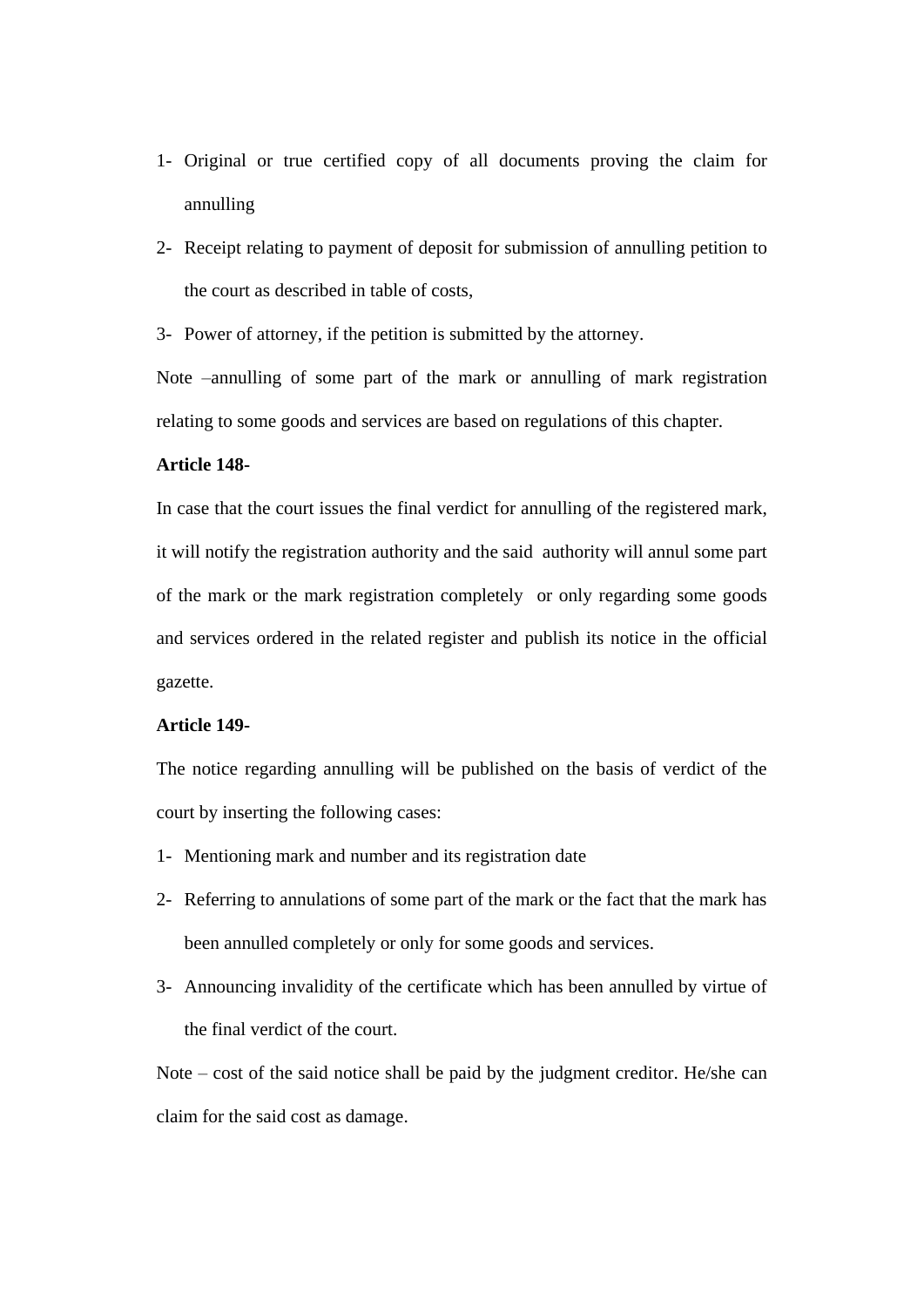# **Chapter 8- international registration of the mark on the basis of agreement and Madrid protocol**

## **Article 150-**

International registration of the mark requires submission of the declaration to the registration authority.

## **Article 151-**

Iranian nationals or the persons who reside in Iran or have an industrial and commercial actual and effective headquarter can request for international registration as the case may be by reliance on the declaration or mark registered in the registration authority.

## **Article 152-**

The international mark registration declaration will be prepared in formal form and in the determined languages, as the case may be, in three copies and submitted to the registration authority.

Note – international registration declaration is signed by the registration authority and applicant.

## **Article 153-**

International registration declaration is accepted when the following documents are attached to it:

- 1- documents proving identity of the applicant ,
- 2- declaration or certificate of mark registration in Iran ,
- 3- Power of attorney, if the request is submitted by the attorney
- 4- Receipt relating to payment of primary investigation cost

#### **Article 154-**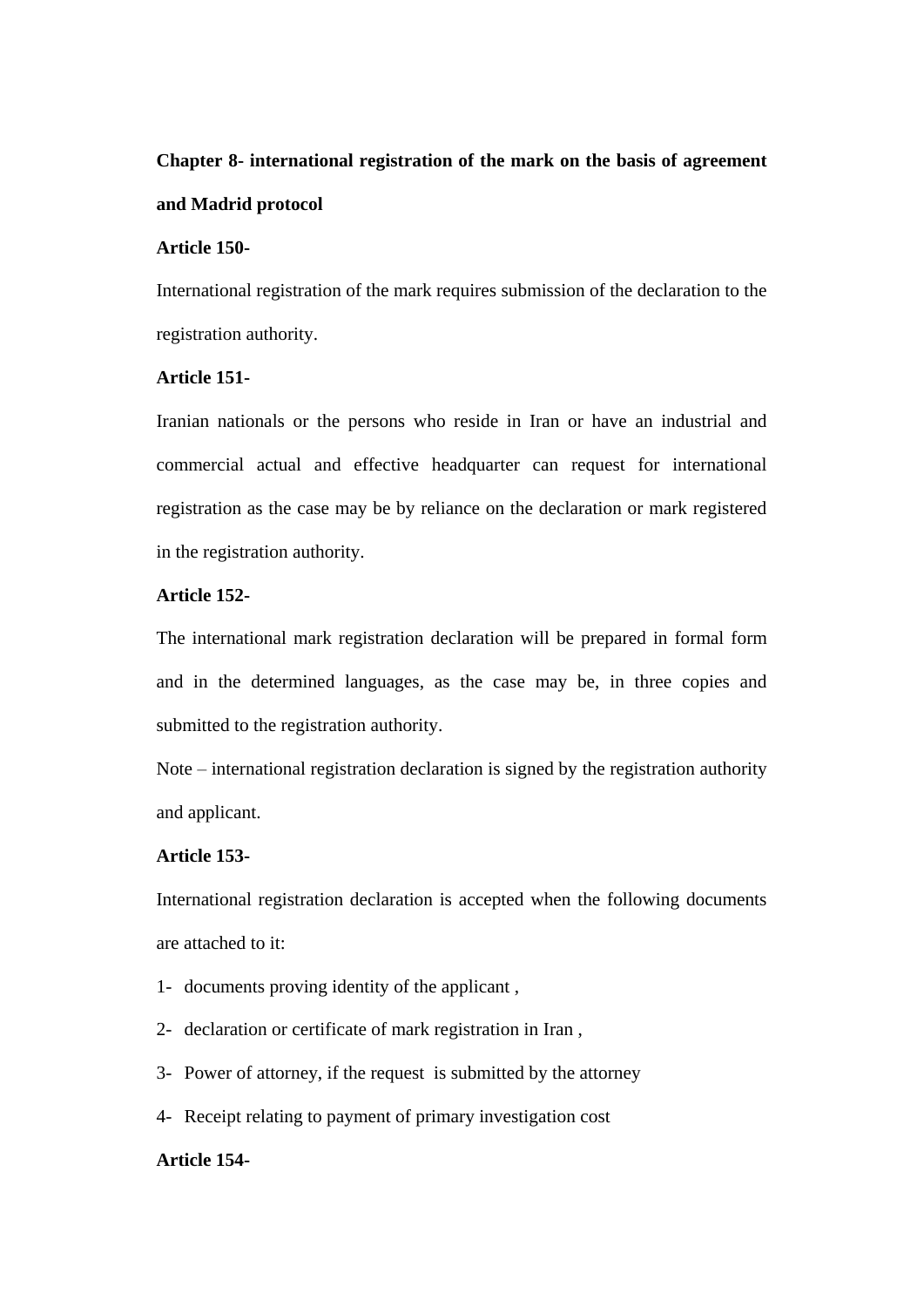The registration authority is obliged to adjust specifications of the international registration declaration to specifications of mark or the declaration registered in Iran.

In case of fulfilling conformity of the specifications and after payment of the costs stipulated on the basis of Madrid agreement and protocol by the applicant, the registration authority enters the international registration declaration in the declaration register and mention date of receipt and its number on each one of the copies of the declaration and submits the first copy of the declaration which contains notice stipulated in the common regulation to the applicant for submission to the international office. The said declaration which has the same specifications as those of the first copy is archived as record in the registration authority. The third copy is returned to the applicant as receipt.

In case of nonconformity of the specifications, the applicant shall correct it; otherwise, the international declaration will not be accepted.

#### **Article 155-**

In case that the original declaration, its resulting registration or the main registration become invalid within 5 years of date of international registration in Iran, the registration authority will notify the international bureau through a notice in which it will mention goods and services which are subject to decision of revocation and request the international bureau to revoke the international registration if necessary.

In case that the legal action relating to revocation of the said validity after expiry of 5 years is applicable and doesn't result in a final decision , the registration authority shall the international bureau. In case of final decision, the registration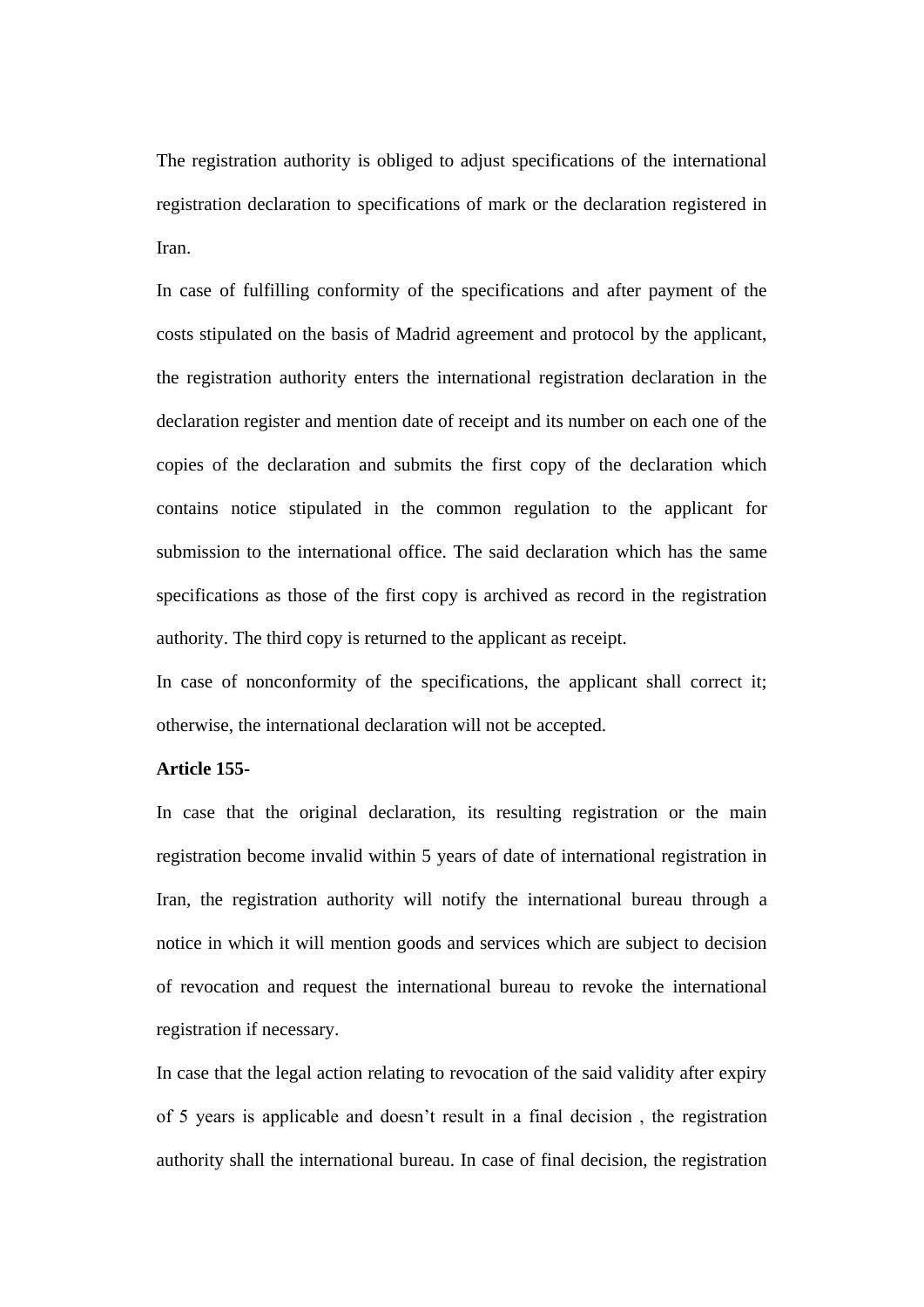authority shall inform the international bureau while mentioning goods or services which are subject to the related decision and ask it to revoke the international registration if necessary.

#### **Article 156-**

In case that Iran is one of the countries determined in the international registration declaration, the registration authority investigates the said declaration on the basis of law and this regulation substantially while complying with formalities stipulated in Madrid agreement and protocol. Investigation of the later changes of the accepted mark is subject to such arrangements.

## **Article 157-**

The registration authority having published notice of the international registration declaration in the official gazette and expiry of 30-day grace period is obliged to accept the mark in absence of the protestor and in this case, registration number and date of the declaration in international bureau will be regarded as registration number as date of the mark in Iran.

## **Article 158-**

The applicant for international registration can submit his/her protest to the commission subject to Article 170 of this regulation on the basis of Articles 121,124 and 125 of this regulation in case of rejection of the declaration or protest against registration request.

## **Article 159-**

The applicant for international registration of the mark doesn't reside in Iran, he/she introduces an attorney who resides in Iran to the registration authority for submission of protest or any reply or the notice.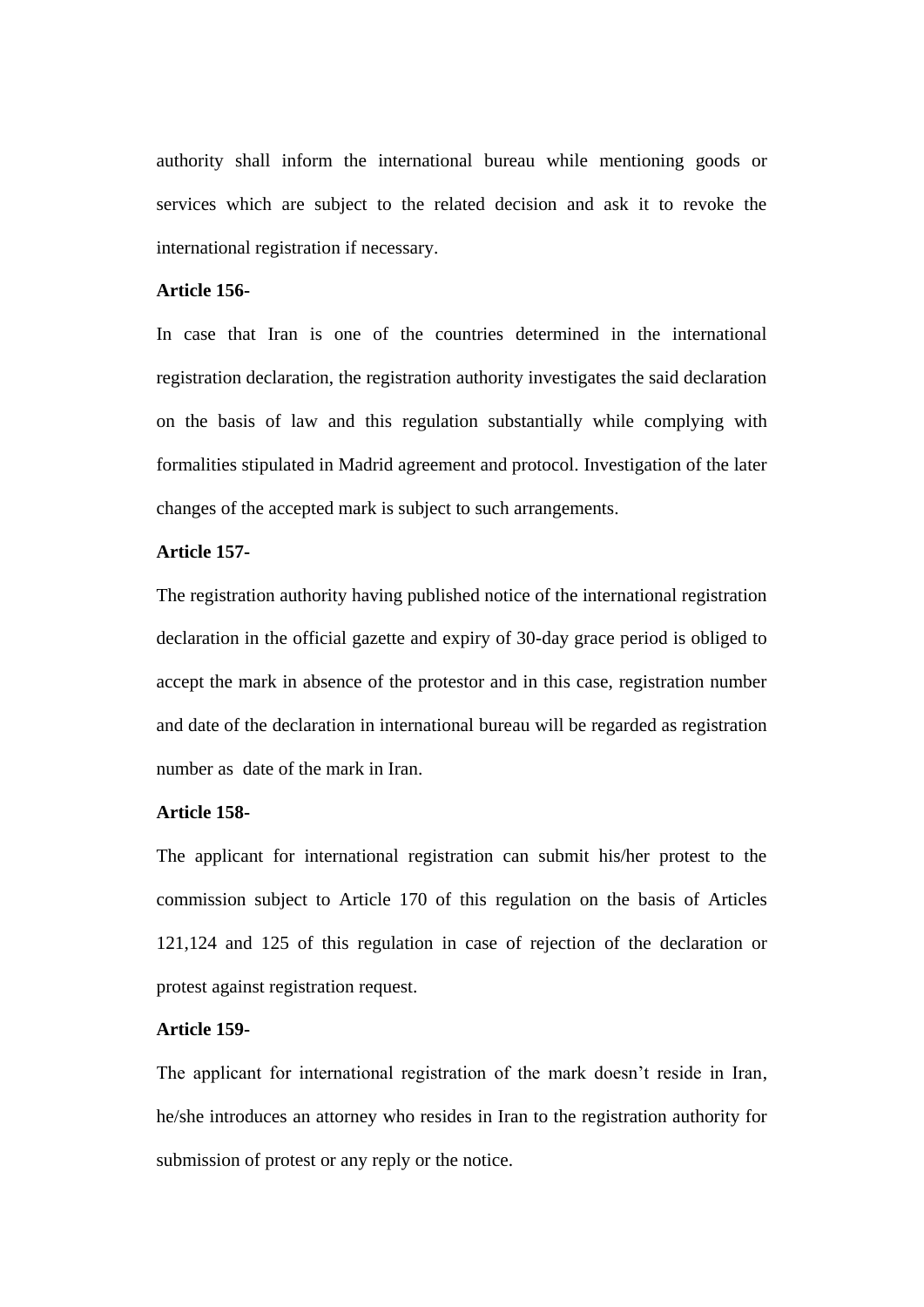#### **Article 160-**

In case that owner of the registered mark in Iran receives international registration of the same mark in Iran which is supported, international registration of that mark replaces registration in Iran at the applicant's request and by his/her waiver of the registered mark property in Iran provided that all goods and services regarding the registered mark in Iran are included in list of goods and services subject to international registration.

Replacement of the international registration will not damage acquired rights of the previous mark.

At request of the owner, the replacement cases will be entered in the register and notified in the official gazette.

#### **Part 5: general regulations**

**Chapter 1: costs** 

#### **Article 161-**

Costs stipulated in law and the present regulation will be paid on the basis of table of costs which is attached to this regulation in a special account opened in the name of Industrial Property General Office.

#### **Article 162-**

Costs stipulated in table of costs shall be paid for performance of necessary actions on the basis of regulations of the law and this regulation; otherwise, the registration authority will refuse to perform the related actions.

Note – payment of the predicted costs will be made directly or on the basis of Article 167 of this regulation electronically.

#### **Article 163-**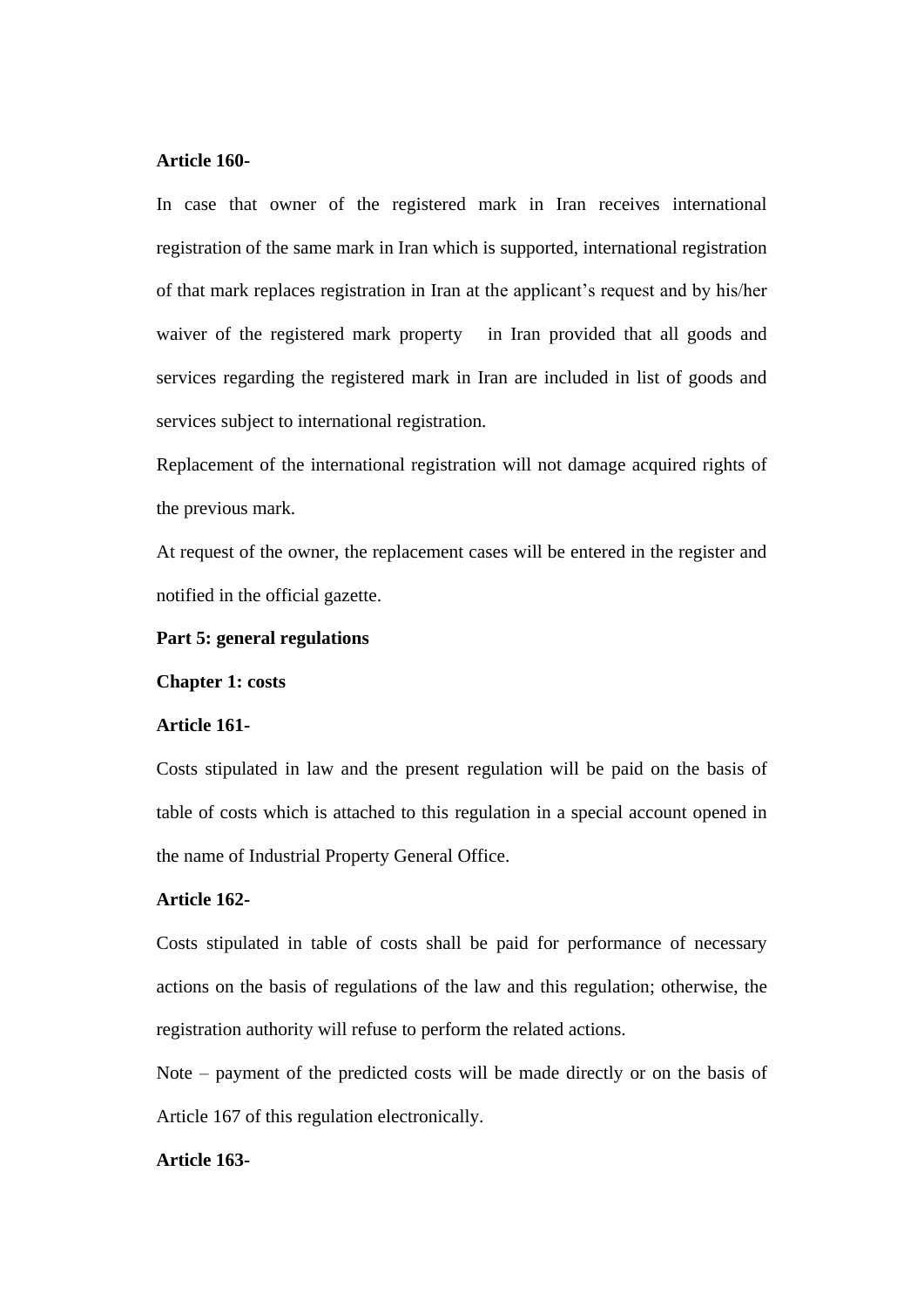Translation fee and cost of true certified copy of the documents submitted to the registration authority will be paid by the beneficiary in accordance with regulation relating to the translators and this regulation.

#### **Article 164-**

All costs of investigation and international patent registration, industrial designs and marks based on the international treaties which Islamic Republic of Iran has joined as well as cost of publication of the related notice in official gazette during process of registration will be predicted in the annual budget of the organization and given to the registration authority for this purpose.

## **Article 165-**

Annual cost of the inventions which have been registered before effective date of the law and this regulation will be paid for the remaining term of support on the basis of this regulation. For the registered trademarks which are extended after the above date, cost of extension will be calculated in accordance with table of costs.

Other affairs relating to the inventions and the registered marks will be performed on the basis of regulations of the law and this regulation.

#### **Article 166-**

The organization shall predict at most 50% of Rial revenue resulting from execution of provisions of conventions relating to international registration of industrial property in general budget of the country in separate cost rows and recommend it to the vice-presidency of planning and strategic supervision.

The said funds will be spent for promotion and mobilization of Industrial Property General Office and its quality promotion such as holding training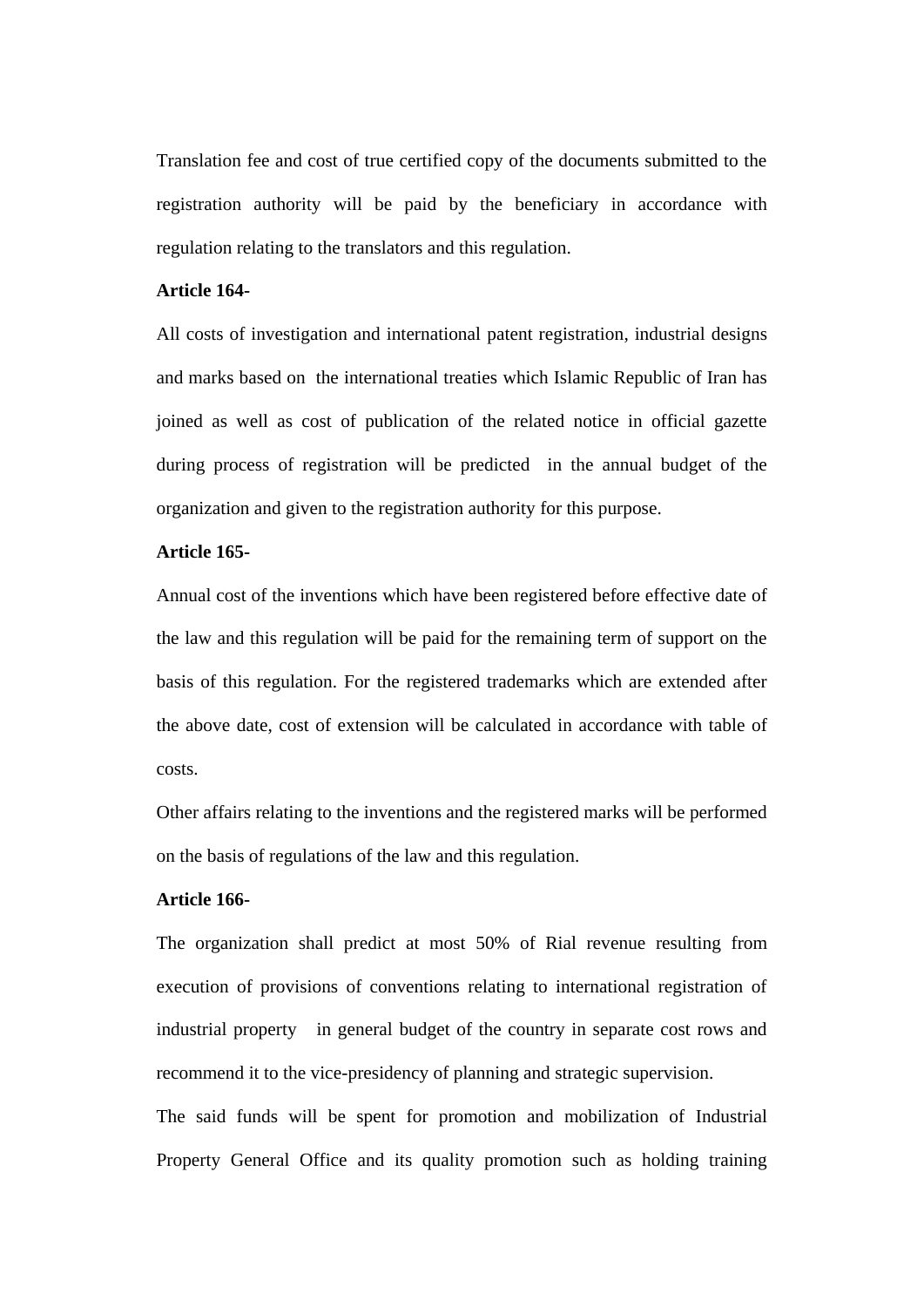workshops, use of specialized consultations , information and promotion of general awareness in the field of industrial property rights and publication of books and other necessary actions and mobilization of Industrial Property General Office in his regard at discretion of Director general of Industrial Property General Office.

# **Chapter 2: electronic registration and access to the information**

#### **Article 167-**

The registration authority is obliged to take appropriates actions regarding making all stages electronic such as internal or international patent , industrial design and mark registration such as submission , investigation , correction and registration of declaration , publication of notice and registration of these property s and extension of its validity or making any change and transfers as well as payments.

Note –exchange of information relating to registration of patent, industrial designs and marks with the concerned organizations and institutes will be done electronically at discretion of the registration authority.

## **Article 168-**

The primary information relating to inventions, industrial designs and the registered marks will be directly or electronically accessible to the public. In order to facilitate searching for records and obtaining required information, the registration authority can electronically present the records relating to inventions, industrial designs and the registered marks through the contracting institutes. In this case, the applicants shall pay costs stipulated in these contracts for receiving the required services.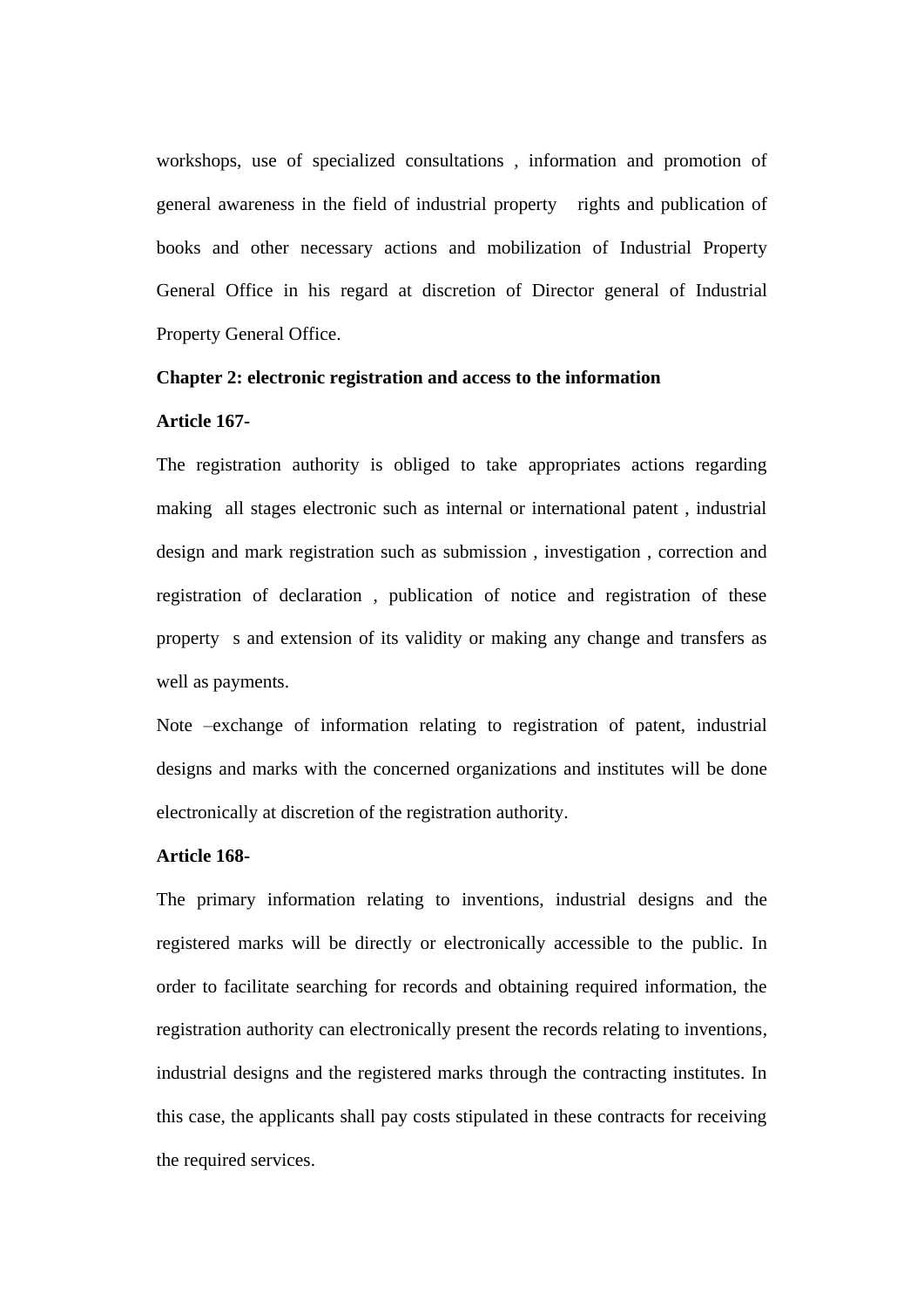#### **Article 169-**

Three years after expiry of support term or in case of annulling, the files relating to registration of patents, industrial designs and mark will be spoiled as the case may be and only their electronic copy will be kept.

## **Chapter 3: commission**

#### Article 170-+

In execution of paragraph H of Article 17 and Article 58 of the law, a commission comprised of the following members will be held*:*

- 1- Head of Patent Office, Registry of Industrial designs or Registry of Trademarks as the case may be.
- 2- A representative on behalf of Director General of Industrial Property General Office .
- 3- An expert or specialist who can be out of the organization if necessary.

Note 1- representative of Director General of Industrial Property General Office will chair the commission.

Note 2-decision will be made in the commission by majority of votes. These decisions will be binding for the registration authority.

Note 3- the investigating expert cannot participate in the commission regarding the same subject.

Note 4- the commission has an alternate member who will be appointed among the experts and by the Director General of Industrial Property General Office.

Note 5- in case that presence of the commission members requires payment of fee, it will be financed and paid out of credits of the organization after confirmation by the Director General of Industrial Property General Office.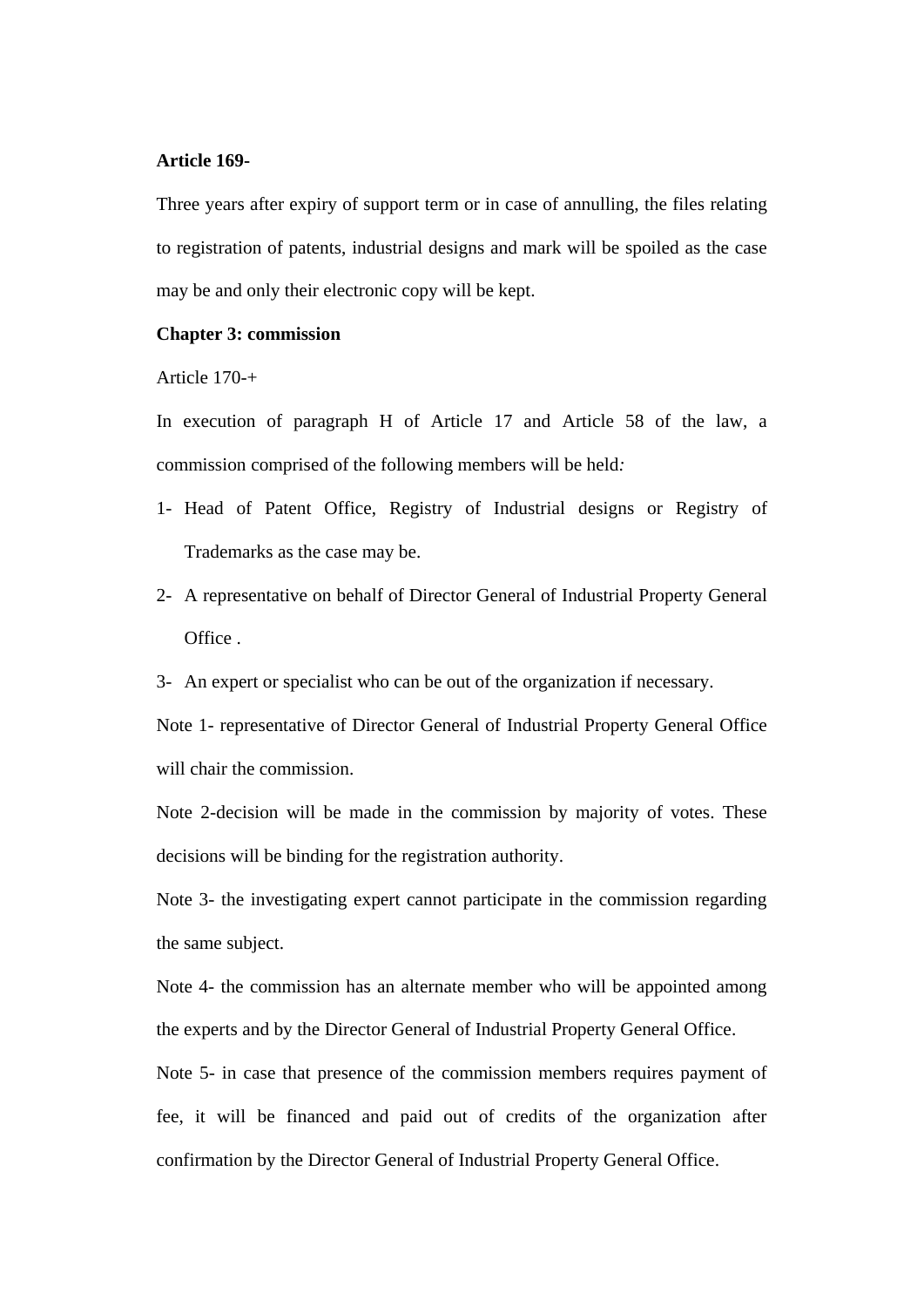#### **Article 171-**

Head of commission subject to Article above, date of holding session, hour and place will be announced to the registration applicant or the dispute parties or their legal representative as the case may be. These persons can attend the session at least 10 days before holding session of the commission.

#### **Article 172-**

The commission will announce its decision in documented manner after investigation. Decision of the commission will be announced to the registration applicant or the dispute parties and objectionable within 60 days of date of notification in the competent court stipulated in Article 59 of the law. In this case, the protestor against decision of the commission shall deposit money as described in table of costs as pledge in fund of the Justice Administration and attach its receipt to his/her petition. In case that the protestor is ordered not to have right , damage of the party will be paid and in case that the party incurs damage more than the above price , it will refer to the said court for the surplus.

# **Chapter 4: information and issuance of the original and duplicate certificate Article 173-**

The registration authority is obliged to publish a periodical in order to publish summery of the registered patens, industrial designs and mark by mentioning particulars of their owners and give any information in the field of industrial property s and issues relating to it Industrial Property General Office in execution of Article 12 of Paris Conventions and other conventions of industrial property relating to it such as Madrid Agreement and its protocol as well as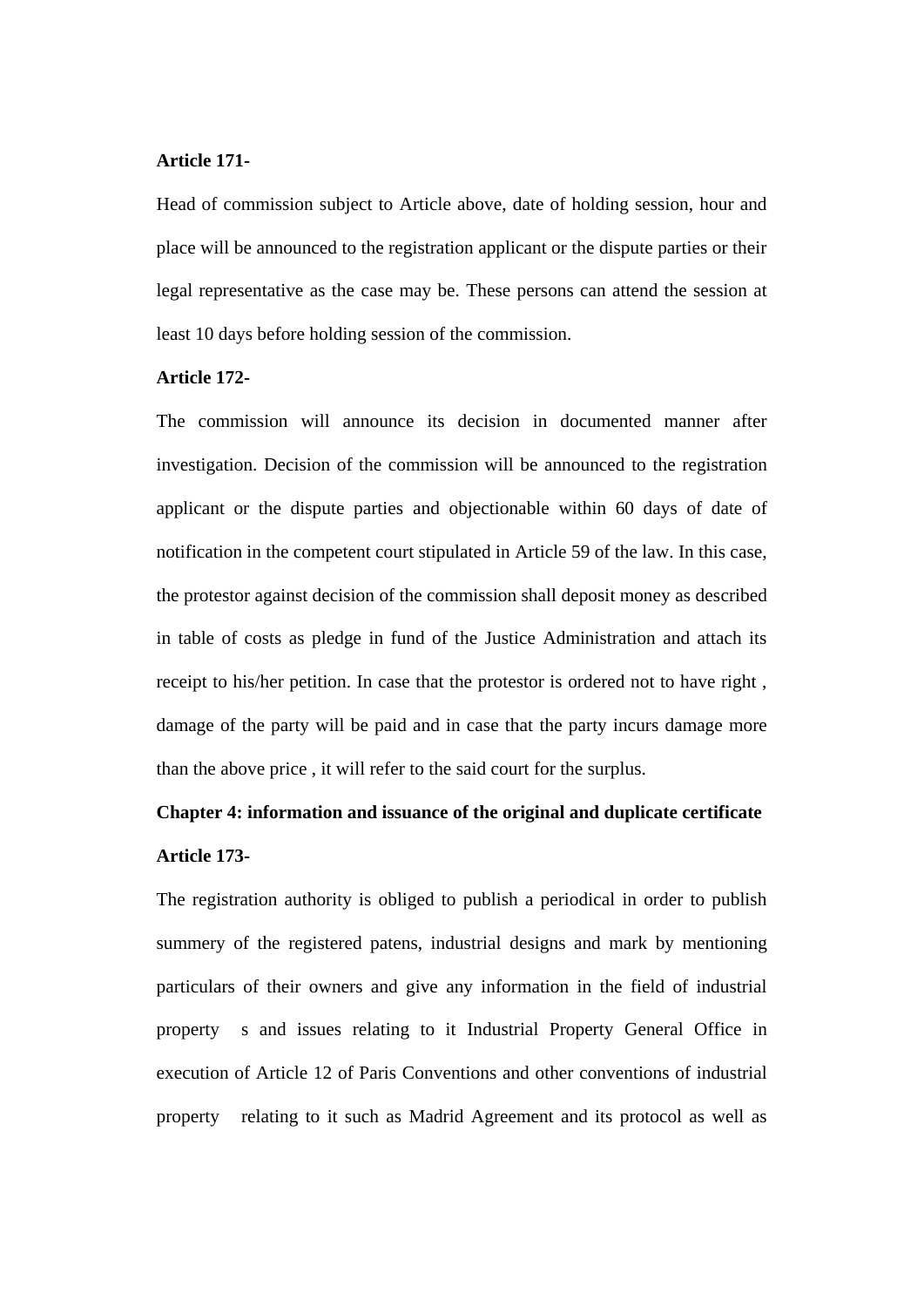Patent Cooperation Treaty. Income resulting from publication said above will be spent on the basis of Article 166 of this regulation.

## **Article 174-**

The registration authority is obliged to issue patent, industrial design and mark with use of the newest technological methods in order to prevent from forgery.

#### **Article 175-**

In case that the patent, industrial design and mark certificate is lost, the owner can request the duplicate by paying cost stipulated in table of costs. For this purpose, he/she shall notify in writing the registration authority of the fact that the certificate has been lost and attach an affidavit for witnessing and informing at least 3 persons whose identities and signatures have been certified by one of the said witnesses whose identity and signature have been certified by one of the Notary Public Offices. Information about lack of the patent, industrial design and mark certificates is published in the official gazette in one turn at expense of the applicant. In case that the protest has not been sent or the original certificate has not been presented by the protestor, Department of Industrial Property takes action regarding issuance of the duplicate certificate. Handling the received protests is responsibility of the competent court.

Note – issuance of the duplicate for the lost certificates which belong to the persons residing out of the country requires submission of the notice which has been issued by the Notary Public Office and confirmed by the agencies of Islamic Republic of Iran and formalities stipulated above have been observed.

**Chapter 5: correction of mistakes, extension of grace period and arrangements of transfer**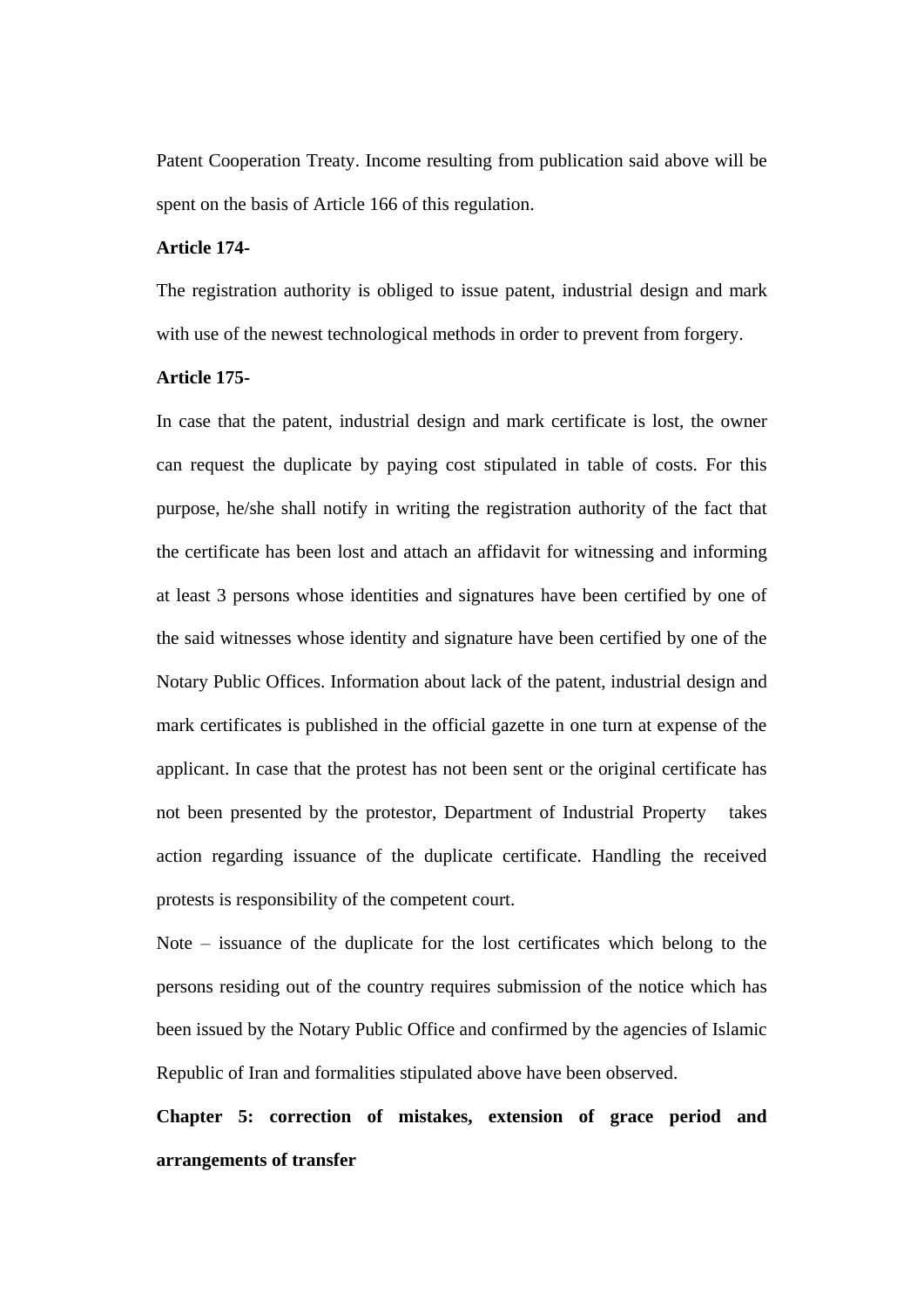#### **Article 176-**

The administrative mistakes including typing, spelling mistakes and omission of the letters and numbers and the like are corrected by this authority at request of the applicant or at discretion of the registration authority. Request for correction of the administrative mistakes by the persons shall be done by presenting a copy of the document in which mistake has been specified. Corrected administrative mistakes are published in the official gazette at discretion of the registration authority.

## **Article 177-**

Any request for extension of the grace period regarding stages of patent, industrial design and mark registration shall be submitted in writing by the applicant to the registration authority in addition to due date determined in the law and this regulation. The said authority can extend the grace periods determined in this regulation after investigating the conditions only for one time. Extension of the grace period by this authority is announced to the beneficiary.

#### **Article 178-**

Transfer of property right resulting from submission of the declaration or the registered patent, industrial design and mark or grant of any exploitation license or waiver of right of invention, industrial design and mark are performed by virtue of the notarial deed. Notary Public Office enquires the registration authority regarding the last deceleration or the registered patent, industrial design and mark in terms of extension, change, transfer, issuance of exploitation license and other necessary cases. Reply to the said enquiry requires payment of cost stipulated in table of costs.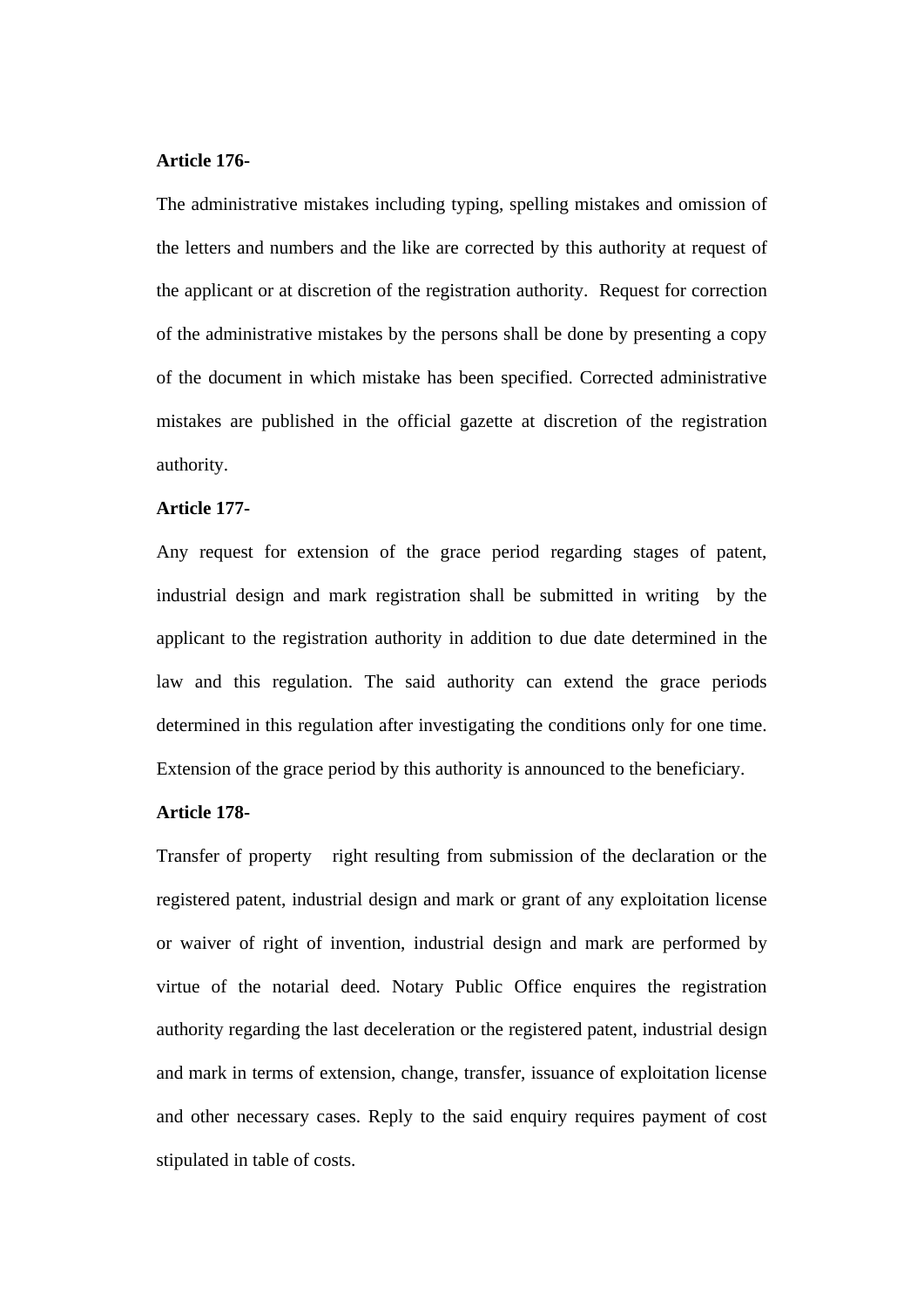#### **Article 179-**

With regard to Article 59of the law, handling legal and penal claims relating to the law and this regulation shall be done by the special branch or branches of public court of Tehran which are determined by the head of the judiciary and are established in Industrial Property General Office if possible. For penal claims, in case that offence is committed or detected out of Tehran or the accused has been arrested out of Tehran , the primary investigation is done in place the offence is committed or the offence is detected or the accused is arrested and file for handling the said courts is referred.

## **Article 180-**

In case that the accused raises subject of invention, industrial design and trademarks property for defending him/her at time of penal investigation, the competent court shall investigate this subject as stipulated in Article 59 of the law.

#### **Article 181-**

For the damages which are claimed whether through legal channel or penal channel in claims relating to the inventions, industrial designs and marks and trade names, damage will include the incurred losses.

## **Article 182-**

Owner of each invention , industrial design and trade name or his/her legal representative can list the goods which he/she is claimed to be contrary with right of invention or industrial design or trademarks . The said case will be executed in case that the goods remain in the customs office by the customs officials or the execution official.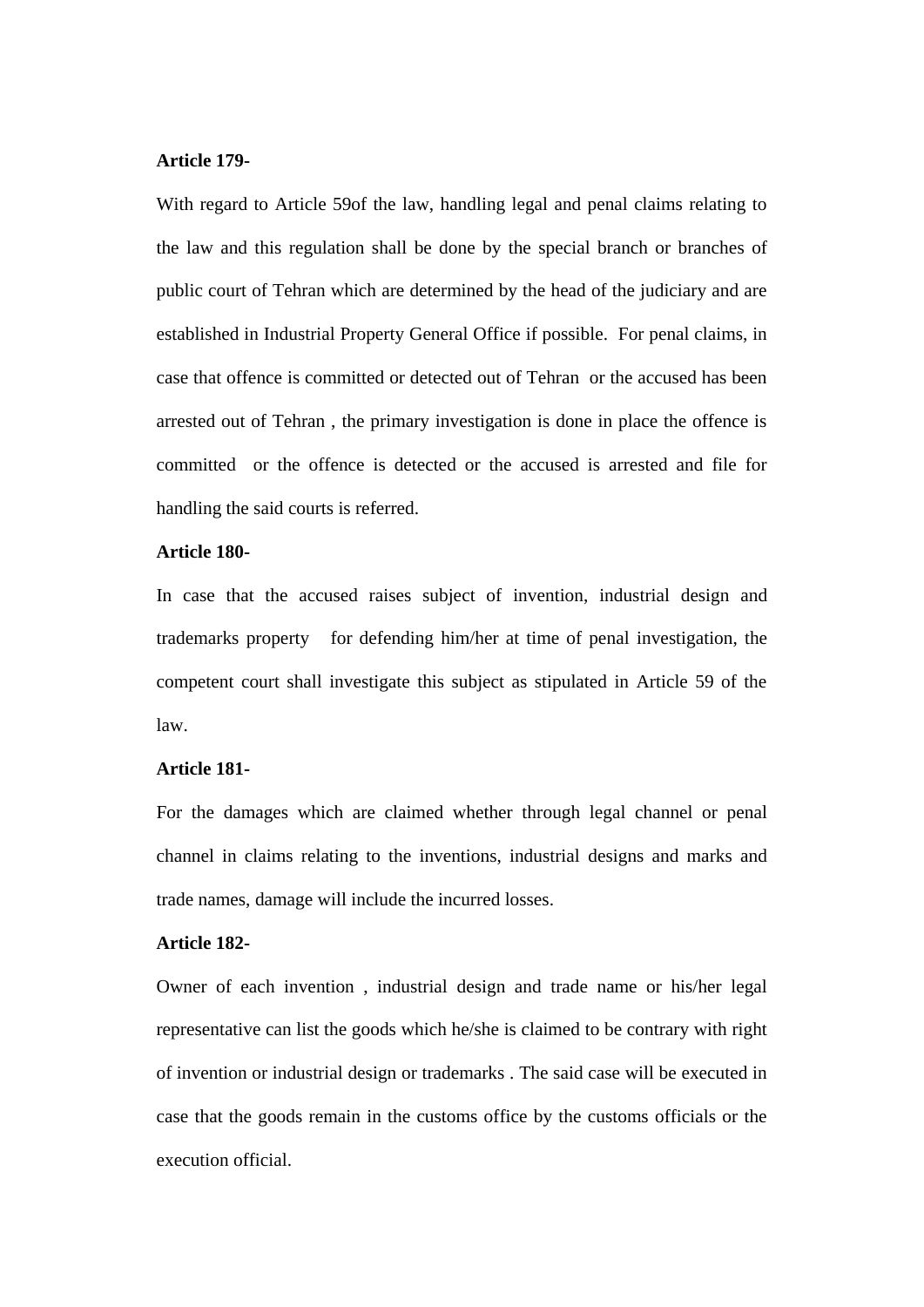The said goods will be attached when order of the court confirms it expressly. The court's order is issued in each one of the two cases above on the basis of petition of the invention, industrial design and mark and trade name owner or his/her legal representative. True certified copy of the patent, industrial design and mark certificate shall be attached to the said petition. If the invention, industrial design and mark and trade name owner requests for attachment of the said goods, he/she guarantees that all incurred damages are compensated when appropriate.

## **Article 183-**

In legal and penal claims regarding rights of patent, industrial design, mark and trade name registration, the protestor can request for issuance of writ of securing of evidence and writ of attachment of the products violating the claimed rights and request for issuance of provisional order for prevention from production, sale or import of such products. The judicial authorities are obliged to agree on acceptance of the said request and can ask the applicant to have sufficient guarantee before issuance of the said orders. The above order will be executed by the customs officials in case that the products in customs office or by the bailiffs. Note 1-the court can issue order of attachment of the goods with the forged mark whether they have been entered commercial cycle or not.

Note 2- issuance of provisional order and writ of evidence preservation will be based on regulations of the procedure.

#### **Article 184-**

If the claimant doesn't make claim within 30 days of the order mentioned in Article 182 of this regulation through legal channel or penal channel in the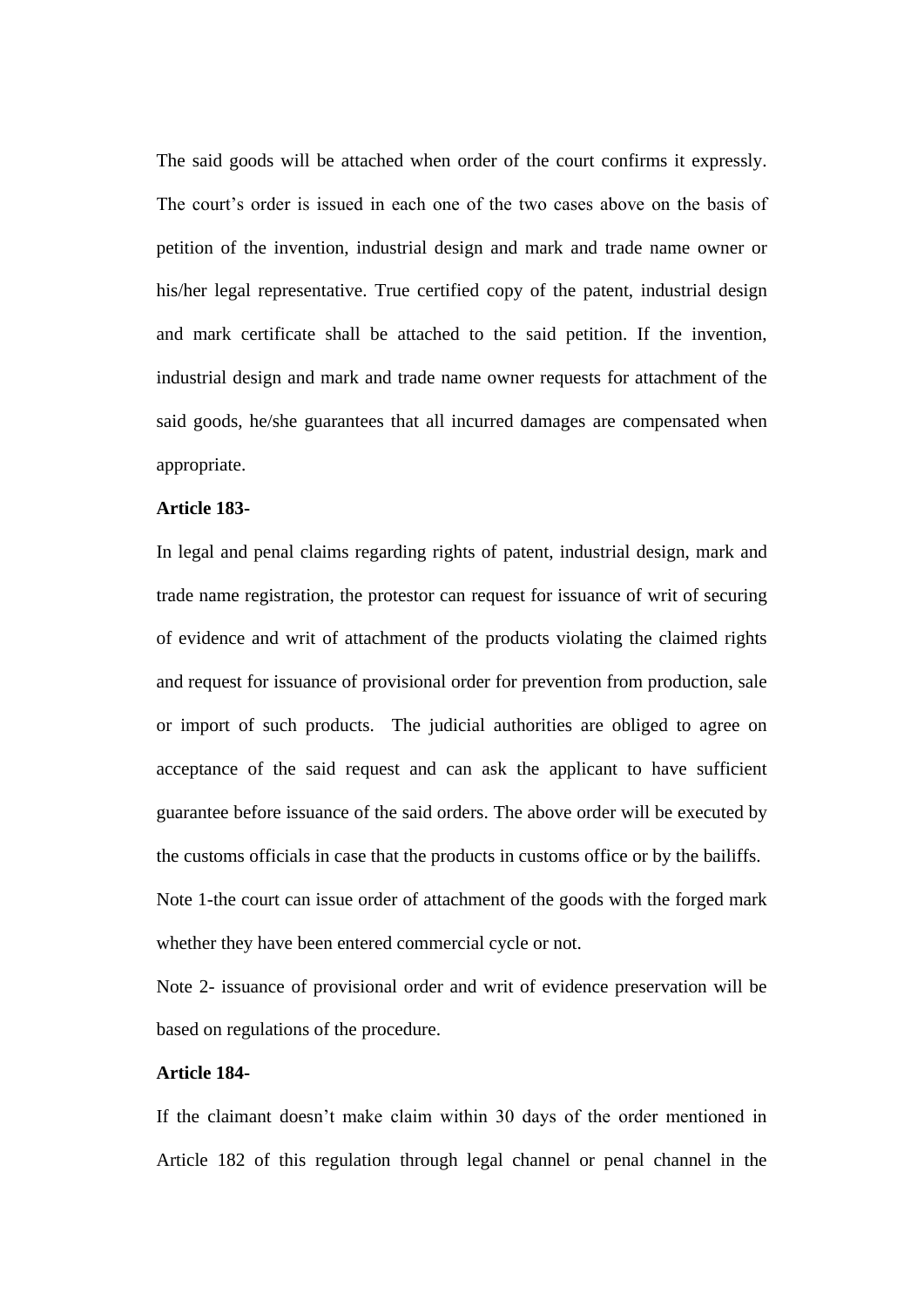competent court stipulated in Article 59 of the law, the attachment will be regarded null and void and he/she will be responsible for the inured damages on the basis of the said article.

#### **Article 185-**

The registration authority is obliged to execute the final verdicts issued by the court in that section which relates to the respective departments. In case that there is ambiguity in execution of the verdict, the court which has issued verdict disambiguates it.

Note – the final verdict means the verdict in which the action is regarded as one of the adjudicated action due to legal stages and to expiry of term of protest, review and appeal.

## **Article 186-**

The way in which notices mentioned in the law and this regulation are given is stipulated in regulations of the civil procedure.

### **Article 187-**

Way of protesting against the patent, industrial design and trademarks registration declaration and handling it will be based on the law and this regulation.

## **Article 188-**

Handling the protests against request for patent, industrial design and trademarks registration belonging to the persons residing abroad requires introduction of the legal representative in Iran.

## **Article 189-**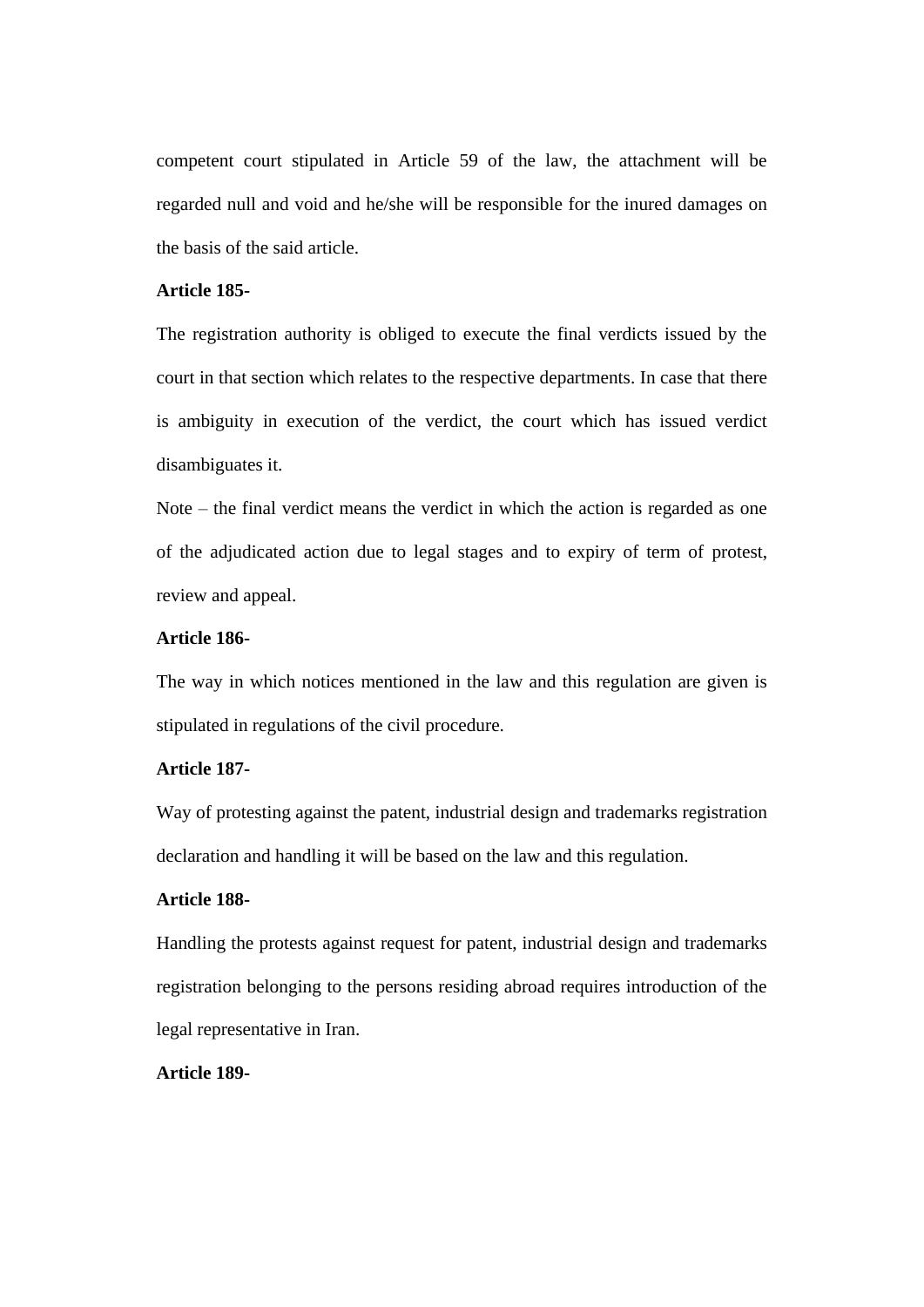Review of verdicts of the courts and manner of handling will be subject to regulations of procedure of the public and revolutionary courts in civil or penal affairs.

#### **Article 190-**

In execution of Article 52 of the law that agency of Islamic Republic of Iran assumes responsibility in World Intellectual Property Organization and the unions relating to the concerned conventions and inside the country, affairs of industrial property are assumed by the State Organization for Registration of Deeds and Properties, head of the organization can issue necessary instructions in execution of the relates regulations and this regulation.

## **Article 191-**

Appendices of this regulation are regarded as its integral part.

#### **Article 192-**

This regulation has been drawn up in 192 Articles and 104 notes and three appendices including table of costs, international classification and forms of declaration, certificate, extension certificate and contents of patent, industrial designs and marks registers which has been executed by State Organization for Registration of Deeds and Properties and is approved on 21 Jan. 2009 and since effective date of this regulation, the regulation amending execution of trademarks and patent law enacted in 1958 is revoked.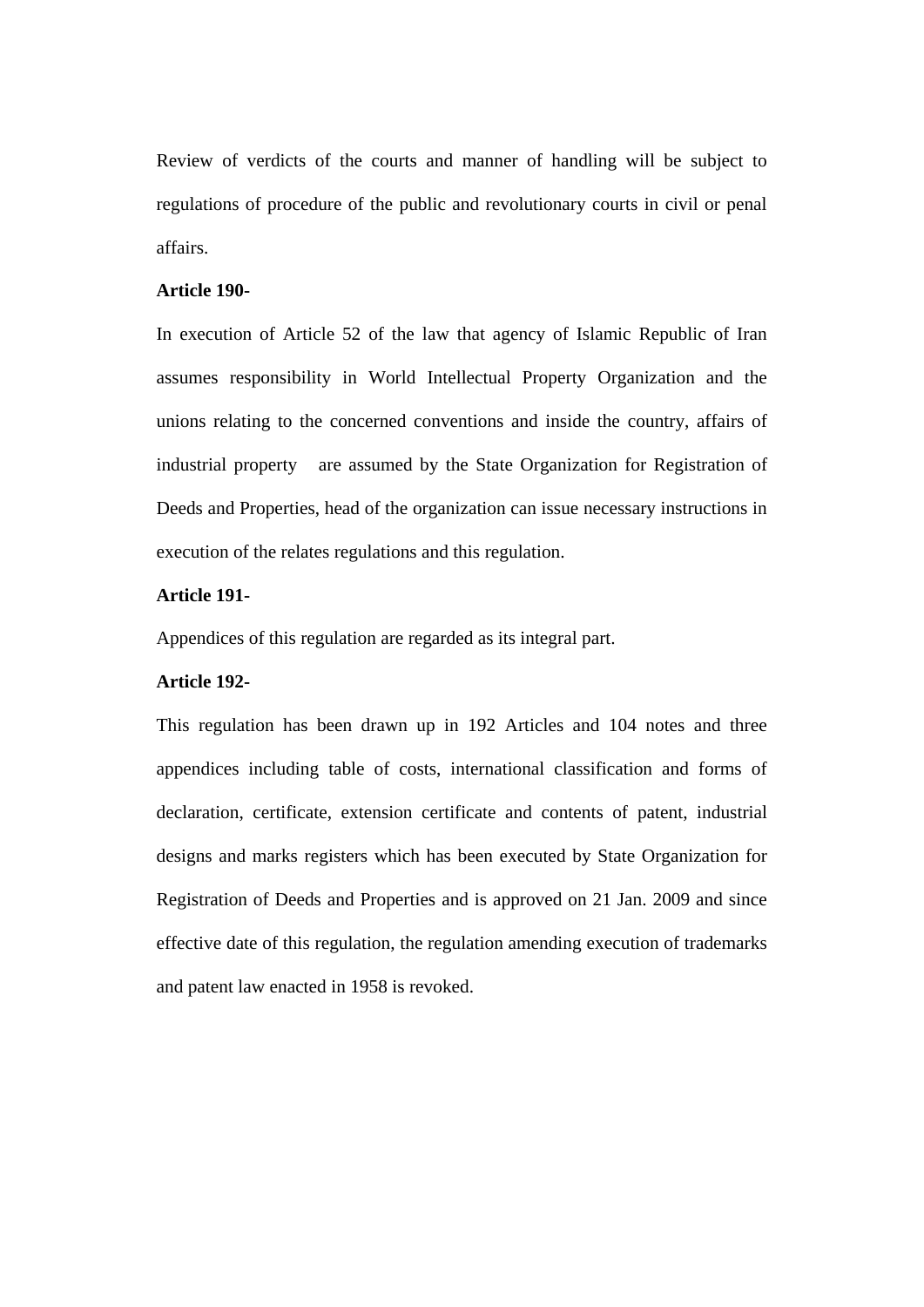# **Appendices**

# **Appendix 1**

# **Table of costs**

# **(in Rial )**

# **1- Invention**

|       | <b>Cost items</b>                  |              | <b>Natural person</b>      | <b>Legal entity</b>                                 |
|-------|------------------------------------|--------------|----------------------------|-----------------------------------------------------|
| $1-$  |                                    | Registration | 10,000                     | 100,000                                             |
|       | fee of the declaration and divided |              |                            |                                                     |
|       | declaration                        |              |                            |                                                     |
| $2 -$ |                                    | Annual       | First to fifth year, each  | 10 times as much as price                           |
|       | registration fee                   |              | year equivalent to Rls.    | determined<br>for<br>the                            |
|       |                                    |              | 100000                     | natural persons                                     |
|       |                                    |              | Sixth to tenth year,       |                                                     |
|       |                                    |              | each year equivalent to    |                                                     |
|       |                                    |              | Rls. 200000                |                                                     |
|       |                                    |              | Eleventh to fifteenth year |                                                     |
|       |                                    |              | , each year equivalent to  |                                                     |
|       |                                    |              | Rls. 300000                |                                                     |
|       |                                    |              | Sixteenth to twentieth     |                                                     |
|       |                                    |              | year, each<br>year         |                                                     |
|       |                                    |              | equivalent<br>Rls.<br>to   |                                                     |
|       |                                    |              | 400000                     |                                                     |
|       |                                    |              |                            |                                                     |
| $3-$  |                                    | Fine<br>for  |                            | Equivalent to half of the annual installment in the |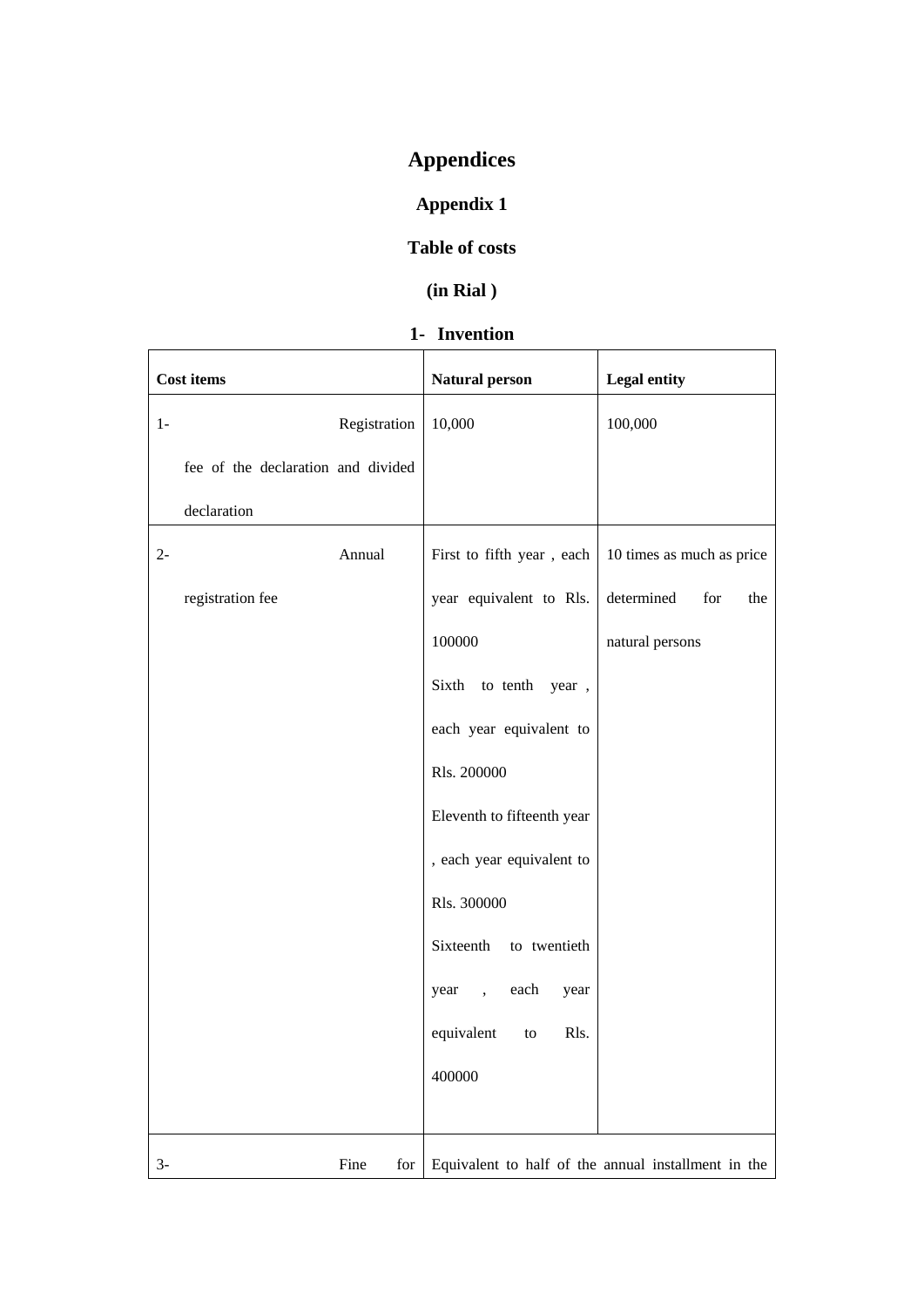|    | delay in payment of the annual cost   | related five-year periods |          |
|----|---------------------------------------|---------------------------|----------|
| 4- | of<br>Cost                            | 50,000                    | 500,000  |
|    | enquiry for transfer, exploitation    |                           |          |
|    | license or waiver                     |                           |          |
| 5- | Registration                          | 300,000                   | 3000,000 |
|    | fee for contractual transfer and non- |                           |          |
|    | contractual transfer                  |                           |          |

|       | <b>Cost items</b>                               | <b>Natural person</b>          |                                               |
|-------|-------------------------------------------------|--------------------------------|-----------------------------------------------|
| $6-$  | Registration fee of                             |                                | Half of cost of contractual transfer and non- |
|       | the exploitation license or its cancellation or | contractual transfer           |                                               |
|       | termination                                     |                                |                                               |
| $7-$  | Cost<br>of<br>each                              | Equivalent to registration fee | of<br>the                                     |
|       | the declaration and its<br>correction of        | deceleration                   |                                               |
|       | appendices                                      |                                |                                               |
|       |                                                 |                                |                                               |
| $8-$  | Registration fee for                            | 50,000                         | 500,000                                       |
|       | transfer of the declaration or its exploitation |                                |                                               |
|       | license                                         |                                |                                               |
| $9 -$ | Registration fee for                            | 50,000                         | 500,000                                       |
|       | changes (other than transfer of property<br>and |                                |                                               |
|       | exploitation license)                           |                                |                                               |
| $10-$ | Cost of issuance of                             | 100,000                        | 1000,000                                      |
|       | the duplicate certificate                       |                                |                                               |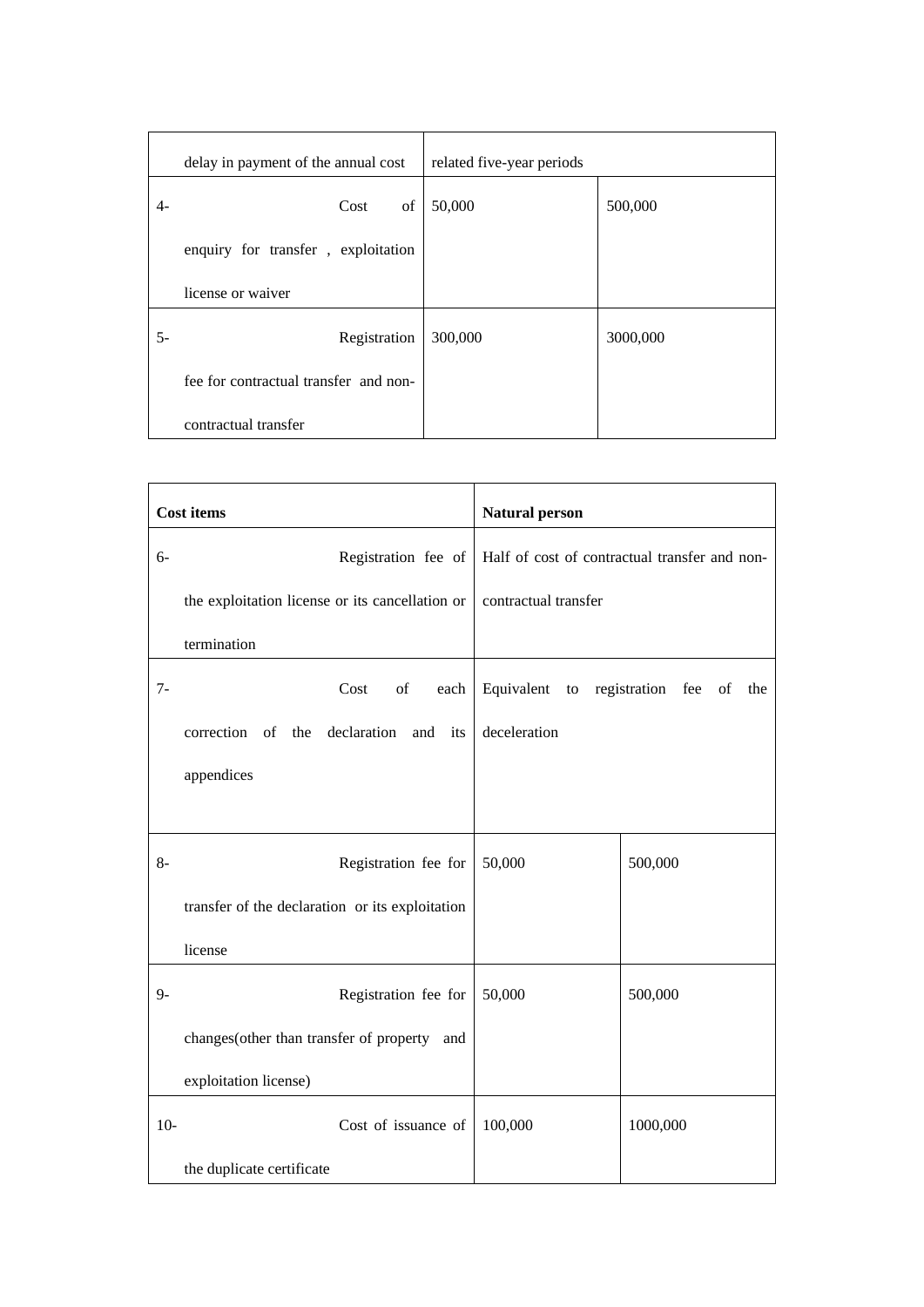| $11-$  | Cost of the true                            | 5000      | 50,000    |
|--------|---------------------------------------------|-----------|-----------|
|        | certified copy                              |           |           |
| $12 -$ | Cost for receiving                          | 15,000    | 150,000   |
|        | confirmation of declaration submission or   |           |           |
|        | issuance of patent certificate              |           |           |
| $13-$  | Cost of handling                            | 500,000   | 750,000   |
|        | protest against registration rejection      |           |           |
| $14-$  | Cost of handling                            | 1,500,000 | 3,000,000 |
|        | protest against registration request        |           |           |
| $15 -$ | Deposit<br>for                              | 3,000,000 | 4,500,000 |
|        | submission of the annulling petition to the |           |           |
|        | court                                       |           |           |
| $16-$  | Cost<br>of                                  | 50,000    | 500,000   |
|        | investigating international<br>registration |           |           |
|        | declaration as the source department        |           |           |

Remark: for the foreign applicants who have submitted their request directly to the registration authority in execution of Paris Convention (Patent Office of Industrial Property General Office ) , they should pay foreign currency equivalent of Rls. Price determined in table of costs on the basis of formal rate.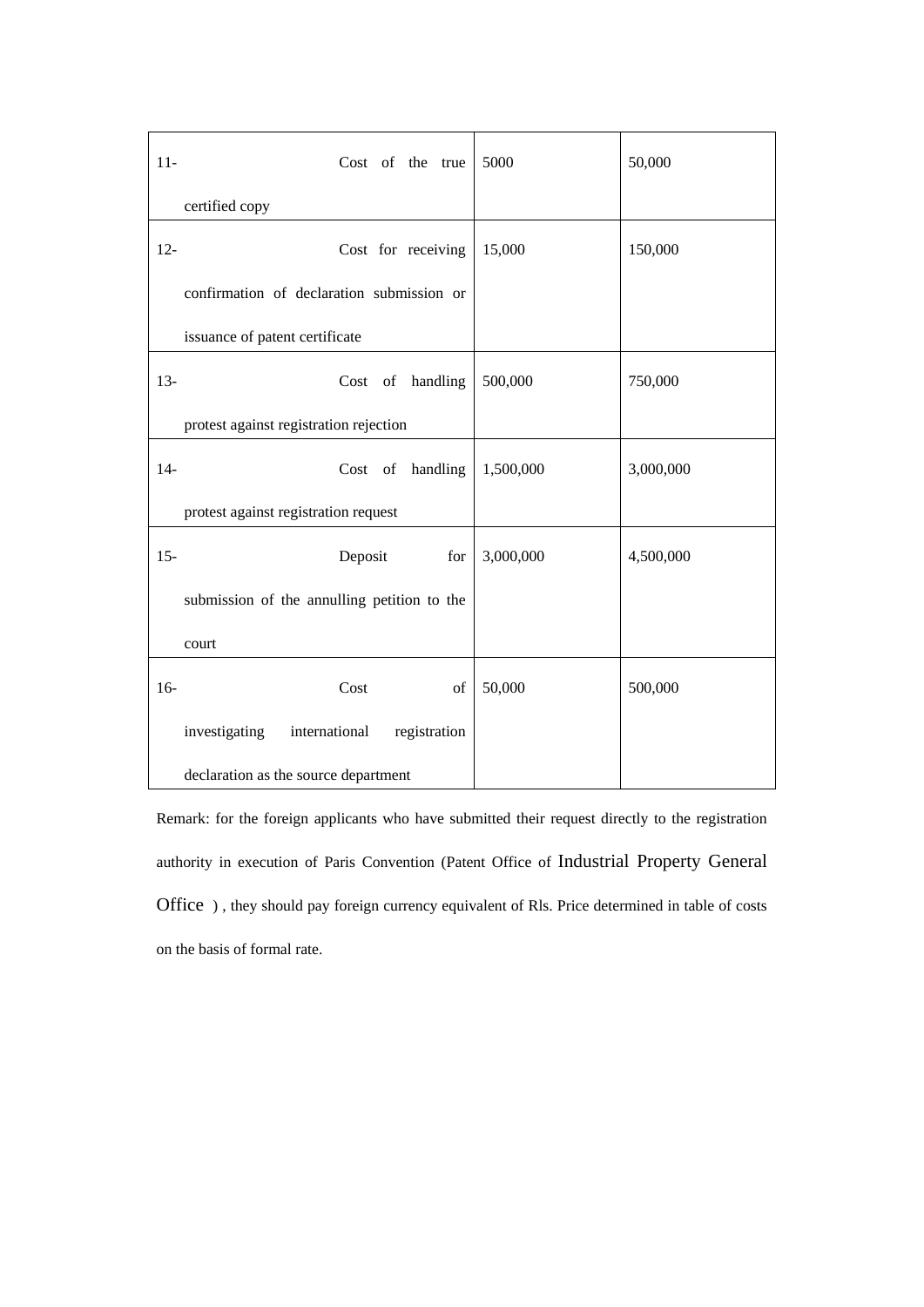# **2- Industrial design**

| <b>Cost items</b>                         | <b>Natural person</b> | <b>Legal entity</b> |
|-------------------------------------------|-----------------------|---------------------|
| Registration<br>$1-$                      | 50,000                | 150,000             |
| fee of the declaration for each class     |                       |                     |
| of each additional class<br>Cost<br>in    | 20,000                | 60,000              |
| declaration                               |                       |                     |
| $2 -$<br>registration                     | 450,000               | 1,350,000           |
| fee for a class for the first five years  |                       |                     |
| Registration fee of each additional class | 100,000               | 300,000             |
| for the first five years                  |                       |                     |
| $3-$<br>registration                      | 900,000               | 2,700,000           |
| fee for extension for each class for      |                       |                     |
| the second five year                      |                       |                     |
| registration fee for extension of each    | 200,000               | 600,000             |
| additional class for the second five eras |                       |                     |
| $4-$<br>registration                      | 450,000               | 1,350,000           |
| fee for extension for one class for       |                       |                     |
| the third five years                      |                       |                     |
| registration fee for extension of each    | 100,000               | 300,000             |
| additional class for the third five years |                       |                     |
| $5-$<br>fine<br>for                       | 200,000               | 600,000             |
| delay in extension of registration of     |                       |                     |
| the second five years                     |                       |                     |
| fine<br>for<br>6-                         | 100,000               | 300,000             |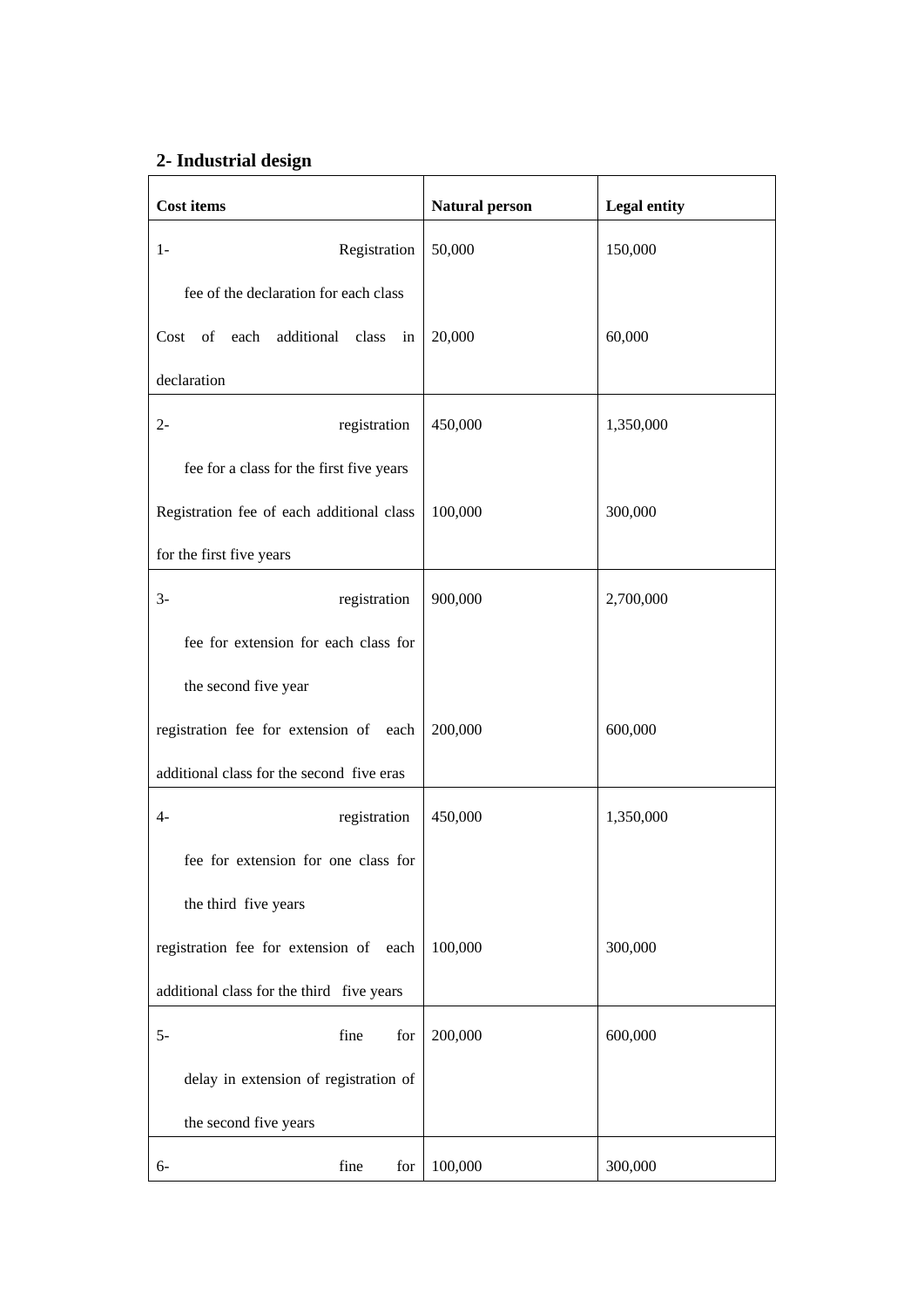| delay in extension of registration of |        |         |
|---------------------------------------|--------|---------|
| the third five years                  |        |         |
| of<br>cost                            | 50,000 | 150,000 |
| enquiry for transfer, exploitation    |        |         |
| license or waiver                     |        |         |

|        | <b>Cost items</b>                      | <b>Natural person</b> | <b>Legal entity</b>                           |
|--------|----------------------------------------|-----------------------|-----------------------------------------------|
| 8-     | Registration                           | 300,000               | 900,000                                       |
|        | fee for contractual transfer and non-  |                       |                                               |
|        | contractual transfer                   |                       |                                               |
| $9-$   | Registration                           |                       | Half of cost of contractual transfer and non- |
|        | fee of the exploitation license or its | contractual transfer  |                                               |
|        | cancellation or termination            |                       |                                               |
| $10-$  | Cost<br>of                             | 25,000                | 75,000                                        |
|        | each correction of the declaration     |                       |                                               |
|        | and its appendices                     |                       |                                               |
|        |                                        |                       |                                               |
| $11-$  | Registration                           | 50,000                | 150,000                                       |
|        | fee for transfer of the declaration or |                       |                                               |
|        | its exploitation license               |                       |                                               |
| $12 -$ | Registration                           | 50,000                | 150,000                                       |
|        | fee for changes(other than transfer of |                       |                                               |
|        | property and exploitation license)     |                       |                                               |
| $13 -$ | Cost<br>of                             | 100,000               | 300,000                                       |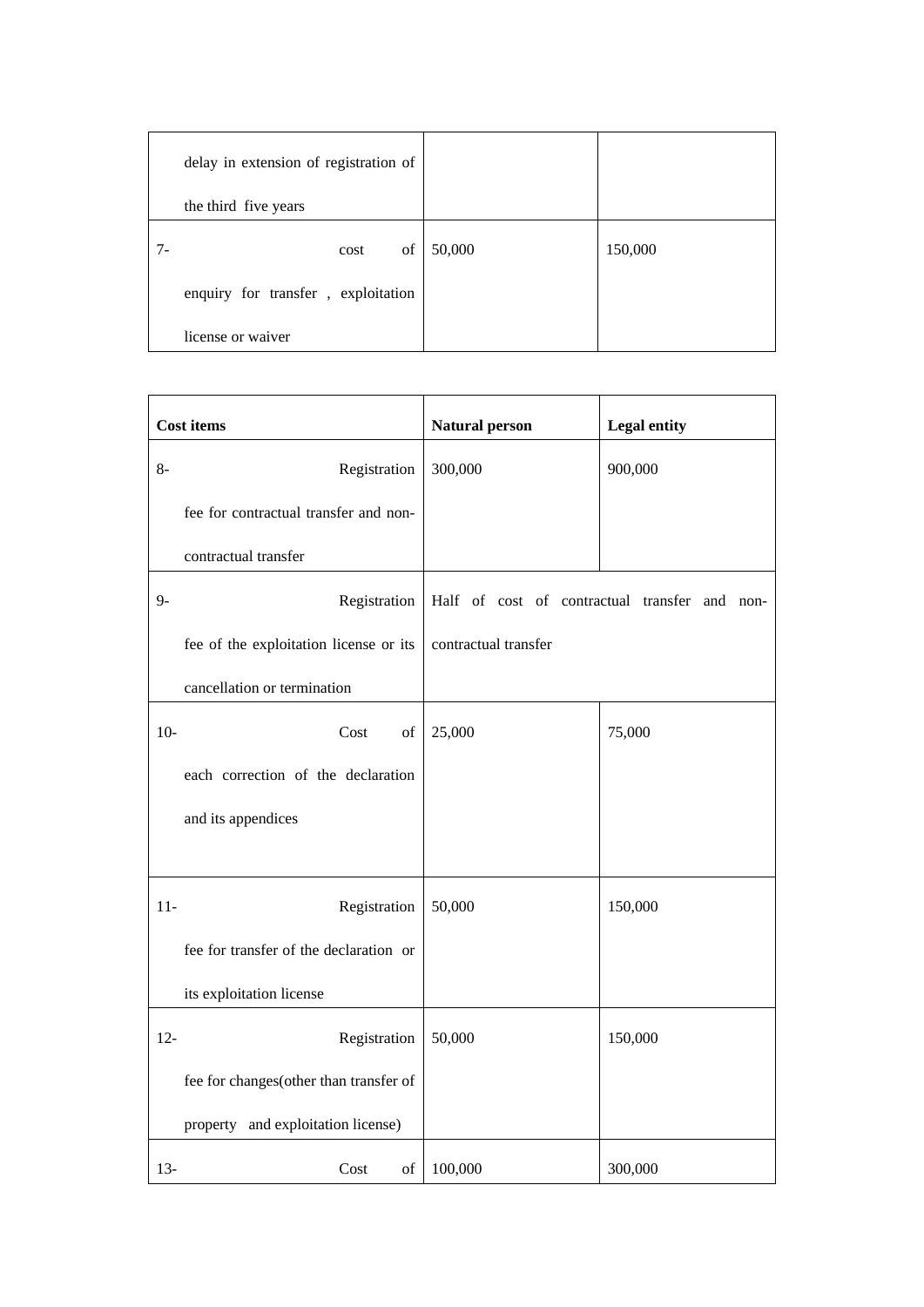|        | issuance of the duplicate certificate                                                                      |           |           |
|--------|------------------------------------------------------------------------------------------------------------|-----------|-----------|
| $14-$  | Cost of the                                                                                                | 5,000     | 15,000    |
|        | true certified copy                                                                                        |           |           |
| $15 -$ | Cost<br>for                                                                                                | 15,000    | 45,000    |
|        | confirmation<br>receiving<br>of                                                                            |           |           |
|        | declaration submission or issuance                                                                         |           |           |
|        | of industrial design certificate                                                                           |           |           |
| $16-$  | Cost<br>of                                                                                                 | 500,000   | 750,000   |
|        | handling protest against registration                                                                      |           |           |
|        | rejection                                                                                                  |           |           |
|        |                                                                                                            |           |           |
| $17 -$ | Cost<br>of                                                                                                 | 1,500,000 | 3,000,000 |
|        | handling protest against registration                                                                      |           |           |
|        | request                                                                                                    |           |           |
| $18-$  | Deposit for                                                                                                | 3,000,000 | 4,500,000 |
|        | submission of the annulling petition                                                                       |           |           |
|        | to the court                                                                                               |           |           |
| $19-$  | Cost<br>$% \left( \left( \mathcal{A},\mathcal{A}\right) \right) =\left( \mathcal{A},\mathcal{A}\right)$ of | 50,000    | 150,000   |
|        | investigating<br>international                                                                             |           |           |
|        |                                                                                                            |           |           |
|        | registration declaration as the source                                                                     |           |           |
|        | department                                                                                                 |           |           |

Remark: for the foreign applicants who have submitted their request directly to the registration authority in execution of Paris Convention (Industrial Design Registry of Industrial Property General Office ) , they should pay foreign currency equivalent of Rls. Price determined in table of costs on the basis of formal rate.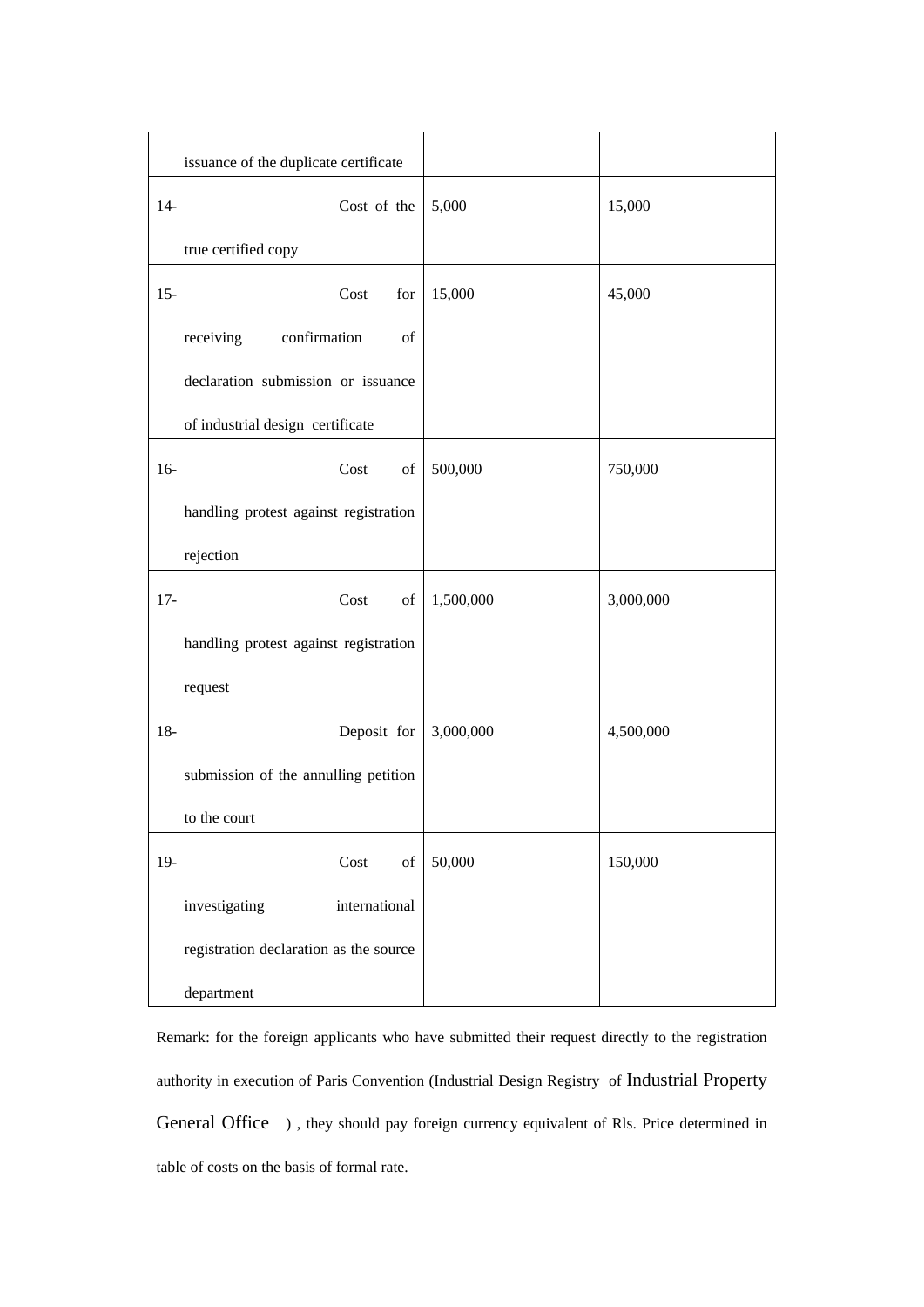## **3- Trademarks**

| <b>Cost items</b>                                   | <b>Natural person</b>                       | <b>Legal entity</b> |
|-----------------------------------------------------|---------------------------------------------|---------------------|
| $1-$<br>Registration                                | 200,000                                     | 400,000             |
| fee of the declaration for one class                |                                             |                     |
| each additional class                               | 20,000                                      | 40,000              |
| Mark<br>$2 -$                                       | 1,200,000                                   | 2,400,000           |
| registration<br>fee<br>for<br>class<br>$\mathbf{a}$ |                                             |                     |
| Registration fee of each additional                 | 100,000                                     | 200,000             |
| class                                               |                                             |                     |
| $3-$<br>registration                                | Equivalent to mark registration fee         |                     |
| fee for extension for ten-year periods              |                                             |                     |
| $4-$<br>fine<br>for                                 | Equivalent to half of mark registration fee |                     |
| delay in extension of registration                  |                                             |                     |
| $5-$<br>of<br>cost                                  | 50,000                                      | 100,000             |
| enquiry for transfer, exploitation                  |                                             |                     |
| license or waiver                                   |                                             |                     |
| Registration<br>$6-$                                | 100,000                                     | 200,000             |
| fee for contractual transfer and non-               |                                             |                     |
| transfer<br>contractual<br>for<br>each              |                                             |                     |
| class(with any number of goods and                  |                                             |                     |
| services)                                           |                                             |                     |
| Registration fee of transfer for each               | 50,000                                      | 100,000             |
| additional class                                    |                                             |                     |

÷,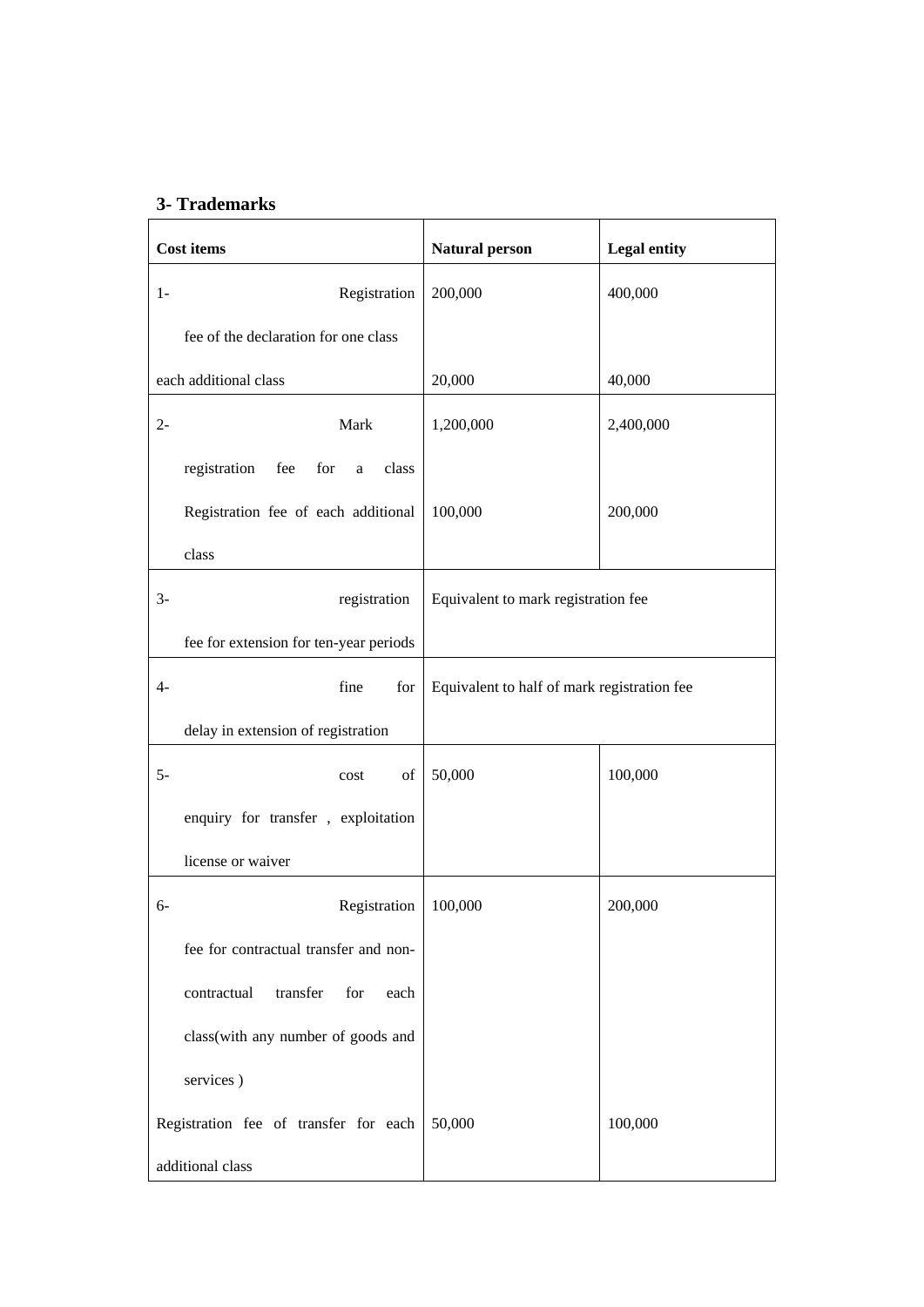| Registration<br>$7 -$                      | 100,000 | 200,000 |
|--------------------------------------------|---------|---------|
| fee of the exploitation license or its     |         |         |
| cancellation or termination for one        |         |         |
| class (with any number of goods and        |         |         |
| services)                                  |         |         |
| Registration fee of the exploitation       | 50,000  | 100,000 |
| license or its cancellation or termination |         |         |
| for each additional class                  |         |         |

| <b>Cost items</b> |                                                                                                            | <b>Natural person</b> | <b>Legal entity</b> |
|-------------------|------------------------------------------------------------------------------------------------------------|-----------------------|---------------------|
| $8-$              | Cost<br>of                                                                                                 | 50,000                | 100,000             |
|                   | each correction of the declaration                                                                         |                       |                     |
|                   | and its appendices                                                                                         |                       |                     |
|                   |                                                                                                            |                       |                     |
| $9-$              | Registration                                                                                               | 50,000                | 100,000             |
|                   | fee of the declaration and its                                                                             |                       |                     |
|                   | exploitation license                                                                                       |                       |                     |
| $10-$             | Registration                                                                                               | 50,000                | 100,000             |
|                   | fee for changes(other than transfer of                                                                     |                       |                     |
|                   | property and exploitation license)                                                                         |                       |                     |
| $11-$             | Cost<br>$% \left( \left( \mathcal{A},\mathcal{A}\right) \right) =\left( \mathcal{A},\mathcal{A}\right)$ of | 100,000               | 200,000             |
|                   | issuance of the duplicate certificate                                                                      |                       |                     |
| $12 -$            | Cost of the                                                                                                | 5000                  | 10,000              |
|                   | true certified copy                                                                                        |                       |                     |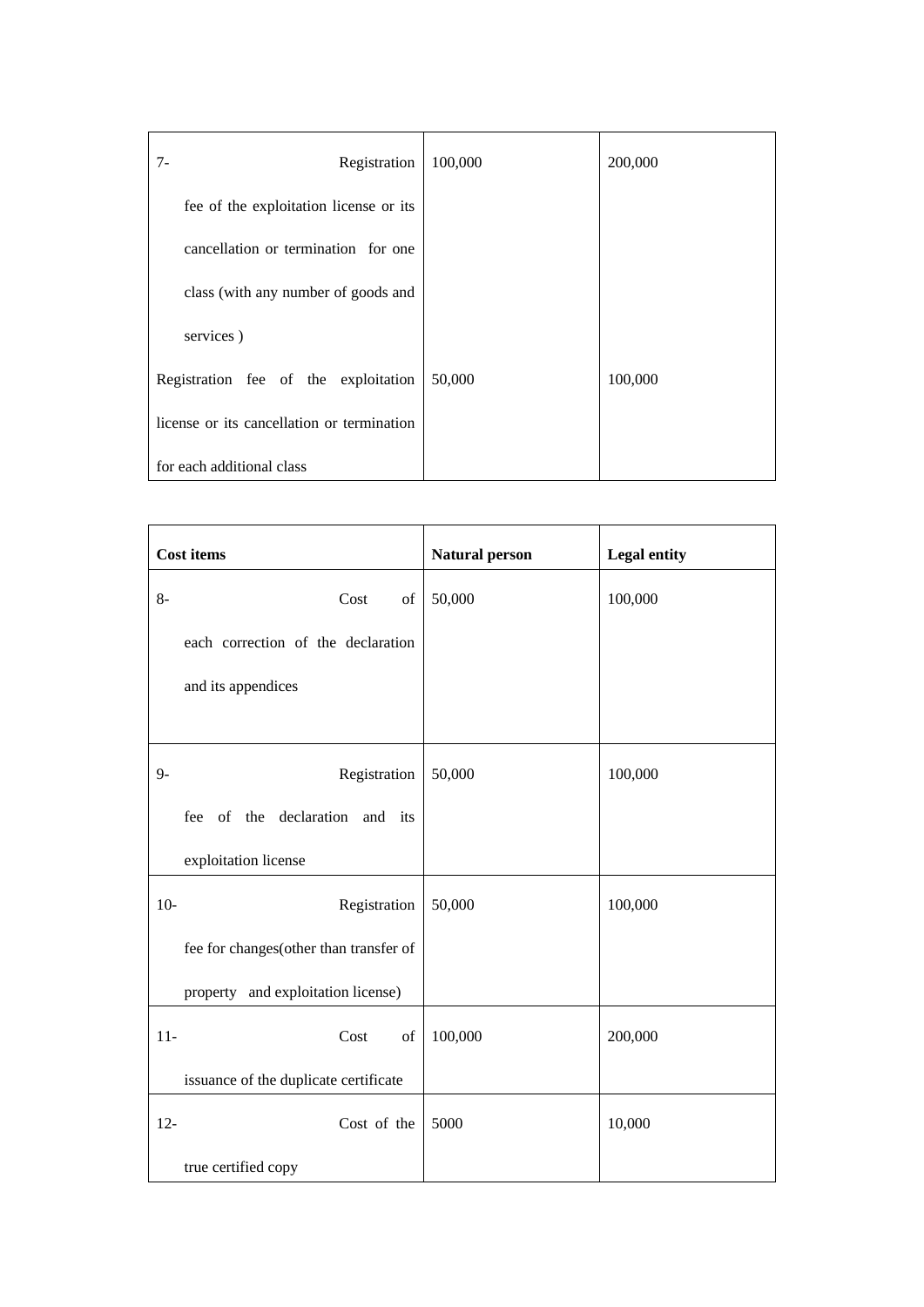| $13 -$ | Cost<br>for                                                                                                | 15,000    | 30,000    |
|--------|------------------------------------------------------------------------------------------------------------|-----------|-----------|
|        | receiving<br>confirmation<br>of                                                                            |           |           |
|        | declaration submission or issuance                                                                         |           |           |
|        | of certificate                                                                                             |           |           |
| $14-$  | Cost<br>of                                                                                                 | 500,000   | 750,000   |
|        | handling protest against registration                                                                      |           |           |
|        | rejection                                                                                                  |           |           |
| $15 -$ | Cost<br>$% \left( \left( \mathcal{A},\mathcal{A}\right) \right) =\left( \mathcal{A},\mathcal{A}\right)$ of | 1,500,000 | 3,000,000 |
|        | handling protest against registration                                                                      |           |           |
|        | request                                                                                                    |           |           |
| $16-$  | Deposit for                                                                                                | 3,000,000 | 4,500,000 |
|        | submission of the annulling petition                                                                       |           |           |
|        | to the court                                                                                               |           |           |
| $17 -$ | Cost<br>$% \left( \left( \mathcal{A},\mathcal{A}\right) \right) =\left( \mathcal{A},\mathcal{A}\right)$ of | 200,000   | 400,000   |
|        | investigating<br>international                                                                             |           |           |
|        | registration declaration as the source                                                                     |           |           |
|        | department                                                                                                 |           |           |

Remark: for the foreign applicants who have submitted their request directly to the registration authority in execution of Paris Convention (Mark Registry of Industrial Property General Office ) , they should pay foreign currency equivalent of Rls. Price determined in table of costs on the basis of formal rate.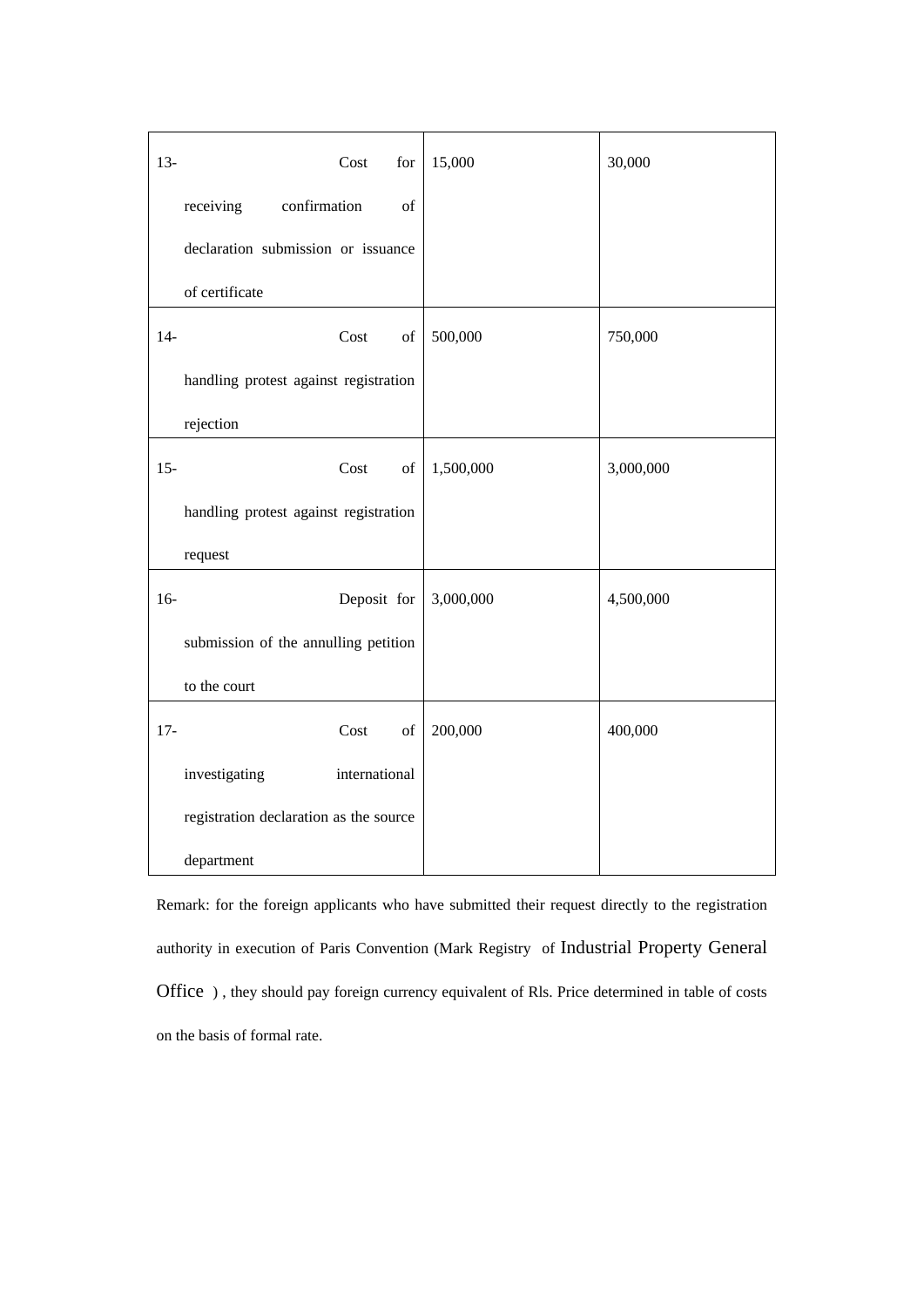## **Appendix 2**

## **International classifications for industrial property s registration**

## **1- International classification of inventions**

## **Section A: human needs**

Subsection: agriculture

Subsection: foodstuff –tobacco

Subsection: personal or house items

Subsection: health and hygiene, amusement and recreations

## **Section B: performing different operations: transportation**

Subsection: separation, mixing

Subsection: different operations of forming

Subsection: publication

Subsection: transportation

Subsection: technology of microscopic structures, nanotechnology

## **Section C: chemistry-metallurgy**

Subsection: chemistry

Subsection: metallurgy

## **Section D: textiles, paper**

Subsection: textiles or other flexible materials which are not presented in another form.

Subsection: paper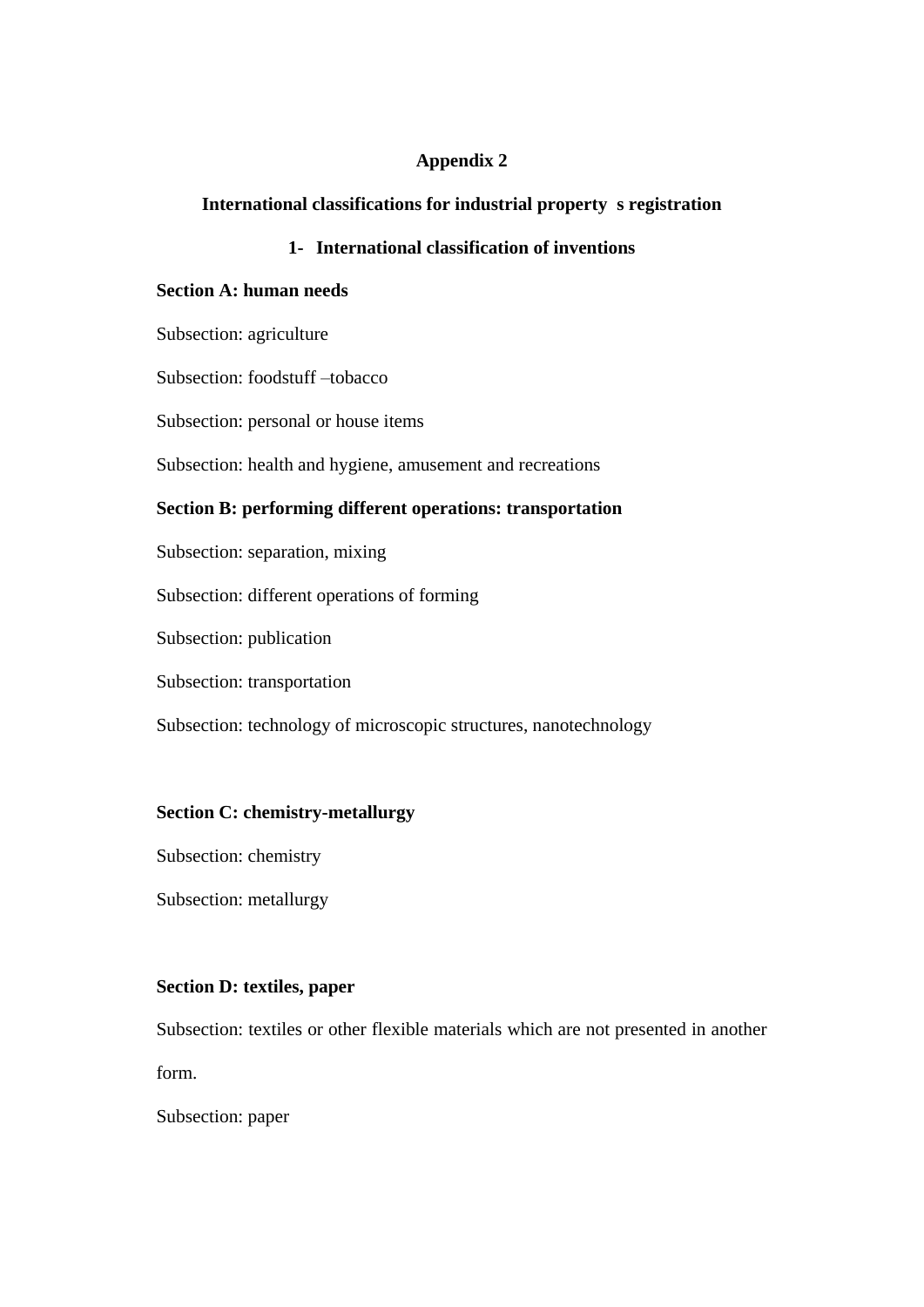## **Section E: fixed buildings and monuments**

Subsection: building

Subsection land and cliff excavation, mine extraction

## **Section F: mechanical engineering, light, heating and weapons and explosion**

Subsection: all motors or pumps

Subsection: engineering in its general sense

Subsection: light, heating

Subsection: types of weapon, explosion

# **Section G: physics**

Subsection: tools

Subsection: nuclear industry

## **Section H: electricity**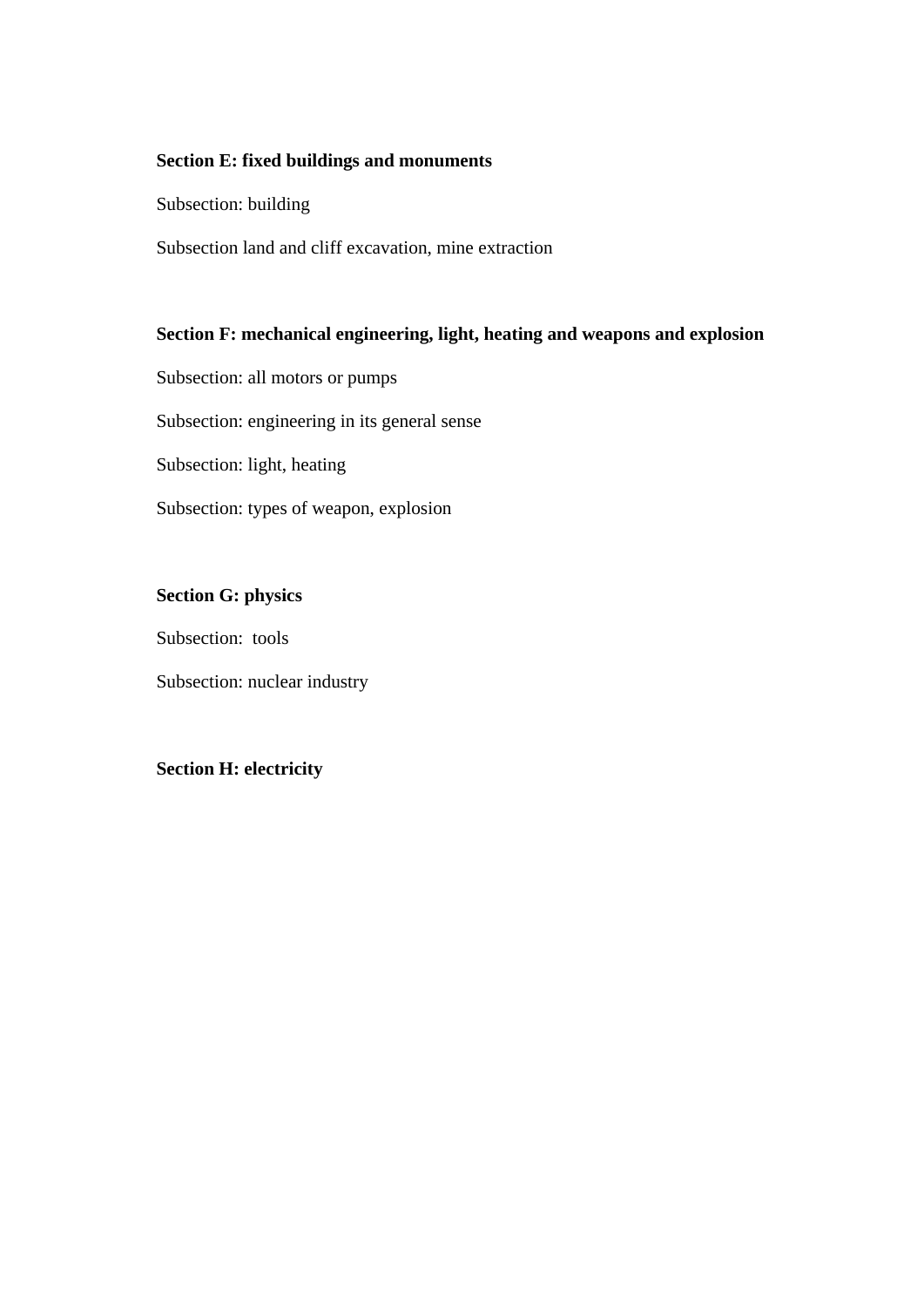| Class 1  | Foodstuff                                                       |  |  |
|----------|-----------------------------------------------------------------|--|--|
| Class 2  | Clothes and tools and variety tools                             |  |  |
| Class 3  | Travel goods, baggage, parasol, and personal tools which have   |  |  |
|          | not been mentioned in another place.                            |  |  |
| Class 4  | All types of brush and paintbrush                               |  |  |
| Class 5  | Items made from textiles, natural or artificial laminates       |  |  |
| Class 6  | House appliances and tools                                      |  |  |
| Class 7  | House items which have not been mentioned in another place.     |  |  |
| Class 8  | Tools and instruments                                           |  |  |
| Class 9  | Packaging and special containers for transportation of goods    |  |  |
| Class 10 | Wristwatch and wall watch and other measurement, control and    |  |  |
|          | alarm tools                                                     |  |  |
| Class 11 | Decorative items and jewelry                                    |  |  |
| Class 12 | Transportation or lifting tools                                 |  |  |
| Class 13 | Electricity production, distribution or conversion equipment    |  |  |
| Class 14 | Recording, communication or information retrieval equipment     |  |  |
| Class 15 | Machinery which have not been mentioned in another place        |  |  |
| Class 16 | Photography, cinematography and visual tools                    |  |  |
| Class 17 | <b>Musical instruments</b>                                      |  |  |
| Class 18 | Printer and office machines                                     |  |  |
| Class 19 | Stationery and office tools, teaching and educational materials |  |  |
|          | and materials used by the painters                              |  |  |
| Class 20 | Sale and advertisement equipment, boards                        |  |  |

**2- International classification of industrial design**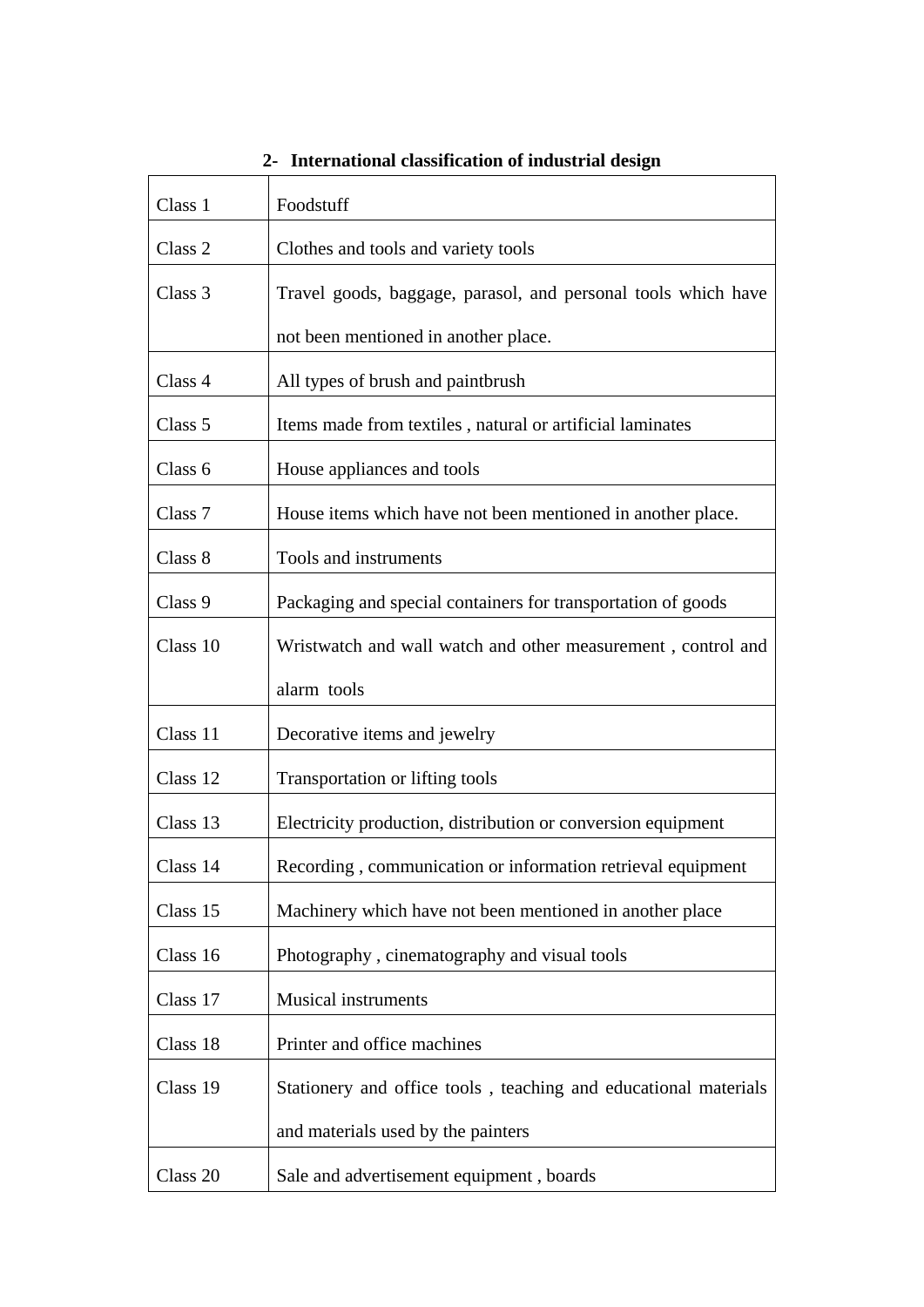| Class 21 | All types of game, toys, tent and sport items                    |  |  |
|----------|------------------------------------------------------------------|--|--|
| Class 22 | Weapons, firework and light emission items, hunting, fishing     |  |  |
|          | and pest control tools                                           |  |  |
| Class 23 | Liquid distribution equipment, hygienic tools, heating equipment |  |  |
|          | , ventilator, air conditioner, solid fuel                        |  |  |
| Class 24 | Medical and laboratory tools and equipment                       |  |  |
| Class 25 | Construction units and construction elements                     |  |  |
| Class 26 | Light tools                                                      |  |  |
| Class 27 | Necessary tools for use of tobacco and necessary tools used by   |  |  |
|          | the smokers                                                      |  |  |
| Class 28 | Pharmaceutical and cosmetic products, make up tools              |  |  |
| Class 29 | Fireproof equipment and tools for prevention from accidents and  |  |  |
|          | rescue                                                           |  |  |
| Class 30 | Necessary items for taking care of animals and transporting them |  |  |
| Class 31 | Machines and tools for cooking and making beverages which        |  |  |
|          | have not been mentioned in another place                         |  |  |
| Class 99 | Different cases                                                  |  |  |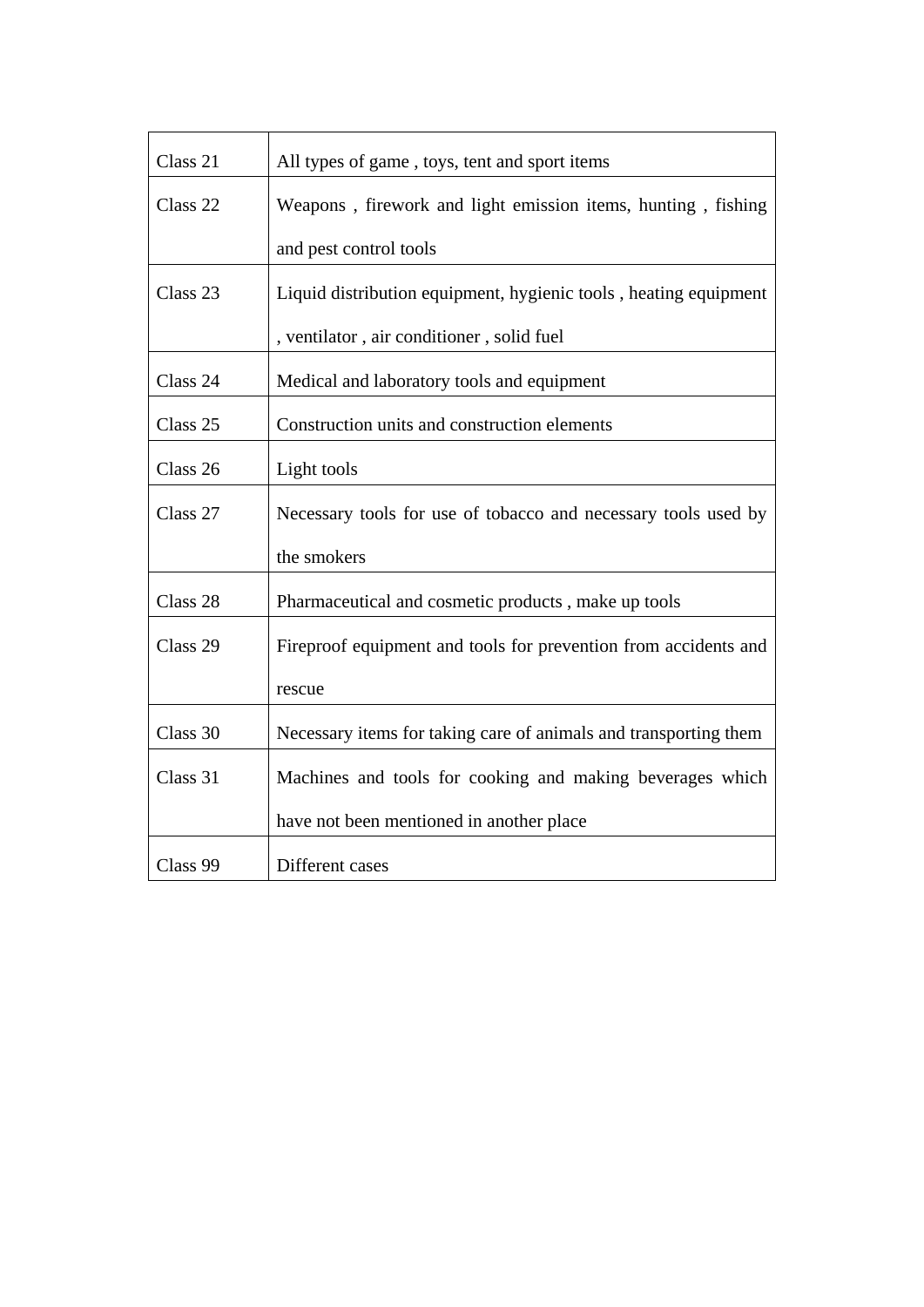#### **3-International classification of industrial and trademarks**

Class 1- chemicals used in industries, sciences, photography as well as agriculture , gardening and forestry , unprocessed artificial resins , unprocessed plastics , plant fertilizers , fire extinguishing compounds, metal electroplating and welding material , metals , chemicals for preserving food , tanning material , industrial glues .

Class 2- paint, oil, polish, antirust material and material preventing from perishing wood, colorful material, paint fixer, resin or natural raw resins , metals in powder or laminate form for the building painters , printers and artists . Class3- bleaching compounds and other materials for washing clothes, special material for cleaning , polishing , cleaning and abrading , soap , perfumes, essence oils , cosmetic material, lotions , toothbrush .

Class 4- industrial oils and greases, lubricants, dusting compounds, humidifying and humidity absorption, all types of fuel (including motor fuel ) and lighting material , types of candle and burner.

Class 5- pharmaceutical and veterinary material, hygienic material for medical consumption, dietary material for medical consumptions, baby food, all types of cast , bandaging tools, tooth filling material, prosthodontics wax, antiseptics , pestilential insects insecticides , fungicide, weeds control material.

Class 6- ordinary metals and their alloys, metal construction materials , portable metal structures, railways metals , nonelectric cables and wires of ordinary metals, ironware, metal small items , metal pipes and channels , lockbox, goods made from ordinary metals which have not been mentioned in other classes, metals ores.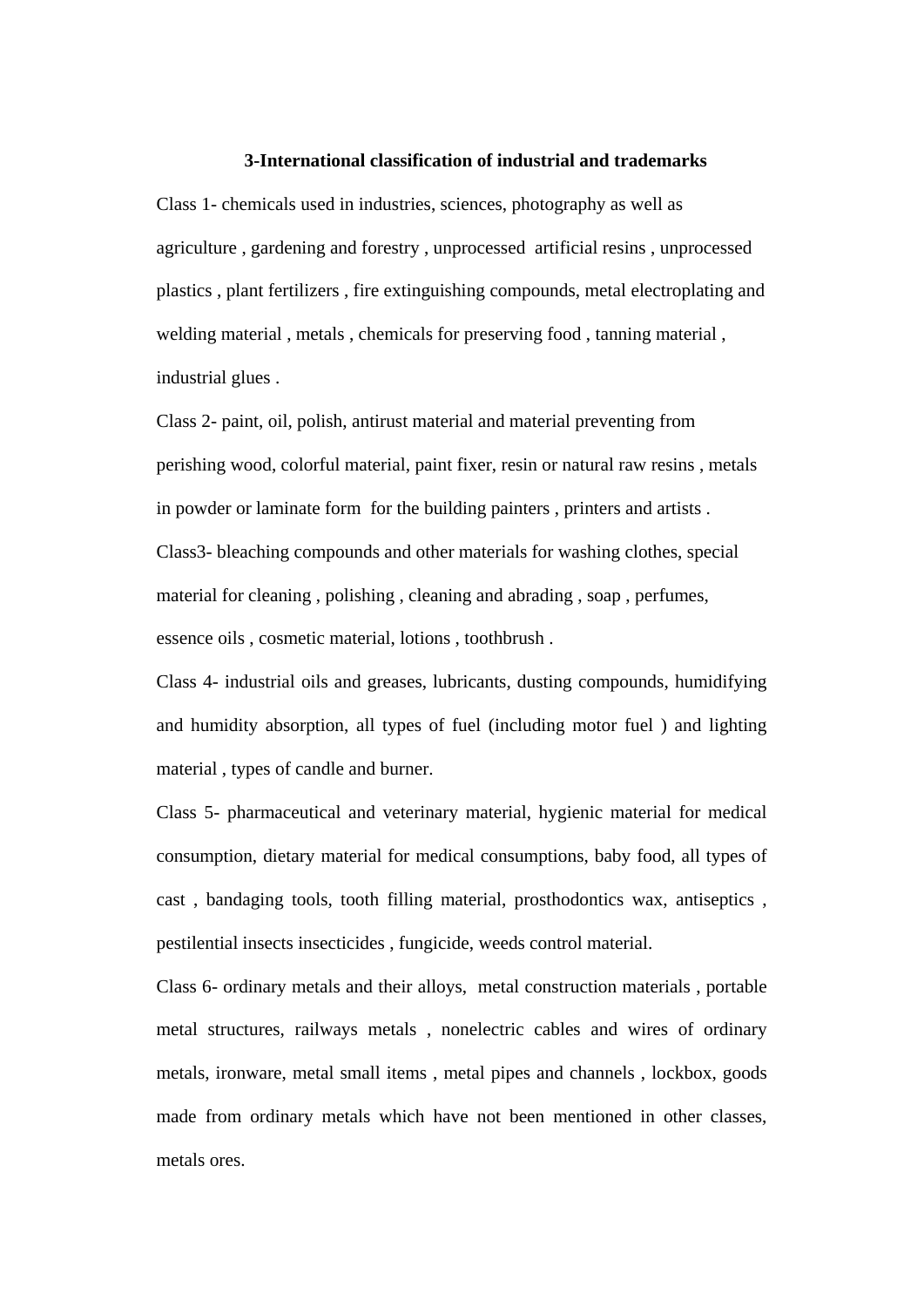Class 7- all types of machine and machine tools , all types of motor (except for motor and land vehicles) , mortise lock of clamping ring of the machines parts and battery transmission parts , agricultural tools (except for manual tools), incubator.

Class 8- all types of manual instruments and tools( which work with hand) , knife, spoon and fork service, pistol, blade.

Class 9- scientific , navigation , surveying , photography , cinematography , visual , weighing , measurement, signaling , control and monitoring, rescue and training tools , control , connection and disconnection , conversion , storage , current control, recording tools , audiovisual transmission or duplication, magnetic information storage tools, recordable disks, auto-sale machines and mechanism of the devices which operate with coin, receivable cash registers, calculators, data processing and computer systems , firefighting system.

Class 10- surgical, medical, dentistry and veterinary tools, prosthesis, false teeth, and artificial eye, orthopedic items, stitching material.

Class 11- lighting, heating devices , steam material, cooking , cooling, ventilation , hygienic water supply .

Class 12- vehicles, land, marine or air transportation means.

Class 13- firearms, munitions, and all types of projectiles (such as missile , mortar etc ), explosives, fireworks tools.

Class 14- precious metals and their alloys and the goods which are made with precious metals or coated with them and those which have not been mentioned in other classes , jewelry , gems , watchmaking and chronometry tools.

Class 15- musical instruments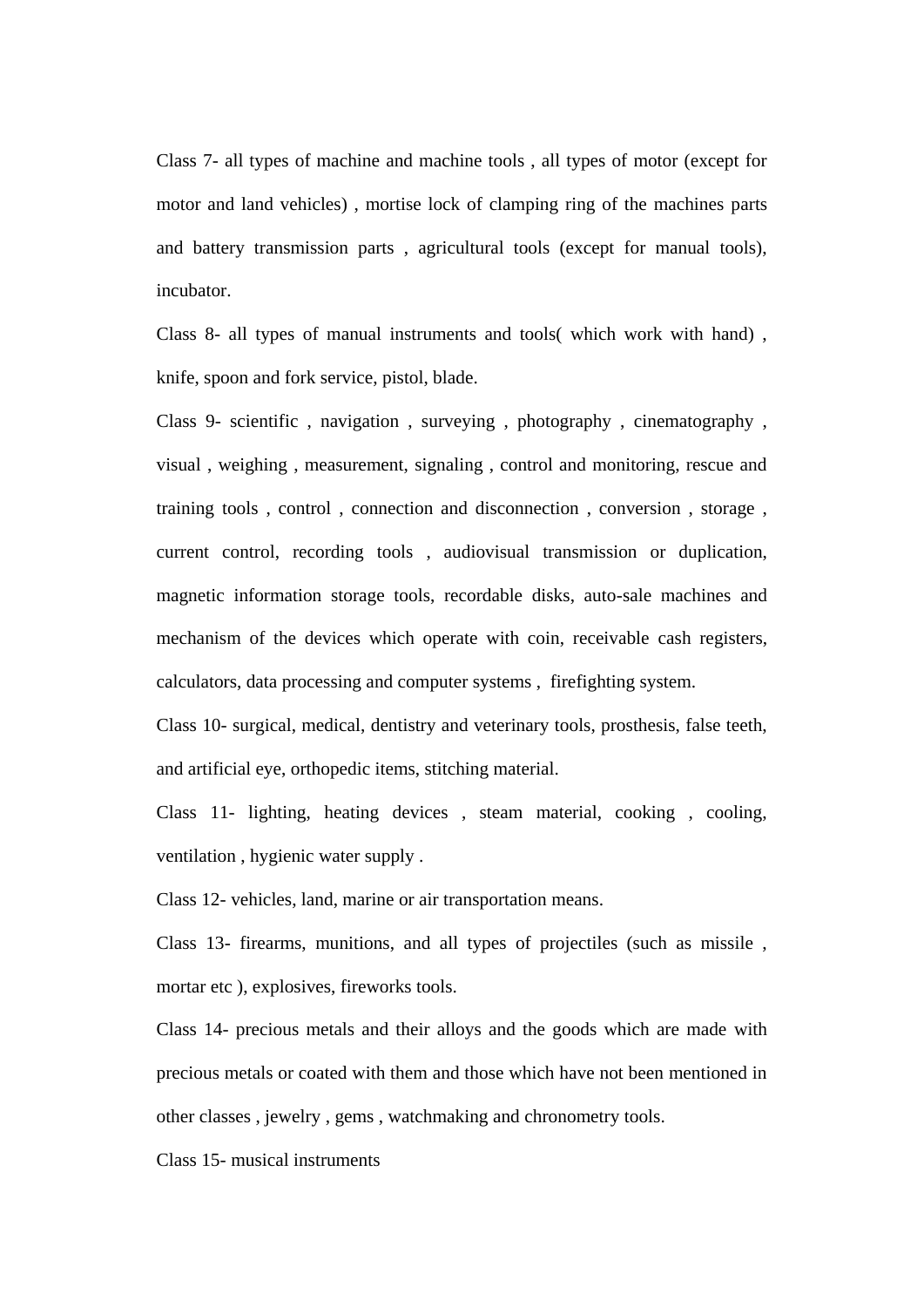Class 16- paper, cardboard , goods made from them which have not been mentioned in other classes, printed material, bookbinding photography , stationery , glue for writing or house consumptions, painting tools, paintbrush , typewriter and office supplies(except for furniture) , educational and teaching material (except for devices ), plastic material for packaging (which have not been mentioned in other classes) , letters and printing plate,

Class 17-rubber, caoutchouc , resin, asbestos , mica , and goods made from them which have not been mentioned in other classes , plastic with special shape and form for use in production of other goods, packaging material , coping , choking and insulation, nonmetal elastic pipes,

Class 18- leather and artificial leather and goods made from them which have not been mentioned in other classes, animal skin, baggage, sack and bags, umbrella and parasol, stick , whip, lace , saddelry.

Class 19- construction material (nonmetal), hard and inflexible pipes for use in construction, asphalt, pitch, nonmetal movable buildings, nonmetal monuments. Class 20-furniture and fixtures , mirror , photo frame , goods made from wood, cork, reed, straw mat, horn, bone, ivory , whale jawbone, oyster, amber, nacre , seabed, and artificial material or material made from plastic (which have not been mentioned in other classes).

Class 21- house dishes and kitchen appliances (which have not been made precious metals or have not been coated ), brush, sponges, all types of brushes (except for paintbrush), brush material, cleaning tools , dishcloth , wrought or semi-wrought glass(except for glass used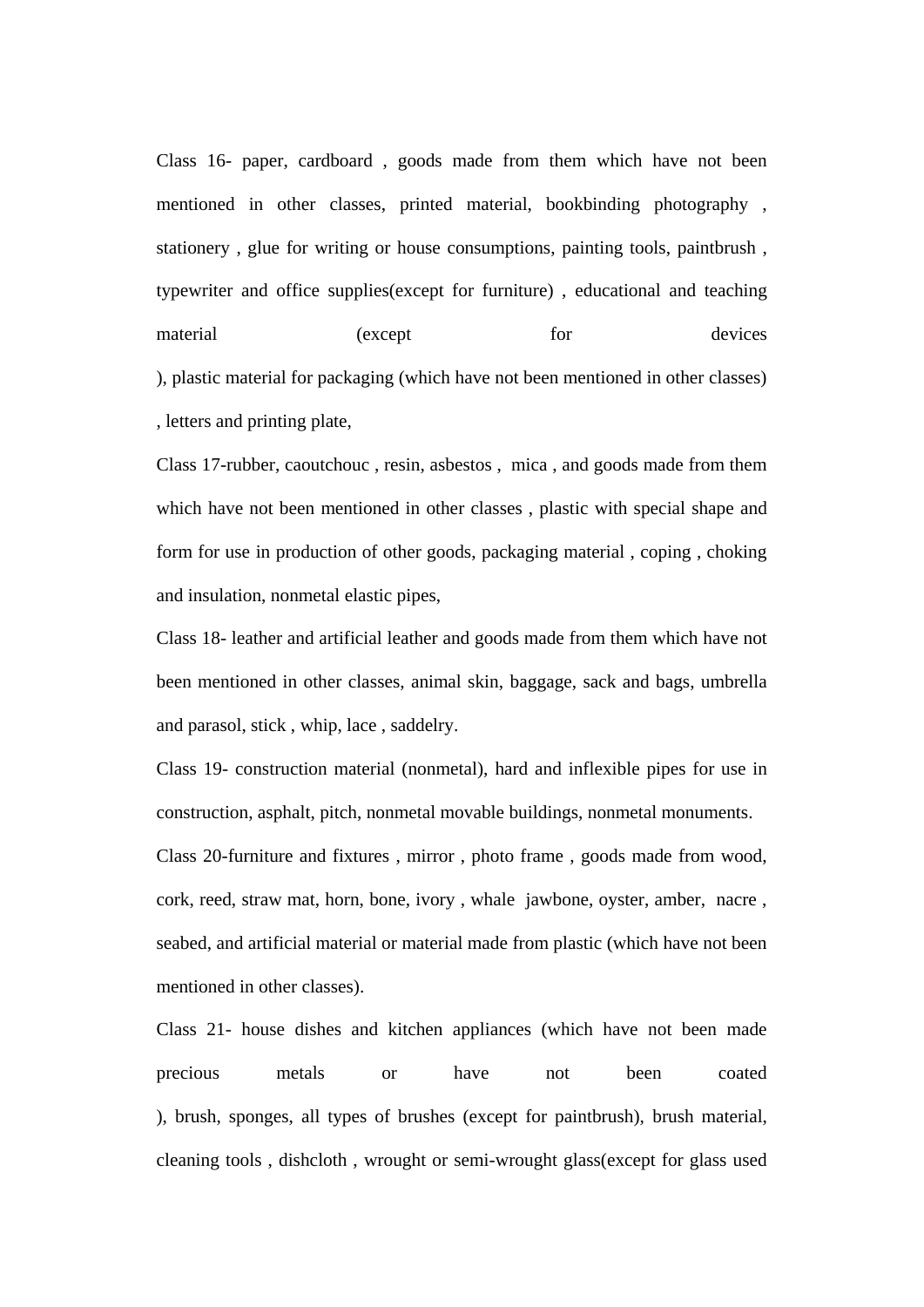in buildings), glassware , objects made from porcelain and tile which have not been mentioned in other classes.

Class 22- rope , cord, net, tent , canopy, tarpaulin, sail, and sack and gunny which have not been mentioned in other classes , padding material and chafery(except for rubber and plastic ) , spongy raw material for textile .

Class 23- all types of thread and string for use in cloth-weaving and textile.

Class 24-textile and cloth products which have not been mentioned in other classes, all types of bed cloth and tablecloth.

Class 25- all types of clothes, slippers and head cover.

Class 26- all types of lace and crocheting, ribbon, band, rim and cord, button, hook and eye, pin and artificial flowers.

Class 27- all types of carpet, rug, straw mat, and linen cloth, linoleum, and other slippers, wall pendants (non-cloth).

Class 28- all types of game and toys, sport and gymnastic tools which have not been mentioned in other classes, decorations of Christmas tree.

Class 29- meat, fish , poultry and hunting meat , meat, vegetables and fruits essence as canned , dried and cooked food , all types of jelly, jam and compote , egg, milk and dairy, oils , and edible fats.

Class 30- coffee, tea, cacao, sugar , rice , manioc starch , sago palm starch, coffee substitute , four and products made from cereals , bread, pastry, sweets , ice sweet , honey , molasses , yeast, bakery powder , salt, mustard, vinegar , all types of sauce , spices , ice.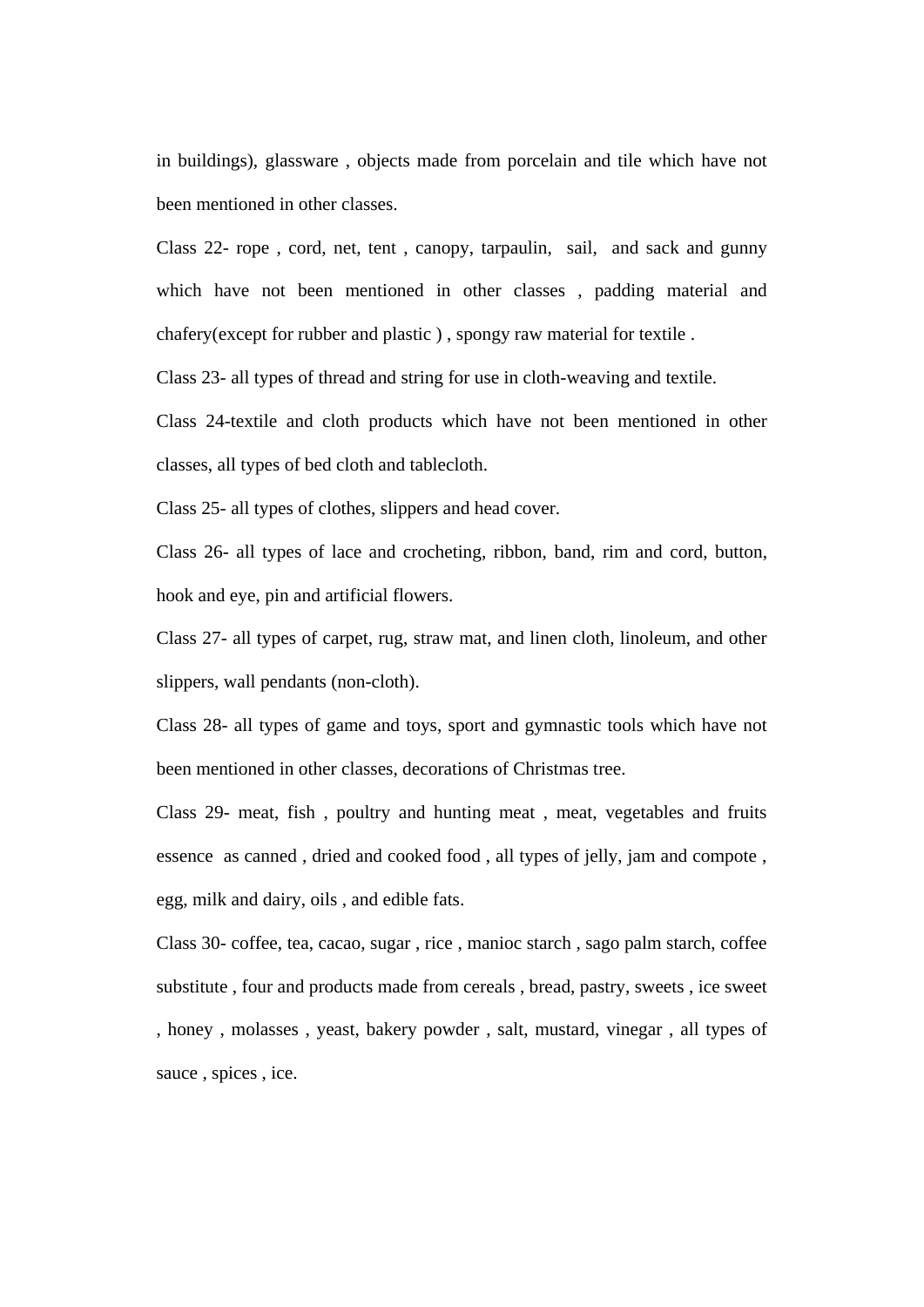Class 31-agriculutral, gardening and forestry products and seeds which have not been mentioned in other classes, livestock, fresh fruits and vegetables, seed , natural plants and flowers , animal feed, malt.

Class 32- barley water, mineral and gassy waters and other non-alcoholic beverages, fruit juice and fruit nectar, nectar and special compounds for making soft drink.

Class 33: ---

Class 34: tobacco, smoking tools, light.

## **Services:**

Class 35: advertisement, commercial management, administrative trade affairs, clerical and administrative works,

Class 36- insurance, financial affairs, monetary affairs, affairs relating to transactions of properties and real estates.

Class 37- construction, repair and renovation, installation services.

Class 38- telecommunication

Class 39- transportation, packaging, and maintaining goods, preparation of preliminaries and arranging travels.

Class 40- improvement and treatment of material.

Class 41- education, training and learning courses, recreation and amusement, sport and cultural activities.

Class 42- scientific and technological services and research and design in this field, analysis and industrial research services, design and development of computer software and hardware.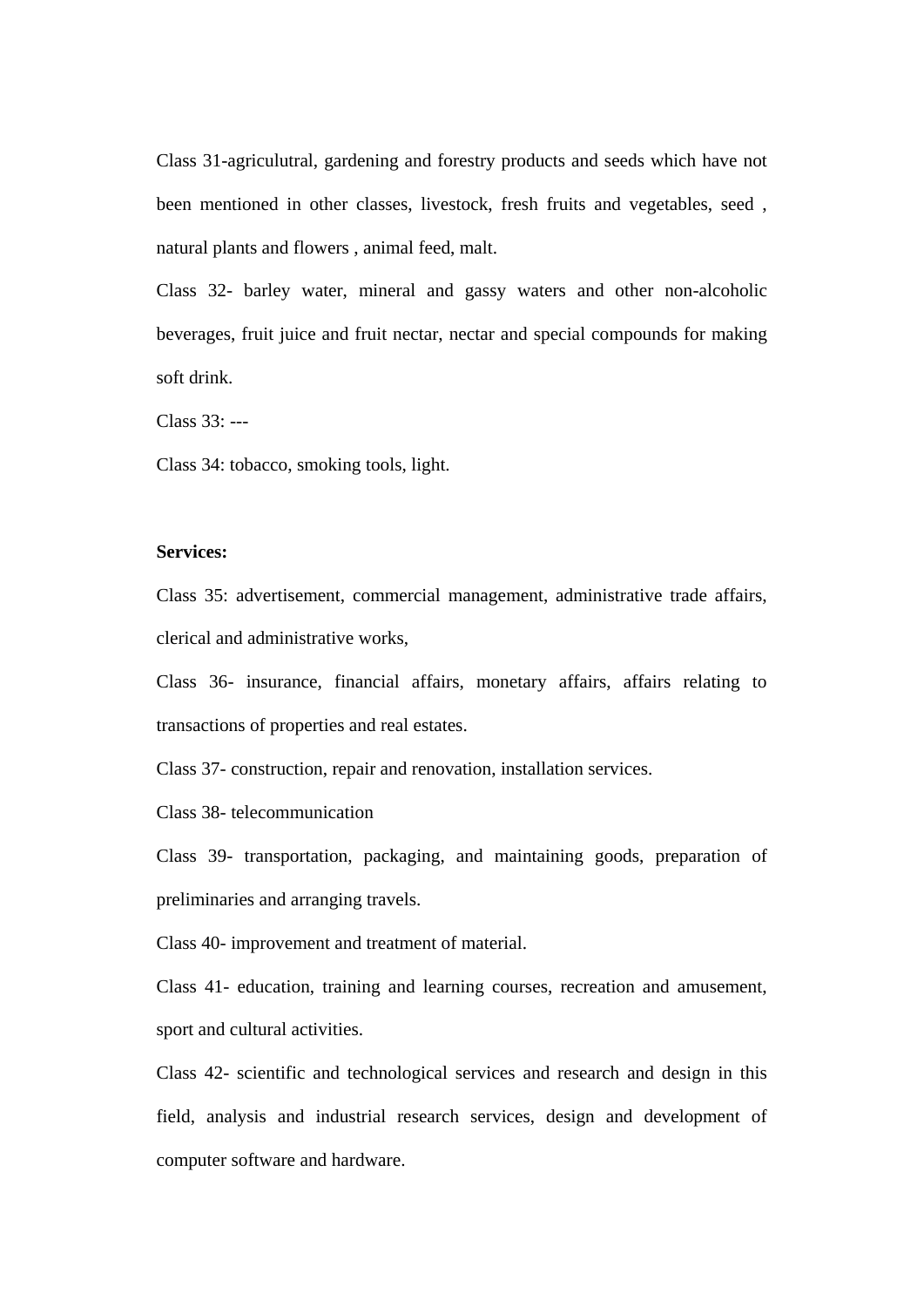Class 43-food and soft drink supply services, house and temporary residential accommodation.

Class 44- medical services, veterinary services, health and beauty cares for the human beings and animals, agricultural, gardening and forestry services.

Class 45: personal or social services which are provided by others for fulfilling needs of the persons, security services for protecting people, properties and assets , legal services.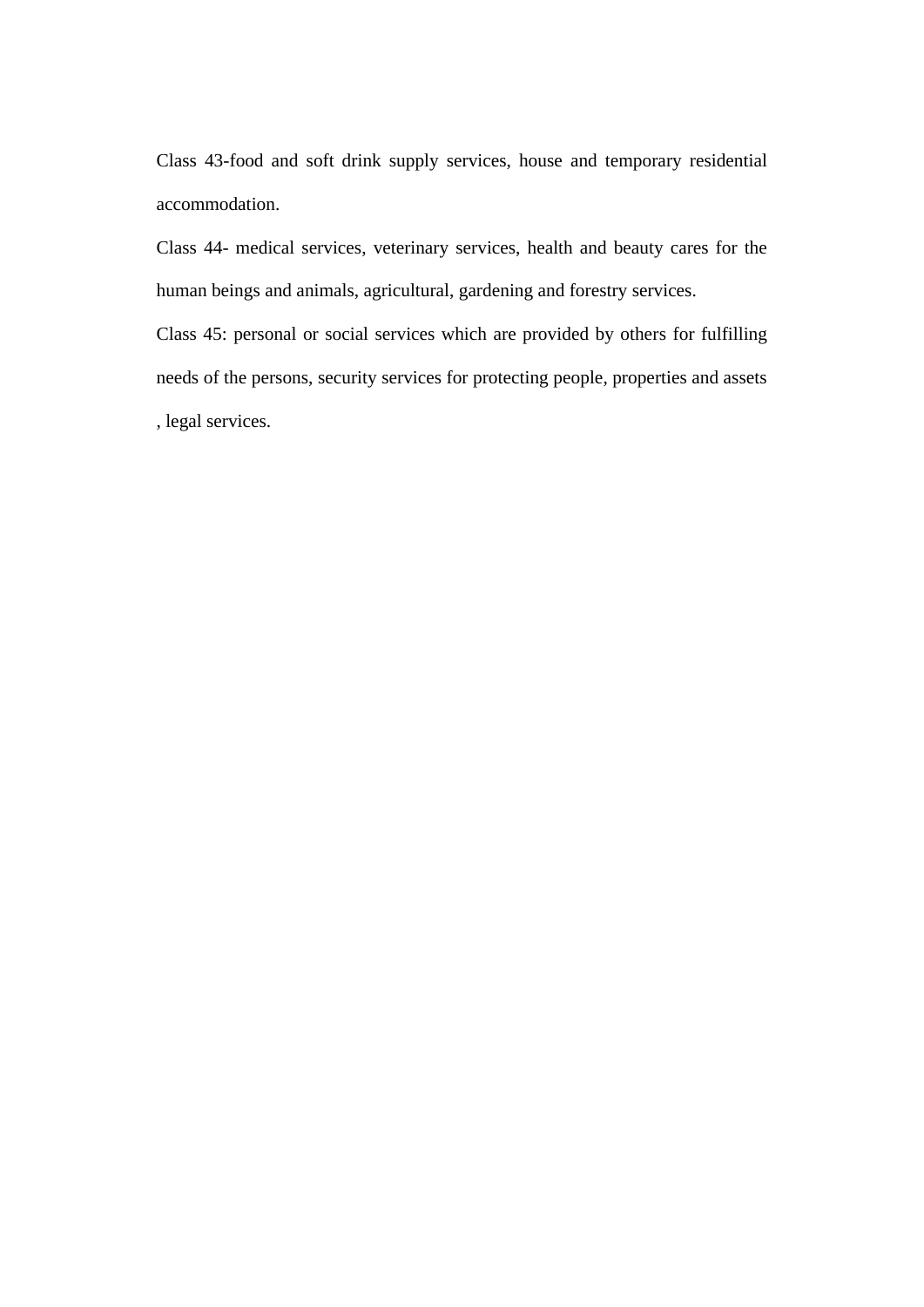# **Appendix 3**

## **Forms**

## **1-forms relating to patent**

## **The Judiciary**

## **State Organization for Registration of Deeds and Properties**

## **Industrial Property General Office**

## **Patent Declaration**

(to be completed by the department )

Declaration No.  $\qquad \qquad$  date of receipt of the

deceleration (hour, day, month and year )

Seal and signature of Patent Office

1- Invention title 2- international classification

of invention

3- Total number of pages of description, claims, brief description and plans

4- Particulars of applicant/applicants :

## **Natural person**

Name, National Code No.

Address, postal code

Nationality

Country of residence

Tel No: Fax No: Email: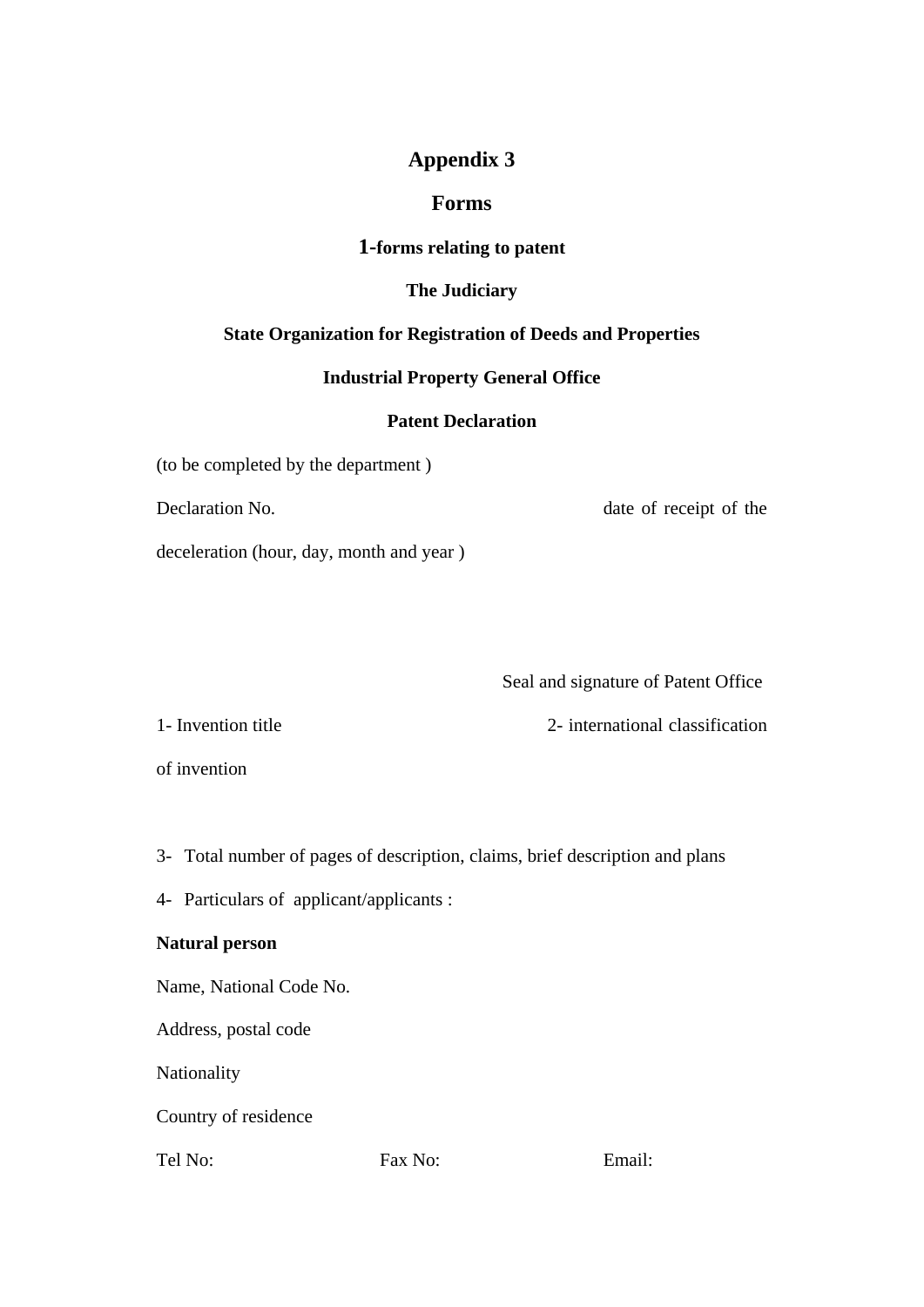# **Legal entity**

| Name: , type of legal entity : , field of activity :registration place         |         |        |  |  |  |
|--------------------------------------------------------------------------------|---------|--------|--|--|--|
| and $No: \ldots$                                                               |         |        |  |  |  |
| Nationality : domicile : head office : address: other                          |         |        |  |  |  |
| information :                                                                  |         |        |  |  |  |
| Tel No:                                                                        | Fax No: | Email: |  |  |  |
| 5- Particulars of legal representative:                                        |         |        |  |  |  |
| Name, National Code No.                                                        |         |        |  |  |  |
| Address, postal code                                                           |         |        |  |  |  |
| Tel No:                                                                        | Fax No: | Email: |  |  |  |
| 6- Particulars of notices receivers in Iran (in case that the applicant is not |         |        |  |  |  |
| resident of Iran).                                                             |         |        |  |  |  |
| Name, National Code No.                                                        |         |        |  |  |  |
| Address, postal code                                                           |         |        |  |  |  |
| 7- Particulars of inventor:                                                    |         |        |  |  |  |
| Complementary information about inventor in case that he/she is applicant      |         |        |  |  |  |
| Job and field of activity                                                      |         |        |  |  |  |
|                                                                                |         |        |  |  |  |
| Particulars of inventor in case that that he/she is not applicant              |         |        |  |  |  |
| Name, National Code No.                                                        |         |        |  |  |  |
| Address, postal code                                                           |         |        |  |  |  |
| Job and field of activity                                                      |         |        |  |  |  |
| Position of the applicant                                                      |         |        |  |  |  |
| 8- Divided or complementary declaration                                        |         |        |  |  |  |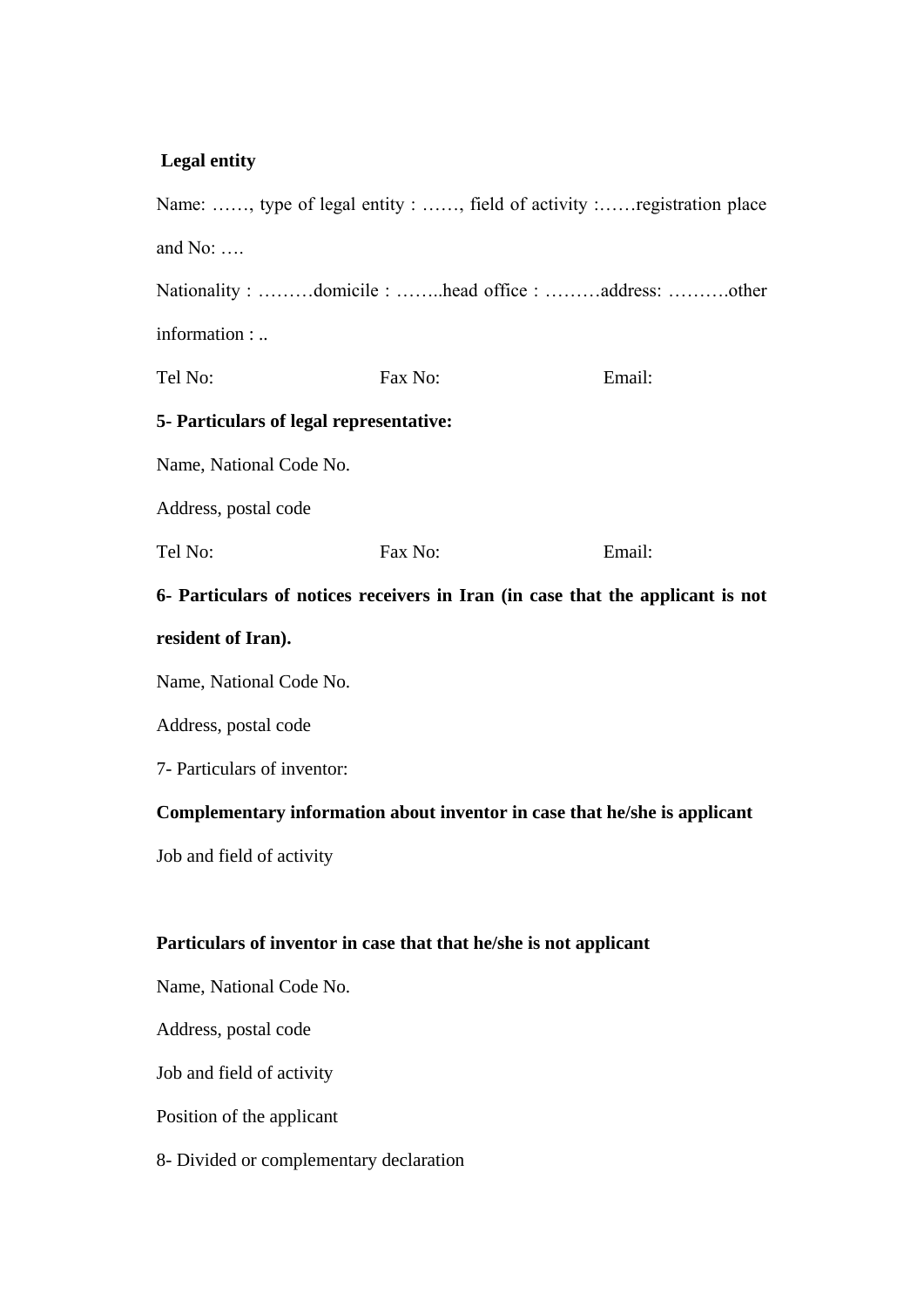Original declaration No:

Original declaration registration date:

9- acceptable exceptions for disclosure of invention  $\Box$  Disclosure of invention in formal local or international exhibit

 $\Box$  the third party's abuse of the applicant or the previous owner's rights

10- Claim for right of priority (if any)

Name of country **Original declaration registration date** 

Original declaration No: Invention international classification:

In case that the prior declaration is an international or regional declaration, determination of the department in which and the countries for which declaration has been submitted.

11- This declaration includes the following appendices:

Documents relating to the invention with the applicant's signature

1- Description ….. Page

2- Claim (claims)……page

3- Summery ….. Page

4- Design or designs (if available) ….. Page

Total pages of appendices

Documents relating to contents of the declaration

Documents proving identity of the applicant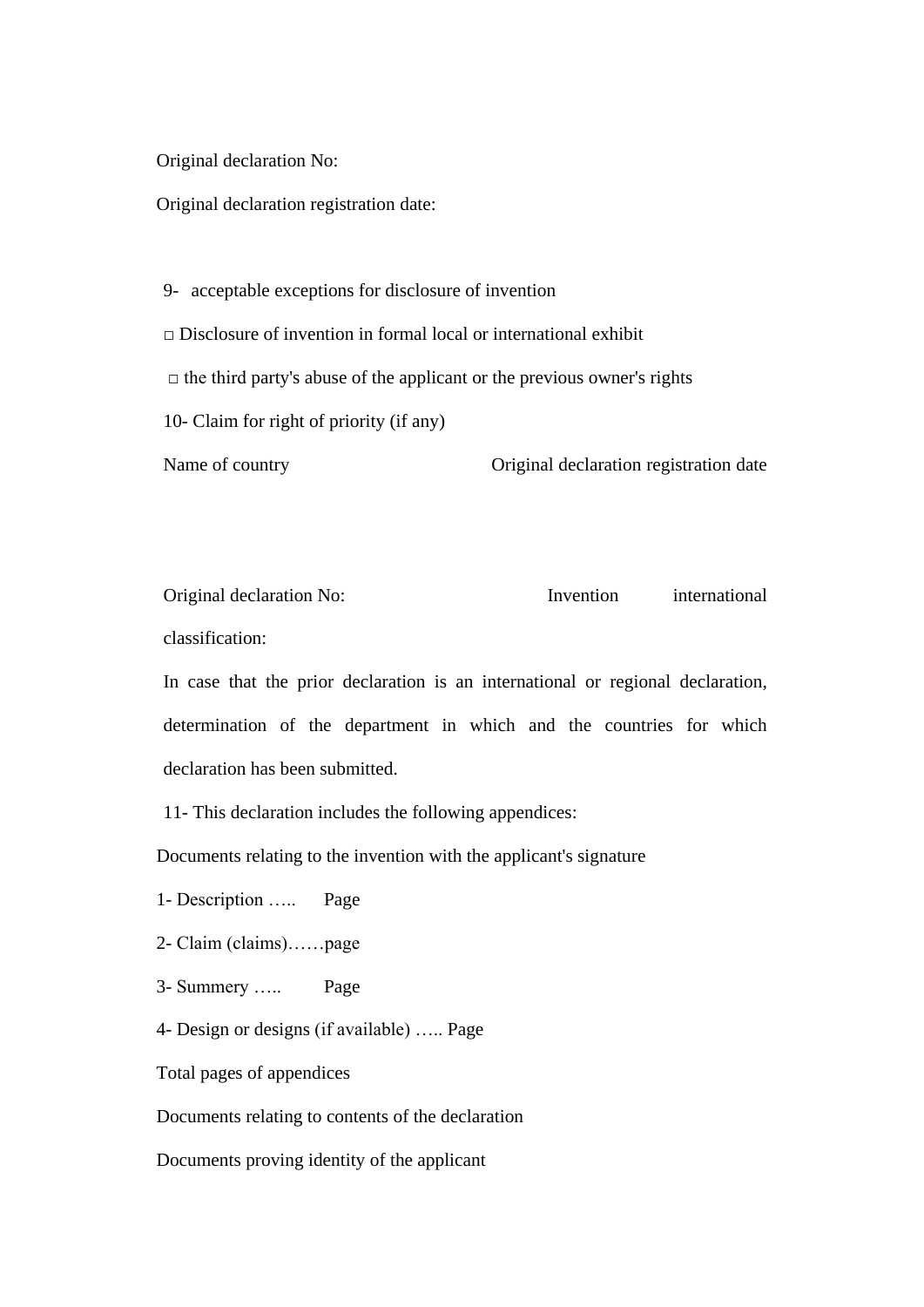Legal representation documents

Document specifying position of the applicant

Document relating to disclosure of invention

Right of prior documents which have been confirmed by the source department

Request for not mentioning the inventor's name

Receipt of declaration registration fee payment

Other documents

Signature of the applicant or his/her legal representative date

Form A-2

#### **Contents of Patent Register**

- 1- Patent No. and date :
- 2- Declaration registration No. and perfect date (hour, day, month and year ):
- 3- Particulars and share of owner/owners of invention :

Name:

Address:

Nationality:

4- Particulars of inventor(in case that he/she is not applicant )

Name:

Address:

Nationality:

5- Particulars of legal representative

Name: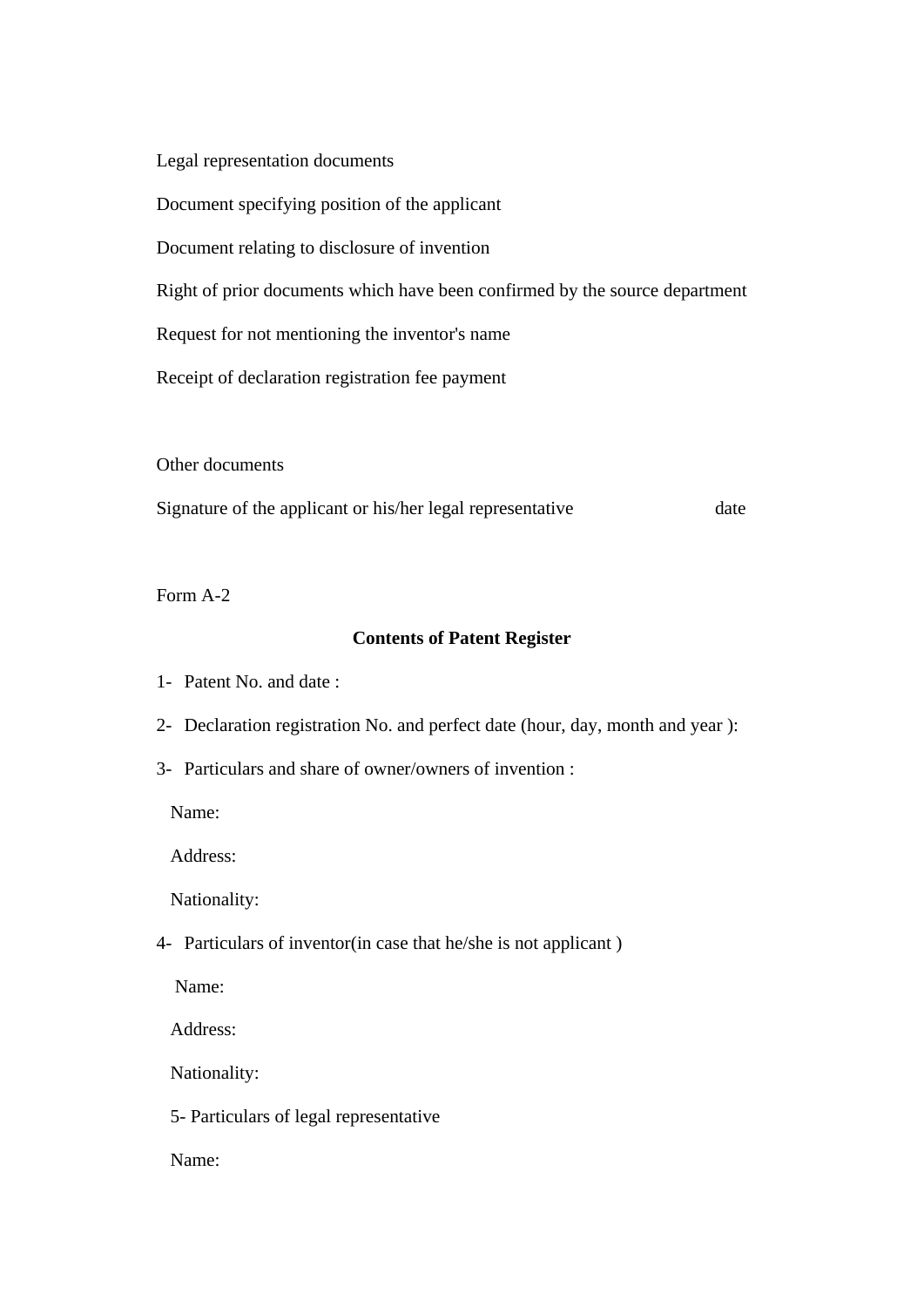Address:

Nationality:

6-invention title

7- International classification of invention (mentioning the related scientific field)

8- Declaration or right of priority certificate registration No, date and place (if

available)

9- Term of support:

Signature (invention owner or his/her legal representative)

Signature (head of Patent Office)

**Form A-3**

## **The Judiciary**

## **State Organization for Registration of Deeds and Properties**

#### **Industrial Property General Office**

## **Patent Certificate**

Declaration registration No. and date:

Patent No. and date:

Particulars and share of owner /owners of invention:

Name:

Address:

Nationality:

Particulars of inventor/inventors:

1- name

2- address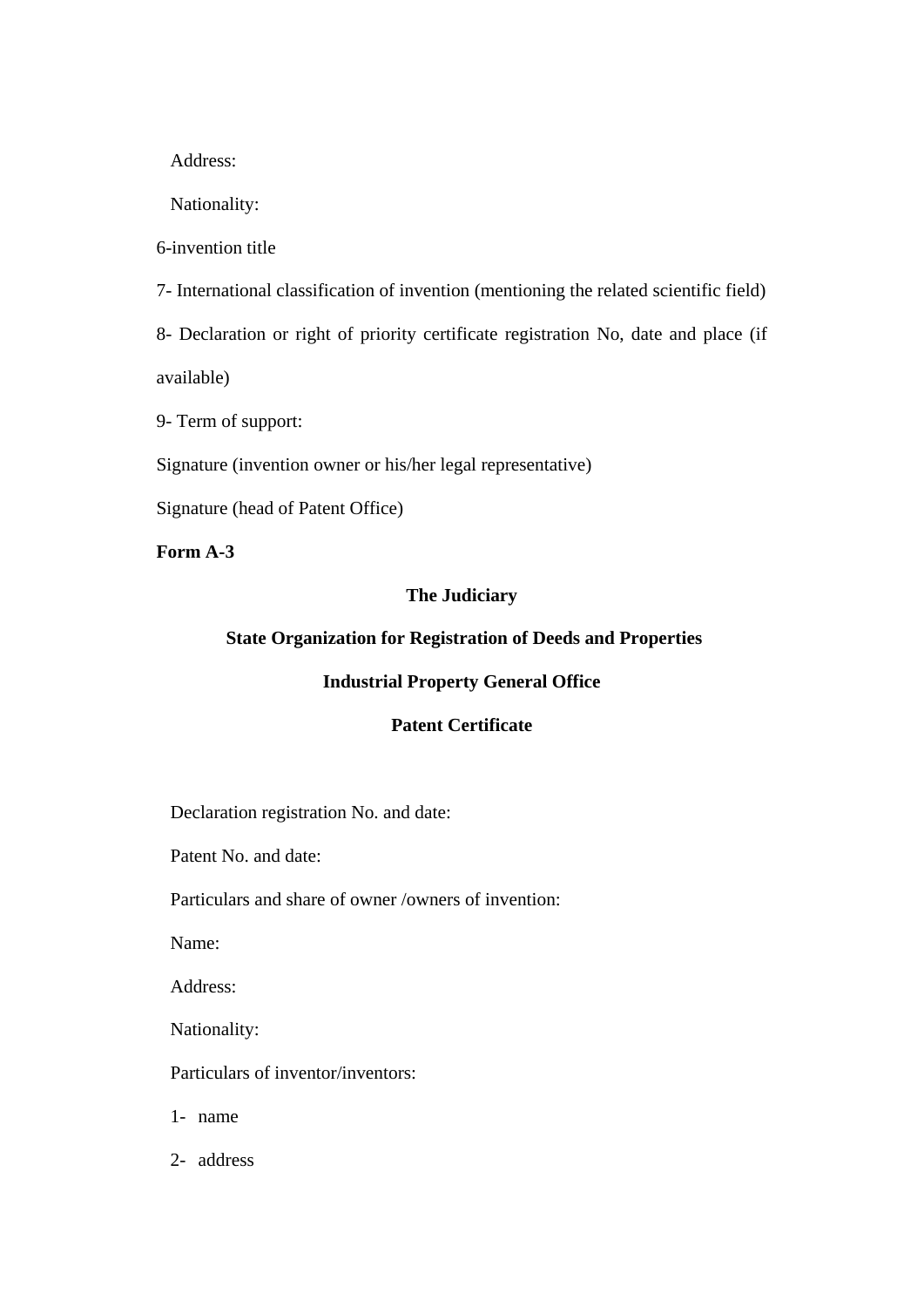3- nationality

Invention title

International classification of invention

Use of right of priority

Original declaration No and date:

Original declaration registration country:

Term of support:

Attached herewith are description, claims, brief description and plans.

Signature (mentioning date)

Head of Patent Office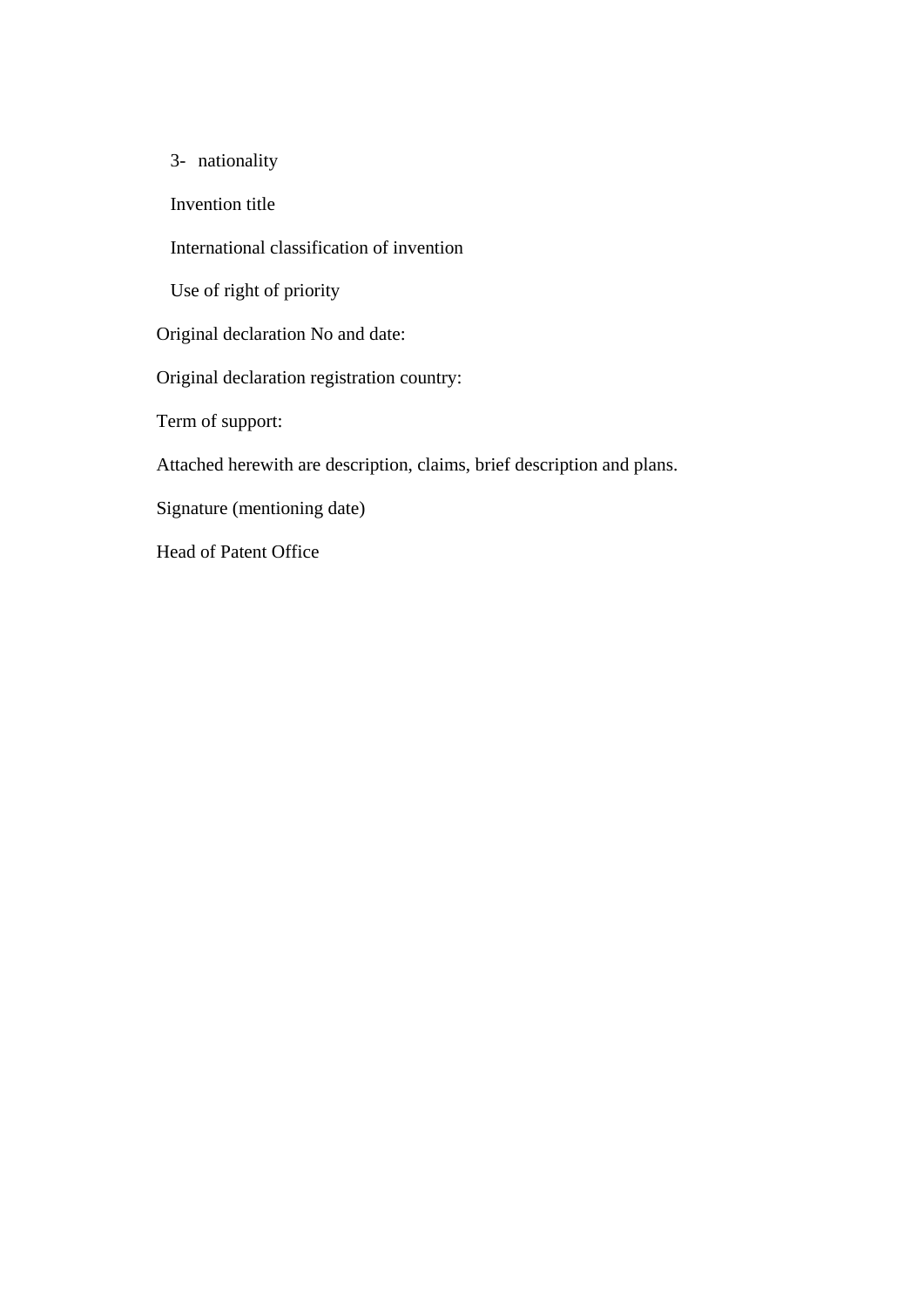**Form T-1**

## **Forms**

## **1- Forms relating to registration of Industrial Designs**

## **The Judiciary**

#### **State Organization for Registration of Deeds and Properties**

## **Industrial Property General Office**

## **Industrial Designs Registration Declaration**

(to be completed by the department )

Declaration No.  $\qquad \qquad$  date of receipt of the

deceleration (hour, day, month and year )

Seal and signature of Patent Office

1- Particulars of applicant/applicants :

### **Natural person**

Name, National Code No.

Address, postal code

Nationality

Country of residence

Tel No: Fax No: Email:

# **Legal entity**

Name: ……, type of legal entity: ……, field of activity:……registration place

and No: ….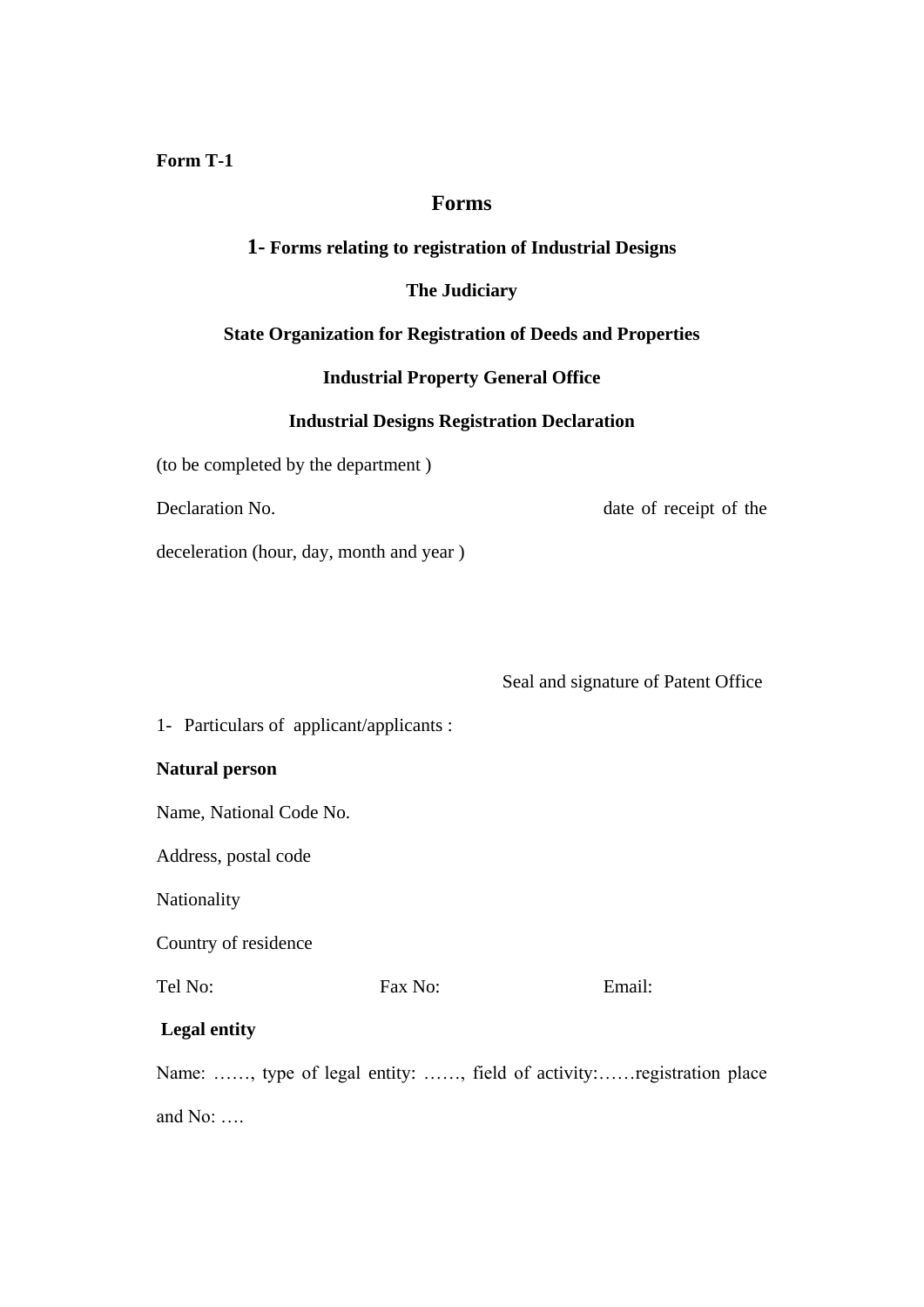| Nationality : domicile : head office : address: other                         |         |        |  |
|-------------------------------------------------------------------------------|---------|--------|--|
| information :                                                                 |         |        |  |
| Tel No:                                                                       | Fax No: | Email: |  |
| 2- Particulars of legal representative:                                       |         |        |  |
| Name, National Code No.                                                       |         |        |  |
| Address, postal code                                                          |         |        |  |
| Tel No:                                                                       | Fax No: | Email: |  |
| 3- Particulars of notices receiver in Iran (in case that the applicant is not |         |        |  |
| resident of Iran).                                                            |         |        |  |

Address, postal code

4- Particulars of designer:

## **Complementary information about designer in case that he/she is applicant**

Job and field of activity

# **Particulars of designer in case that that he/she is not applicant**

Name, National Code No.

Address, postal code

Job and field of activity

Position of the applicant

5- Specifications of industrial design:

Brief definition of the industrial design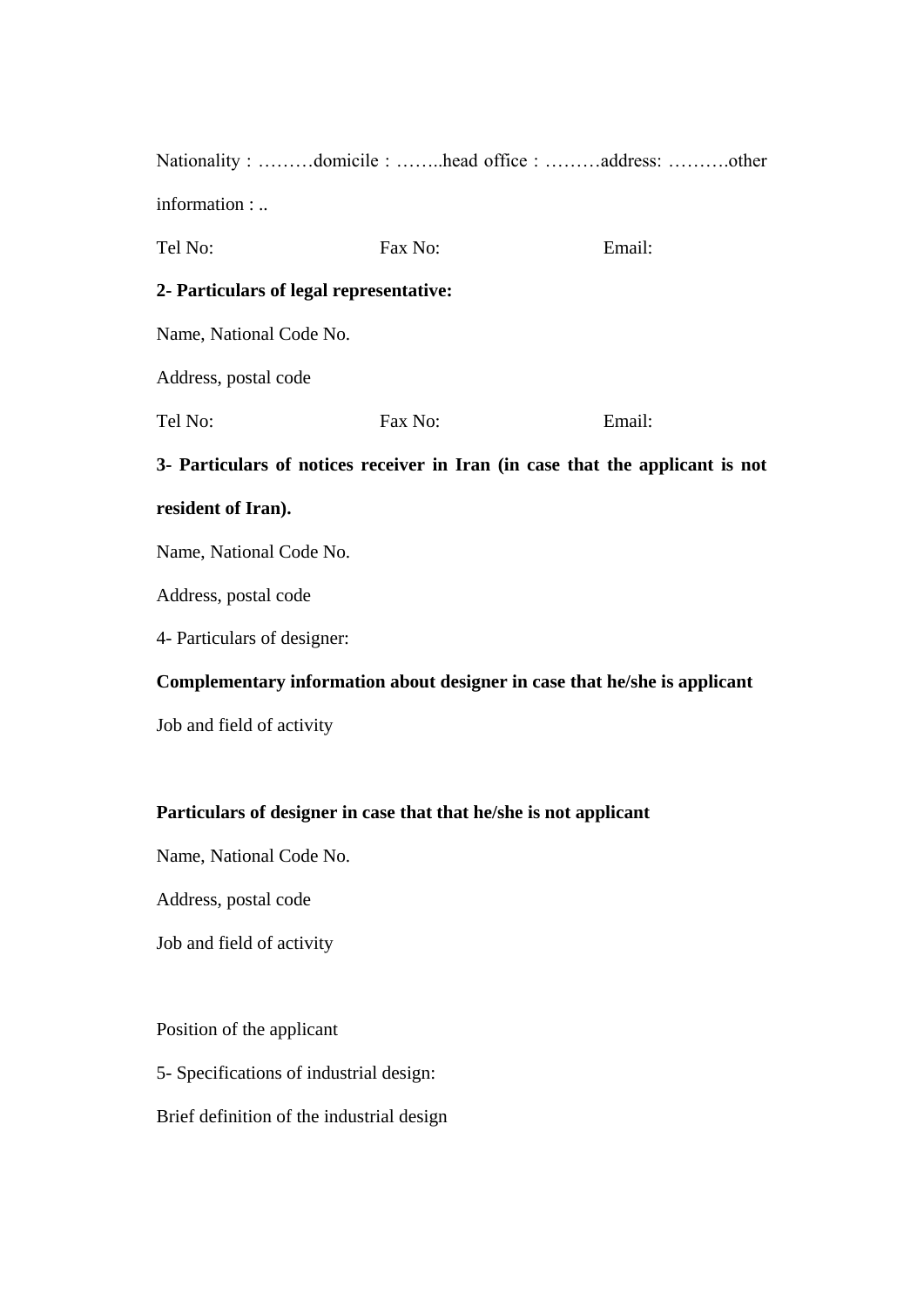International classification of the industrial design:

6-acceptable exceptions for disclosure of the industrial design

 $\Box$  Disclosure of design in formal local or international exhibit

 $\Box$  the third party's abuse of the applicant or the previous owner's rights

7- Claim for right of priority (if any)

Name of country **Original declaration registration date** 

Original declaration No: Industrial design international classification:

In case that the prior declaration is an international or regional declaration, determination of the department in which and the countries for which declaration has been submitted.

8- Request for delay in publication of registration notice

Does the applicant asks for delay in publication of notice yes

no

If yes, determination of term of delay in month

9-This declaration includes the following appendices:

Specifications of industrial design:

Five samples of graphical picture or

Five samples of the drawn design

Five samples of graphical picture or five samples of the drawn design in all aspects (three-dimensional plan)

Presentation of model (in case of request)

2- Documents relating to contents of the declaration: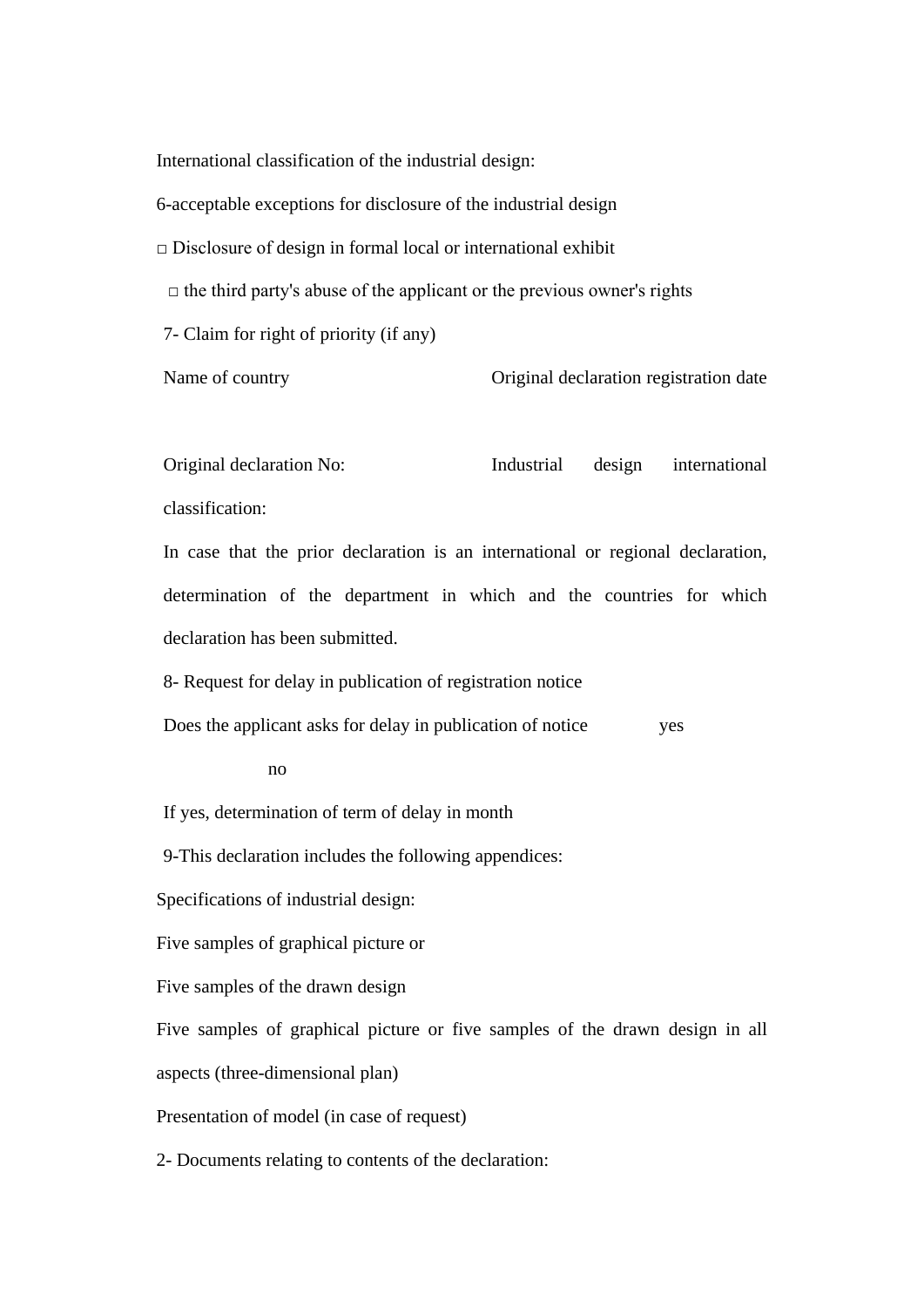Documents proving identity of the applicant Legal representation documents Document specifying position of the applicant Document relating to disclosure of the design Right of prior documents which have been confirmed by the source department Request for not mentioning the designer's name Receipt of declaration registration fee payment Other documents Signature of the applicant date

Form T-2

#### **Contents of Industrial Design Register**

- 1- Industrial design registration No. and date :
- 2- Declaration registration No. and perfect date (hour, day, month and year ):
- 3- Particulars and share of owner/owners of industrial design :

Name:

Address:

Nationality:

4- Particulars of designer (in case that he/she is not applicant )

Name:

Address:

Nationality:

5- Particulars of legal representative

Name: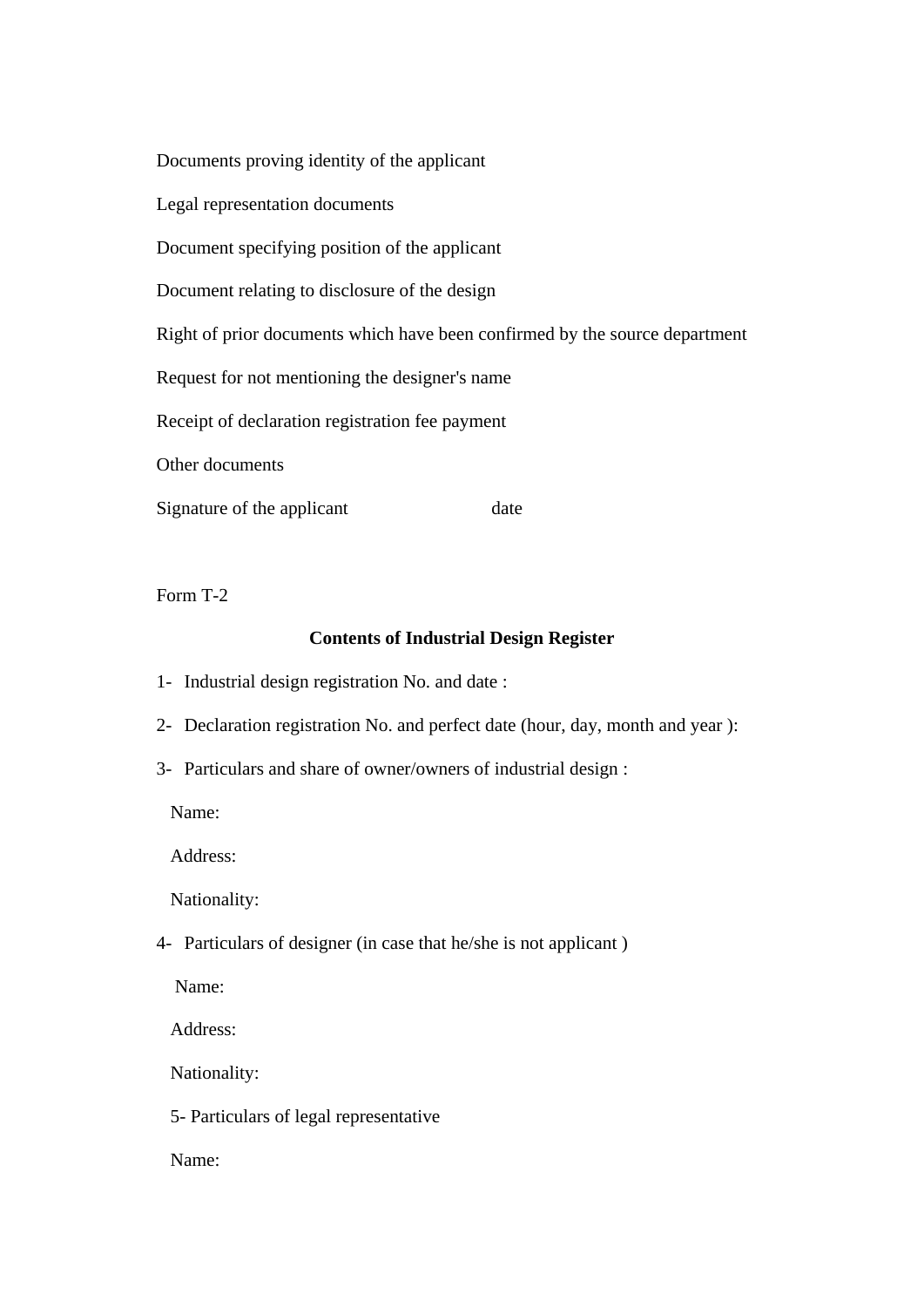Address:

6- Specifications of industrial design.

Brief definition of the industrial design determining components to be used exclusively

International classification No.

Name and qualities of goods and classes of the design

7- Declaration or right of priority certificate registration No, date and place (if available)

8- Validity term of registration:

Signature (industrial design owner or his/her legal representative)

Signature (head of Indusial Design Registry)

**Form T-3**

#### **The Judiciary**

### **State Organization for Registration of Deeds and Properties**

#### **Industrial Property General Office**

### **Industrial Design Registration Certificate**

Declaration registration No. and date:

Industrial design registration No. and date:

Particulars and share of owner /owners of the Industrial design:

1- Name:

2- Address:

3- Nationality:

Particulars of designer/designers: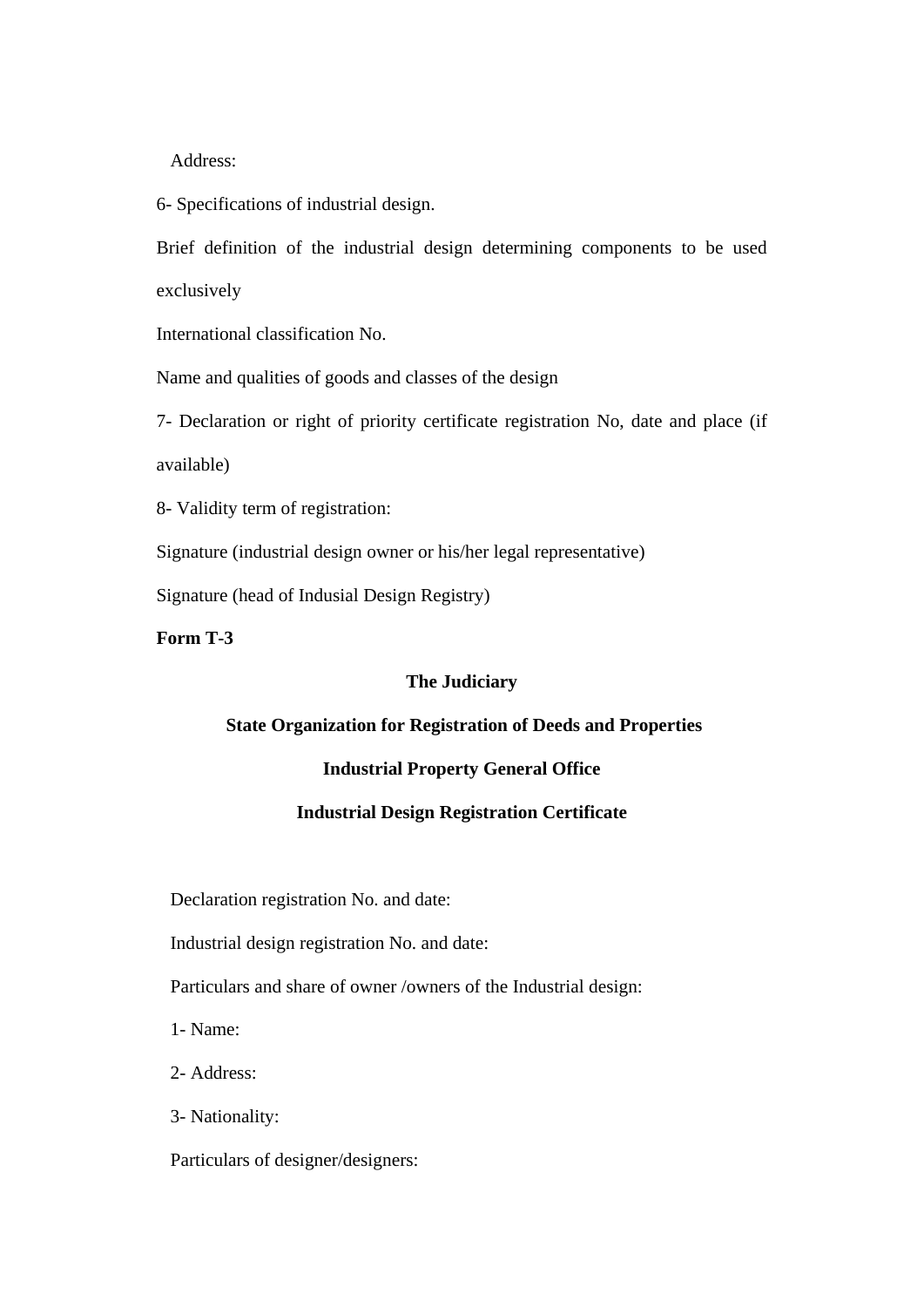- 1- name
- 2- address
- 3- nationality

#### **Specifications of the industrial design**

- 1- design title
- 2- international classification of the design
- 3- goods relating to the design

### **Use of right of priority**

- 1- Original declaration No and date:
- 2- Original declaration registration country:

Validity term of registration of the industrial design is 5 years from ….to….. .

Attached herewith is figure of the design.

Signature (mentioning date)

Head of Indusial Design Registry

### **Form T-4**

#### **The Judiciary**

#### **State Organization for Registration of Deeds and Properties**

### **Industrial Property General Office**

#### **Industrial Design Registration Extension Certificate**

Declaration registration No. and date:

Industrial design registration No. and date:

Particulars and share of owner /owners of the Industrial design: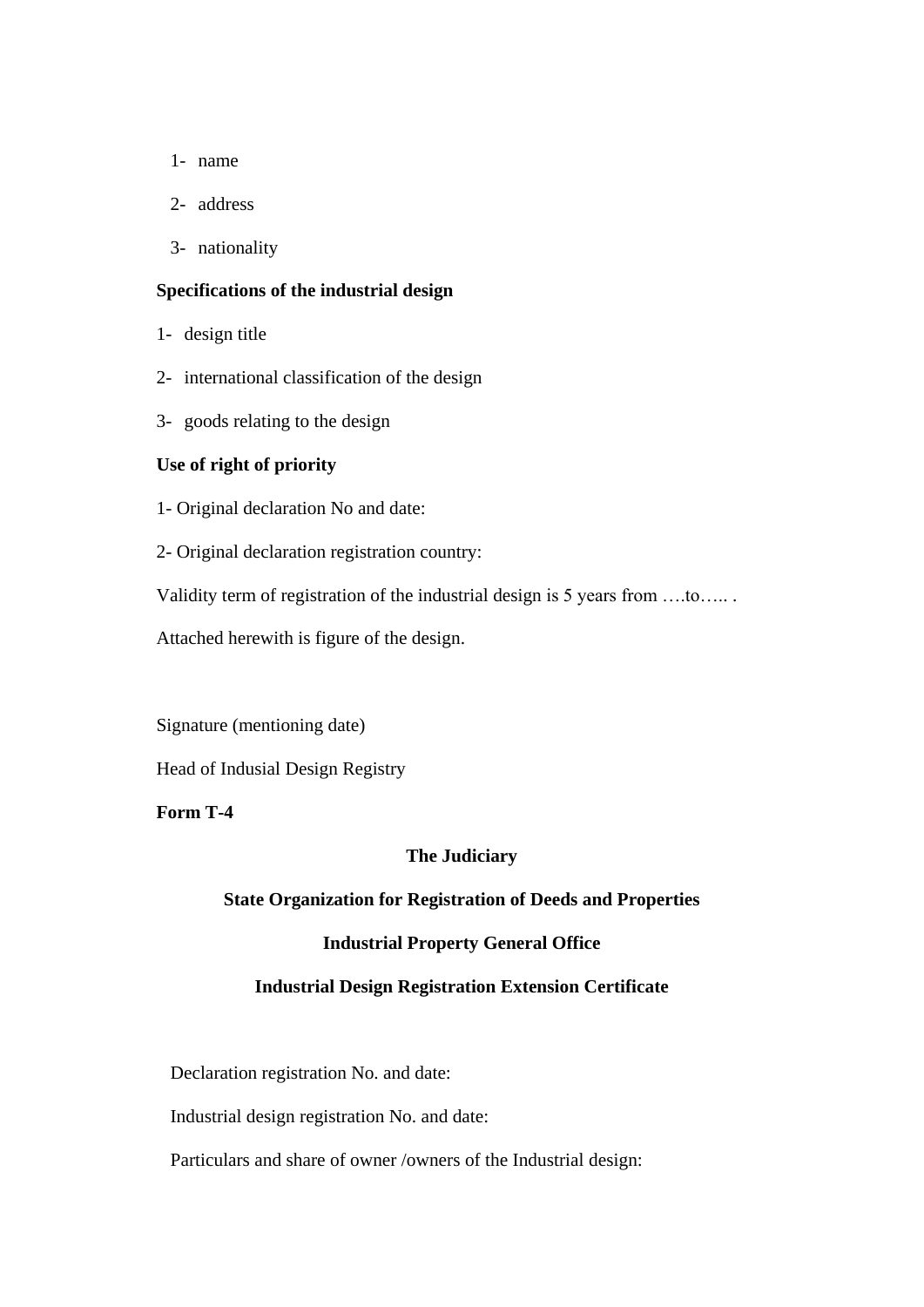- 1- Name:
- 2- Address:
- 3- Nationality:

# Particulars of designer/designers:

- 1- name
- 2- address
- 3- nationality

# **Specifications of the industrial design**

- 1- design title
- 2- international classification of the design
- 3- goods relating to the design

Validity term of registration of the industrial design is 5 years from ….to….. .

Attached herewith is figure of the design.

Signature (mentioning date)

Head of Indusial Design Registry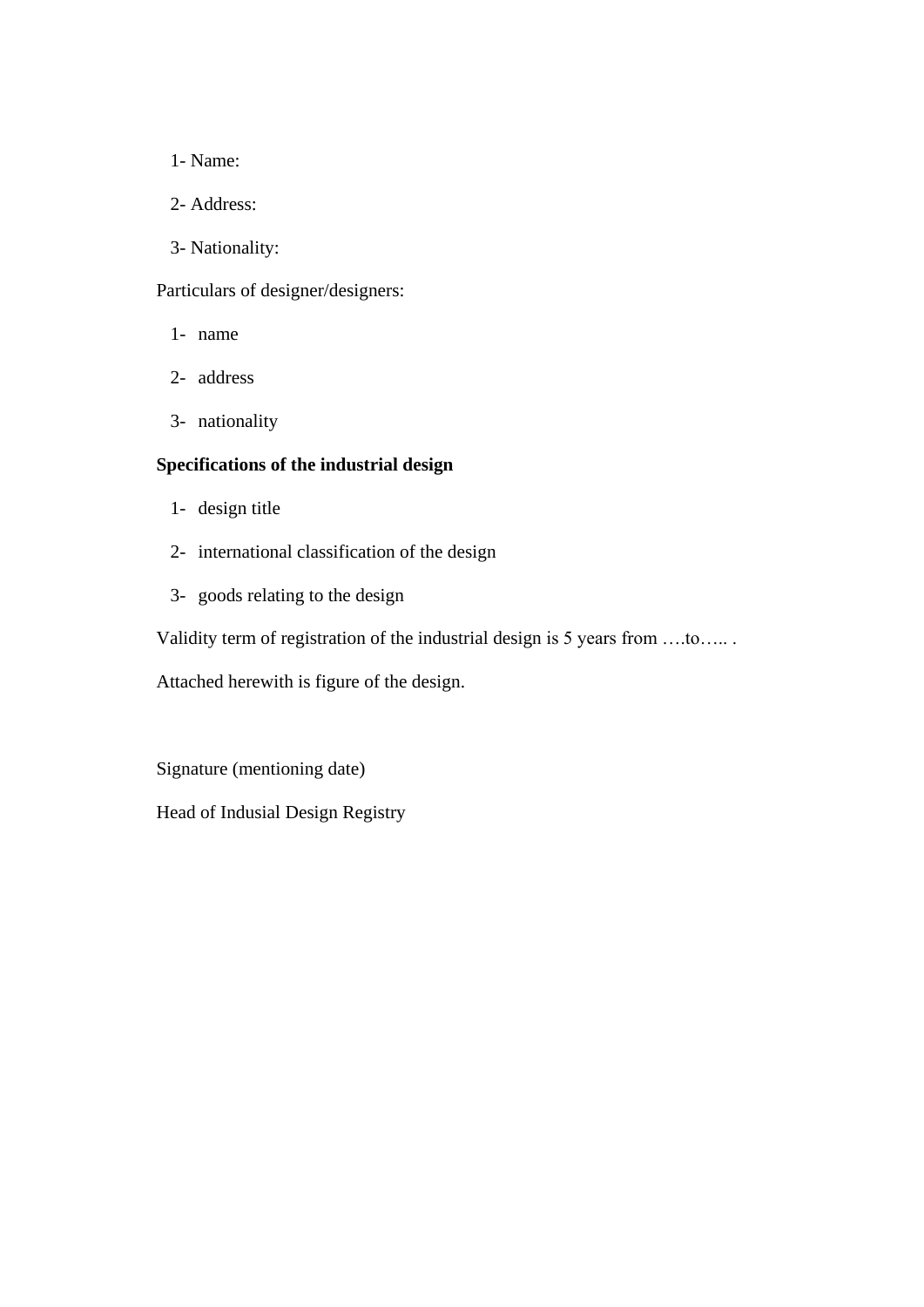**Forms relating to Marks Registration** 

**The Judiciary**

## **State Organization for Registration of Deeds and Properties**

### **Industrial Property General Office**

### **Marks Registration Declaration**

## **Form E-1**

(to be completed by the department )

Declaration No.  $\qquad \qquad$  date of receipt of the

deceleration (hour, day, month and year )

Seal and signature of Patent Office

2- Particulars of applicant/applicants :

#### **Natural person**

Name, National Code No.

Address, postal code

Nationality

Country of residence

Tel No: Fax No: Email:

## **Legal entity**

Name: ……, type of legal entity: ……, field of activity:……registration place and No: ….

Nationality : ………domicile : ……..head office : ………address: ……….other information : ..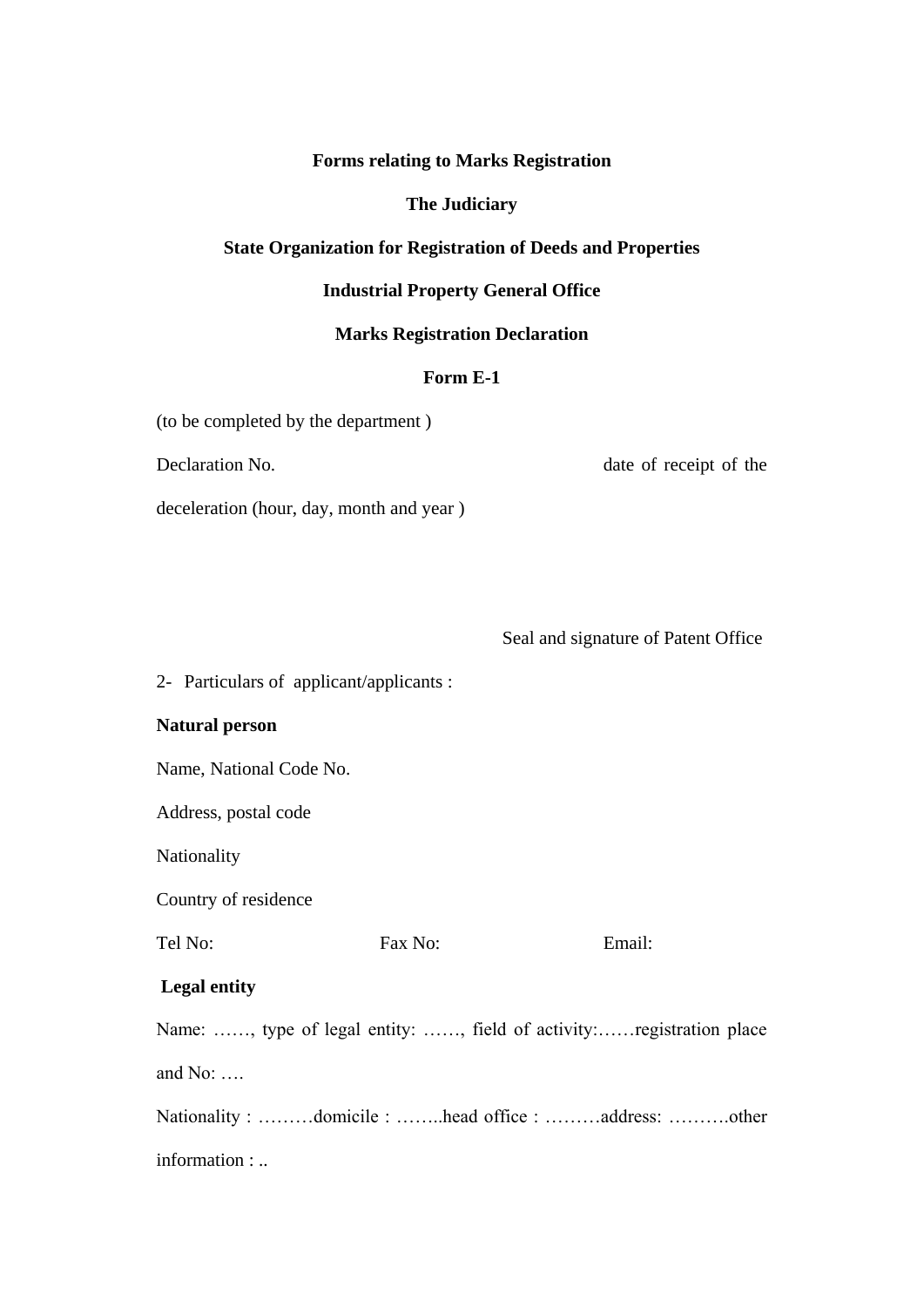| Fax No:                                 | Email: |
|-----------------------------------------|--------|
| 2- Particulars of legal representative: |        |
|                                         |        |
|                                         |        |
| Fax No:                                 | Email: |
|                                         |        |

## **3- Field of activity of the applicant/applicants:**

**4- Particulars of notices receiver in Iran (in case that the applicant is not** 

## **resident of Iran).**

Name, National Code No.

Address, postal code

5-collective mark

Brief description of the collective mark

5- sample of the mark

Description and determination of components of the mark and determination of

specified letters which are regarded ass specification of the mark.

Place of affixing

Sample of the mark

In case that the mark includes non-Persian words

Insertion of transcription and its translation

Mentioning that the mark is three-dimensional

Mentioning the color as specification of the mark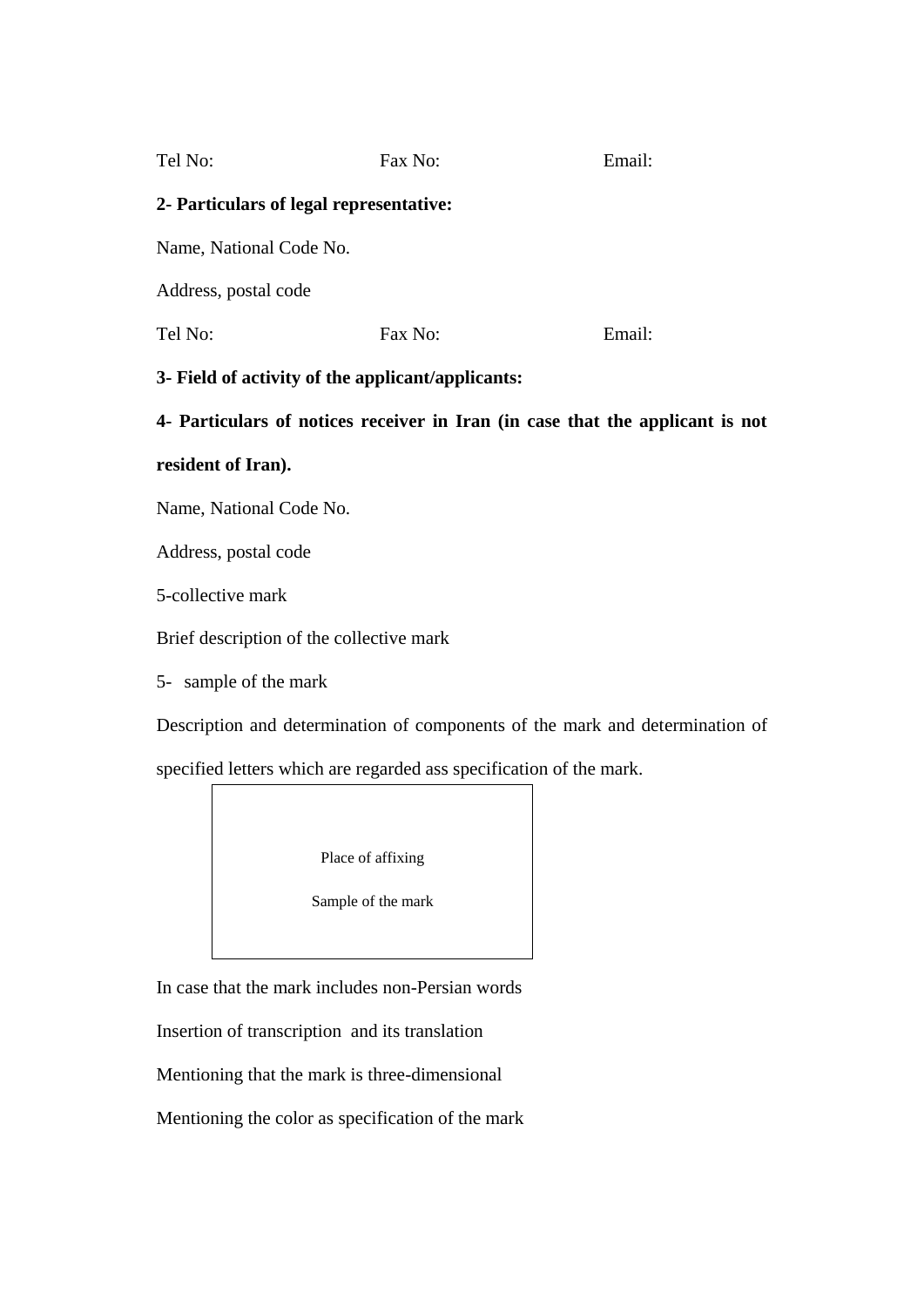7- Goods and services by mentioning the class or classes

8- Claim for right of priority

Name of country **Original declaration registration date** 

Original declaration No: international classification of goods and services relating to the mark:

In case that the prior declaration is an international or regional declaration, determination of the department in which and the countries for which declaration has been submitted.

9-This declaration includes the following appendices:

Documents proving identity

Ten graphical samples of the mark in dimensions of  $10\times10$  cm

In case that the mark is three dimensional, presentation of the mark as graphical sample or two-dimensional picture in such a manner that it can be prepared from six angles

A copy of conditions and terms of the collective mark and confirmation of the competent authority

Legal representation documents

Documents indicating activity in the related field

Right of prior which has been confirmed by the source department

Receipt of declaration registration fee payment

Other documents

Signature of the applicant or his/her legal representative date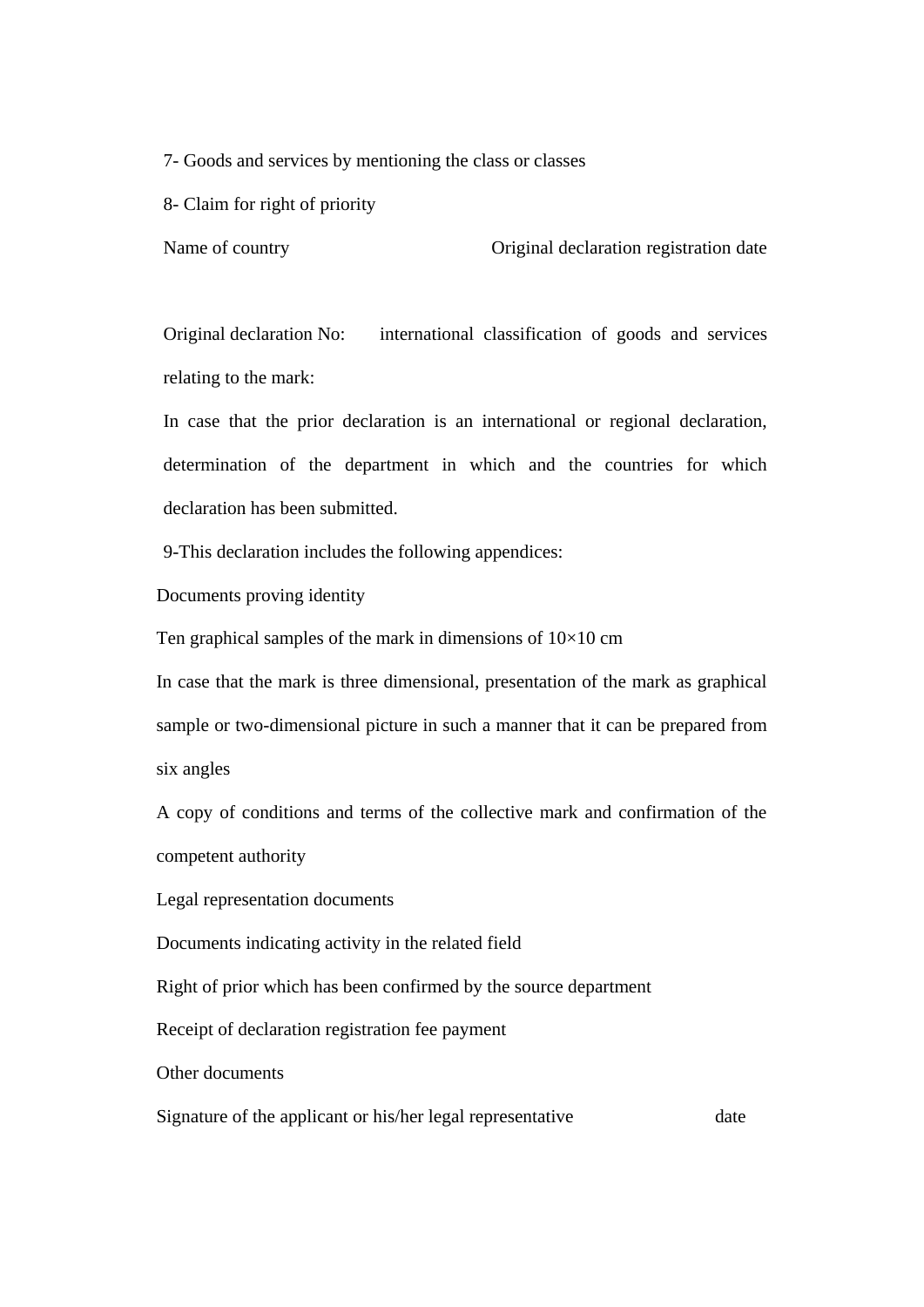## **Form E-2**

## **Contents of Mark Register**

- 1- mark registration No. and date :
- 2- Declaration registration No. and perfect date (hour, day, month and year ):
- 3- Particulars and share of owner/owners of mark :

Name:

Address:

Nationality:

4- Particulars of the legal representative

Name:

Address:

5- Specifications of mark

List of goods and services and their international classification

Sample of the mark



6- Declaration or right of priority certificate registration No, date and place (if

available)

7- Validity term of registration:

Signature (mark owner or his/her legal representative)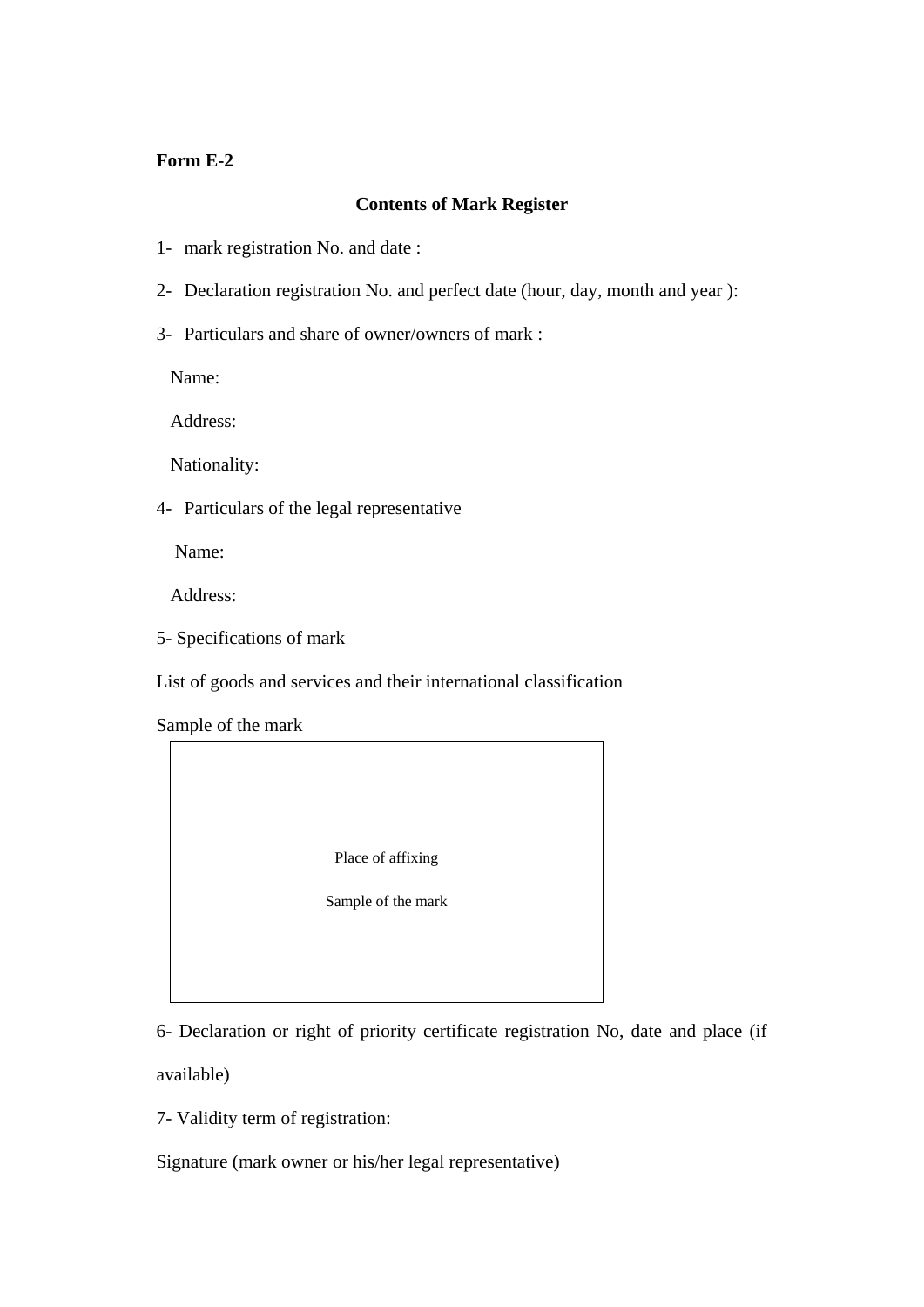Signature (head of Trademarks Registry)

## **Form E-3**

## **The Judiciary**

## **State Organization for Registration of Deeds and Properties**

# **Industrial Property General Office**

## **Mark Registration Certificate**

Declaration registration No. and date:

Mark registration No. and date:

Particulars of mark owner /owners:

1- Name:

2- Address:

3- Nationality:

Particulars of mark

1- Determination of components of the mark:

2- List of goods and services and their international classification

Place of affixing

Sample of the mark

3- Sample of the mark

**Use of right of priority**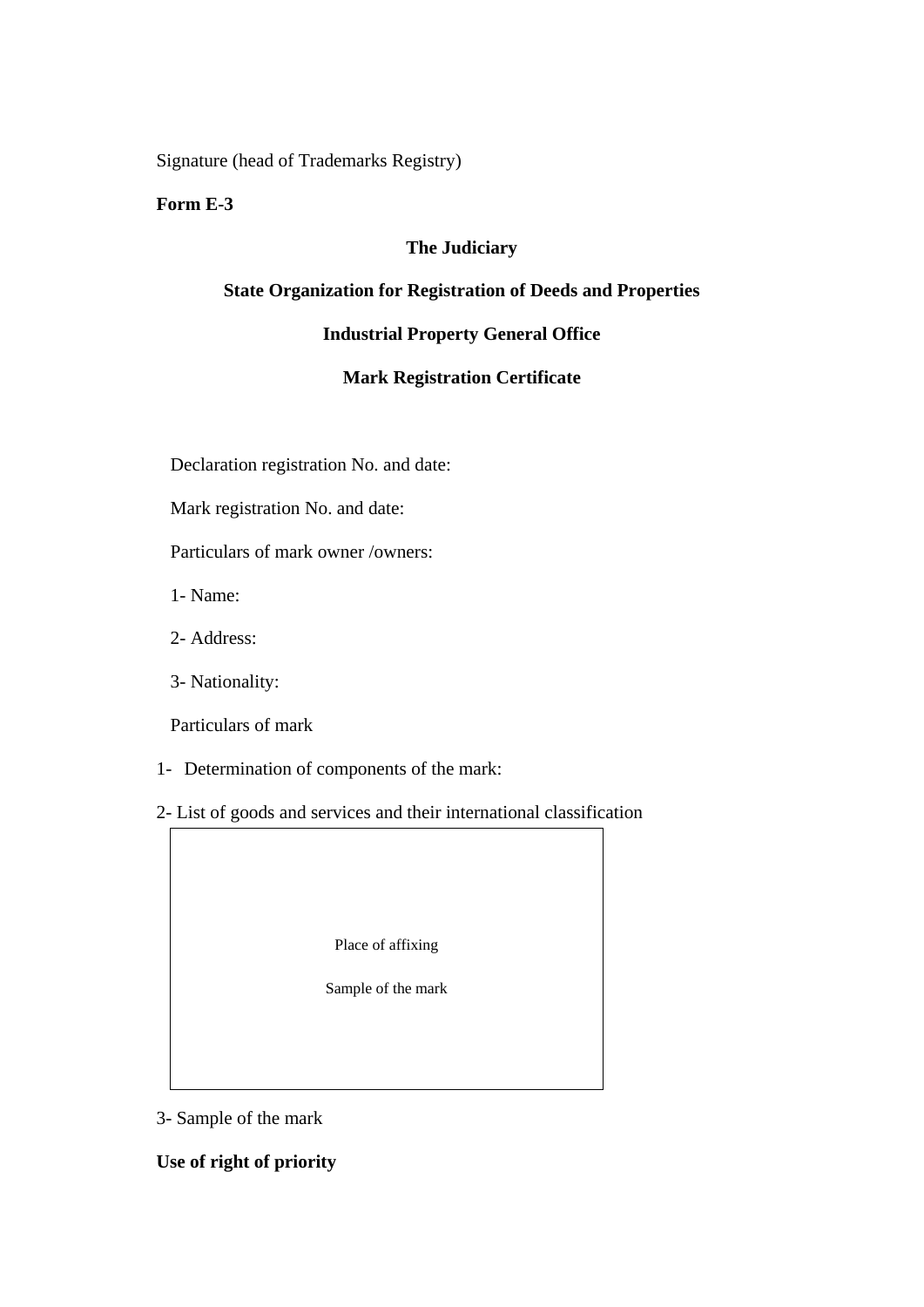Original declaration No and date:

Original declaration registration country:

Validity term of registration of the industrial design is 10 years from ….to….. .

Signature (mentioning date)

Head of Trademarks Registry

**Form E-4**

# **The Judiciary**

## **State Organization for Registration of Deeds and Properties**

## **Industrial Property General Office**

## **Marks Registration Extension Certificate**

Declaration registration No. and date:

Mark registration No. and date:

Particulars of the mark owner:

1- Name:

- 2- Address:
- 3- Nationality:

## **Specifications of the trademark:**

- 1- Components of the mark
- 2- List of goods and services and their international classification
- 3- Sample of the mark